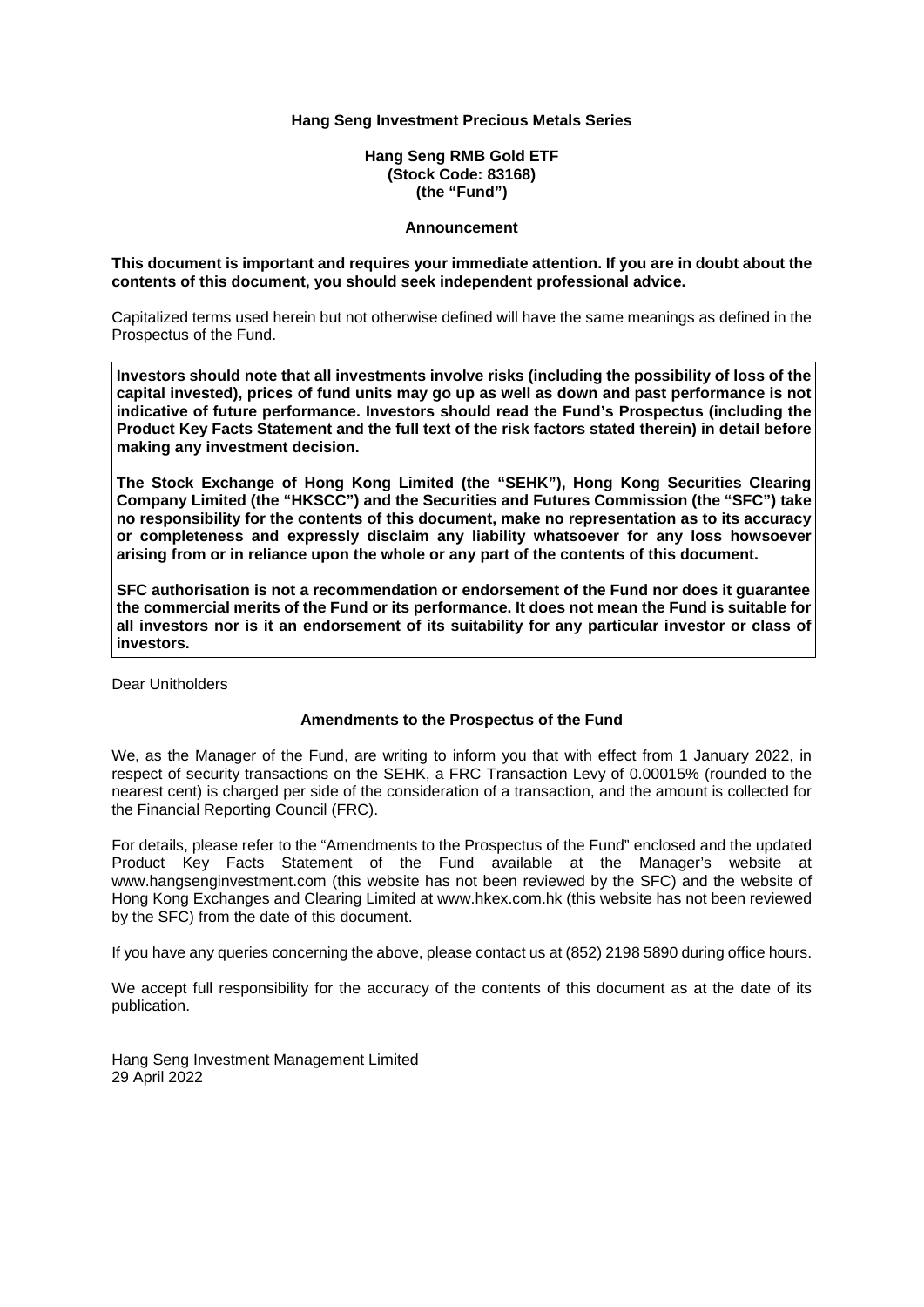#### **Hang Seng RMB Gold ETF (Stock Code: 83168) (the "Fund")**

**This document is important and requires your immediate attention. If you are in doubt about the contents of this document, you should seek independent professional advice.** 

**Investors should note that all investments involve risks (including the possibility of loss of the capital invested), prices of fund units may go up as well as down and past performance is not indicative of future performance. Investors should read the Fund's Prospectus (including the Product Key Facts Statement and the full text of the risk factors stated therein) in detail before making any investment decision.** 

**The Stock Exchange of Hong Kong Limited (the "SEHK"), Hong Kong Securities Clearing Company Limited (the "HKSCC") and the Securities and Futures Commission (the "SFC") take no responsibility for the contents of this document, make no representation as to its accuracy or completeness and expressly disclaim any liability whatsoever for any loss howsoever arising from or in reliance upon the whole or any part of the contents of this document.** 

**SFC authorisation is not a recommendation or endorsement of the Fund nor does it guarantee the commercial merits of the Fund or its performance. It does not mean the Fund is suitable for all investors nor is it an endorsement of its suitability for any particular investor or class of investors.** 

#### **Amendments to the Prospectus of the Fund**

The following amendments have been made to the Prospectus of the Fund with effect from the date of this document. These amendments form part of and should be read in conjunction with the Prospectus of the Fund.

#### **A. DEFINITIONS**

The definition of "FRC" has been added into the list.

" "FRC" means the Financial Reporting Council in Hong Kong "

# **B. SUMMARY**

The sixth paragraph under the sub-section headed "**Are there any special RMB payment or account procedures?**" has been deleted in its entirety and replaced by the following:

"The transaction costs of dealings in the Units on the SEHK include the SEHK trading fee, SFC transaction levy and FRC transaction levy. All these secondary trading related fees and charges will be collected in Hong Kong dollars and calculated based on an exchange rate as determined by the Hong Kong Monetary Authority on the date of the trade which will be published on the SEHK's website by 11:00 a.m. or earlier on each trading day."

#### **C. EXCHANGE LISTING AND TRADING (SECONDARY MARKET)**

The eighth paragraph has been deleted in its entirety and replaced by the following:

"If any investors wish to buy or sell Units on the secondary market, they should contact their brokers. In choosing a stockbroker or a custodian for trading of the Units on the SEHK, investors are reminded to check that such stockbrokers or custodians are eligible for dealing in RMB securities from time to time. If an investor intends to pay the related brokerage fees, SFC transaction levy, FRC transaction levy and the SEHK trading fee by an RMB cheque, it will need to have an RMB bank account."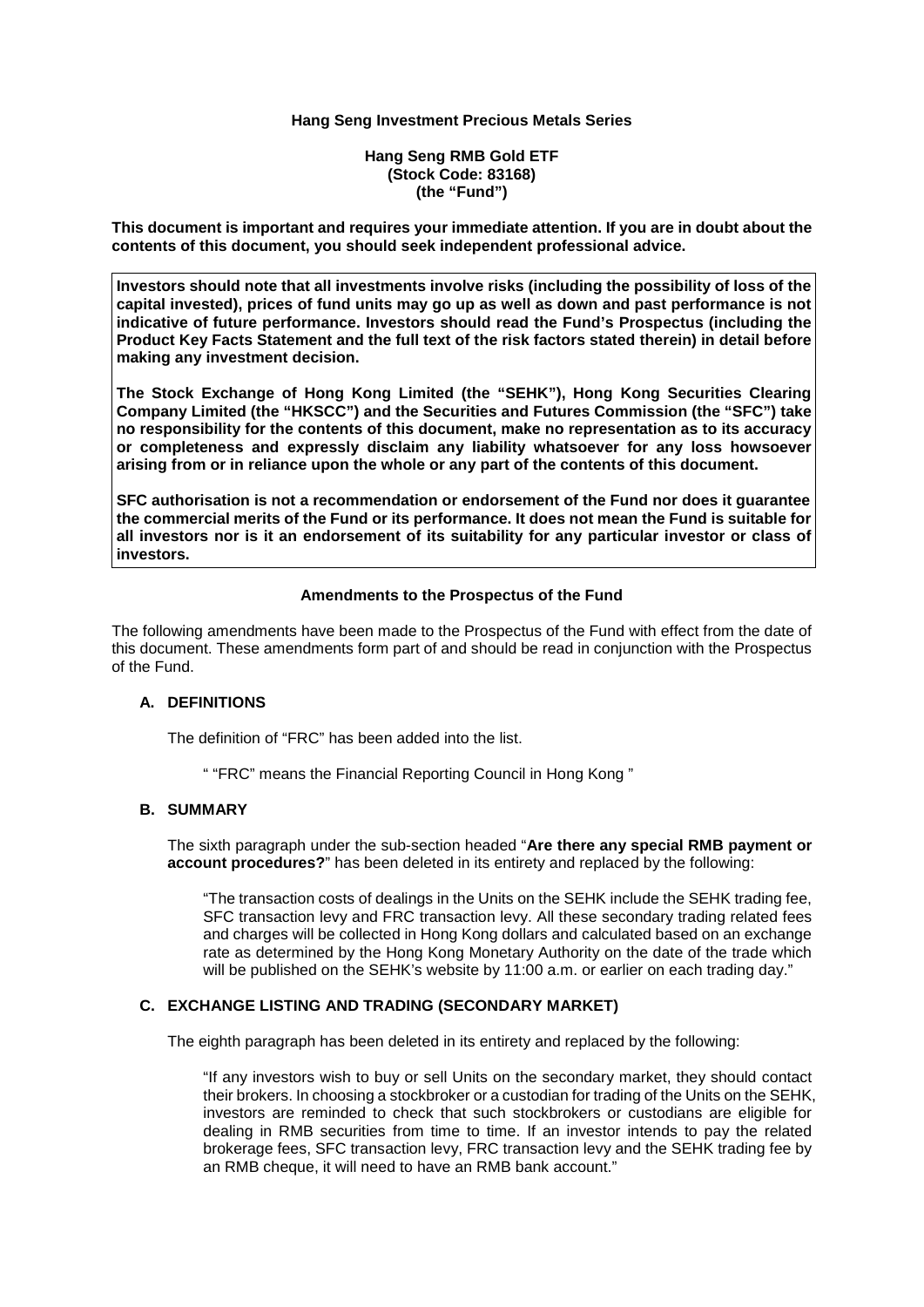#### **D. FEES AND EXPENSES**

The table immediately following the first paragraph and its relevant notes have been deleted in their entirety and replaced by the following:

| " $(a)$ | Fees and expenses payable by Participating<br>Dealers on creations and redemptions of<br><b>Units</b>                                                                                                                   | <b>Amount</b>                                                                                                                        |
|---------|-------------------------------------------------------------------------------------------------------------------------------------------------------------------------------------------------------------------------|--------------------------------------------------------------------------------------------------------------------------------------|
|         | <b>Transaction Fee</b><br>Application cancellation fee<br><b>Extension Fee</b><br>Stamp duty<br>All other Duties and Charges incurred by the<br>Trustee or the Manager in connection with the<br>creation or redemption | RMB12,500 <sup>5</sup> per Application<br>RMB8,500 <sup>6</sup> per Application<br>RMB8,5007 per Application<br>Nil<br>As applicable |
| (b)     | Fees and expenses payable by investors<br>(i) Fees payable by clients of the<br>Participating Dealers in respect of cash or<br>in-gold applications for creation and<br>redemptions to the Participating Dealer         | Amount                                                                                                                               |
|         | Fees and charges imposed by the<br><b>Participating Dealer</b>                                                                                                                                                          | Such amounts as<br>determined by the relevant<br>Participating Dealer <sup>8</sup>                                                   |
|         | (ii) Fees payable by all investors in respect<br>of dealings in the Units on SEHK<br><b>Brokerage fees</b><br>SFC transaction levy<br>FRC transaction levy<br>SEHK trading fee<br>Stamp duty                            | Market rates<br>$0.0027\%$ <sup>9</sup><br>0.00015%10<br>0.005%11<br>Nil                                                             |
| (c)     | Fees and expenses payable by the Fund                                                                                                                                                                                   | (See further disclosure<br>below)                                                                                                    |

- <sup>5</sup> RMB12,500 is payable to the Trustee for in-gold Creation or Redemption Application. A further HK\$1,000 is payable to the Service Agent for each book-entry deposit or withdrawal.
- <sup>6</sup> The Trustee may charge the Participating Dealer for the account of the Trustee or the Registrar an application cancellation fee in respect of a cancelled Creation Application or Redemption Application.
- <sup>7</sup> An Extension Fee is payable to the Trustee on each occasion the Manager grants the Participating Dealer's request for extended settlement in respect of a Creation Application or a Redemption Application.
- <sup>8</sup> The Participating Dealer may increase or waive the level of its fees in its discretion. Information regarding these fees and charges is available upon request.
- <sup>9</sup> The SFC transaction levy of 0.0027% of the trading price of the Units is payable by each of the buyer and the seller.
- <sup>10</sup>FRC transaction levy of 0.00015% of the trading price of the Units is payable by each of the buyer and the seller.
- <sup>11</sup>The SEHK trading fee of 0.005% of the trading price of the Units is payable by each of the buyer and the seller."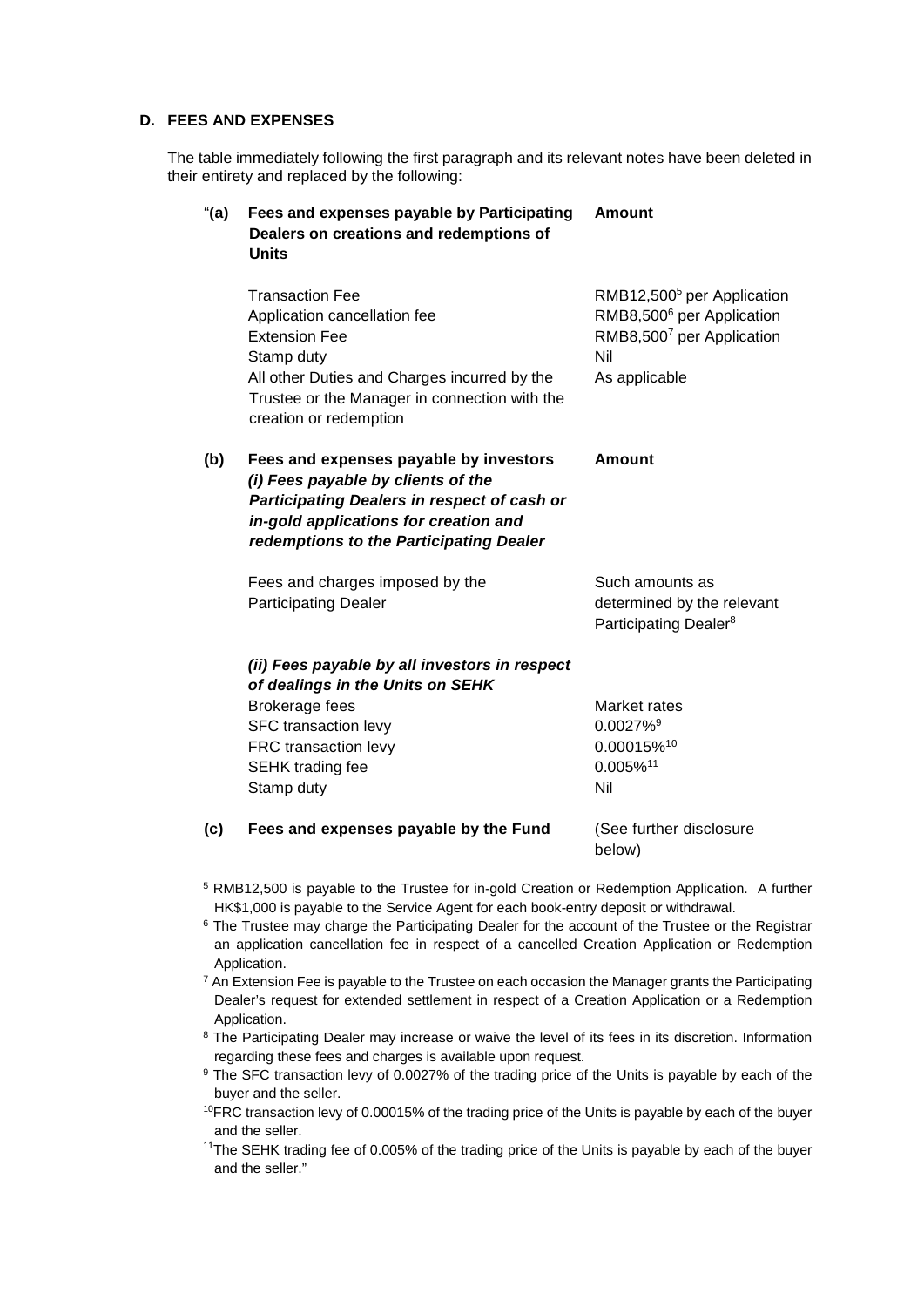If you have any queries concerning the above, please contact us at (852) 2198 5890 during office hours.

We accept full responsibility for the accuracy of the contents of this document as at the date of its publication.

Hang Seng Investment Management Limited 29 April 2022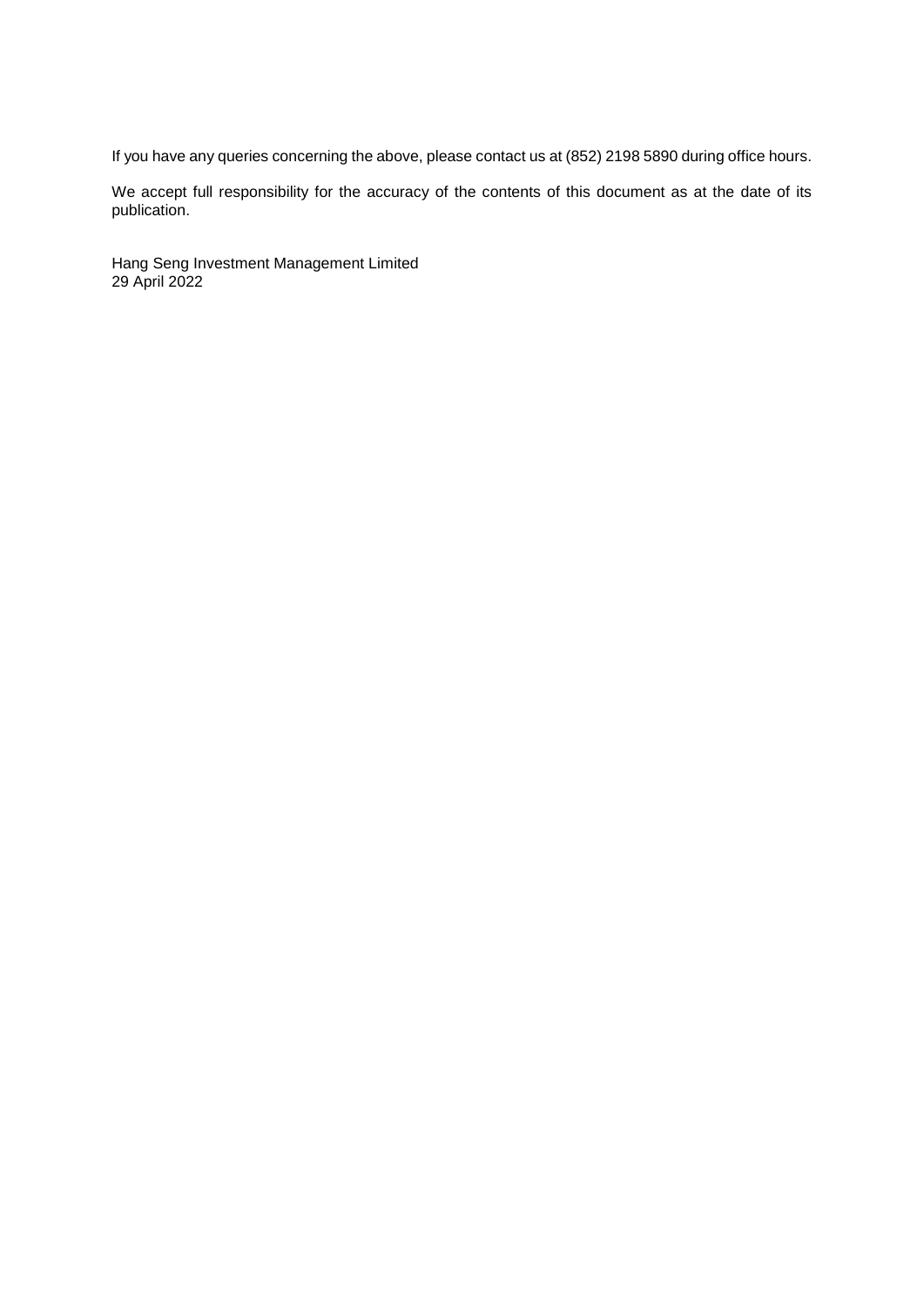**Hang Seng RMB Gold ETF (Stock Code: 83168) (the "Fund")** 

#### **Announcement**

**This document is important and requires your immediate attention. If you are in doubt about the contents of this document, you should seek independent professional advice.** 

Capitalized terms used herein but not otherwise defined will have the same meanings as defined in the Prospectus of the Fund.

**Investors should note that all investments involve risks (including the possibility of loss of the capital invested), prices of fund units may go up as well as down and past performance is not indicative of future performance. Investors should read the Fund's Prospectus (including the Product Key Facts Statement and the full text of the risk factors stated therein) in detail before making any investment decision.** 

**The Stock Exchange of Hong Kong Limited (the "SEHK"), Hong Kong Securities Clearing Company Limited (the "HKSCC") and the Securities and Futures Commission (the "SFC") take no responsibility for the contents of this document, make no representation as to its accuracy or completeness and expressly disclaim any liability whatsoever for any loss howsoever arising from or in reliance upon the whole or any part of the contents of this document.** 

**SFC authorisation is not a recommendation or endorsement of the Fund nor does it guarantee the commercial merits of the Fund or its performance. It does not mean the Fund is suitable for all investors nor is it an endorsement of its suitability for any particular investor or class of investors.**

Dear Unitholders

#### **Amendments to the Prospectus of the Fund**

We, as the Manager of the Fund, are writing to inform you that with effect from the date of this document, certain amendments have been made to the Prospectus of the Fund in respect of the following:

- A. Resignation and appointment of directors of the Manager:
	- (1) with effect from 1 January 2022, Ms. CHAN Leung Cheuk Yee, Eunice, has resigned as director of the Manager, and Ms. CHIU Wai Man, Vivien, has been appointed as new director of the Manager;
	- (2) with effect from 20 January 2022, Mr. YEO Chee Leong has resigned as director of the Manager;
	- (3) with effect from 1 February 2022, Ms. KWAN Wing Han, Margaret, has resigned as director of the Manager, and Ms. LEE Wah Lun, Rannie, has been appointed as new director of the Manager; and
	- (4) with effect from 7 March 2022, Ms. CHEUNG Ka Wai, Kathy, has been appointed as new director of the Manager; and
- B. the enhancement of the disclosure in relation to the use of foreign exchange swaps and unfunded asset swaps by the Fund. For the avoidance of doubt, the amendments made are for clarification only and there is no change in the investment objective and policies of the Fund.

Please refer to the "Amendments to the Prospectus of the Fund" enclosed for details.

The Product Key Facts Statement of the Fund has also been updated to reflect the enhancement as described in B. above. The updated Product Key Facts Statement of the Fund is available at the Manager's website at www.hangsenginvestment.com (this website has not been reviewed by the SFC) and the website of Hong Kong Exchanges and Clearing Limited at www.hkex.com.hk (this website has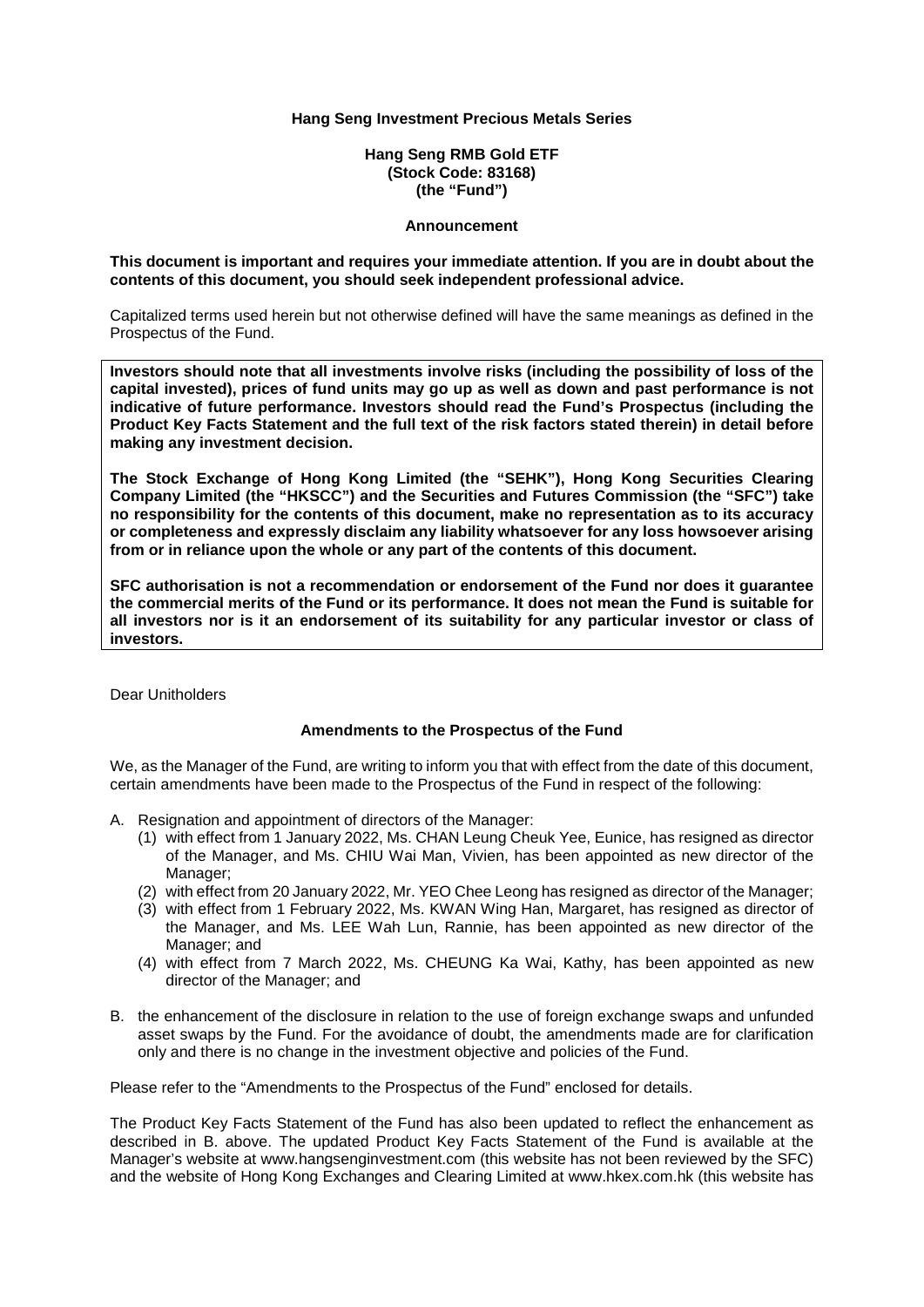not been reviewed by the SFC) from the date of this document.

If you have any queries concerning the above, please contact us at (852) 2198 5890 during office hours.

We accept full responsibility for the accuracy of the contents of this document as at the date of its publication.

Hang Seng Investment Management Limited 18 March 2022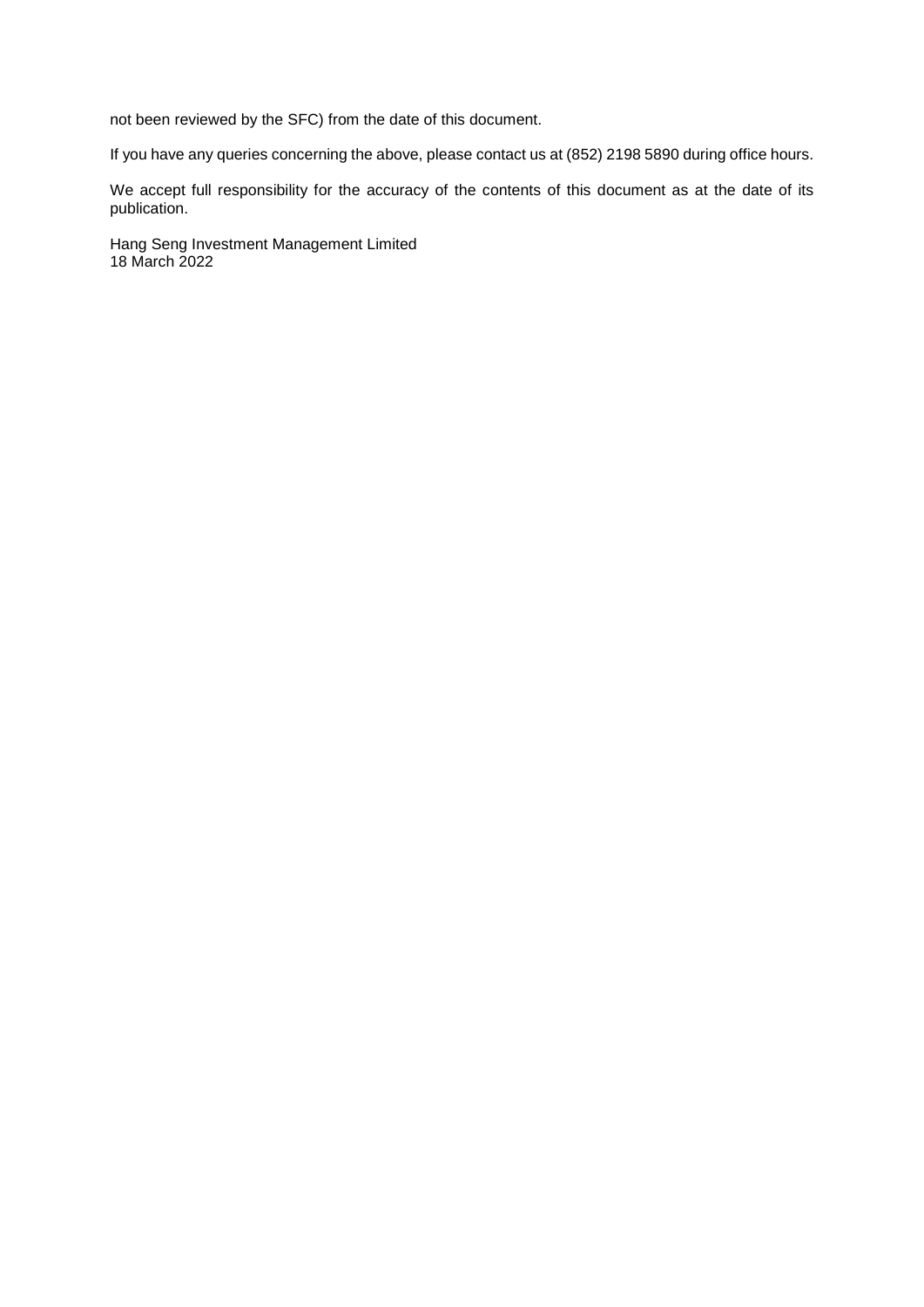**Hang Seng RMB Gold ETF (Stock Code: 83168) (the "Fund")** 

**This document is important and requires your immediate attention. If you are in doubt about the contents of this document, you should seek independent professional advice.** 

**Investors should note that all investments involve risks (including the possibility of loss of the capital invested), prices of fund units may go up as well as down and past performance is not indicative of future performance. Investors should read the Fund's Prospectus (including the Product Key Facts Statement and the full text of the risk factors stated therein) in detail before making any investment decision.** 

**The Stock Exchange of Hong Kong Limited (the "SEHK"), Hong Kong Securities Clearing Company Limited (the "HKSCC") and the Securities and Futures Commission (the "SFC") take no responsibility for the contents of this document, make no representation as to its accuracy or completeness and expressly disclaim any liability whatsoever for any loss howsoever arising from or in reliance upon the whole or any part of the contents of this document.** 

**SFC authorisation is not a recommendation or endorsement of the Fund nor does it guarantee the commercial merits of the Fund or its performance. It does not mean the Fund is suitable for all investors nor is it an endorsement of its suitability for any particular investor or class of investors.**

#### **Amendments to the Prospectus of the Fund**

The following amendments have been made to the Prospectus of the Fund with effect from the date of this document. These amendments form part of and should be read in conjunction with the Prospectus of the Fund.

#### **A. DIRECTORY**

The sub-section headed "*Directors of Hang Seng Investment Management Limited*" has been deleted in its entirety and replaced by the following:

"*Directors of Hang Seng Investment Management Limited* 

**CHIU Wai Man, Vivien LEE Wah Lun, Rannie LEUNG Wing Lok TSANG Hing Keung CHEUNG Ka Wai, Kathy LEE Pui Shan SIT Wing Fai, Wilfred WHITE Stuart Kingsley**"

#### **B. SUMMARY**

The sub-section headed "**What is the Investment Strategy?**" has been deleted in its entirety and replaced by the following:

#### "**What is the Investment Strategy?**

To seek to achieve its investment objective, the Fund will acquire and hold Bullion.

To manage and hedge the foreign exchange rate movements between RMB and US dollars, the Fund will enter into a series of swaps with the Swap Counterparty, which is currently Hang Seng Bank Limited. Nevertheless, investors will still be subject to the fluctuation of RMB against a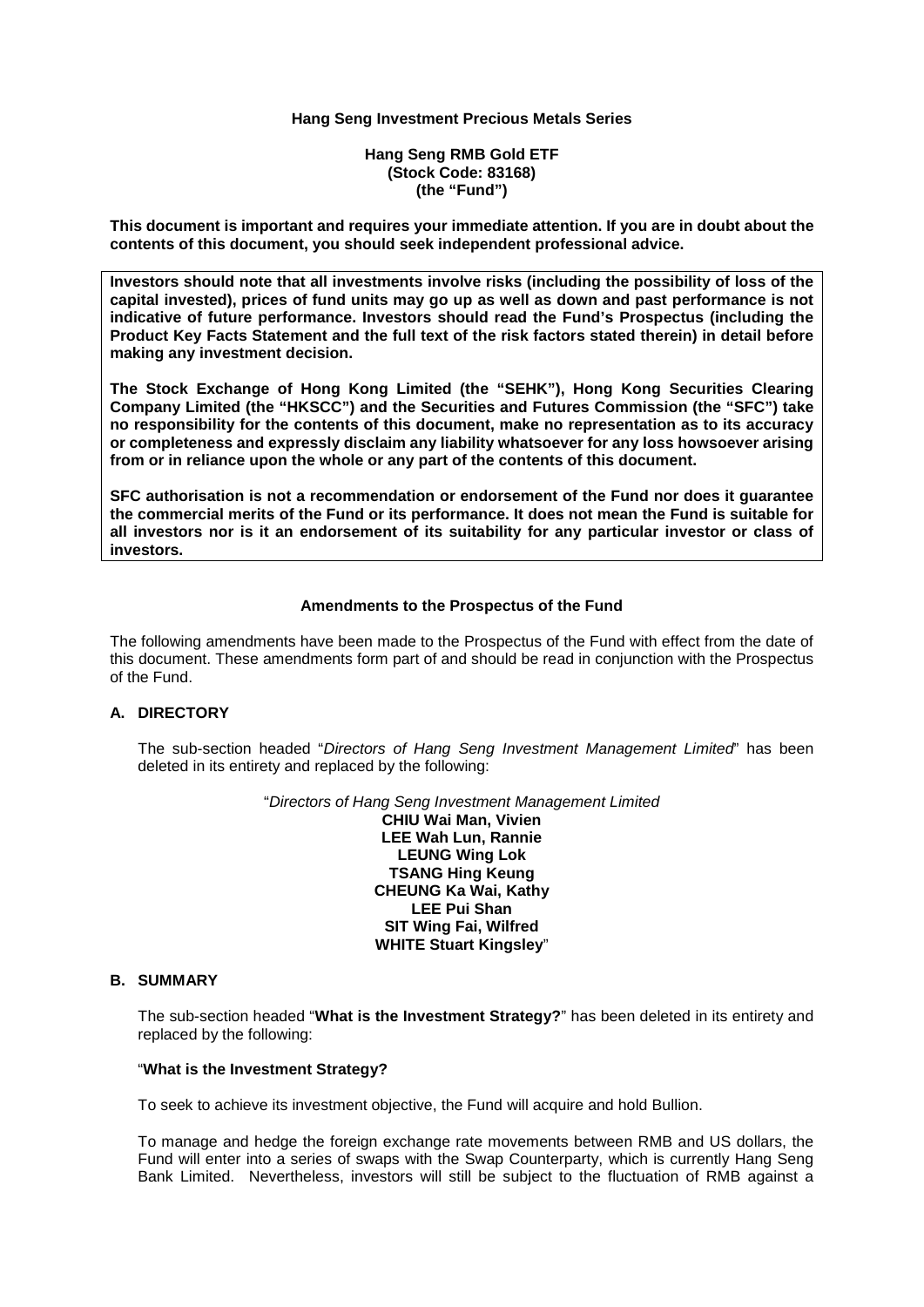currency when they are converting the RMB proceeds into such currency.

The following provides a general description of the investment strategy:

- 1. The Fund will enter into foreign exchange swaps with the Swap Counterparty to facilitate investment in Bullion sold in US dollars and to manage and hedge against the foreign exchange rate movements between RMB and US dollars. The foreign exchange swap is a currency conversion arrangement that comprises a spot and a forward foreign exchange transaction. Under the foreign exchange swap, the Fund will swap the notional amount of RMB for the Fund into US dollars at a RMB/US dollars foreign exchange rate quoted by the Swap Counterparty at or around 4:00 p.m. (Hong Kong time). At the same time, the Swap Counterparty will agree to sell the same amount of RMB back to the Fund for US dollars on an agreed future day at the then prevailing forward rate. It is the intention of the Manager to set such future day as the day immediately following the value day of the spot trade, namely spot next. The Fund's net exposure to the Swap Counterparty is essentially the 1 day (i.e. day between spot and spot next) foreign exchange fluctuation of RMB against US dollars. The US dollars that the Fund receives pursuant to the foreign exchange swaps, net of any fees and expenses which may be payable, will be used to buy Bullion through the Gold Dealer, which is currently Hang Seng Bank Limited;
- 2. The Fund will also enter into unfunded asset swaps with the Swap Counterparty to hedge against the effect of foreign exchange rate movements between RMB and US dollars on the Net Asset Value during the life of the Fund. Under the unfunded asset swap, the Fund will pay a swap cost to the Swap Counterparty in return for a balancing income/payment (as described below) on the next Dealing Day. The swap cost payable to the Swap Counterparty will be subject to the then prevailing market expectation on the volatility of and correlation between RMB/US dollars and the gold price, and the Swap Counterparty's pricing. The balancing income/payment will be an amount determined by a model by which the Fund will receive/make US dollars payment from/to the Swap Counterparty which is comparable to the percentage change in the RMB denominated Net Asset Value of the Fund (before fees) with that of the US dollars denominated LBMA Gold Price AM. Its tenor is 1 day. The Fund's net exposure to the Swap Counterparty is essentially the 1-day foreign exchange fluctuation of RMB against US dollars with respect to the 1-day fluctuation of the gold price; and
- 3. For the purpose of liquidity and/or performance management, up to 10% of the Net Asset Value of the Fund may be invested in other physical ETFs (authorised by the SFC and listed on the SEHK) whose primary investment objective is to track the performance of a gold benchmark.

It is the intention of the Manager to roll over the foreign exchange swaps and unfunded asset swaps on a daily basis.

Other than the foreign exchange swaps and unfunded asset swaps referred to above, the Fund is not permitted to invest in other types of FDIs – including, but not limited to, futures contracts, options on futures contracts, options, warrants and other FDIs. The Fund is also subject to the investment and borrowing restrictions as set out in the Schedule to this Prospectus.

The Fund's net derivative exposure may be up to 10% of its Net Asset Value due to the residual exposure arising from hedging or risk mitigation arrangements undertaken by the Fund as described above. The expected maximum leverage level of the Fund as a result of the use of FDIs and its basis of calculation may be obtained from the Manager upon request.

Owing to the expenses of the Fund, mainly the fees and other expenses and costs associated with the Fund's ongoing operations (for example the Manager's, Trustee's, Registrar's, Custodian's, SFC's and SEHK's fees), the Manager anticipates that the Fund may also need to sell Bullion or other assets and retain a small amount of cash in RMB (or US dollars or Hong Kong dollars) to pay for such outgoings. Accordingly the Fund will not at all times be fully invested in Bullion.

As a result of the investment strategy described above and the ongoing charges of the Fund, based upon historical data and current market conditions the Manager anticipates that the Fund may suffer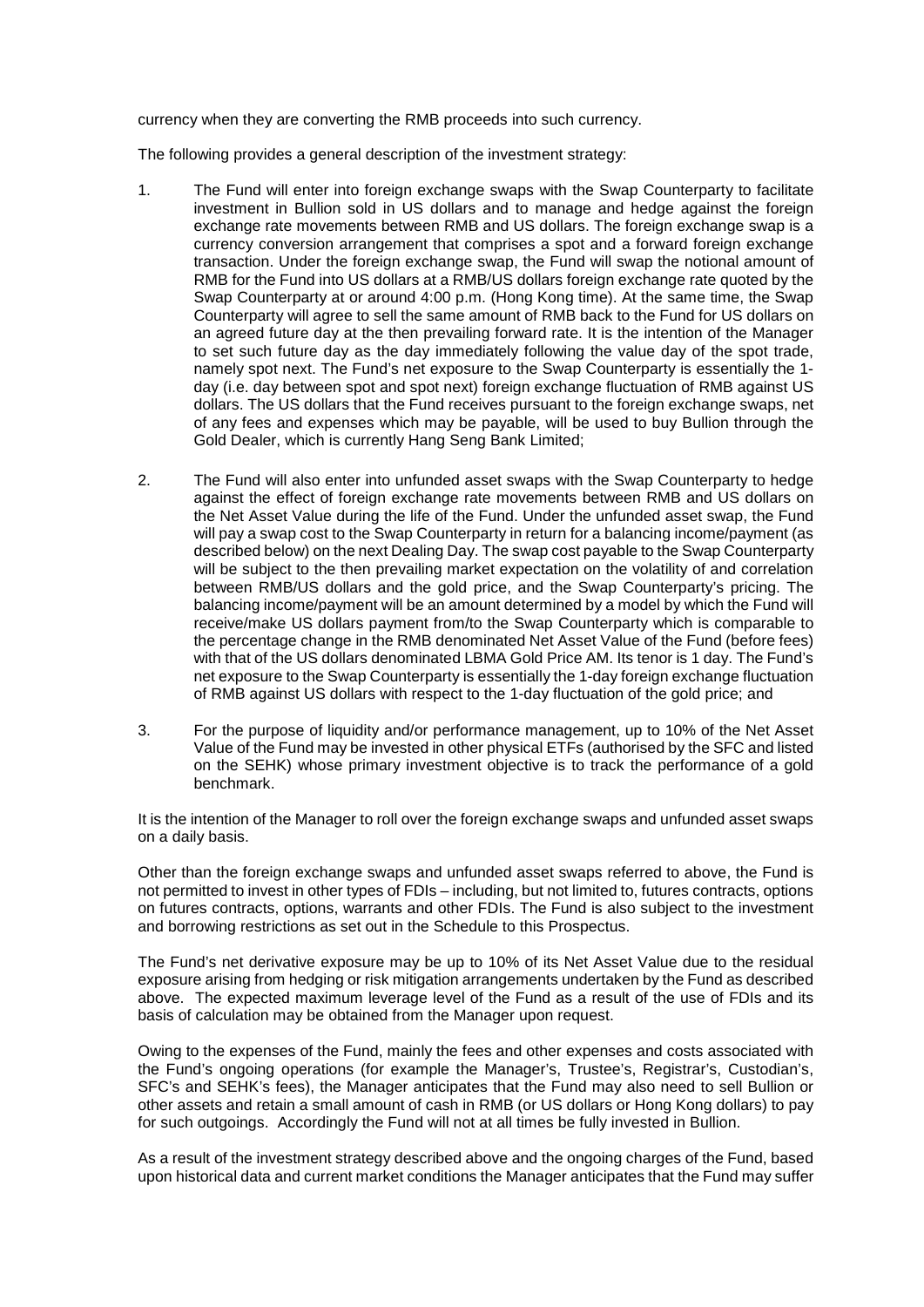a tracking error to the movement of the LBMA Gold Price AM of up to 2% a year, although the Manager estimates that the tracking error will generally be approximately 1.5% a year. These estimates may be affected by factors beyond the control of the Manager such as interest rates and foreign exchange rates applicable to US dollars and RMB as well as the indirect costs of the foreign exchange swaps and unfunded asset swaps. In such circumstances, the actual tracking error may be significantly higher than the Manager's anticipation and the performance of the Fund may be adversely affected."

If you have any queries concerning the above, please contact us at (852) 2198 5890 during office hours.

We accept full responsibility for the accuracy of the contents of this document as at the date of its publication.

Hang Seng Investment Management Limited 18 March 2022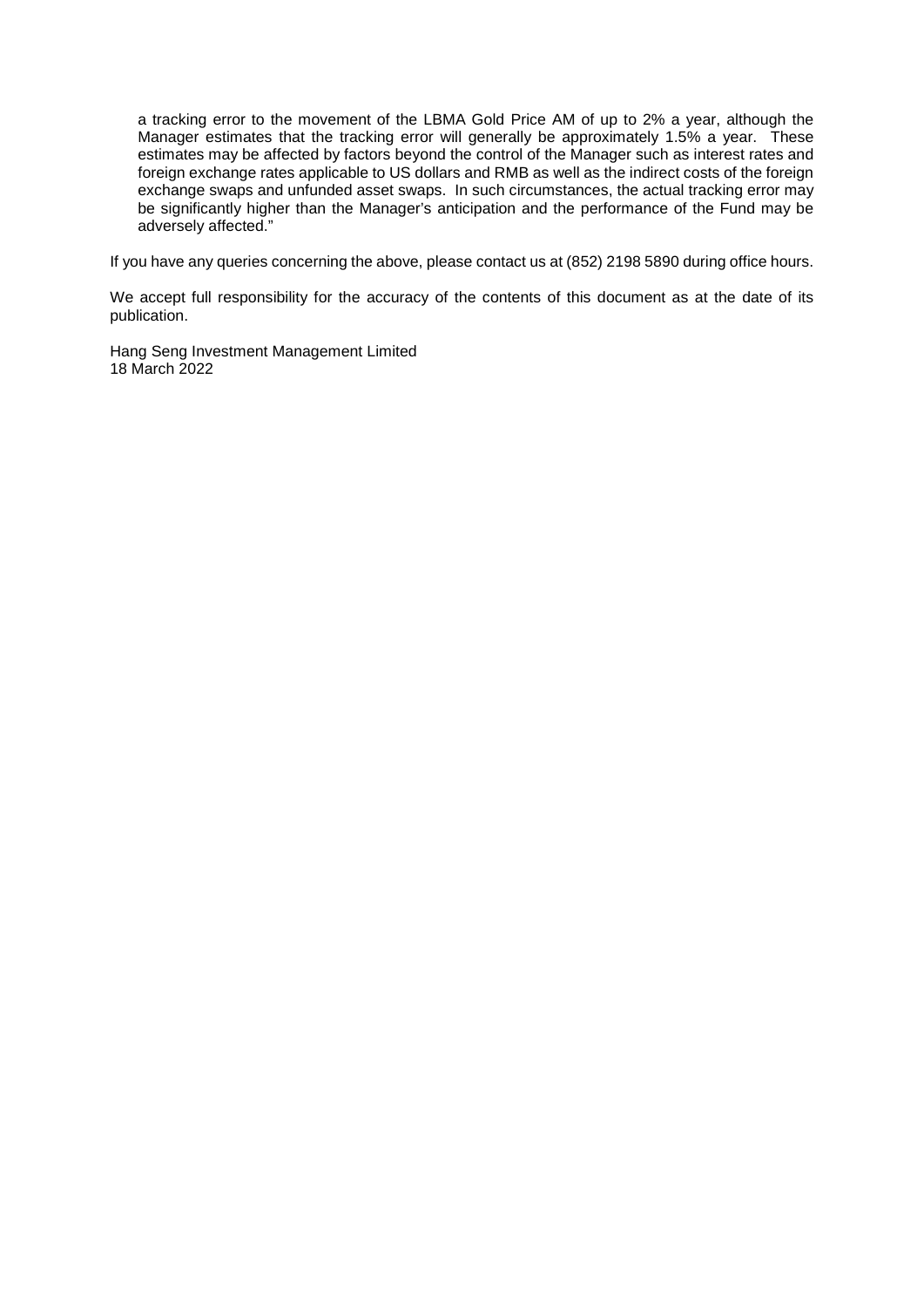**Hang Seng RMB Gold ETF (Stock Code: 83168) (the "Fund")** 

#### **Announcement**

#### **This document is important and requires your immediate attention. If you are in doubt about the contents of this document, you should seek independent professional financial advice.**

Capitalized terms used herein but not otherwise defined will have the same meanings as defined in the Prospectus of the Fund.

**Investors should note that all investments involve risks (including the possibility of loss of the capital invested), prices of fund units may go up as well as down and past performance is not indicative of future performance. Investors should read the Fund's Prospectus (including the Product Key Facts Statement and the full text of the risk factors stated therein) in detail before making any investment decision.** 

**The Stock Exchange of Hong Kong Limited (the "SEHK"), Hong Kong Securities Clearing Company Limited (the "HKSCC") and the Securities and Futures Commission (the "SFC") take no responsibility for the contents of this document, make no representation as to its accuracy or completeness and expressly disclaim any liability whatsoever for any loss howsoever arising from or in reliance upon the whole or any part of the contents of this document.** 

**SFC authorisation is not a recommendation or endorsement of the Fund nor does it guarantee the commercial merits of the Fund or its performance. It does not mean the Fund is suitable for all investors nor is it an endorsement of its suitability for any particular investor or class of investors.**

Dear Unitholders

#### **Amendment to the Prospectus of the Fund**

We, as the Manager of the Fund, are writing to inform you that, with effect from the date of this document, an amendment has been made to the Prospectus of the Fund to reflect the resignation of a director of the Manager, Ms. CHEUNG Pui Sze, which took effect from 26 April 2021. Please refer to the "Amendment to the Prospectus of the Fund" enclosed for details.

If you have any queries concerning the above, please contact us at (852) 2198 5890 during office hours.

We accept full responsibility for the accuracy of the contents of this document as at the date of its publication.

Hang Seng Investment Management Limited 16 September 2021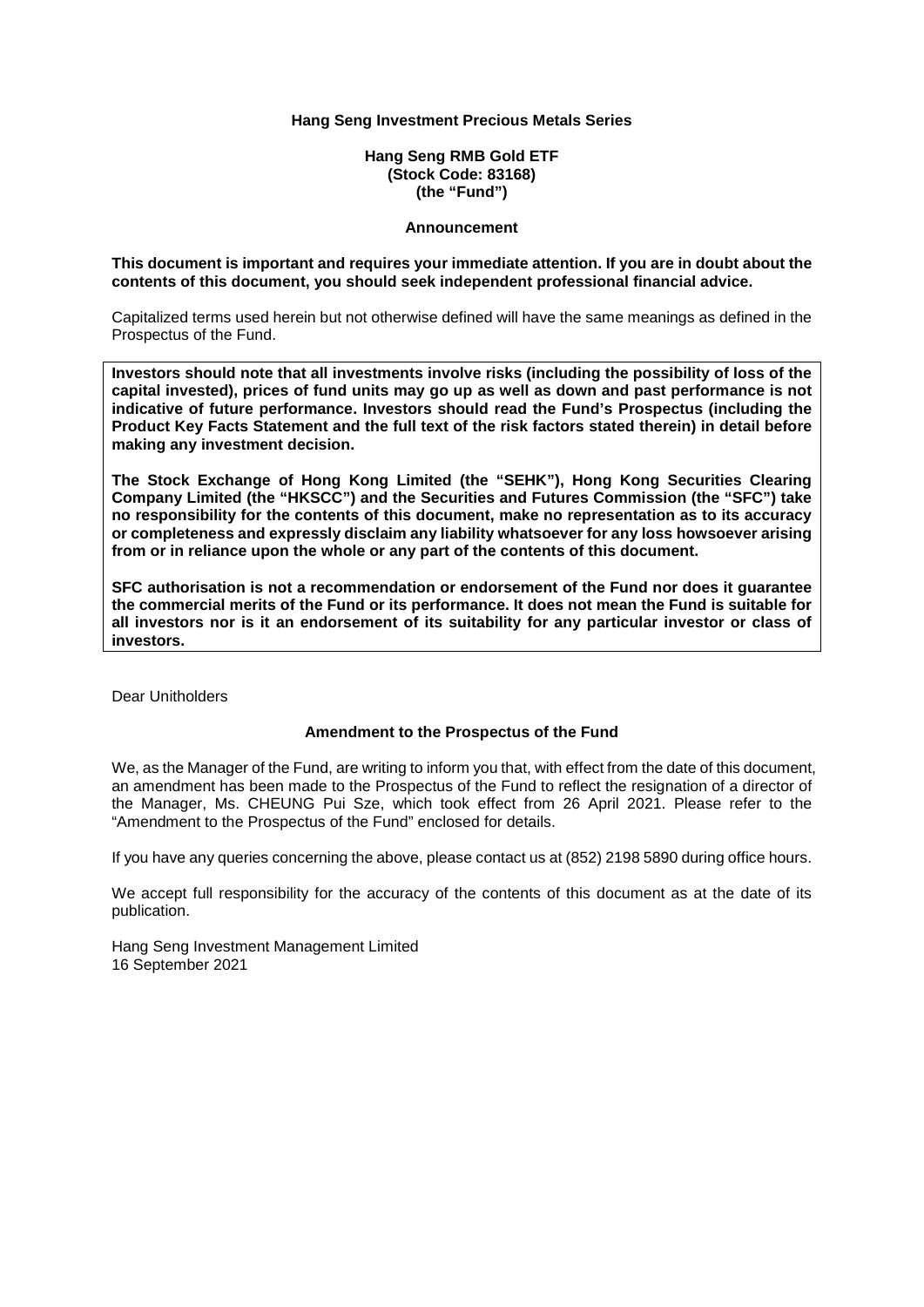**Hang Seng RMB Gold ETF (Stock Code: 83168) (the "Fund")** 

**This document is important and requires your immediate attention. If you are in doubt about the contents of this document, you should seek independent professional financial advice.** 

**Investors should note that all investments involve risks (including the possibility of loss of the capital invested), prices of fund units may go up as well as down and past performance is not indicative of future performance. Investors should read the Fund's Prospectus (including the Product Key Facts Statement and the full text of the risk factors stated therein) in detail before making any investment decision.** 

**The Stock Exchange of Hong Kong Limited (the "SEHK"), Hong Kong Securities Clearing Company Limited (the "HKSCC") and the Securities and Futures Commission (the "SFC") take no responsibility for the contents of this document, make no representation as to its accuracy or completeness and expressly disclaim any liability whatsoever for any loss howsoever arising from or in reliance upon the whole or any part of the contents of this document.** 

**SFC authorisation is not a recommendation or endorsement of the Fund nor does it guarantee the commercial merits of the Fund or its performance. It does not mean the Fund is suitable for all investors nor is it an endorsement of its suitability for any particular investor or class of investors.**

#### **Amendment to the Prospectus of the Fund**

The following amendment has been made to the Prospectus of the Fund with effect from the date of this document. This amendment forms part of and should be read in conjunction with the Prospectus of the Fund.

# **DIRECTORY**

The sub-section headed "*Directors of Hang Seng Investment Management Limited*" has been deleted in its entirety and replaced by the following:

> "*Directors of Hang Seng Investment Management Limited* **KWAN Wing Han, Margaret CHAN Leung Cheuk Yee Eunice LEUNG Wing Lok TSANG Hing Keung YEO Chee Leong LEE Pui Shan SIT Wing Fai, Wilfred WHITE Stuart Kingsley**"

If you have any queries concerning the above, please contact us at (852) 2198 5890 during office hours.

We accept full responsibility for the accuracy of the contents of this document as at the date of its publication.

Hang Seng Investment Management Limited 16 September 2021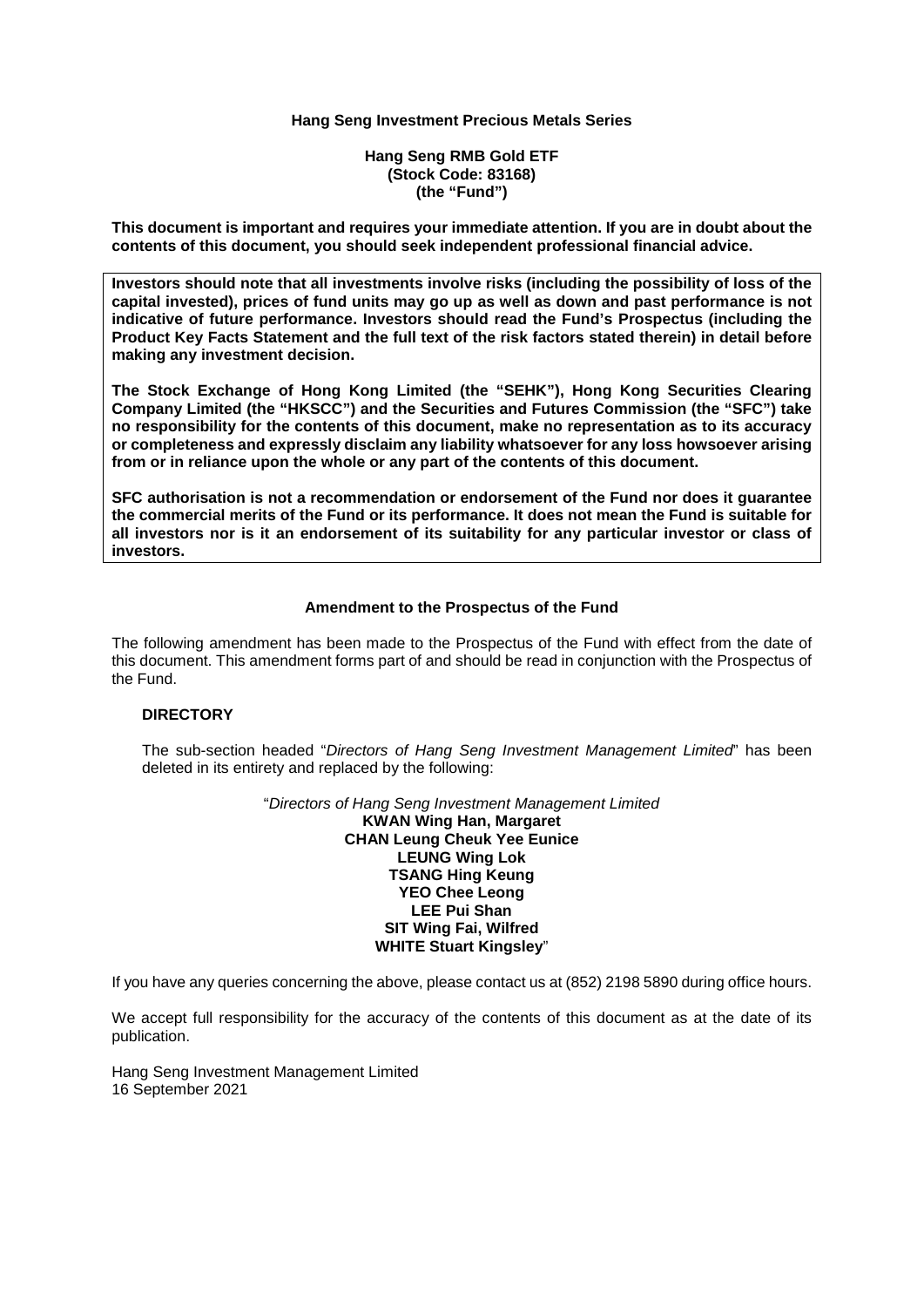**Hang Seng RMB Gold ETF (Stock Code: 83168) (the "Fund")** 

#### **Announcement**

#### **This document is important and requires your immediate attention. If you are in doubt about the contents of this document, you should seek independent professional financial advice.**

Capitalized terms used herein but not otherwise defined will have the same meanings as defined in the Prospectus of the Fund.

**Investors should note that all investments involve risks (including the possibility of loss of the capital invested), prices of fund units may go up as well as down and past performance is not indicative of future performance. Investors should read the Fund's Prospectus (including the Product Key Facts Statement and the full text of the risk factors stated therein) in detail before making any investment decision.** 

**The Stock Exchange of Hong Kong Limited (the "SEHK"), Hong Kong Securities Clearing Company Limited (the "HKSCC") and the Securities and Futures Commission (the "SFC") take no responsibility for the contents of this document, make no representation as to its accuracy or completeness and expressly disclaim any liability whatsoever for any loss howsoever arising from or in reliance upon the whole or any part of the contents of this document.** 

**SFC authorisation is not a recommendation or endorsement of the Fund nor does it guarantee the commercial merits of the Fund or its performance. It does not mean the Fund is suitable for all investors nor is it an endorsement of its suitability for any particular investor or class of investors.**

Dear Unitholders

#### **Amendment to the Prospectus of the Fund**

We, as the Manager of the Fund, are writing to inform you that with effect from 1 August 2021, an amendment would be made to the Prospectus of the Fund to reflect administrative, clarificatory and editorial amendments under the section headed "**Automatic Exchange of Financial Account Information**". Please refer to the "Amendment to the Prospectus of the Fund" enclosed for details. Such an amendment as described in the enclosed "Amendment to the Prospectus of the Fund" should read as amended with effect from 1 August 2021.

If you have any queries concerning the above, please contact us at (852) 2198 5890 during office hours.

We accept full responsibility for the accuracy of the contents of this document as at the date of its publication.

Hang Seng Investment Management Limited 28 July 2021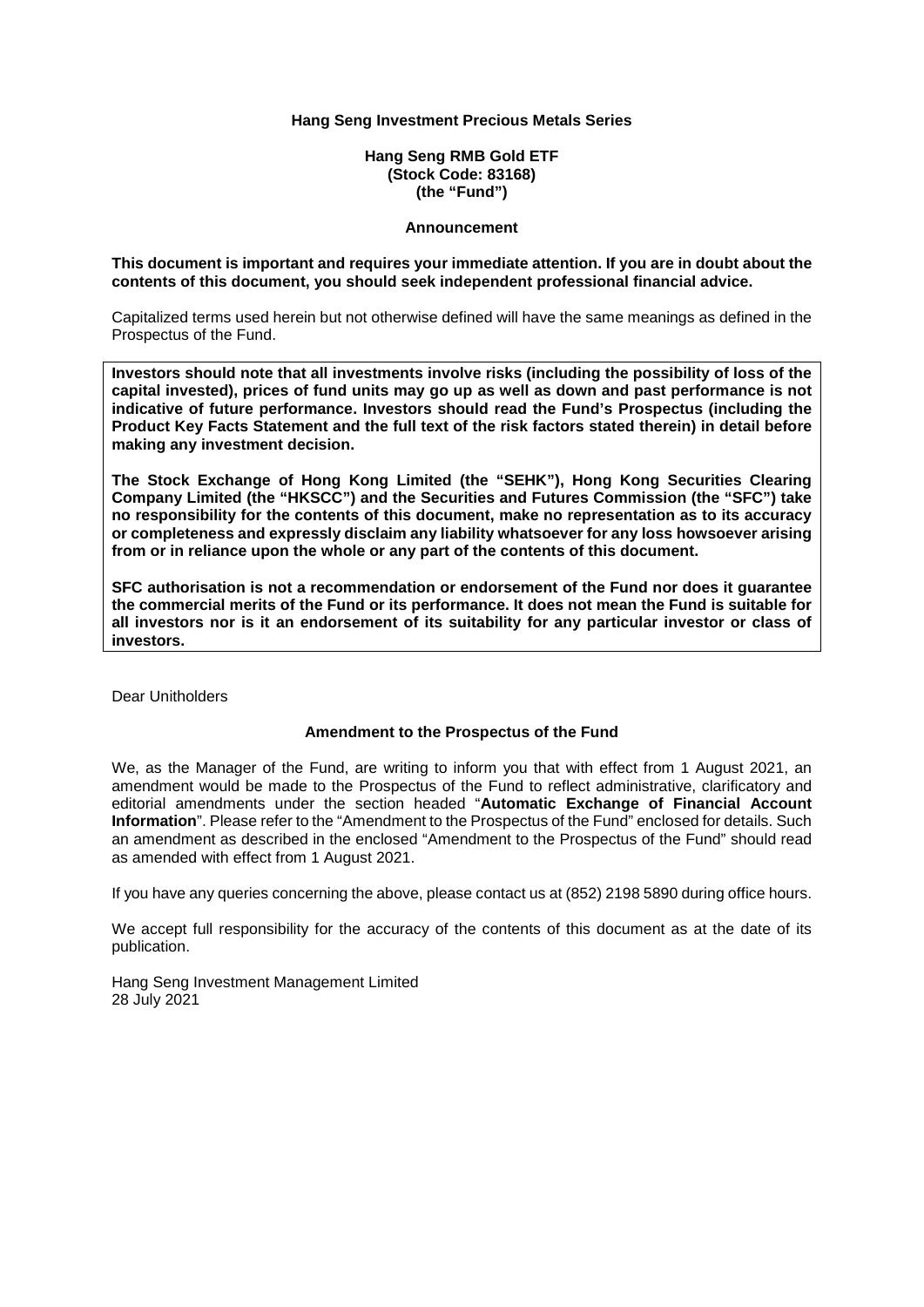**Hang Seng RMB Gold ETF (Stock Code: 83168) (the "Fund")** 

**This document is important and requires your immediate attention. If you are in doubt about the contents of this document, you should seek independent professional financial advice.** 

**Investors should note that all investments involve risks (including the possibility of loss of the capital invested), prices of fund units may go up as well as down and past performance is not indicative of future performance. Investors should read the Fund's Prospectus (including the Product Key Facts Statement and the full text of the risk factors stated therein) in detail before making any investment decision.** 

**The Stock Exchange of Hong Kong Limited (the "SEHK"), Hong Kong Securities Clearing Company Limited (the "HKSCC") and the Securities and Futures Commission (the "SFC") take no responsibility for the contents of this document, make no representation as to its accuracy or completeness and expressly disclaim any liability whatsoever for any loss howsoever arising from or in reliance upon the whole or any part of the contents of this document.** 

**SFC authorisation is not a recommendation or endorsement of the Fund nor does it guarantee the commercial merits of the Fund or its performance. It does not mean the Fund is suitable for all investors nor is it an endorsement of its suitability for any particular investor or class of investors.**

#### **Amendment to the Prospectus of the Fund**

The following amendment would be made to the Prospectus of the Fund with effect from 1 August 2021. This amendment forms part of and should be read in conjunction with the Prospectus of the Fund.

#### **GENERAL INFORMATION**

The section headed "**Automatic Exchange of Financial Account Information**" is deleted in its entirety and replaced by the following:

#### "**Automatic Exchange of Financial Account Information**

The Inland Revenue (Amendment) (No.3) Ordinance 2016 (the "Amendment Ordinance"), which is the legislative framework for the implementation of Automatic Exchange of Financial Account Information (the "AEOI") in Hong Kong, came into force on 30 June 2016.

The AEOI is a new system that involves the transmission of financial account information from Hong Kong to an overseas tax jurisdiction with which Hong Kong has entered into an AEOI agreement<sup>11</sup>. Under the Amendment Ordinance, reporting financial institutions in Hong Kong are required to apply due diligence procedures to identify the tax residency of the account holders and controlling persons for the purpose of AEOI<sup>12</sup> and collect the specified information. The financial institution is required to report to the Inland Revenue Department ("IRD") the required information collected in respect of the reportable accounts on an annual basis. IRD will then transmit the information to the tax administration of the relevant jurisdiction of which the account holder is tax resident<sup>13</sup>. Under the Amendment Ordinance, information that may be reported to the IRD includes details of account holders, including but not limited to their name, date of birth, place of birth (if any), address, jurisdiction of tax residence, tax identification number (if any), account number, account balance/value, distribution income and sales/redemption proceeds.

The Fund, as a reporting financial institution, is required to, amongst other things:

(i) conduct due diligence on its financial accounts to identify whether any such accounts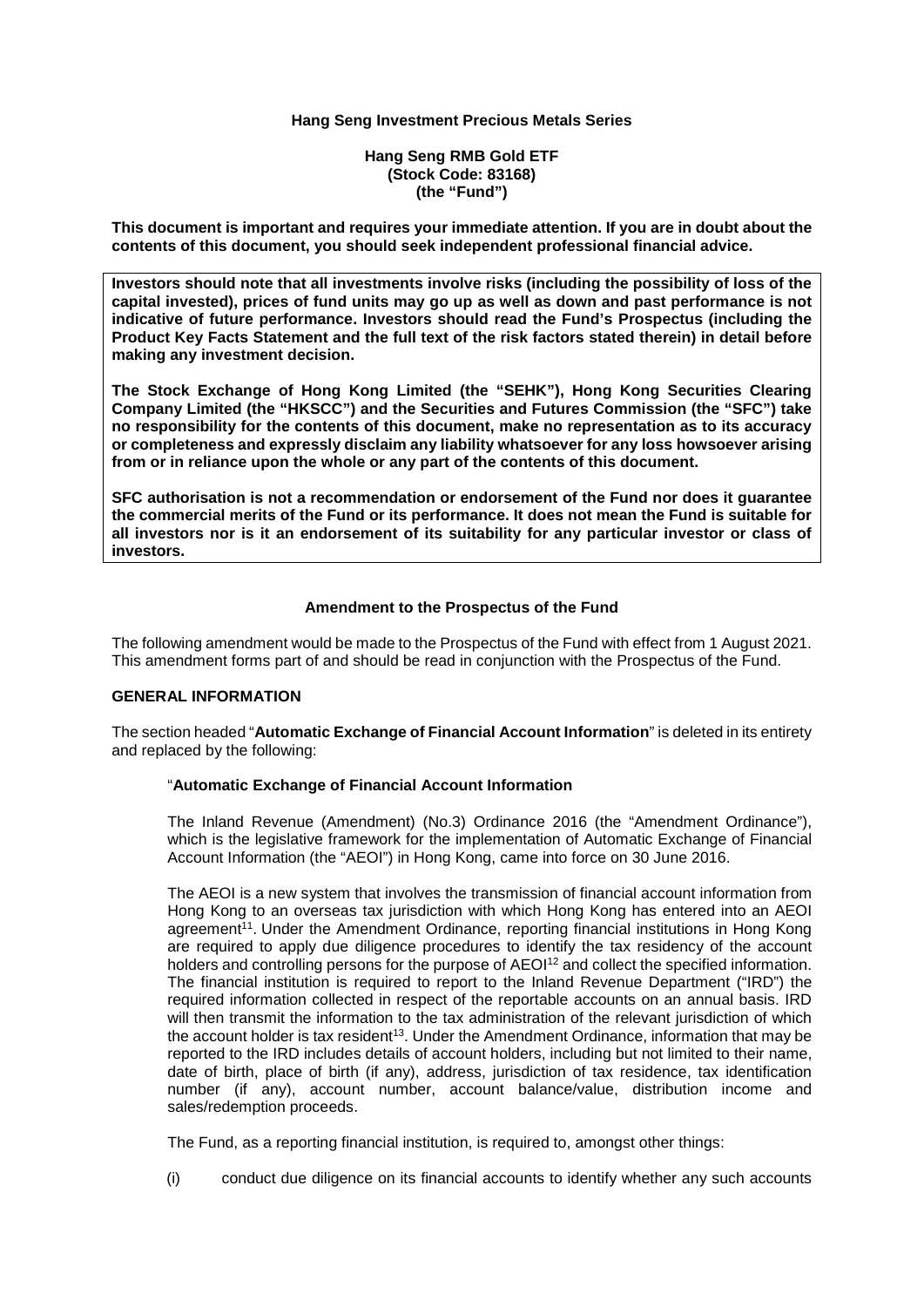are considered as "Reportable Accounts" for AEOI purpose; and

(ii) report to the IRD the required information on such Reportable Accounts.

By investing and/or continuing to invest in the Fund, Unitholders acknowledge that:

- (i) the IRD may automatically exchange information of the Unitholders (and information on controlling persons including beneficial owners, beneficiaries, direct or indirect shareholders or other persons associated with such Unitholders that are passive nonfinancial entities) as outlined above with relevant tax authorities in other jurisdictions;
- (ii) Unitholders may be required to provide additional information and/or documentation for AEOI purpose; and
- (iii) in the event that an Unitholder fails to provide the requested information and/or documentation, irrespective of whether or not that actually leads to non-compliance on the part of the Fund and/or the Manager, the Manager reserves the right to take remedial actions including, without limitation, to require the Unitholder to transfer the Unitholder's Units or, failing such transfer, redeem such Units in accordance with the Trust Deed, and to the extent permitted by applicable laws and regulations.

Unitholders and prospective investors should consult their professional advisers and obtain independent professional advice on the implications of AEOI on their current and/or proposed investment in the Fund.

<sup>11</sup> FAQ1 of the Frequently Asked Questions regarding the Automatic Exchange of Financial Account Information available at the website of the Inland Revenue Department (Version date: 1 February 2021) http://www.ird.gov.hk/eng/faq/dta\_aeoi.htm <sup>12</sup> FAQ6 of the Frequently Asked Questions regarding the Automatic Exchange of Financial Account Information available at the website of the Inland Revenue Department (Version date: 1 February 2021) http://www.ird.gov.hk/eng/faq/dta\_aeoi.htm <sup>13</sup> FAQ3 of the Frequently Asked Questions regarding the Automatic Exchange of Financial Account Information available at the website of the Inland Revenue Department (Version date: 1 February 2021) http://www.ird.gov.hk/eng/faq/dta\_aeoi.htm"

If you have any queries concerning the above, please contact us at (852) 2198 5890 during office hours.

We accept full responsibility for the accuracy of the contents of this document as at the date of its publication.

Hang Seng Investment Management Limited 28 July 2021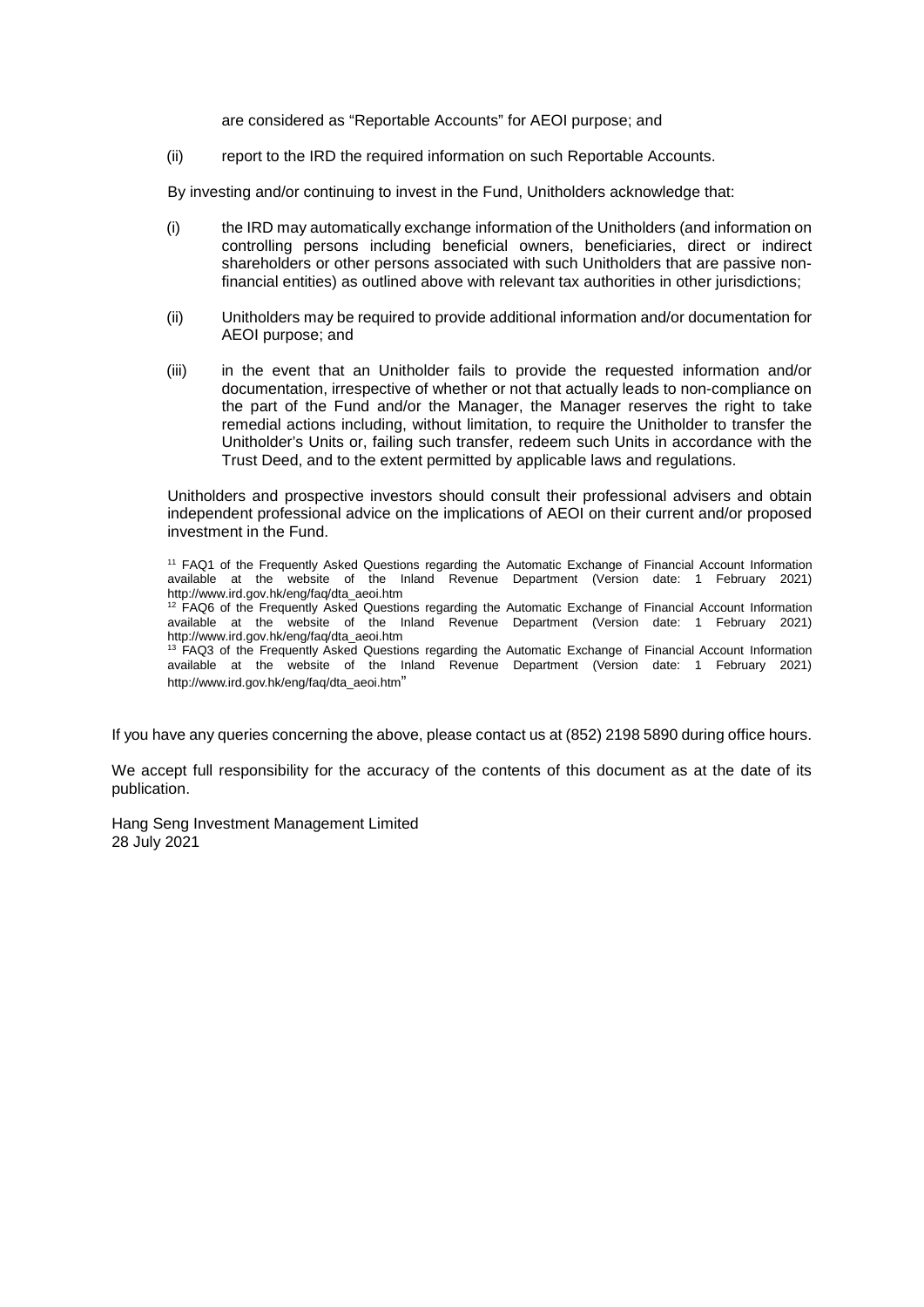**Hang Seng RMB Gold ETF (Stock Code: 83168) (the "Fund")** 

#### **Announcement**

**This document is important and requires your immediate attention. If you are in doubt about the contents of this document, you should seek independent professional financial advice.** 

Capitalized terms used herein but not otherwise defined will have the same meanings as defined in the Prospectus of the Fund.

**Investors should note that all investments involve risks (including the possibility of loss of the capital invested), prices of fund units may go up as well as down and past performance is not indicative of future performance. Investors should read the Fund's Prospectus (including the Product Key Facts Statement and the full text of the risk factors stated therein) in detail before making any investment decision.** 

**The Stock Exchange of Hong Kong Limited (the "SEHK"), Hong Kong Securities Clearing Company Limited (the "HKSCC") and the Securities and Futures Commission (the "SFC") take no responsibility for the contents of this document, make no representation as to its accuracy or completeness and expressly disclaim any liability whatsoever for any loss howsoever arising from or in reliance upon the whole or any part of the contents of this document.** 

**SFC authorisation is not a recommendation or endorsement of the Fund nor does it guarantee the commercial merits of the Fund or its performance. It does not mean the Fund is suitable for all investors nor is it an endorsement of its suitability for any particular investor or class of investors.** 

Dear Unitholders

#### **Amendments to the Prospectus of the Fund**

We, as the Manager of the Fund, are writing to inform you that with effect from the date of this document, certain amendments have been made to the Prospectus of the Fund in respect of the following:

- (1) Resignation and appointment of directors of the Manager:
	- (a) with effect from 23 January 2020, Ms. Ivy CHAN Shuk Pui has resigned as director of the Manager, and Mr. YEO Chee Leong has been appointed as new director of the Manager;
	- (b) with effect from 1 May 2020, Ms. Katie YIP Kay Chun has resigned as director of the Manager, and Mr. TSANG Hing Keung has been appointed as new director of the Manager;
- (2) Change in trustee and registrar fee of the Fund as mentioned in the Announcement of the Fund dated 27 April 2020.

Please refer to the "Amendments to the Prospectus of the Fund" enclosed for details. The updated Product Key Facts Statement of the Fund is available at the Manager's website at www.hangsenginvestment.com (this website has not been reviewed by the SFC) from the date of this document.

If you have any queries concerning the above, please contact us at (852) 2198 5890 during office hours.

We accept full responsibility for the accuracy of the contents of this document as at the date of its publication.

Hang Seng Investment Management Limited 27 May 2020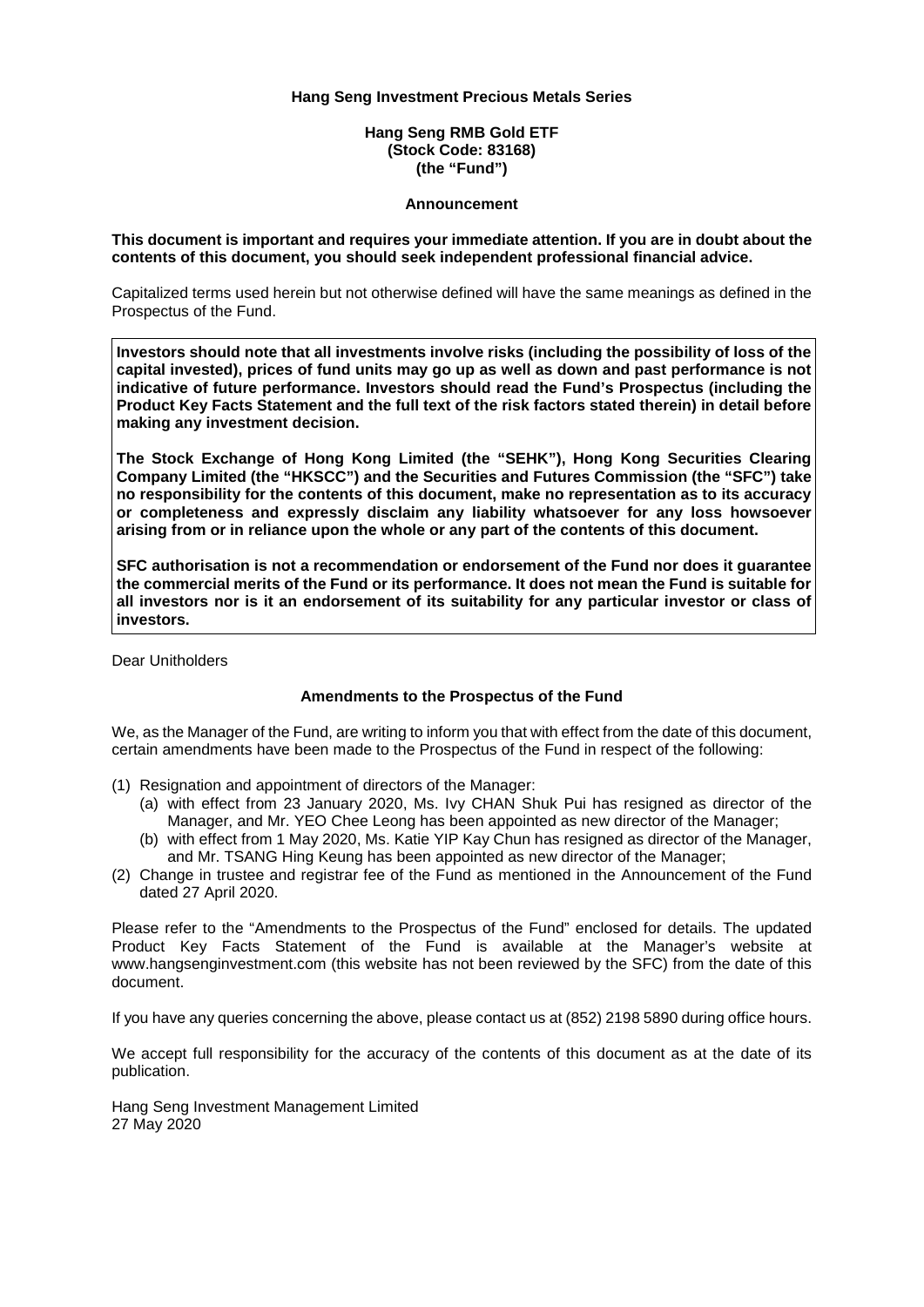**Hang Seng RMB Gold ETF (Stock Code: 83168) (the "Fund")** 

**This document is important and requires your immediate attention. If you are in doubt about the contents of this document, you should seek independent professional financial advice.** 

**Investors should note that all investments involve risks (including the possibility of loss of the capital invested), prices of fund units may go up as well as down and past performance is not indicative of future performance. Investors should read the Fund's Prospectus (including the Product Key Facts Statement and the full text of the risk factors stated therein) in detail before making any investment decision.** 

**The Stock Exchange of Hong Kong Limited (the "SEHK"), Hong Kong Securities Clearing Company Limited (the "HKSCC") and the Securities and Futures Commission (the "SFC") take no responsibility for the contents of this document, make no representation as to its accuracy or completeness and expressly disclaim any liability whatsoever for any loss howsoever arising from or in reliance upon the whole or any part of the contents of this document.** 

**SFC authorisation is not a recommendation or endorsement of the Fund nor does it guarantee the commercial merits of the Fund or its performance. It does not mean the Fund is suitable for all investors nor is it an endorsement of its suitability for any particular investor or class of investors.** 

#### **Amendments to the Prospectus of the Fund**

The following amendments have been made to the Prospectus of the Fund with effect from the date of this document. These amendments form part of and should be read in conjunction with the Prospectus of the Fund.

#### **(1) DIRECTORY**

The sub-section headed "*Directors of the Manager and the Listing Agent*" has been renamed as "*Directors of Hang Seng Investment Management Limited*" and has been deleted in its entirety and replaced by the following:

> "*Directors of Hang Seng Investment Management Limited*  **KWAN Wing Han, Margaret CHAN Leung Cheuk Yee Eunice CHEUNG Pui Sze LEUNG Wing Lok TSANG Hing Keung YEO Chee Leong LEE Pui Shan SIT Wing Fai, Wilfred WHITE Stuart Kingsley**"

#### **(2) FEES AND EXPENSES**

The part headed "Trustee's and Registrar's Fee" under the sub-section headed "**Fees and Expenses Payable by the Fund**" has been deleted in its entirety and replaced by the following:

#### "Trustee's and Registrar's Fee

The Trustee is entitled to receive a trustee and registrar fee of up to 1.0% per annum of the Net Asset Value of the Fund. The current trustee and registrar fee is 0.1% per annum of the Net Asset Value of the Fund (subject to a minimum of RMB33,500 per month) accrued daily and calculated as at each Dealing Day and payable monthly in arrears. The Trustee is also entitled to receive a service fee of RMB21,000 per annum accrued daily and payable quarterly in arrears as well as an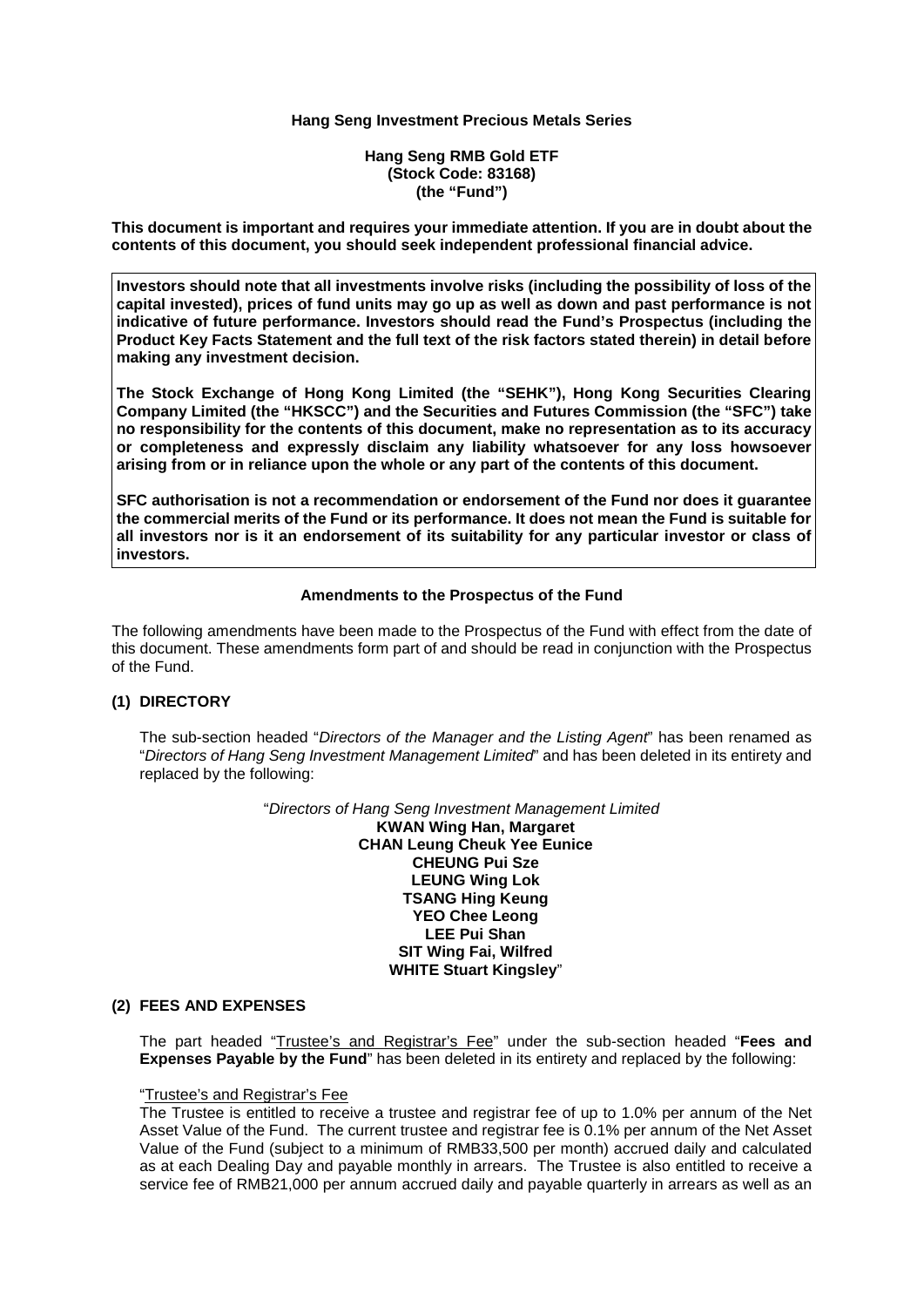ad hoc valuation fee of RMB3,500 per calculation of Net Asset Value other than at the Valuation Point on a regular Dealing Day. These fees are payable out of the Trust Fund.

The Trustee shall also be entitled to be reimbursed out of the Trust Fund all out-of-pocket expenses incurred."

If you have any queries concerning the above, please contact us at (852) 2198 5890 during office hours.

We accept full responsibility for the accuracy of the contents of this document as at the date of its publication.

Hang Seng Investment Management Limited 27 May 2020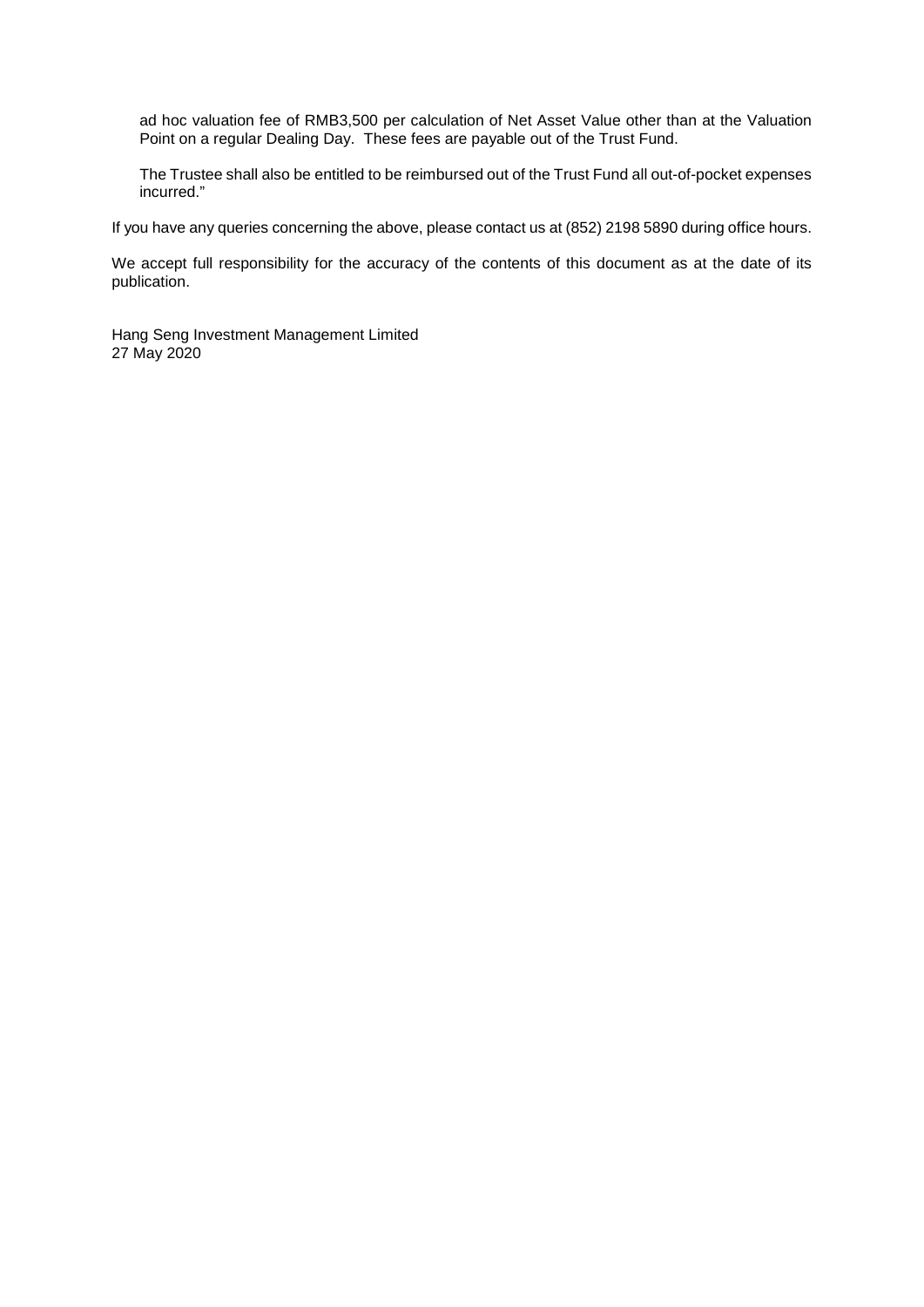**Hang Seng RMB Gold ETF (Stock Code: 83168) (the "Fund")**

#### **Announcement**

#### **This document is important and requires your immediate attention. If you are in doubt about the contents of this document, you should seek independent professional financial advice.**

Capitalized terms used herein but not otherwise defined will have the same meanings as defined in the Prospectus of the Fund.

**Investors should note that all investments involve risks (including the possibility of loss of the capital invested), prices of fund units may go up as well as down and past performance is not indicative of future performance. Investors should read the Fund's Prospectus (including the Product Key Facts Statement and the full text of the risk factors stated therein) in detail before making any investment decision.**

**The Stock Exchange of Hong Kong Limited (the "SEHK"), Hong Kong Securities Clearing Company Limited (the "HKSCC") and the Securities and Futures Commission (the "SFC") take no responsibility for the contents of this document, make no representation as to its accuracy or completeness and expressly disclaim any liability whatsoever for any loss howsoever arising from or in reliance upon the whole or any part of the contents of this document.**

**SFC authorisation is not a recommendation or endorsement of the Fund nor does it guarantee the commercial merits of the Fund or its performance. It does not mean the Fund is suitable for all investors nor is it an endorsement of its suitability for any particular investor or class of investors.**

Dear Unitholders

#### **Change in trustee and registrar fee of the Fund**

We, as the Manager of the Fund, are writing to inform you that with effect from 27 May 2020 (the **"Effective Date"**), the trustee and registrar fee of the Fund will be revised. For details, please refer to the comparison table below.

| Existing trustee and registrar fee of the Fund<br>(as a percentage per annum of the Net Asset Value<br>of the Fund) | Revised trustee and registrar fee of the Fund<br>with effect from the Effective Date<br>(as a percentage per annum of the Net Asset Value<br>of the Fund) |
|---------------------------------------------------------------------------------------------------------------------|-----------------------------------------------------------------------------------------------------------------------------------------------------------|
| $0.12\%$                                                                                                            | $0.1\%$                                                                                                                                                   |
| (subject to a minimum monthly trustee and registrar<br>fee of RMB40,000)                                            | (subject to a minimum monthly trustee and registrar<br>fee of RMB33,500)                                                                                  |

The ongoing charges figure of the Fund will be impacted as a result of the change in the trustee and registrar fee. Please refer to the table below for the comparison between the ongoing charges figure based on the existing trustee and registrar fee and the estimated ongoing charges figure based on the revised trustee and registrar fee.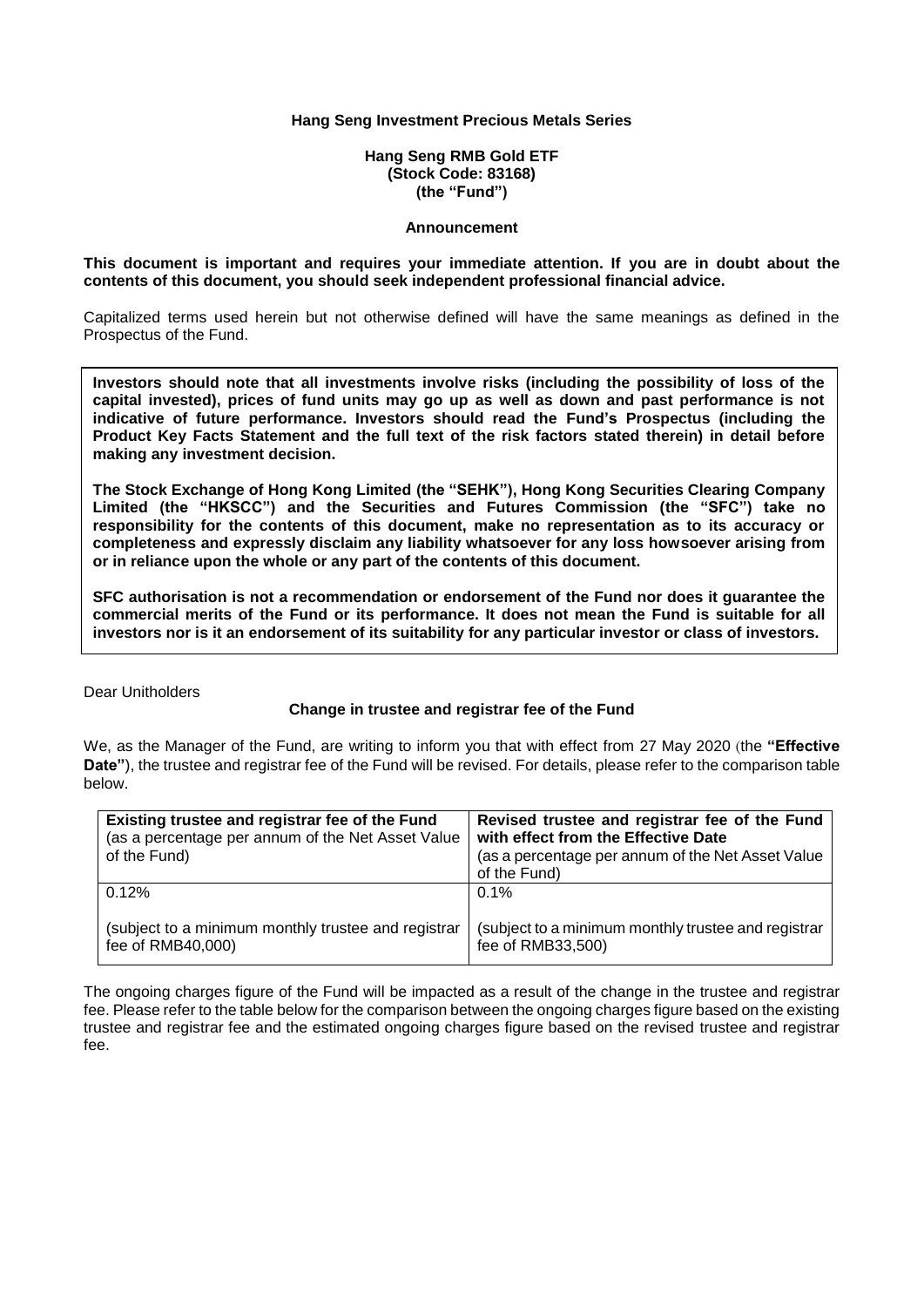| Ongoing charges figure over a year (based on the   Estimated ongoing charges figure over a | year (based on the revised trustee and |
|--------------------------------------------------------------------------------------------|----------------------------------------|
| existing trustee and registrar fee) <sup>1</sup>                                           | registrar fee $)^2$                    |
| 2.17%                                                                                      | 2.01%                                  |

The Prospectus (including the Product Key Facts Statement) of the Fund will be updated to reflect the above accordingly, and will be available at the Manager's website at www.hangsenginvestment.com (this website has not been reviewed by the SFC) from the Effective Date.

If you have any queries concerning the above, please contact us at (852) 2198 5890 during office hours.

We accept full responsibility for the accuracy of the contents of this document as at the date of its publication.

Hang Seng Investment Management Limited 27 April 2020

<sup>-</sup><sup>1</sup> With effect from 3 June 2019, the minimum trustee and registrar fee of the Fund has been reduced from RMB65,000 per month to RMB40,000 per month while the annual rate of 0.12% remains unchanged. The ongoing charges figure is an estimate calculated based on the reduced amount of minimum trustee and registrar fee and the ongoing expenses (excluding the trustee and registrar fee) for the year ended 31 December 2019, expressed as a percentage of the Fund's average Net Asset Value for the same period. The actual figure may be different from the estimate. This figure may vary from year to year.

<sup>2</sup> The ongoing charges figure is an estimate calculated based on the revised trustee and registrar fee (as mentioned above in the notice) and the ongoing expenses (excluding the trustee and registrar fee) for the year ended 31 December 2019, expressed as a percentage of the Fund's average Net Asset Value for the same period. The actual figure may be different from the estimate. This figure may vary from year to year.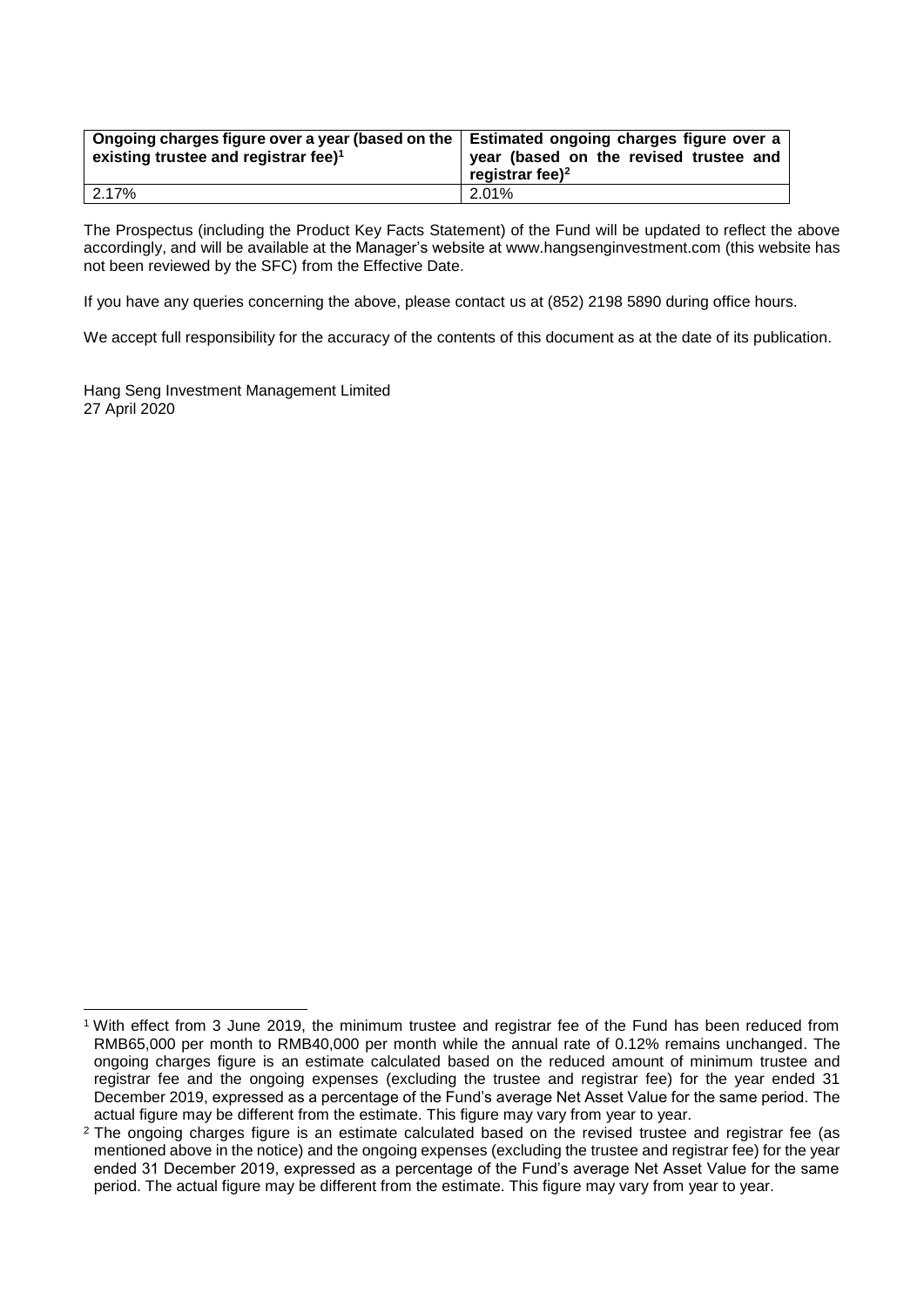IMPORTANT: If you are in any doubt about the contents of this Prospectus, you should consult your stockbroker, bank manager, solicitor, accountant or other financial adviser for independent professional financial advice.

# *Hang Seng Investment Precious Metals Series*

# **HANG SENG RMB GOLD ETF**

*(A sub-fund of the Hang Seng Investment Precious Metals Series, a Hong Kong umbrella unit trust authorised under Section 104 of the Securities and Futures Ordinance (Cap. 571) of Hong Kong)* 

*Stock Code 83168* 

# **PROSPECTUS**

# *Manager and Listing Agent*  **Hang Seng Investment Management Limited**

# **23 December 2019**

The Stock Exchange of Hong Kong Limited, Hong Kong Exchanges and Clearing Limited, Hong Kong Securities Clearing Company Limited and the Hong Kong Securities and Futures Commission (the "SFC") take no responsibility for the contents of this Prospectus, make no representation as to its accuracy or completeness and expressly disclaim any liability whatsoever for any loss howsoever arising from or in reliance upon the whole or any part of the contents of this Prospectus. Each of the Trust and the Fund has been authorised as a collective investment scheme by the SFC. SFC authorisation is not a recommendation or endorsement of the Trust or the Fund nor does it guarantee the commercial merits of the Trust or the Fund or the performance of the Fund. It does not mean the Trust or the Fund is suitable for all investors nor is it an endorsement of the suitability of the Trust or the Fund for any particular investor or class of investors.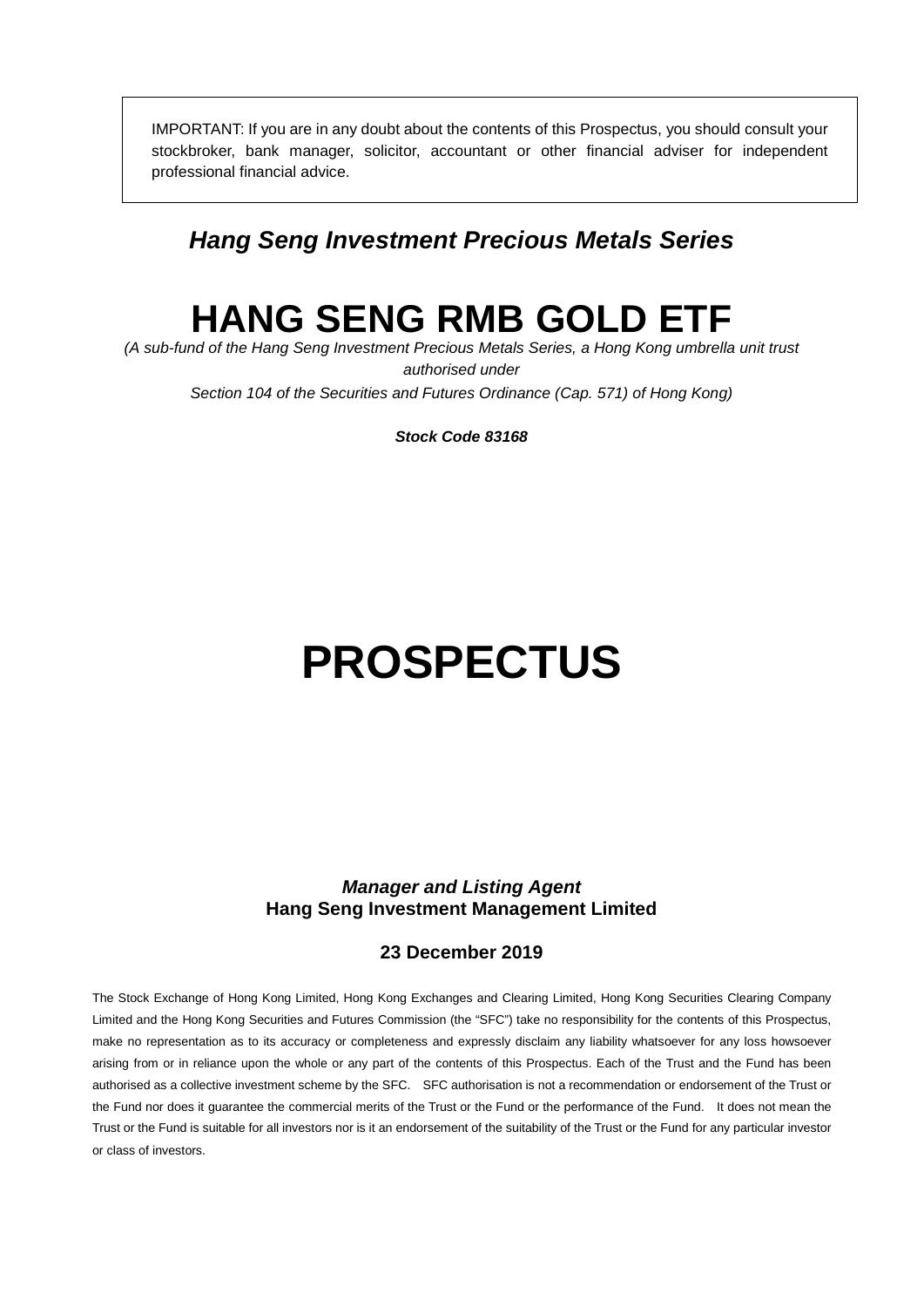#### **IMPORTANT INFORMATION**

This Prospectus relates to the offer in Hong Kong of units (the "Units") in the Hang Seng RMB Gold ETF (the "Fund"), a sub-fund of the Hang Seng Investment Precious Metals Series (the "Trust"), an umbrella unit trust established under Hong Kong law by a trust deed dated 27 January 2012, as amended and restated from time to time (the "Trust Deed") between Hang Seng Investment Management Limited (the "Manager") and HSBC Institutional Trust Services (Asia) Limited (the "Trustee").

The information contained in this Prospectus has been prepared to assist potential investors in making an informed decision in relation to investing in the Fund. It contains important facts about the Trust and the Fund whose Units are offered in accordance with this Prospectus.

The Manager accepts full responsibility for the accuracy of the information contained in this Prospectus (including the Product Key Facts Statement) and confirms that this Prospectus (including the Product Key Facts Statement) includes particulars given in compliance with the Rules Governing the Listing of Securities on The Stock Exchange of Hong Kong Limited and the Code on Unit Trusts and Mutual Funds (the "Code") and the "Overarching Principles" of the SFC Handbook for Unit Trusts and Mutual Funds, Investment-Linked Assurance Schemes and Unlisted Structured Investment Products for the purposes of giving information with regard to the Units and that having made all reasonable enquiries, the Manager confirms that, to the best of its knowledge and belief, there are no other facts the omission of which would make any statement in this Prospectus (including the Product Key Facts Statement) misleading. The Trustee is not responsible for the preparation of this Prospectus (including the Product Key Facts Statement) and shall not be held liable to any person for any information disclosed in this Prospectus (other than information relating to itself).

Each of the Trust and the Fund is authorised by the Securities and Futures Commission (the "SFC") in Hong Kong under Section 104 of the Securities and Futures Ordinance. SFC authorisation is not a recommendation or endorsement of the Trust or the Fund nor does it guarantee the commercial merits of the Trust, the Fund or the Fund's performance. It does not mean that the Fund is suitable for all investors nor is it an endorsement of its suitability for any particular investor or class of investors.

You should consult your financial adviser, consult your tax advisers and take legal advice as appropriate as to whether any governmental or other consents are required, or other formalities need to be observed, to enable you to acquire Units, as to whether any taxation effects, foreign exchange restrictions or exchange control requirements are applicable and to determine whether any investment in the Fund is appropriate for you.

The Units are listed on The Stock Exchange of Hong Kong Limited (the "SEHK") and have been accepted as eligible securities by Hong Kong Securities Clearing Company Limited ("HKSCC") for deposit, clearing and settlement in the Central Clearing and Settlement System ("CCASS"). Settlement of transactions between participants of the SEHK is required to take place in CCASS on the second CCASS settlement day after any trading. All activities under CCASS are subject to the General Rules of CCASS and CCASS Operational Procedures in effect from time to time.

No action has been taken to permit an offering of Units or the distribution of this Prospectus in any jurisdiction other than Hong Kong and, accordingly, this Prospectus does not constitute an offer or solicitation to anyone in any jurisdiction in which such offer is not authorised or to any person to whom it is unlawful to make such offer or solicitation. Furthermore, distribution of this Prospectus shall not be permitted unless it is accompanied by a copy of the latest annual financial report of the Fund (where existing) and, if later, its most recent interim financial report, which form a part of this Prospectus.

In particular:-

(A) Units have not been and will not be registered under the United States Securities Act of 1933, as amended (the "Securities Act") or under the securities laws of any state in the U.S. and Units have not been and will not be registered under the Investment Company Act of 1940, as amended (the "Investment Company Act").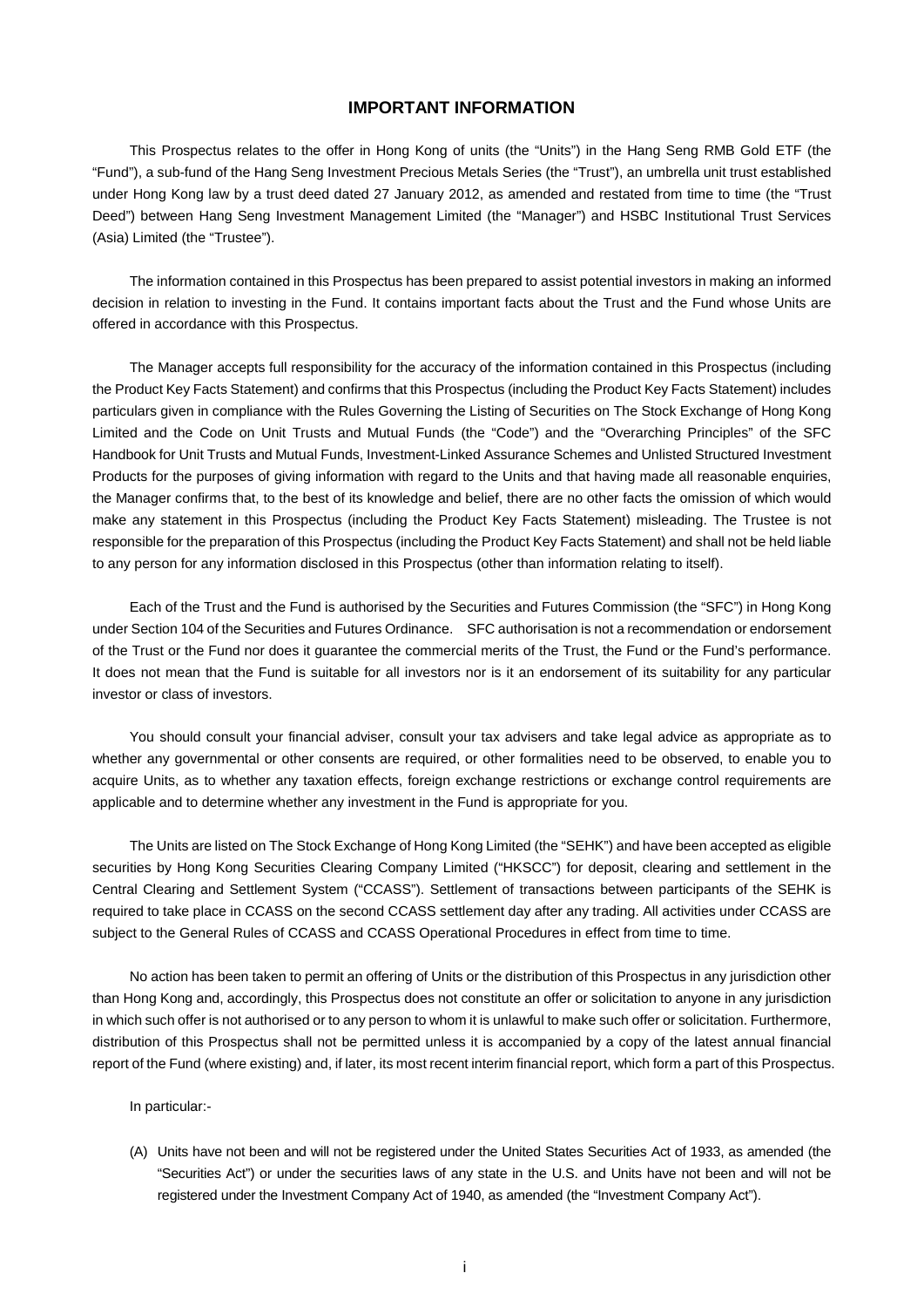Units may not be offered or sold to, transferred to or acquired by any "U.S. Person" (a "US Person") and may not be directly or indirectly offered or sold in the U.S. or for the benefit of a US Person. For the purposes of this restriction, the term US Person shall mean the following:

- 1. An individual who is deemed a resident of the U.S. under any U.S. law or regulation.
- 2. An entity:
	- i. that is a corporation, partnership, limited liability company or other business entity:
		- a. that was created or organized under U.S. federal or state law including any non-U.S. agency or branch of such entity; or
		- b. where regardless of place of formation or organization, was organized principally for passive investment (such as an investment company or fund or similar entity other than an employee benefit plan or employee pension scheme for the employees, officers, or principals of a non-U.S. entity having its principal place of business outside the United States);
			- and owned directly or indirectly by one or more US Persons, with respect to which such US Persons (unless defined as a Qualified Eligible Person under CFTC Regulation 4.7(a)) directly or indirectly hold in the aggregate 10% or greater beneficial interest; or
			- where a US Person is the general partner, managing member, managing director or other position with authority for directing the entity's activities; or
			- was formed by or for a US Person principally for the purpose of investing in securities not registered with the Securities and Exchange Commission ("SEC"); or
			- where more than 50% of its voting ownership interests or non-voting ownership interests are directly or indirectly owned by US Persons; or
		- c. that is any agency or branch of a non-U.S. entity located in the U.S.; or
		- d. has its principal place of business in the U.S.; or
	- ii. that is a trust created or organized under U.S. federal or state law or regardless of the place of creation or organization:
		- a. where one or more US Persons has the authority to control all substantial decisions of the trust; or
		- b. where the administration of the trust or its formation documents are subject to the supervision of one or more U.S. courts; or
		- c. where any settlor, founder, trustee, or other person responsible for decisions related to the trust is a US Person; or
	- iii. that is an estate of a deceased person regardless of where the person resided while alive where an executor or administrator is a US Person.
- 3. An employee benefit plan established and administered in accordance with the laws of the U.S.
- 4. A discretionary or non-discretionary investment account or similar account (other than an estate or trust) held by a non-U.S. or U.S. dealer or other fiduciary for the benefit or account of a US Person (as defined above).

Units may not, except pursuant to a relevant exemption, be acquired or owned by, or acquired with the assets of an ERISA Plan. An "ERISA Plan" is any retirement plan subject to Title 1 of the United States Employee Retirement Income Securities Act of 1974, as amended; or any individual retirement account or plan subject to section 4975 of the United States Internal Revenue Code of 1986, as amended.

For the purpose of this definition, the "United States" and "U.S." means the United States of America (including the States and the District of Columbia), its territories, possessions and other areas of subject to its jurisdiction.

If, subsequent to a Unitholder's investment in the Fund, the Unitholder becomes a US Person, such Unitholder (i) will be restricted from making any additional investments in the Fund and (ii) as soon as practicable have its Units compulsorily redeemed by the Fund (subject to the requirements of applicable law).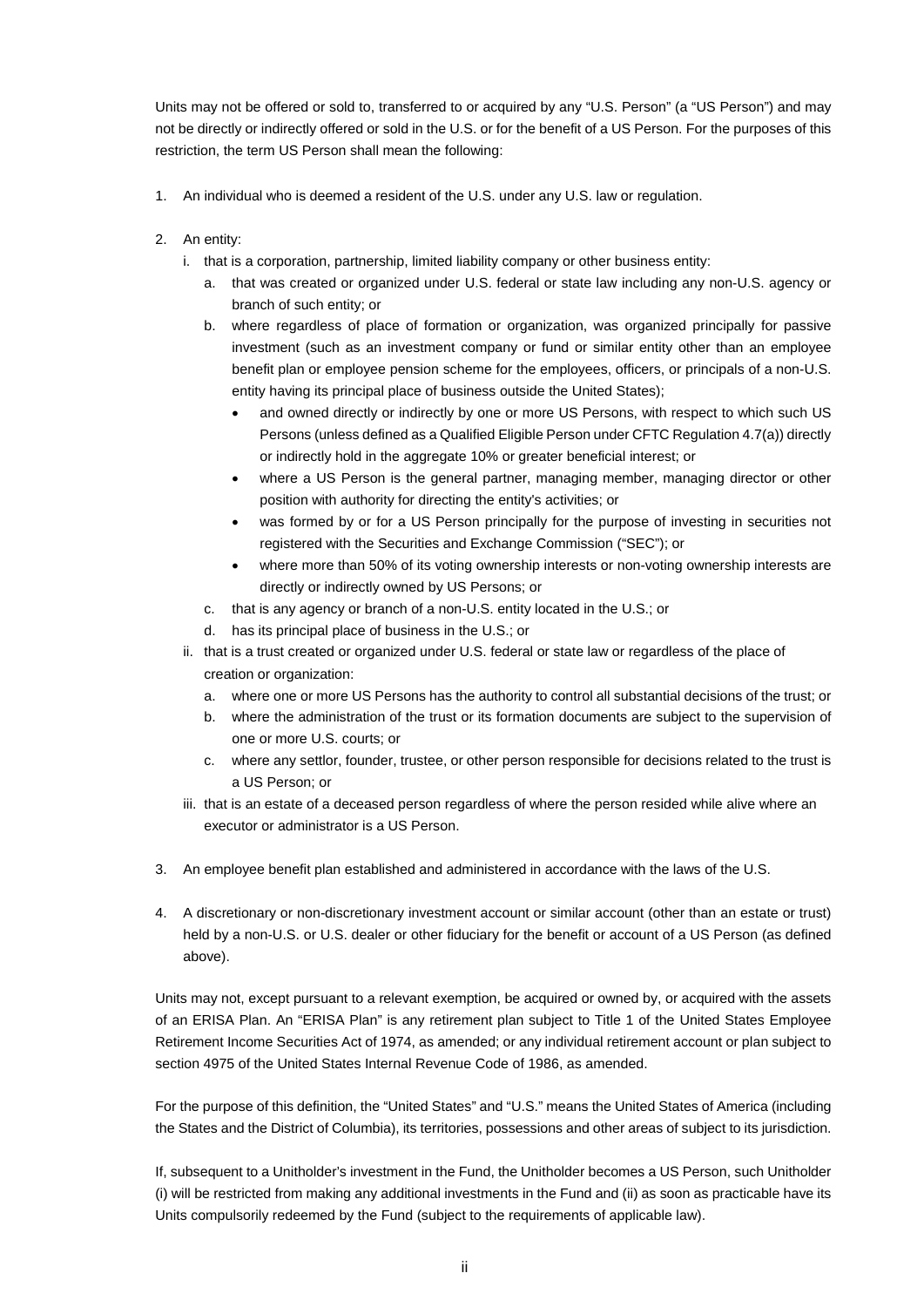The Manager may, from time to time, waive or modify the above restrictions subject to the provisions of the Trust Deed.

- (B) Units will not be offered for sale in Canada. In addition, no offer or invitation to subscribe for Units may be made to, and no Units may be held by or transferred to Canadian residents or for the benefit of any Canadian resident. A distribution or solicitation may be deemed to occur in Canada where a distribution or solicitation is made to a person (including an individual, corporation, trust, partnership or other entity, or other legal person) resident or otherwise located in Canada at the applicable time. For these purposes, the following persons will generally be considered to be a Canadian resident:
	- 1. An individual, if
		- i. the individual's primary principal residence is located in Canada; or
		- ii. the individual is physically located in Canada at the time of the offer, sale or other relevant activity.
	- 2. A corporation, if
		- i. the corporation's head office or principal office is located in Canada; or
		- ii. securities of the corporation that entitle the holder to elect a majority of the directors are held by Canadian Resident individuals (as described above) or by legal persons resident or otherwise located in Canada; or
		- iii. the individuals that make investment decisions or provide instructions on behalf of the corporation are Canadian Resident individuals (as described above).
	- 3. A trust, if
		- i. the principal office of the trust (if any) is located in Canada; or
		- ii. the trustee (or in the case of multiple trustees, the majority of trustees) are Canadian Resident individuals (as described above) or are legal persons resident or otherwise located in Canada; or
		- iii. the individuals that make investment decisions or provide instructions on behalf of the trust are Canadian Resident individuals (as described above).
	- 4. A partnership, if
		- i. the partnership's head office or principal office (if any) is located in Canada; or
		- ii. the holders of the majority of the interests of or in the partnership are held by Canadian Residents (as described above); or
		- iii. the general partner (if any) is a Canadian Resident (as described above); or
		- iv. the individuals that make investment decisions or provide instructions on behalf of the partnership are Canadian Resident individuals (as described above).

 You should note that any amendment or addendum to this Prospectus will be posted on the Fund's website www.hangsenginvestment.com (this website has not been reviewed by the SFC).

#### **Enquiries and Complaints**

All investors' enquiries and complaints directed to the Manager should be made in writing and sent to the following address:

Hang Seng Investment Management Limited 83 Des Voeux Road Central, Hong Kong

The Manager will respond to investor's enquiries or complaints as soon as practicable.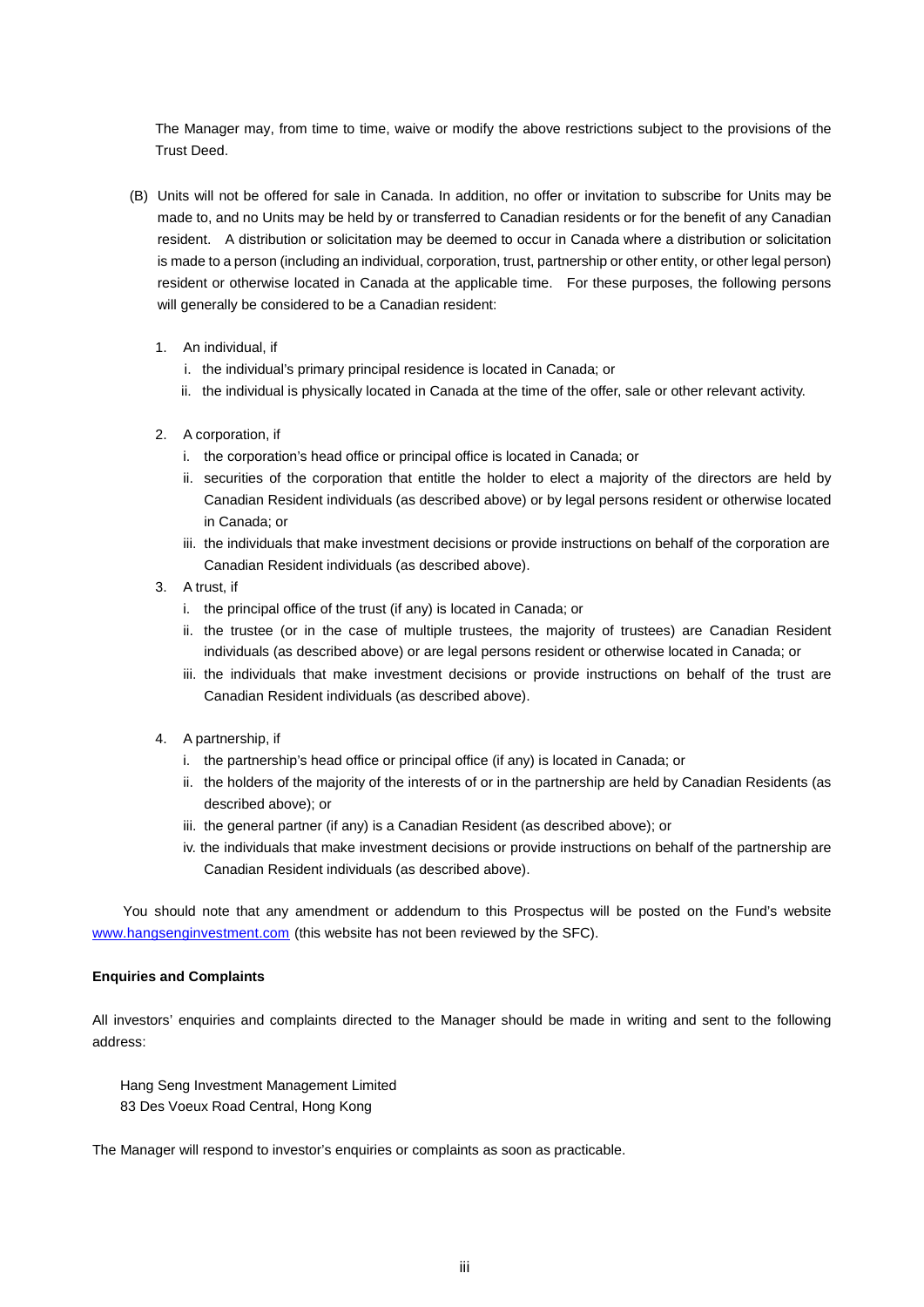#### **DIRECTORY**

*Directors of the Manager and the Listing Agent*  **Chan Shuk Pui, Ivy Kwan Wing Han, Margaret Lee Pui Shan Cheung Pui Sze, Crystal Leung Cheuk Yee, Eunice Sit Wing Fai Leung Wing Lok Yip Kay Chun, Katie Stuart Kingsley White** 

*Manager and Listing Agent*  **Hang Seng Investment Management Limited**  83 Des Voeux Road Central Hong Kong

*Gold Dealer and Swap Counterparty* **Hang Seng Bank Limited**  83 Des Voeux Road Central Hong Kong

*Trustee and Registrar*  **HSBC Institutional Trust Services (Asia) Limited**  1 Queen's Road Central Hong Kong

*Custodian*  **HSBC Bank plc**  8 Canada Square London E14 5HQ United Kingdom

*Service Agent*  **HK Conversion Agency Services Limited**  8/F, Two Exchange Square 8 Connaught Place **Central** Hong Kong

*Legal Counsel to the Manager*  **Simmons & Simmons**  30/F, One Taikoo Place 979 King's Road Hong Kong

*Auditors*  **KPMG**  8/F, Prince's Building 10 Chater Road Central Hong Kong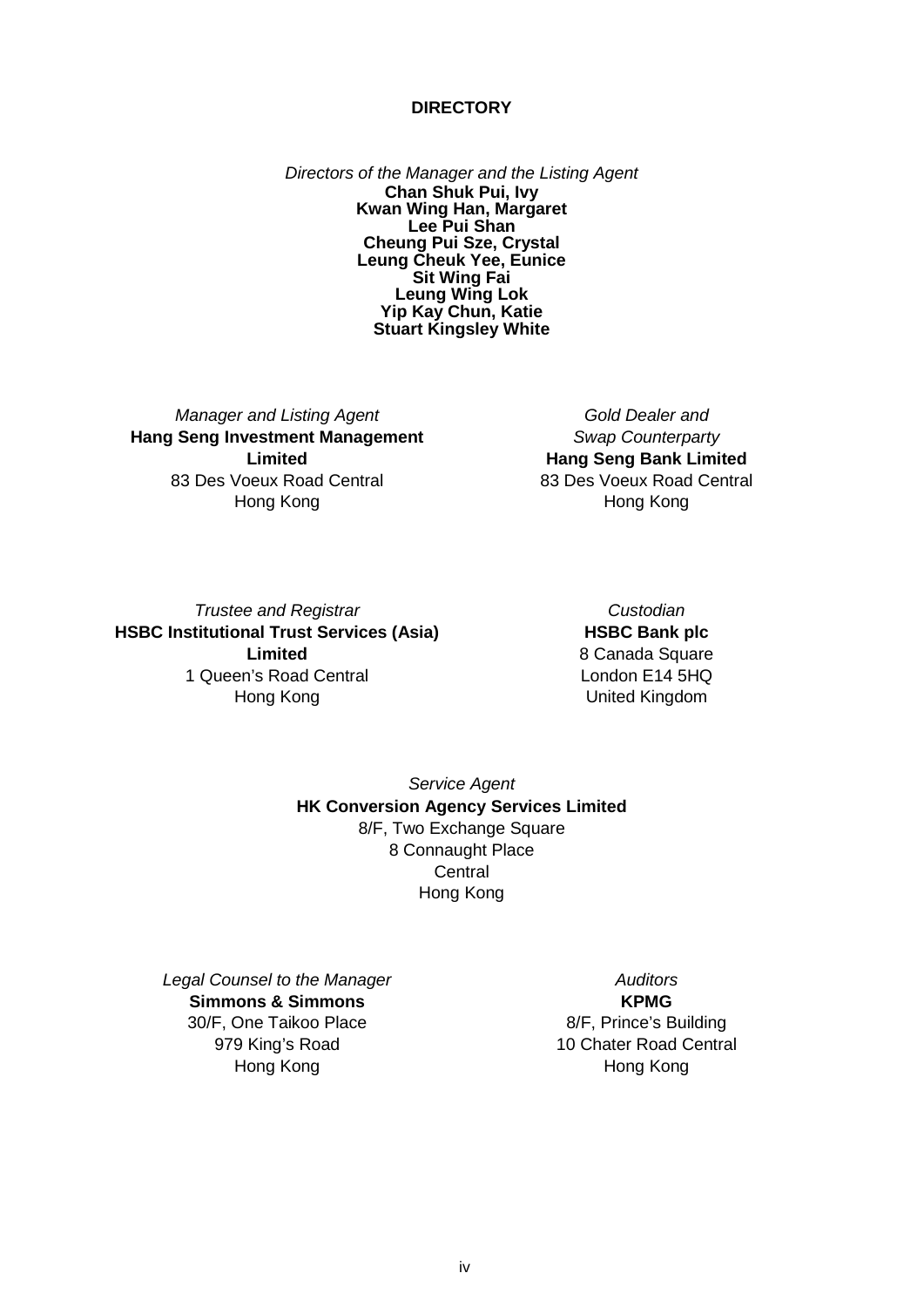*Participating Dealers\** 

# **ABN AMRO Clearing Hong Kong Limited**

Level 70 International Commerce Centre 1 Austin Road West Kowloon Hong Kong

#### **Haitong International Securities Company Limited**  22/F, Li Po Chun Chambers

189 Des Voeux Road Central **Central** Hong Kong

# **Hang Seng Securities Limited**

83 Des Voeux Road Central **Central** Hong Kong

*Market Makers\** 

# **SG Securities (HK) Limited**

Level 38, Three Pacific Place 1 Queen's Road East Hong Kong

# **Hang Seng Securities Limited**

83 Des Voeux Road Central **Central** Hong Kong

\* *Please refer to the website www.hangsenginvestment.com (this website has not been reviewed by the SFC) for the latest lists of Market Makers and Participating Dealers.*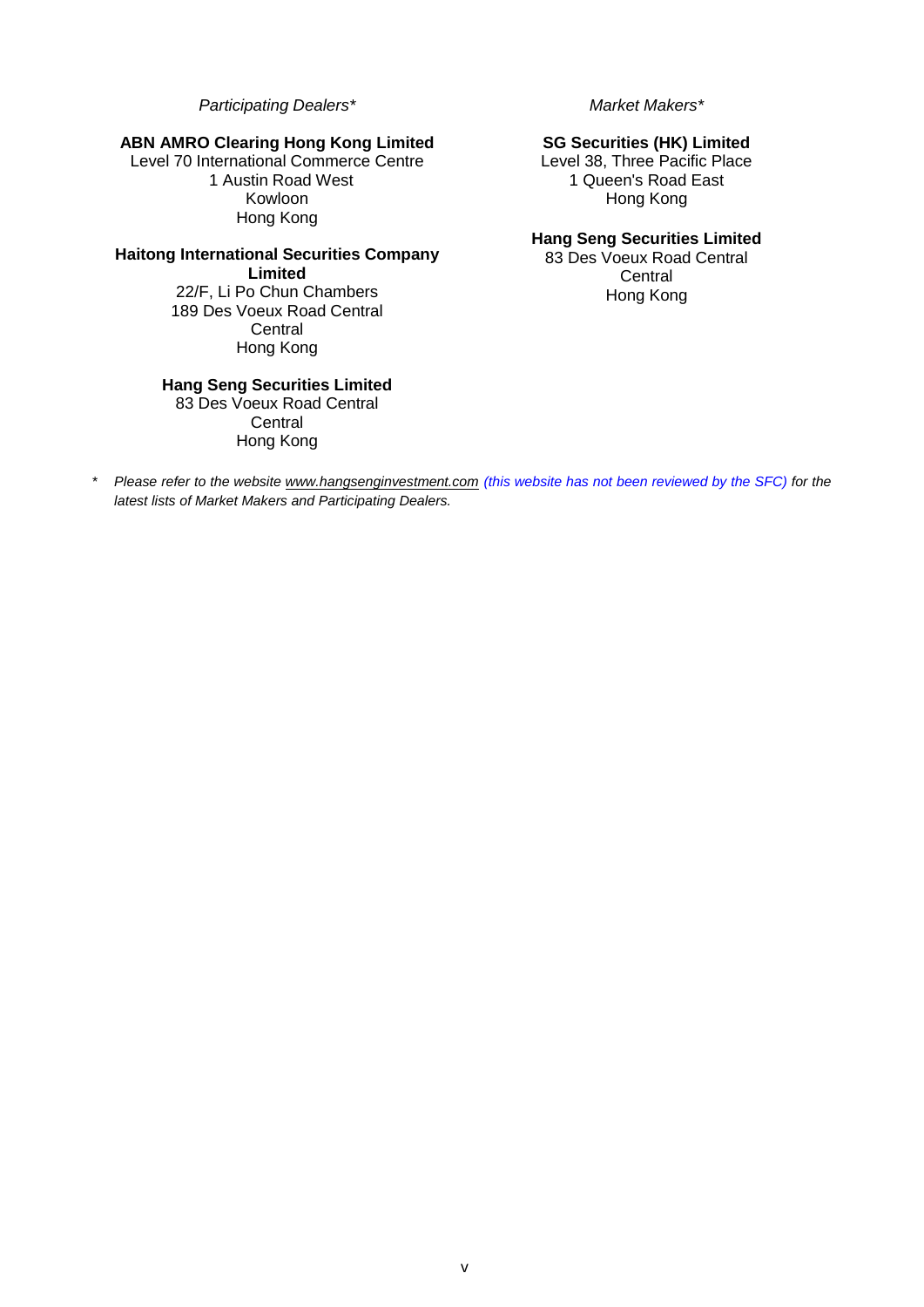# **CONTENTS**

| OVERVIEW OF THE ONSHORE AND OFFSHORE RMB MARKET21             |  |
|---------------------------------------------------------------|--|
|                                                               |  |
|                                                               |  |
| EXCHANGE LISTING AND TRADING (SECONDARY MARKET) 43            |  |
|                                                               |  |
|                                                               |  |
|                                                               |  |
|                                                               |  |
|                                                               |  |
|                                                               |  |
| SCHEDULE: INVESTMENT RESTRICTIONS AND BORROWING RESTRICTION85 |  |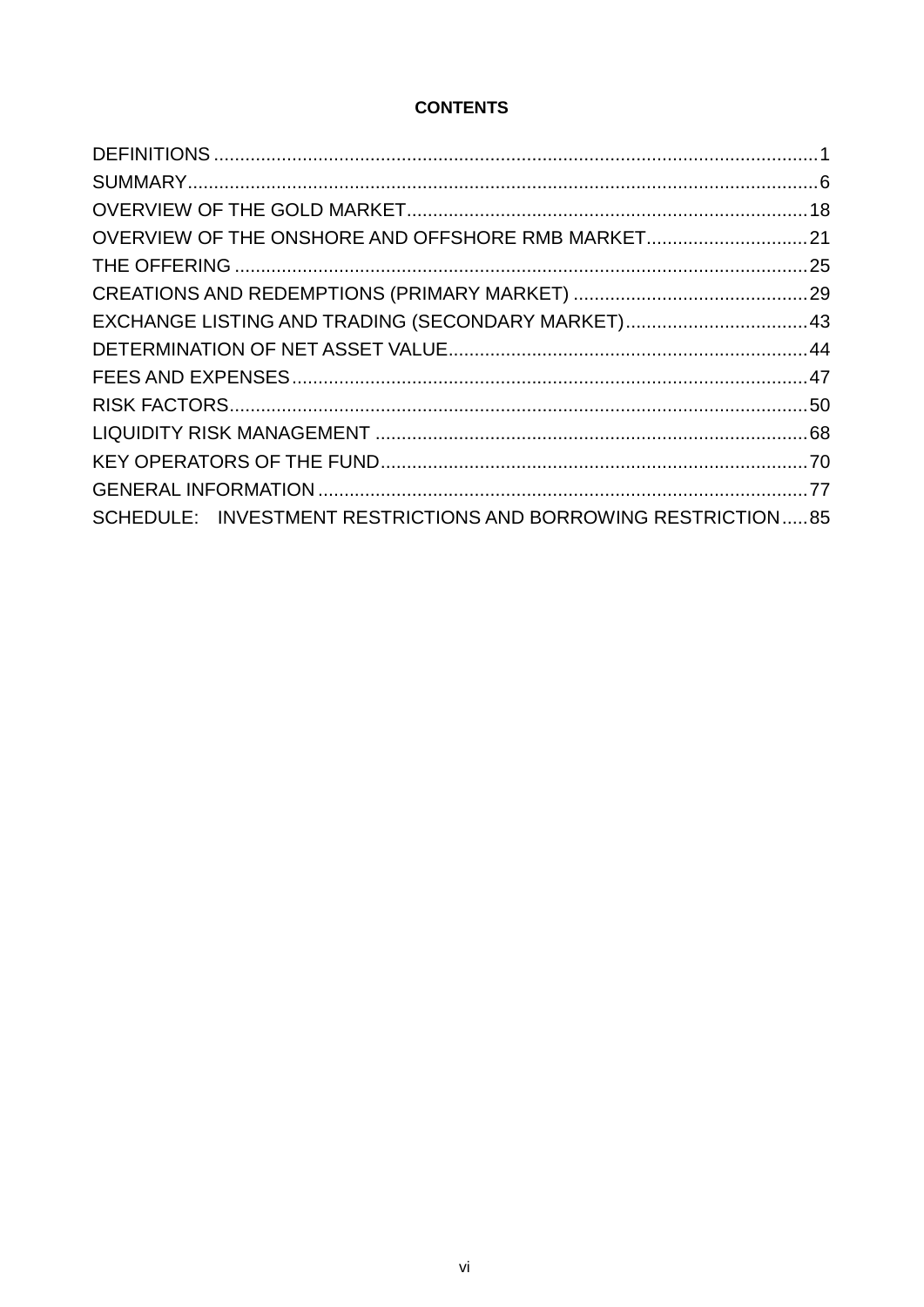# **DEFINITIONS**

*In this Prospectus, unless the context requires otherwise, the following expressions have the meanings set out below. Other capitalised terms used, but not defined, have the meaning given to those terms in the Trust Deed.* 

"Account Balance" means in relation to an unallocated account maintained by the Custodian for the Fund, the amount of Bullion owed to the Fund by the Custodian or by the Fund to the Custodian, and in relation to an allocated account means the specific Bullion held for the Fund by the Custodian from time to time identified (whether by bar, serial number or otherwise) in and recorded on the allocated account.

"Application Amount" means the amount equal to the Issue Price per Unit of the Fund as of the relevant Dealing Day multiplied by the total number of Units being applied for.

"Application Unit" means the number of Units or whole multiples thereof as specified in this Prospectus or such other multiple of Units as may from time to time be determined by the Manager, approved by the Trustee and notified to Participating Dealers.

"assay" means a chemical test undertaken to determine the purity of a sample of gold.

"Basket" means an amount of Bullion for the purpose of a creation application or redemption application in an Application Unit size.

"Bullion" means gold in the form of uniquely identifiable bars or ingots of minimum fineness of 99.5% gold from an approved refiner on the LBMA Good Delivery List of Acceptable Refiners: Gold.

"Business Day" means a day (other than a Saturday): (i) on which the London bullion market is open for business, (ii) on which the SEHK is open for normal trading, and (iii) on which banks in Hong Kong are open for normal banking business provided that, where, as a result of a Typhoon Number 8 Signal or higher, Black Rainstorm warning or other similar event, the period during which either the SEHK or the banks in Hong Kong are open for normal banking business on any day is reduced, such day shall not be a Business Day unless the Manager with the consent of the Trustee otherwise determines and/or such other day or days as the Manager may from time to time determine with the approval of the Trustee.

"Cancellation Compensation" means an amount payable by a Participating Dealer in respect of a default, as set out in the Trust Deed and in the Operating Guidelines applicable at the time the relevant Creation Application or Redemption Application is made.

"Cash Component" means the cash value that represents the difference between the aggregate Net Asset Value of the Units comprising the Application Unit(s) and the value of Bullion in the Basket(s) rounded to the nearest one hundredth of a RMB.

"CCASS" means the Central Clearing and Settlement System established and operated by HKSCC or any successor system operated by HKSCC or its successors.

"Code" means the Code on Unit Trusts and Mutual Funds issued by the SFC (as amended, supplemented or replaced from time to time).

"Connected Person" has the meaning as set out in the Code.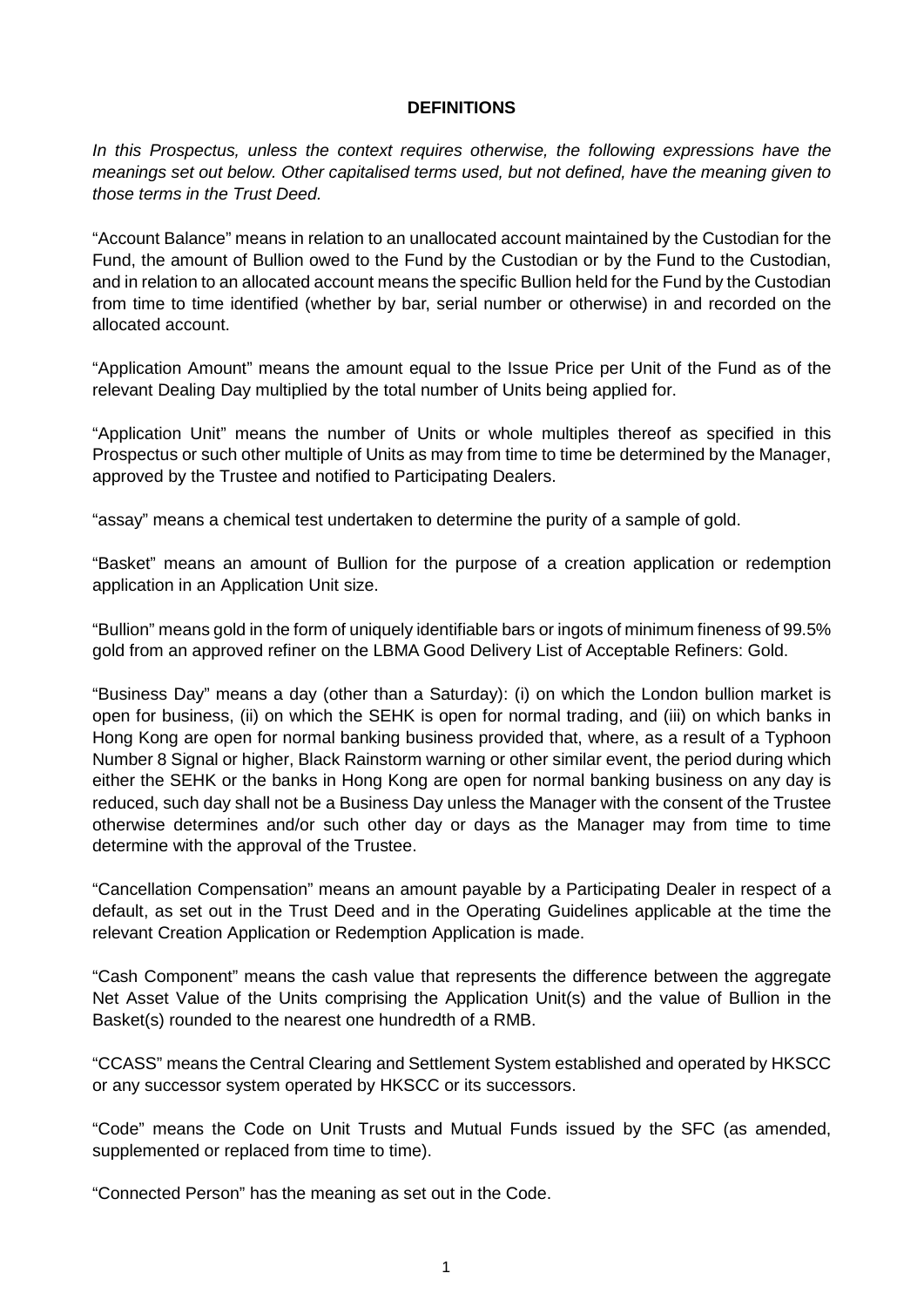"Creation Application" means an application by a Participating Dealer for the creation and issue of Units in an Application Unit size (or whole multiples thereof or such other multiple of Units as may from time to time be determined by the Manager, approved by the Trustee and notified to Participating Dealers) in accordance with the Operating Guidelines and the Trust Deed.

"Custodian" means HSBC Bank plc (or such other entities or financial institutions acceptable to the SFC and appointed by the Trustee to act as the custodian of the Fund).

"Custody Agreement" means the allocated precious metals account agreement and the unallocated precious metals account agreement between HSBC Bank USA, N.A. and the Trustee, as novated in favour of the Custodian by a novation agreement with effect from 16 February 2015 and as amended by agreement from time to time, by which, inter alia, the Custodian agrees to provide safe custody of the Fund's Bullion.

"Dealing Day" means each Business Day during the continuance of the Fund, and/or such other day or days as the Manager may from time to time determine with the approval of the Trustee.

"Dealing Deadline" in relation to any particular place and any particular Dealing Day, means the time on each Dealing Day specified in the "THE OFFERING" section of this Prospectus.

"Duties and Charges" means , in relation to any particular transaction or dealing, all stamp and other duties, taxes, government charges, brokerage fees, bank charges, transfer fees, registration fees, transaction levies, costs of assay, insurance and other duties and charges whether in connection with the constitution of the Fund's deposited property (other than income and distributable amounts) or the increase or decrease of the Fund's deposited property (other than income and distributable amounts) or the creation, issue, transfer, cancellation or redemption of Units or the acquisition or disposal of Bullion or otherwise which may have become or may be payable in respect of, and whether prior to, upon or after the occasion of, such transaction or dealing.

"ETF" means an exchange traded fund authorised by the SFC and listed on the SEHK.

"Extension Fee" means the fee payable for the account and benefit of the Trustee by the Participating Dealer in respect of an extended settlement in respect of a Creation Application or a Redemption Application.

"FDI" means financial derivative instrument that derives its value from the value and characteristics of one or more underlying assets.

"Fund" means Hang Seng RMB Gold ETF.

"gold" means the metallic element gold, symbol Au on the periodic table of elements with atomic number 79.

"Gold Dealer" means each dealer who provides the Fund with Bullion dealing services in the London precious metals market. Currently, Hang Seng Bank Limited is the sole Gold Dealer. "gram" means a thousandth of a kilo, equal to 0.0321507465 troy ounces.

"Group" means HSBC Holdings plc and its subsidiaries.

"HKSCC" means the Hong Kong Securities Clearing Company Limited or its successors.

"Hong Kong" means the Hong Kong Special Administrative Region of the People's Republic of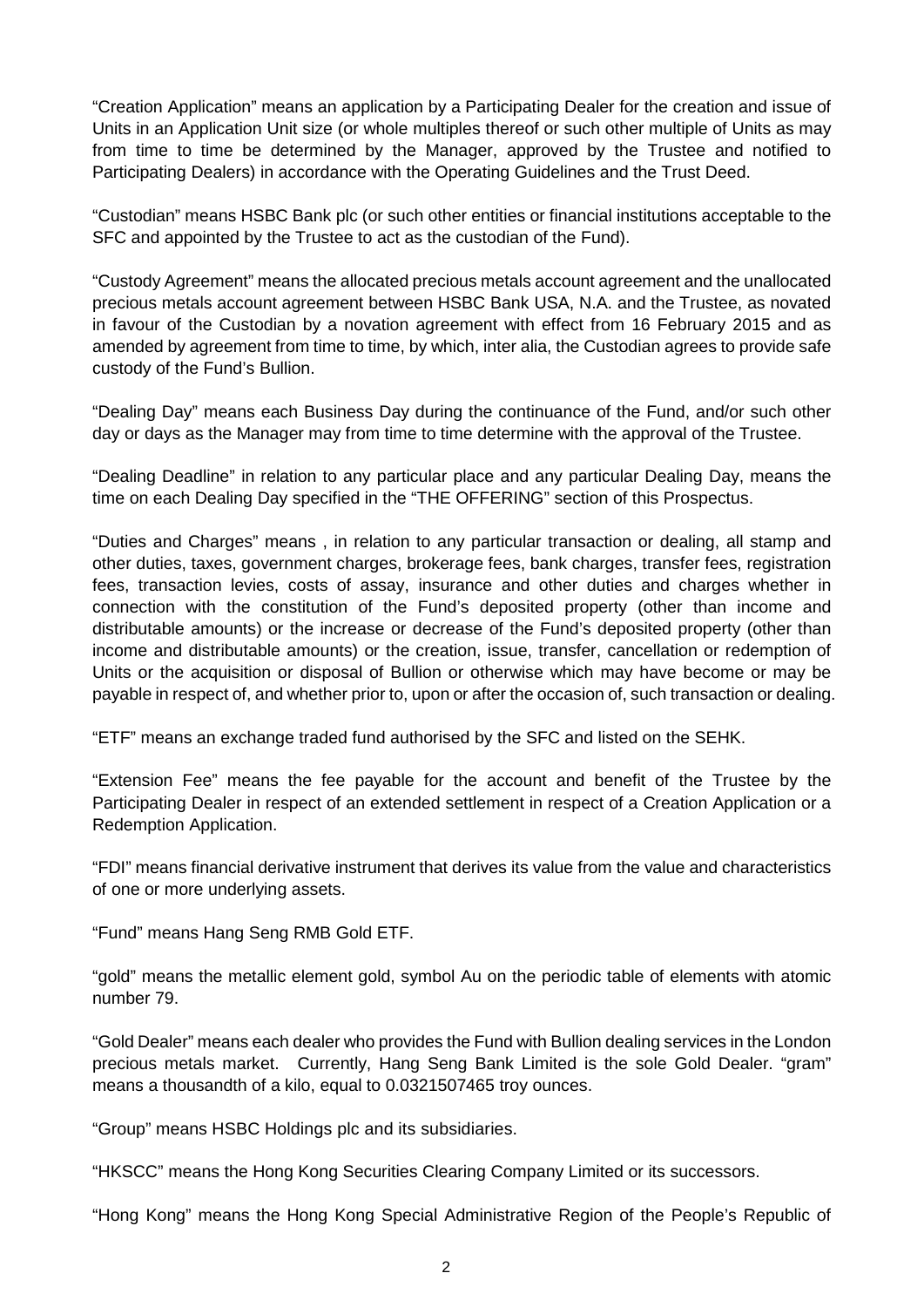China.

"IBA" means ICE Benchmark Administration Limited or its successors from time to time.

"in-gold" means the physical delivery of Bullion.

"Issue Price" means the price at which a Unit may be issued, determined in accordance with the Trust Deed.

"kilo" means one kilogram or 1,000 grams (equal to 32.1507465 troy ounces).

"LBMA" means the London Bullion Market Association.

"LBMA Gold Prices" means the LBMA Gold Price AM, together with the afternoon fixing price of gold per troy ounce published by the IBA once the IBA auction process run at 3:00 p.m. (London time) is concluded.

"LBMA Gold Price AM" means the morning fixing price of gold per troy ounce calculated, quoted in US dollars and published by the IBA once the IBA auction process run at 10:30 a.m. (London time) is concluded, or any benchmark as acceptable and approved under the relevant requirement(s) of the Code.

"Listing Date" means the date on which Units are listed on the SEHK.

"London Good Delivery" means the specifications for good delivery of bullion as set out in The Good Delivery Rules for Gold and Silver Bars published by the LBMA, as amended from time to time.

"LPMCL" means the London Precious Metals Clearing Limited or its successors.

"Manager" means Hang Seng Investment Management Limited.

"Market Maker" means a broker or dealer permitted by the SEHK to act as such by making a market for the Units in the secondary market on the SEHK.

"Net Asset Value" means the net asset value of the Trust or, as the context may require, the net asset value of a Unit calculated under the Trust Deed and rounded to the nearest 4 decimal places (0.00005 or above being rounded up).

"Operating Guidelines" means the guidelines for the creation and redemption of Units as set out in the schedule to the Participation Agreement as amended from time to time by the Manager with the approval of the Trustee and the Registrar and following consultation, to the extent reasonably practicable, with the Participating Dealers and as notified in writing to the Participating Dealers. Unless otherwise specified, references to the Operating Guidelines shall be to the Operating Guidelines for the Trust applicable at the time of the relevant Application.

"Participating Dealer" means any eligible dealer who has entered into a Participation Agreement.

"Participation Agreement" means an agreement entered into between the Trustee, the Manager and a Participating Dealer setting out, amongst other things, the arrangements in respect of the creation and issue of Units and the redemption and cancellation of Units.

"PBOC" means The People's Bank of China.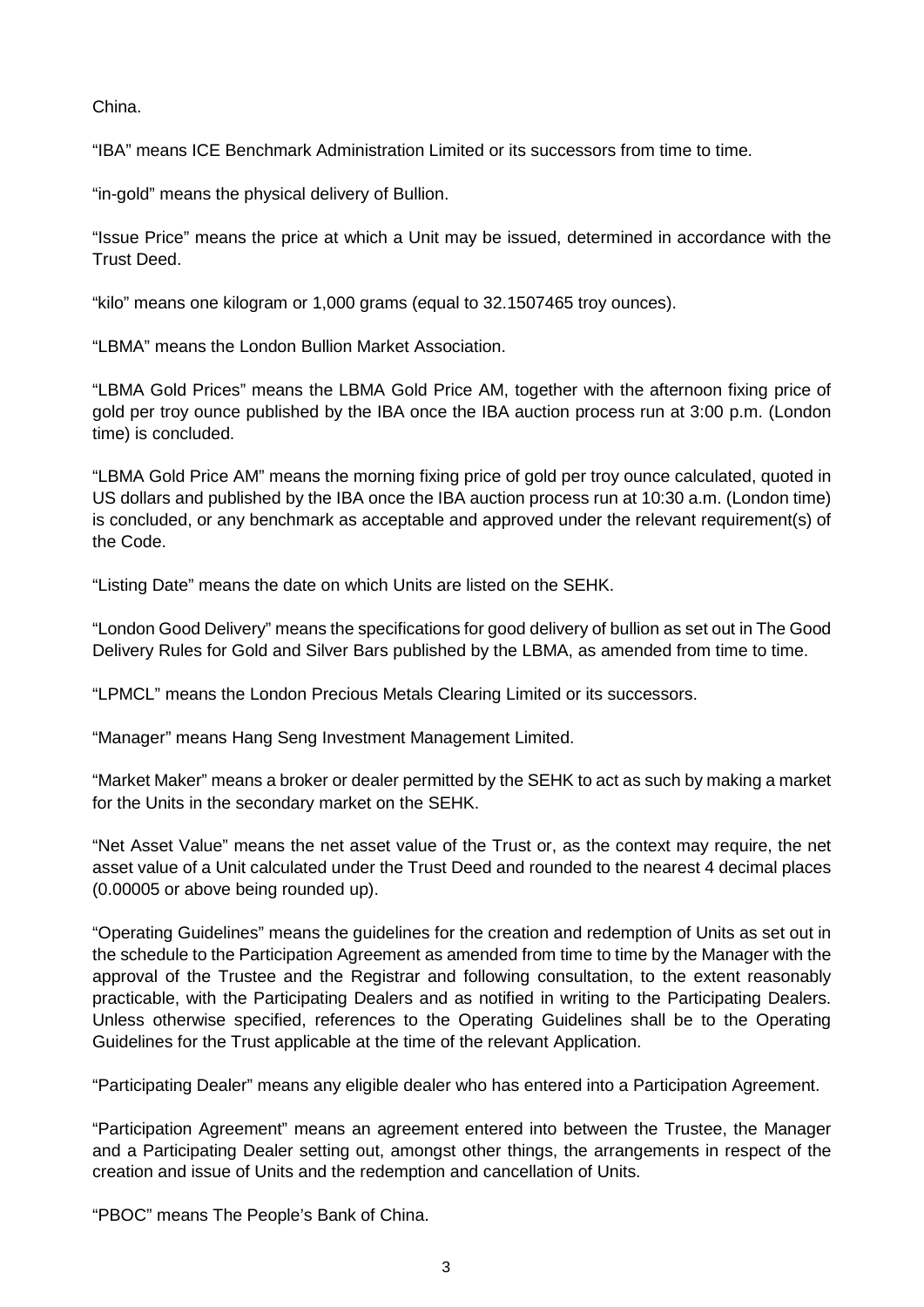"PRC" means the People's Republic of China or, as the context may require, mainland China.

"Redemption Application" means an application by a Participating Dealer for the redemption of Units in Application Unit size (or whole multiples thereof or such other multiple of Units as may from time to time be determined by the Manager, approved by the Trustee and notified to Participating Dealers) in accordance with the Operating Guidelines and the Trust Deed.

"Redemption Value" means, in respect of a Unit of the Trust, the price per Unit at which such Unit is redeemed, calculated in accordance with the Trust Deed.

"Registrar" means the Trustee or such other person appointed under the Trust Deed as registrar of the Fund.

"RMB" means Renminbi or Chinese Yuan, the lawful currency of the PRC.

"Rules" means the rules, regulations, practices and customs of the LBMA, the LPMCL, the London Platinum and Paladium Market, the Financial Conduct Authority of the United Kingdom, the Bank of England and such other regulatory or other body, applicable to the activities contemplated by the Custody Agreement or the activities of a Sub-Custodian.

"SAFE" means the State Administration of Foreign Exchange of the PRC.

"Securities and Futures Ordinance" means the Securities and Futures Ordinance (Cap. 571) of Hong Kong.

"SEHK" means The Stock Exchange of Hong Kong Limited or its successors.

"Service Agent" means HK Conversion Agency Services Limited or its successors.

"Settlement Day" means the Business Day which is 3 Business Days after the relevant Dealing Day (or such later Business Day or such later day as is permitted in relation to such Dealing Day pursuant to the Operating Guidelines) or such other number of Business Days or such number of days after the relevant Dealing Day as determined by the Manager, in consultation with the Trustee, from time to time and as notified to the relevant Participating Dealers.

"SFC" means the Securities and Futures Commission of Hong Kong or its successors.

"Sub-Custodian" means a sub-custodian, agent or depository (including an entity within the Custodian's corporate group) appointed by the Custodian to perform any of the Custodian's duties under the allocated bullion accounts agreement including the safekeeping of Bullion.

"Swap Counterparty" means Hang Seng Bank Limited as counterparty or one or more other counterparties, selected by the Manager, to enter into (i) foreign exchange swaps by which, inter alia, some or all of the RMB application monies in respect of creation of Units received on behalf of the Fund will be exchanged into US dollars primarily for the purpose of purchasing Bullion in US dollars, and (ii) unfunded asset swaps by which, together with the foreign exchange swaps, the value of the Fund's holding of Bullion valued in US dollars will be managed and hedged so as to provide, less the costs of the swaps, a performance of the Fund in RMB which corresponds to the performance of the Bullion valued in US dollars regardless of fluctuations in the foreign exchange rates as between RMB and US dollars.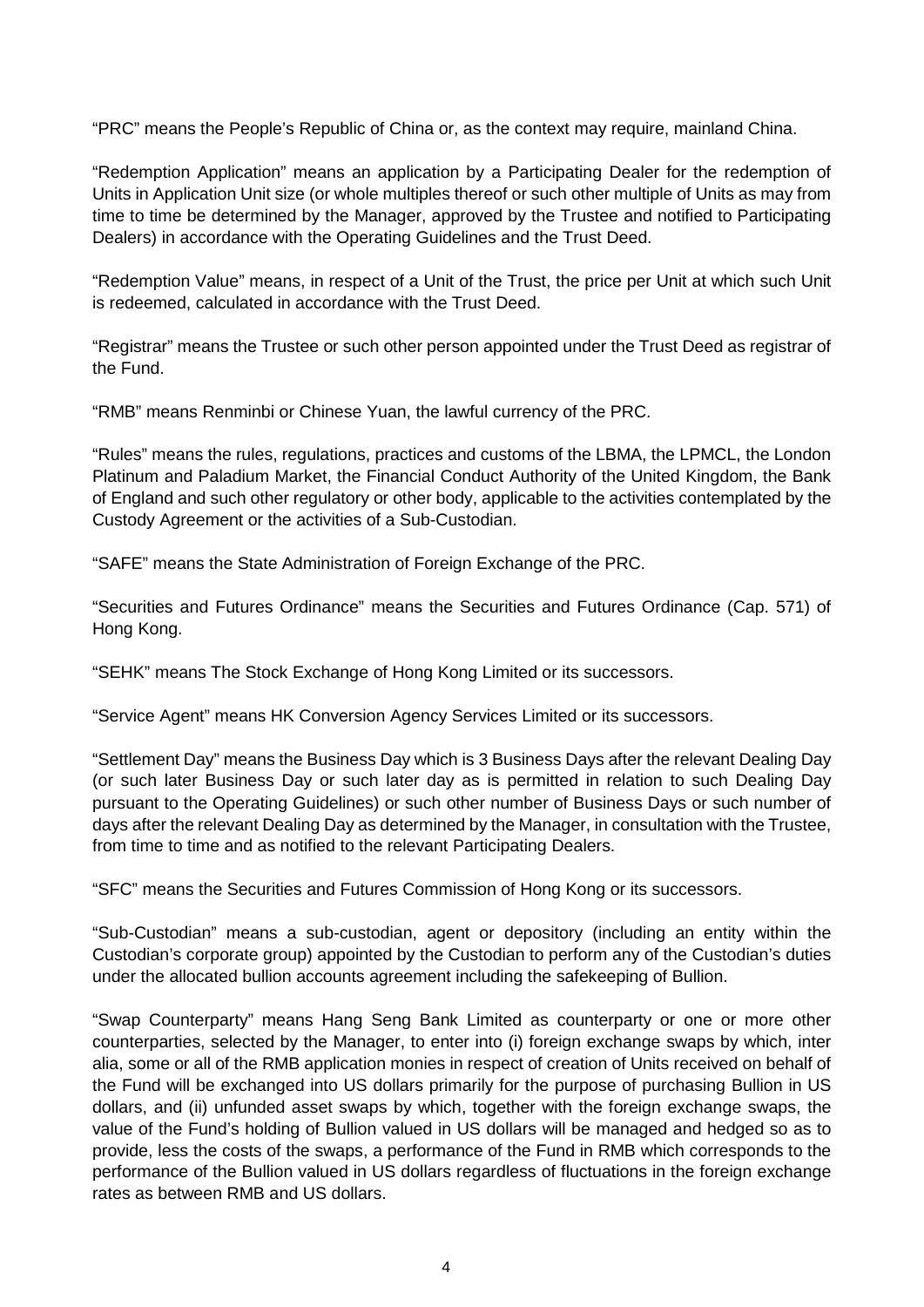"Transaction Fee" means the fee which may be charged for the benefit of the Trustee to each Participating Dealer on each Dealing Day upon which a Creation Application or Redemption Application has been made by the relevant Participating Dealer, the maximum level of which shall be as set out in this Prospectus.

"troy ounce" means the traditional weight used for precious metals, including gold, equal to 31.1034768 grams or 1.0971428 ounces avoirdupois.

"Trust" means the Hang Seng Investment Precious Metals Series.

"Trust Deed" means the trust deed dated 27 January 2012 between the Manager and the Trustee constituting the Trust as amended and restated from time to time.

"Trust Fund" means all the property held for the Fund, including all deposited property and, if any, income property, except for amounts to be distributed, in each case in accordance with the Trust Deed.

"Trustee" means HSBC Institutional Trust Services (Asia) Limited.

"Unit" means a unit representing an undivided share in the Trust Fund attributable to the Fund.

"United Kingdom" means the United Kingdom of Great Britain and Northern Ireland.

"Unitholder" means a person entered on the register of holders as the holder of Units including, where the context so admits, persons jointly registered and the beneficial owner of Units which are registered in the name of HKSCC Nominees Limited and held in CCASS.

"US" means the United States of America.

"US dollars" or "USD" means United States dollars.

"Valuation Point" means the time at which the LBMA Gold Price AM is quoted and published on each Dealing Day or such other time or times as determined by the Manager in consultation with the Trustee provided that there shall always be a Valuation Point on each Dealing Day other than where there is a suspension of the creation and redemption of Units.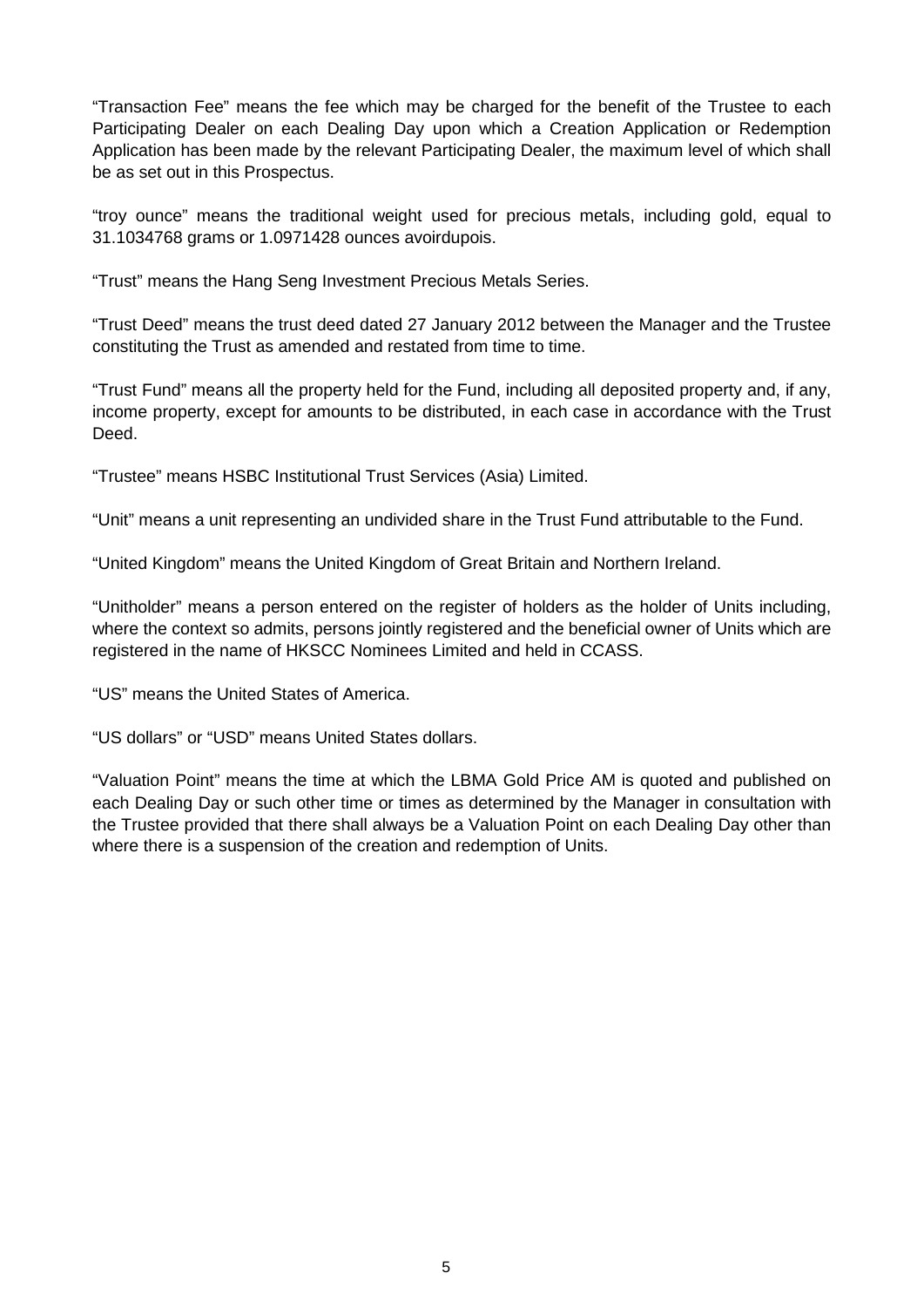# **SUMMARY**

# **Key information**

*Set out below is a summary of certain key information in respect of the Fund which should be read together with the full text of this Prospectus.* 

| <b>Benchmark (LBMA Gold Price</b><br>AM)                            | The morning fixing price of gold per troy ounce<br>calculated, quoted in US dollars and published by the<br>IBA once the IBA auction process run at 10:30 a.m.<br>(London time) is concluded, or any benchmark as<br>and<br>approved<br>under<br>acceptable<br>the<br>relevant<br>requirement(s) of the Code |  |
|---------------------------------------------------------------------|--------------------------------------------------------------------------------------------------------------------------------------------------------------------------------------------------------------------------------------------------------------------------------------------------------------|--|
| <b>Listing Date (SEHK)</b>                                          | 14 February 2012                                                                                                                                                                                                                                                                                             |  |
| <b>Exchange Listing</b>                                             | <b>SEHK - Main Board</b>                                                                                                                                                                                                                                                                                     |  |
| <b>Stock Code</b>                                                   | 83168                                                                                                                                                                                                                                                                                                        |  |
| <b>Trading Board Lot Size</b>                                       | 100 Units                                                                                                                                                                                                                                                                                                    |  |
| <b>Trading and Base Currency</b>                                    | Renminbi (RMB)                                                                                                                                                                                                                                                                                               |  |
| <b>Currency Hedging Strategy</b>                                    | The Manager will use foreign exchange swaps and<br>unfunded asset swaps to manage and hedge the foreign<br>exchange rate movements between RMB (CNH) and<br>US dollars.                                                                                                                                      |  |
| <b>Dividend Policy</b>                                              | No distributions will be made                                                                                                                                                                                                                                                                                |  |
| Application Unit size (only by or<br>through Participating Dealers) | Minimum 300,000 Units (or whole multiples thereof or<br>such other multiple of Units from time to time determined<br>by the Manager, approved by the Trustee and notified to<br>Participating Dealers) for all creations and redemptions<br>in cash or in gold                                               |  |
| <b>Investment Strategy</b>                                          | Physical Bullion holding (Please refer to the section<br>"What is the Investment Strategy?" below)                                                                                                                                                                                                           |  |
| <b>Financial Year End</b>                                           | 31 December                                                                                                                                                                                                                                                                                                  |  |
| Website                                                             | www.hangsenginvestment.com (this website has not<br>been reviewed by the SFC)                                                                                                                                                                                                                                |  |

# **What is the Investment Objective?**

The investment objective of the Fund is to provide investment results denominated in RMB that, before fees and expenses and other hedging costs, closely correspond to the performance of the LBMA Gold Price AM in US dollars. The Fund will seek to hedge against the foreign exchange rate movements between RMB and US dollars so that its performance in RMB will, before fees and expenses and other hedging costs, track the performance of the LBMA Gold Price AM in US dollars as closely as possible. **The performance of the Fund is not expected to be materially affected by the foreign exchange rate movements between RMB and US dollars. However,**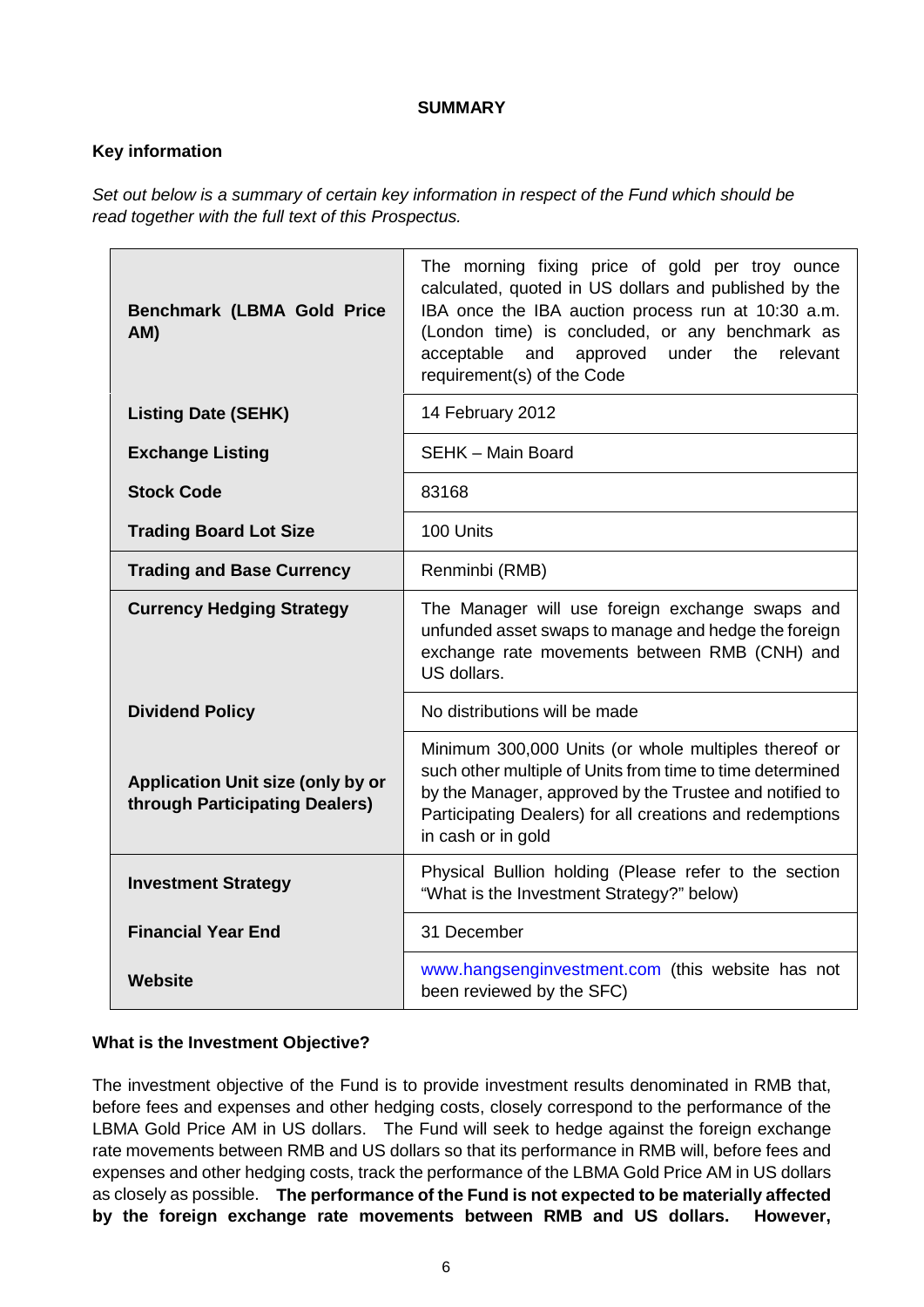**investors will be subject to the foreign exchange rate risk when they realise their investment and convert the RMB proceeds into other currencies (for example Hong Kong dollars).** There can be no assurance that the Fund will achieve its investment objective.

# **What is the Investment Strategy?**

To seek to achieve its investment objective, the Fund will acquire and hold Bullion.

To manage and hedge the foreign exchange rate movements between RMB and US dollars, the Fund will enter into a series of swaps with the Swap Counterparty, which is currently Hang Seng Bank Limited. Nevertheless, investors will still be subject to the fluctuation of RMB against a currency when they are converting the RMB proceeds into such currency.

The following provides a general description of the investment strategy:

- 1. Upon receipt of RMB for creation of Units, the Fund will enter into foreign exchange swaps with the Swap Counterparty to hedge against the foreign exchange rate movements between RMB and US dollars. The Fund will swap the RMB received from creation of Units into US dollars at a RMB/US dollars foreign exchange rate quoted by the Swap Counterparty at or around 4:00 p.m. (Hong Kong time). The US dollars that the Fund receives pursuant to the foreign exchange swaps, net of any fees and expenses which may be payable, will be used to buy Bullion through the Gold Dealer, which is currently Hang Seng Bank Limited;
- 2. The Fund will also enter into unfunded asset swaps with the Swap Counterparty to hedge against the effect of foreign exchange rate movements between RMB and US dollars on the Net Asset Value during the life of the Fund; and
- 3. For the purpose of liquidity and/or performance management, up to 10% of the Net Asset Value of the Fund may be invested in other physical ETFs (authorised by the SFC and listed on the SEHK) whose primary investment objective is to track the performance of a gold benchmark.

It is the intention of the Manager to roll over the foreign exchange swaps and unfunded asset swaps on a daily basis.

The following summarizes the terms of the two types of swaps:

- (a) Foreign exchange swap: This is a currency conversion arrangement that comprises a spot and a forward foreign exchange transaction. Under the foreign exchange swap, the Fund will sell a sum of RMB to the Swap Counterparty for US dollars at the then prevailing spot rate. At the same time, the Swap Counterparty will agree to sell the same amount of RMB back to the Fund for US dollars on an agreed future day at the then prevailing forward rate. It is the intention of the Manager to set such future day as the day immediately following the value day of the spot trade, i.e. tenor of the swap is 1 day. The Fund's net exposure to the Swap Counterparty is essentially the 1-day foreign exchange fluctuation of RMB against US dollar, which is normally below 1% according to historical data.
- (b) Unfunded asset swap: This is intended to reduce the effect of foreign exchange fluctuations between US dollars and RMB on the Net Asset Value of the Fund. Under the unfunded asset swap, the Fund will pay a fee to the Swap Counterparty in return for a balancing payment (as described below) on the next Dealing Day. The fee payable to the Swap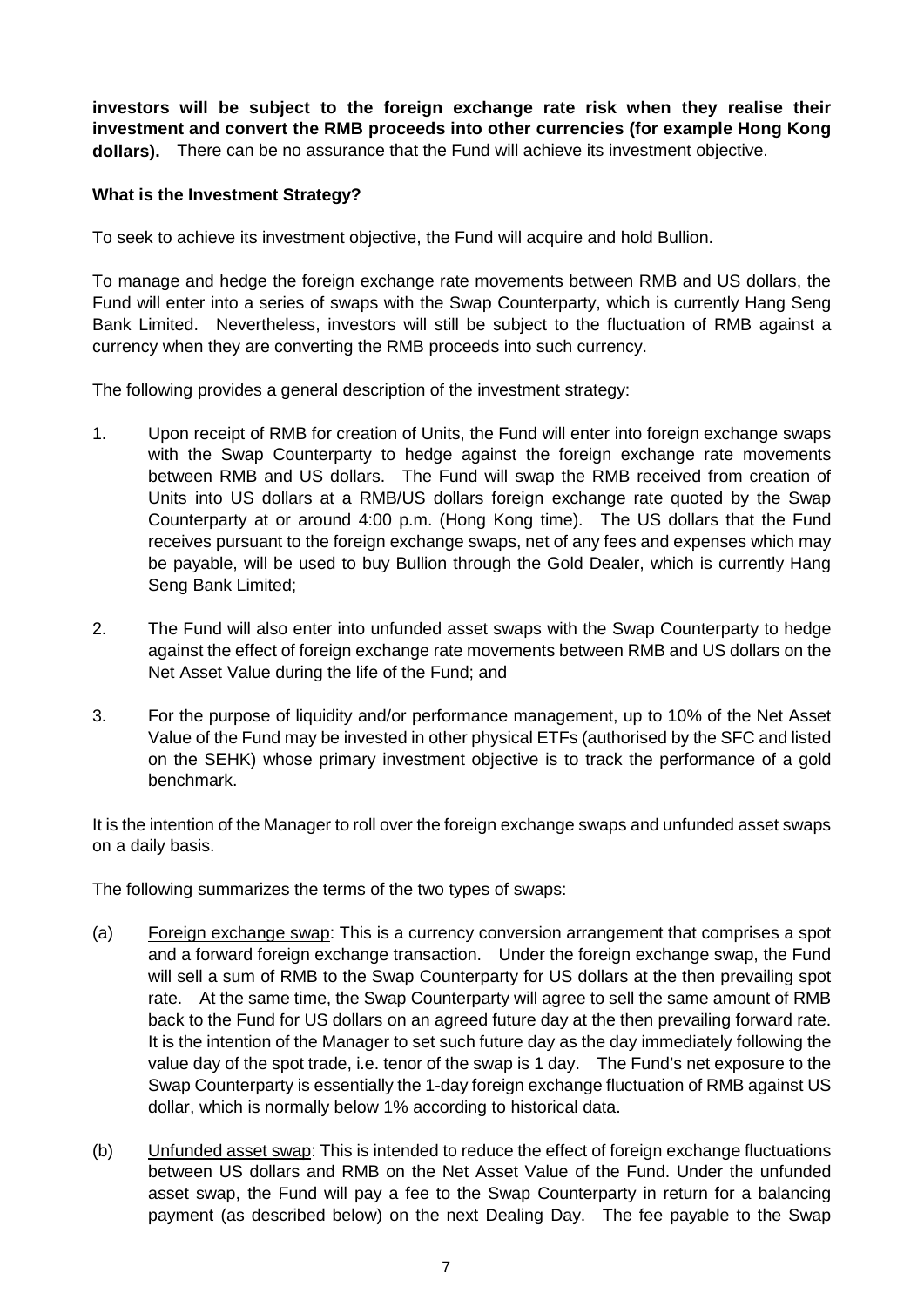Counterparty will be subject to the then prevailing market expectation on the volatility of and correlation between RMB/US dollars and the gold price. The balancing payment will be an amount determined by a model by which the Fund will receive or make US dollars payment from or to the Swap Counterparty which equates the percentage change in the RMB denominated Net Asset Value of the Fund (before fees) with that of the US dollars denominated LBMA Gold Price AM. Similar to the foreign exchange swap, its tenor is 1 day. The Fund's net exposure to the Swap Counterparty is essentially the 1-day foreign exchange fluctuation of RMB against US dollars with respect to the 1-day fluctuation of the gold price.

Other than the foreign exchange swaps and unfunded asset swaps referred to above, the Fund is not permitted to invest in other types of FDIs – including, but not limited to, futures contracts, options on futures contracts, options, warrants and other FDIs. The Fund is also subject to the investment and borrowing restrictions as set out in the Schedule to this Prospectus.

The Fund's net derivative exposure may be up to 10% of its Net Asset Value due to the residual exposure arising from hedging or risk mitigation arrangements undertaken by the Fund as described above. The expected maximum leverage level of the Fund as a result of the use of FDIs and its basis of calculation may be obtained from the Manager upon request.

Owing to the expenses of the Fund, mainly the fees and other expenses and costs associated with the Fund's ongoing operations (for example the Manager's, Trustee's, Registrar's, Custodian's, SFC's and SEHK's fees), the Manager anticipates that the Fund may also need to sell Bullion or other assets and retain a small amount of cash in RMB (or US dollars or Hong Kong dollars) to pay for such outgoings. Accordingly the Fund will not at all times be fully invested in Bullion.

As a result of the investment strategy described above and the ongoing charges of the Fund, based upon historical data and current market conditions the Manager anticipates that the Fund may suffer a tracking error to the movement of the LBMA Gold Price AM of up to 2% a year, although the Manager estimates that the tracking error will generally be approximately 1.5% a year. These estimates may be affected by factors beyond the control of the Manager such as interest rates and foreign exchange rates applicable to US dollars and RMB as well as the indirect costs of the foreign exchange swaps and unfunded asset swaps. In such circumstances, the actual tracking error may be significantly higher than the Manager's anticipation and the performance of the Fund may be adversely affected.

# **What does "providing investment results denominated in RMB" mean?**

The Fund's Units are issued in RMB and so the Net Asset Value per Unit will be calculated in RMB. However the LBMA Gold Price AM, with whose performance the Fund will seek to closely correspond, is not quoted in RMB but is quoted in US dollars. This means that, without any foreign exchange management, when RMB appreciates or depreciates against the US dollars, the Net Asset Value per Unit will be affected even if the LBMA Gold Price AM remains constant.

However, the investment objective of the Fund is to provide *investment results denominated in RMB* which closely correspond to the LBMA Gold Price AM. For the purposes of managing and hedging the foreign exchange risk, in addition to foreign exchange swap, which inherently provides a hedge on the invested principal, the Fund will enter the unfunded asset swap with the intention to further reduce the effect of foreign exchange fluctuations between US dollars and RMB so that the Net Asset Value of the Fund in RMB will rise and fall by the same approximate percentages as the increases and decreases in the LBMA Gold Price AM which is denominated in US dollars. However, the foreign exchange swaps and unfunded asset swaps will not attempt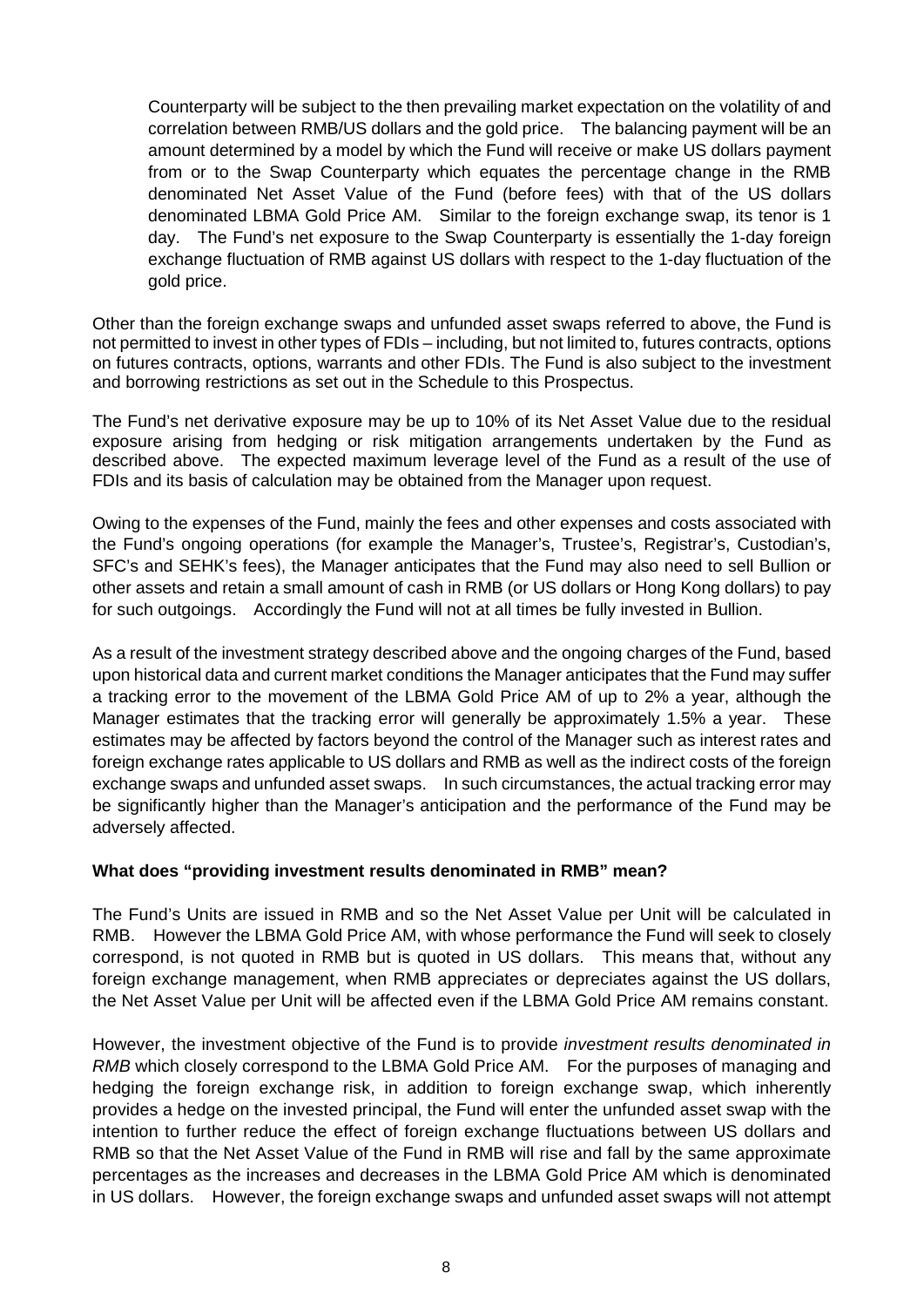to maximize returns in a situation where RMB depreciates against US dollars. Accordingly, although there can be no assurance that the investment strategy adopted by the Manager will be successful, the relative strength of RMB against US dollars is not expected to materially affect the increase and decrease of the Net Asset Value per Unit which is targeted to increase and decrease by the same percentages as the LBMA Gold Price AM in US dollars. In other words, the performance of the Fund is not expected to be materially affected by the foreign exchange rate movements between RMB and US dollars.

The following examples illustrate what is meant by "investment results denominated in RMB". It should be noted that these are hypothetical and do not reflect a complete analysis of all possible gain or loss scenarios which could apply to the Fund. They are included only for illustrating the investment objective, and should not be relied upon as an indication of the expected performance of the Fund or the actual return of an investment in the Fund. **The following scenarios do not take into account of any fees and charges payable by an investor, any transaction and hedging cost to be incurred by the Fund during the course of its investment and any exchange rate fluctuations between the base currency of the Fund (i.e. RMB) and Hong Kong dollars (or any other currency).**

The scenario analysis is based on the following hypothetical terms:

*On Day T:* 

| <b>LBMA Gold Price</b> | USD/RMB              | Net Asset Value |  |
|------------------------|----------------------|-----------------|--|
| AM                     | <b>Exchange Rate</b> | per Unit        |  |
| <b>USD1,700</b>        | USD1: RMB6.3000      | RMB34.0000      |  |

*On Day T+1:* 

| <b>Examples</b> | <b>LBMA Gold Price AM</b> | USD/RMB              | Target Net Asset Value per  |
|-----------------|---------------------------|----------------------|-----------------------------|
| <b>of</b>       | (+ increase / - decrease  | <b>Exchange Rate</b> | Unit that the Fund aims to  |
| scenarios       | in US dollar price)       | (+ increase / -      | achieve                     |
| which may       |                           | decrease of RMB to 1 | (+ increase / - decrease in |
| occur           |                           | US dollar)           | RMB)                        |
|                 |                           | 6.4890               |                             |
|                 |                           | $(+3%)$              |                             |
| $\overline{2}$  | <b>USD1,700</b>           | 6.3000               | RMB34.0000                  |
|                 | (No change)               | (No change)          | (No change)                 |
| 3               |                           | 6.1110               |                             |
|                 |                           | (-3%)                |                             |
| $\overline{4}$  |                           | 6.4890               |                             |
|                 |                           | (+3%)                |                             |
| 5               | <b>USD1,870</b>           | 6.3000               | RMB37.4000                  |
|                 | $(+10%)$                  | (No change)          | $(+10%)$                    |
| 6               |                           | 6.1110               |                             |
|                 |                           | $(-3%)$              |                             |
| $\overline{7}$  |                           | 6.4890               |                             |
|                 |                           | $(+3%)$              |                             |
| 8               | <b>USD1,530</b>           | 6.3000               | RMB30.6000                  |
|                 | $(-10%)$                  | (No change)          | $(-10%)$                    |
| 9               |                           | 6.1110               |                             |
|                 |                           | (-3%)                |                             |

*The following explains the table above in more detail (each number corresponds to the relevant*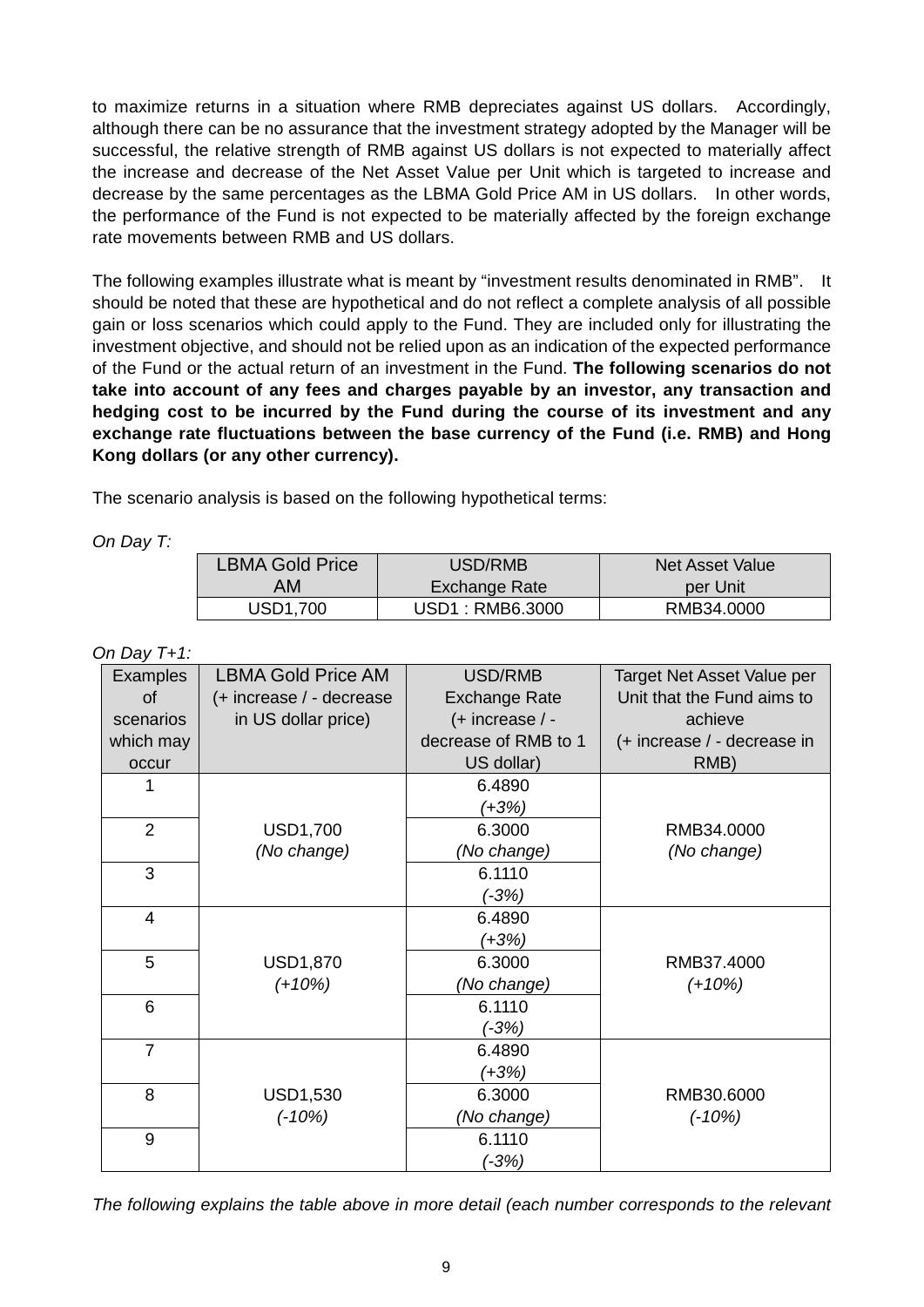# *scenario):*

- *1 to 3 If the LBMA Gold Price AM does not change, the target Net Asset Value per Unit on Day T+1 will remain the same as that on Day T (i.e. RMB34.0000) regardless of the movement of RMB against US dollars.*
- *4 to 6 If the LBMA Gold Price AM goes up by 10%, the target Net Asset Value per Unit on Day T+1 will also grow by 10% compared to Day T (i.e. RMB37.4000) regardless of the movement of RMB against US dollars.*
- *7 to 9 If the LBMA Gold Price AM goes down by 10%, the target Net Asset Value per Unit on Day T+1 will also drop by 10% compared to Day T (i.e. RMB30.6000) regardless of the movement of RMB against US dollars.*

As described above, although there can be no assurance that the investment strategy adopted by the Manager will be successful, the Manager will seek to manage and hedge foreign exchange rate changes between US dollars and RMB to provide investment results in RMB terms by using foreign exchange swaps and unfunded asset swaps entered into with the Swap Counterparty.

# **What is the LBMA Gold Price AM?**

The LBMA Gold Price AM is a price calculated, quoted in US dollars and published by the IBA once the IBA auction process run at 10:30 a.m. (London time) is concluded.

The IBA's electronic price fixing processes used to determine the fixing for gold will establish and publish fixed prices for troy ounces of gold twice each London trading day during fixing sessions beginning at 10:30 a.m. London time and 3:00 p.m. London time. At these times, participants in the auction process will place buy and sell orders via the IBA's electronic platform. Within the auction process, aggregated gold bids and offers will be updated in real-time with the imbalance calculated and the price updated every 30 seconds until the buy and sell orders are matched and the LBMA Gold Prices will be set at the price at which the orders matched. In this way, the LBMA Gold Prices will be set in a fully transparent and auditable process. Additionally, it is expected that IBA will require participants in the LBMA Gold Prices to sign up to codes of conduct in relation to participation of the LBMA Gold Prices to ensure further governance over the process and ensure that it will be administered in a way consistent with applicable regulation such as the International Organization of Securities Commissions' "Principles for Financial Benchmarks".

During London trading hours on a daily basis, the LBMA Gold Prices each provide reference gold prices for that day's trading. Many long-term contracts will be priced on the basis of either of the LBMA Gold Prices, and market participants will usually refer to such prices when looking for a basis for valuations. Both the IBA and the LBMA are independent of the Manager and its Connected Persons. The LBMA Gold Prices are expected to be a widely used international benchmark for daily gold prices and to be viewed as a full and fair representation of all market interest at the conclusion of the electronic price fixing process.

The LBMA Gold Price AM published by the IBA at any time is available on the IBA's website www.theice.com/iba (this website has not been reviewed by the SFC) as well as on the LBMA's website www.lbma.org.uk (this website has not been reviewed by the SFC).

*All references to the LBMA Gold Price AM are used with the permission of the IBA and have* 

*been provided for informational purpose only. IBA accepts no liability or responsibility for the accuracy of the prices or the Fund.*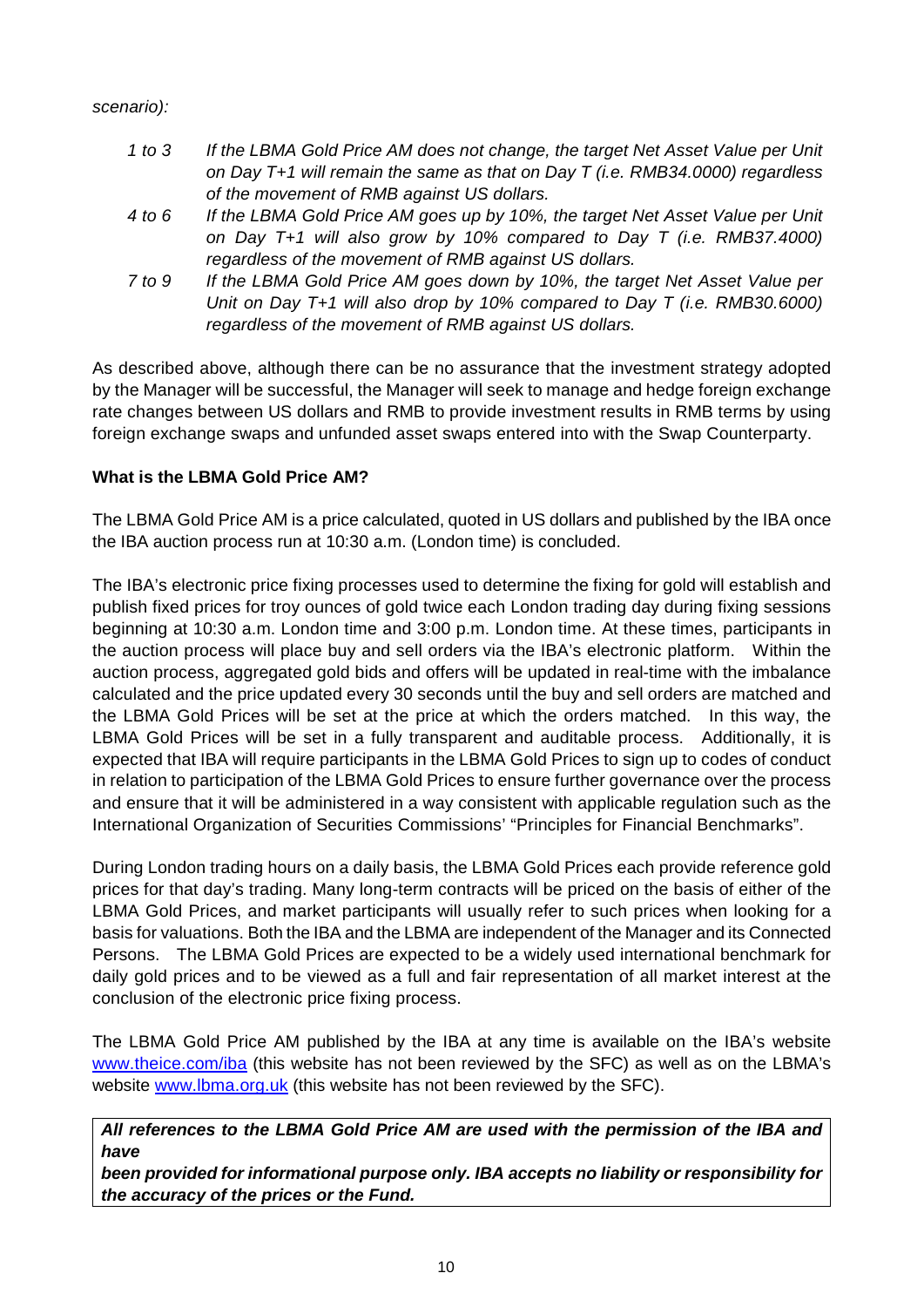Any change to the use of the LBMA Gold Price AM as the Fund's benchmark may only be made in accordance with the Trust Deed (and with the SFC's prior approval) and will only be effective upon not less than one month's prior notice (or such other period as may be agreed with the SFC) being given to Unitholders.

The Net Asset Value of the Fund will be valued by reference to the LBMA Gold Price AM. Further information on the determination of Net Asset Value is set out in the section of this Prospectus entitled "DETERMINATION OF NET ASSET VALUE".

## **Where will the Fund's Bullion be held?**

All Bullion deposited with the Fund will be safekept at the Custodian's own secure vaults in London except where the gold has been allocated in the vault of a Sub-Custodian. Where gold is allocated to the vault of any Sub-Custodian, the Custodian will use commercially reasonable efforts to transport the gold from each Sub-Custodian's vault to the Custodian's London vault at the Custodian's costs and risk as soon as reasonably practicable.

# **Who is the Custodian of the Fund's Bullion?**

The Custodian, a direct wholly owned subsidiary of HSBC Holdings plc, is responsible for safekeeping all the Fund's physical Bullion deposited with it under delegated authority from the Trustee. Under the Custody Agreement, the Custodian is responsible for the safe custody of all gold deposited with it.

Any replacement or substitute Custodian in respect of the Fund shall be as agreed by the Trustee and the Manager and shall be an entity or a financial institution acceptable to the SFC and shall only be appointed following approval by the SFC. The Custodian shall not cease to act as a custodian except upon the appointment of a new custodian acceptable to the SFC; and the cessation of the Custodian's appointment shall only take effect at the same time as the new custodian takes up office.

# **Is the Fund's Bullion "allocated"?**

Bullion delivered to the Fund either by a Participating Dealer or a Gold Dealer will be in unallocated form through credits and debits between the Participating Dealer's or Gold Dealer's unallocated accounts and the Fund's unallocated account. After being credited to the Fund's unallocated account, the Bullion will then be allocated to the Fund's allocated account and will be held on a "fully allocated" basis. This means that the Fund will have an account with the Custodian in the Fund's name which will evidence that uniquely identifiable pieces of Bullion are "allocated" to the Fund and are physically segregated in the Custodian's secure vault from other bullion (including gold) belonging to other owners. All Bullion fully allocated to the Fund by the Custodian will be clearly identifiable through the refiner's brand and unique serial number. Because Bullion is allocated only in multiples of whole bars, the Custodian will allocate specific pieces of Bullion representing the amount of Bullion credited to the Fund's unallocated account (to the extent such amount is represented by whole pieces of Bullion, any remaining balance will be held in the Fund's unallocated account) to the Fund's allocated account.

In any case, it is not expected to have more than 430 ounces of Bullion being held in the Fund's unallocated account at the close of business (London time) on each business day in London, United Kingdom.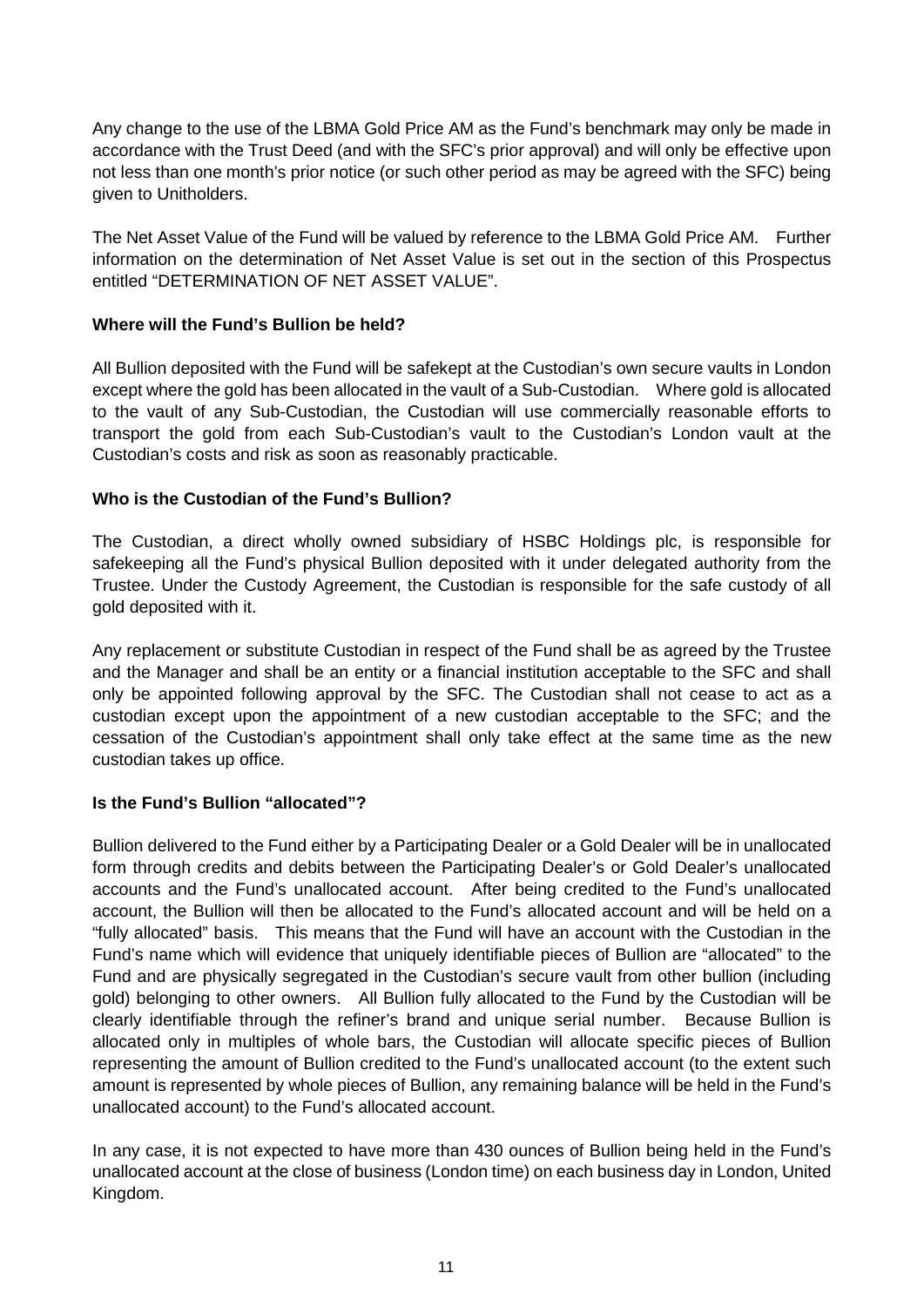All Participating Dealers will be required to have accounts with the Custodian to act as such and the Gold Dealer and the Fund will also have an account with the Custodian.

# **Why is an "unallocated" account needed?**

The Custodian holds all of the Fund's Bullion in its London vault premises except when the Bullion has been allocated in the vault of a Sub-Custodian, and in such cases the Custodian has agreed that it will use commercially reasonable efforts to transport the Bullion from the Sub-Custodian's vault to the Custodian's London vault, at the Custodian's cost and risk, as soon as reasonably practicable.

All Bullion will be delivered to the Fund and delivered by the Fund in unallocated form through credits and debits between any Participating Dealer's or Gold Dealer's unallocated accounts and the Fund's unallocated account. Any Bullion transferred to the Fund in unallocated form is first credited to the Fund's unallocated account. After being credited to the Fund's unallocated account, the Bullion will then be allocated to the Fund's allocated account and will be held on a "fully allocated" basis. Because Bullion is allocated only in multiples of whole bars, the Custodian will allocate specific pieces of Bullion representing the amount of Bullion credited to the Fund's unallocated account (to the extent such amount is represented by whole pieces of Bullion, any remaining balance will be held in the Fund's unallocated account) to the Fund's allocated account.

The movement of Bullion is reversed for the distribution of Bullion to a Participating Dealer in connection with redemption of Basket(s) or settlement of Bullion to a Gold Dealer. The ownership of the Bullion in the Fund's allocated account belongs solely to the Fund. The Custodian will use its commercially reasonable efforts to minimise the amount of Bullion held in the Fund's unallocated account; no more than 430 ounces of Bullion is expected to be held in the Fund's unallocated account at the close of business (London time) on each Business Day.

The Custodian will segregate Bullion in the Fund's allocated account from any gold which it owns or holds for other clients and the Custodian will request each Sub-Custodian to segregate the Bullion belonging to the Fund from Bullion which it owns or which it holds for its other clients. If the Custodian holds a quantity of Bullion for the Fund which cannot be allocated in a whole number of physical bars, the allocated account will record the nearest whole number of physical bars not exceeding such quantity of Bullion, and the difference between the quantity of Bullion comprised by such physical bars and the quantity of such Bullion which the Custodian has agreed to hold for the Fund will be held by the Custodian for the Fund as an unallocated amount of Bullion pursuant to the unallocated bullion accounts agreement. The Bullion held in the Fund's and the Participating Dealer's unallocated accounts will not be segregated from the Custodian's assets.

# **How are the "unallocated" account risk and Sub-Custodian risk be mitigated?**

The unsecured credit risk of the unallocated accounts and Sub-Custodian risk are mitigated in the following ways:

- (a) The Custodian is responsible for the safety of, and loss of and damage to, the Bullion held by it and gold owed to the Fund but held in a Sub-Custodian's account. In addition all Bullion held by a Sub-Custodian, if any, will be fully allocated for the account of the Fund;
- (b) The Custodian will ensure that all Bullion held (which will be held in allocated accounts only) with Sub-Custodians, if any, is transferred (at the Custodian's risk and cost) to the Custodian's London vault to be held on a fully allocated basis as soon as reasonably practicable after the Fund being credited such Bullion with the relevant Sub-Custodian; and
- (c) Not more than 430 ounces of the Fund's Bullion are expected to be held for the Fund by the Custodian in an unallocated account at the close of business (London time) on each Business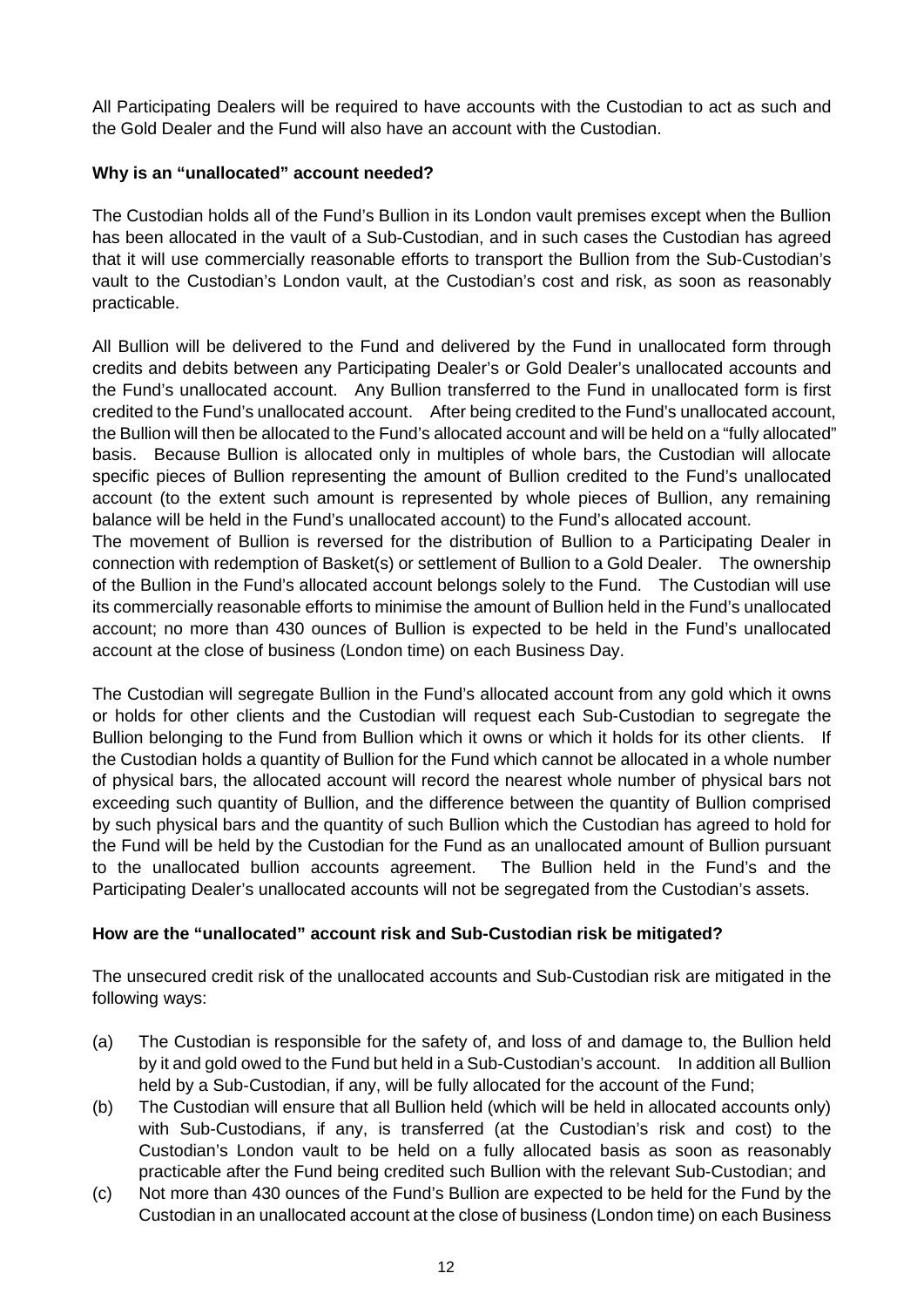Day.

# **What sort of gold will the Fund acquire?**

The Fund will only hold Bullion (i.e. gold in the form of bars or ingots from approved refiners which are included in the LBMA Good Delivery List of Acceptable Refiners: Gold) of minimum fineness of 99.5% gold. Each bar of Bullion held by the Custodian for the Fund on a fully allocated basis is uniquely identifiable as having been made by the relevant refiner. Any Bullion allocated to the Fund with the Custodian will be in the form of bars which comply with The Good Delivery Rules for Gold and Silver Bars published by the LBMA.

The Custodian has agreed with the Trustee that the Trustee will have the right to replace any bar which does not meet the required fineness of Bullion.

# **What are the LBMA, London Good Delivery and London Good Delivery Bars?**

Although the market for physical gold is distributed globally, most over the counter market trades are cleared through London. Over the counter trades are typically on a principal to principal basis and are confidential. The LBMA co-ordinates these market activities and acts as the main point of contact between the market and its regulators. A primary function of the LBMA is its involvement in the promotion of refining standards by maintenance of the "London Good Delivery Lists", which are the lists of LBMA accredited melters and assayers of gold. The LBMA also coordinates market clearing and vaulting, promotes good trading practices and develops standard documentation.

"London Good Delivery Bars" refers to bullion that meets the specifications of "London Good Delivery" made by the LBMA accredited melters and assayers of gold. These specifications include weight, dimensions, fineness, identifying marks (including the assay stamp of a LBMA acceptable refiner) and appearance for bullion as set forth in "The Good Delivery Rules for Gold and Silver Bars" published by the LBMA. The unit of trade in London is the troy ounce, whose conversion between grams is: 1,000 grams =  $32.1507465$  troy ounces and 1 troy ounce = 31.1034768 grams. A London Good Delivery Bar is acceptable for delivery in settlement of a transaction on the grams. A London Good Delivery Bar is acceptable for delivery in settlement of a transaction on the over the counter market. Typically referred to as 400 ounce bars, a London Good Delivery Bar must contain between 350 and 430 fine troy ounces of gold, with a minimum fineness of 99.5%, be of good appearance and be easy to handle and stack. The fine gold content of a gold bar is calculated by multiplying the gross weight of the bar (expressed in units of 0.025 troy ounces) by the fineness of the bar. A London Good Delivery Bar must also bear the stamp of one of the melters and assayers who are on the LBMA approved list.

# **What is the Fund's foreign exchange risk?**

The base currency of the Fund is RMB and Units are denominated in RMB, which is also the currency in which Units are traded on the SEHK. However the LBMA Gold Price AM is quoted and settled in US dollars. Because the denomination of the Fund is different to the denomination of the assets which it holds, the Fund is therefore exposed to a foreign exchange risk.

In order to seek to achieve the investment objective, the Manager must manage this risk, in particular the effect of fluctuations in the USD/RMB exchange rate on the Fund's performance. To do so, the Fund will enter into foreign exchange swaps and unfunded asset swaps with the Swap Counterparty. By the foreign exchange swaps the Fund will swap all or some of the RMB which it receives from investors for US dollars which will be used to invest in Bullion. Under the unfunded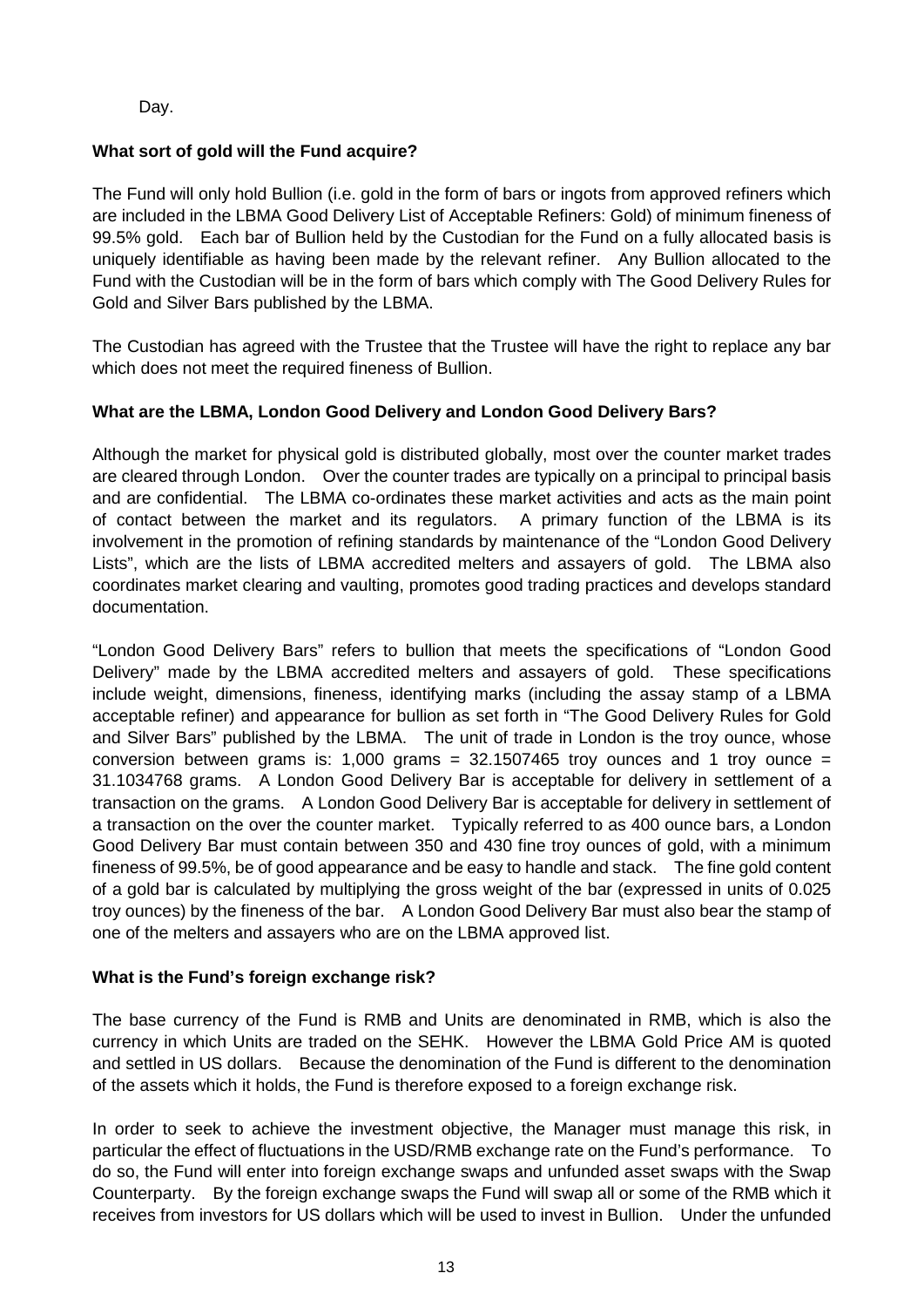asset swaps, the Fund may receive or make US dollars cash balancing payment from or to the Swap Counterparty, which amount is intended to equate the performance of the RMB denominated Net Asset Value of the Fund (before the fees) with that of the US dollars denominated LBMA Gold Price AM, regardless of fluctuations in the foreign exchange rates as between RMB and US dollars.

# **How will Swap Counterparty risk be managed?**

The first Swap Counterparty is Hang Seng Bank Limited, although there may be other Swap Counterparties in addition to or in place of Hang Seng Bank Limited. To mitigate counterparty risk in respect of any Swap Counterparty, the Manager will apply viability checks including counterparty credit analysis and evaluation, exposure limits and monitoring of the credit quality of that counterparty. The Manager will review and approve transactions and limits on the basis of a counterparty's ability to meet its obligations. In addition, the Manager will select only those counterparties of whom it will have sufficient knowledge and comfort with both their operations and business practices.

In respect of a Swap Counterparty entering into transactions with the Fund, the selection criteria shall be, at a minimum, as follows: (1) it must have a paid-up capital of the equivalent of at least HK\$150 million; (2) it or its guarantor must be a substantial financial institution (as defined under the Code) subject to an on-going prudential supervision; and (3) it must have a long-term debt credit rating of at least "A-" from Standard & Poor's or an equivalent rating given by other reputable rating agency. The Manager may also impose such other selection criteria as it considers appropriate. The Swap Counterparty will act independently of the Manager (although both are members of the Group).

With regard to any prospective swap counterparty, the Manager will perform a comprehensive review of its financial statements, minimum capitalisation levels, business reputation, lines of business, credit enhancements (if any), earnings, management quality, external credit ratings, the scope of business operations and its risk management framework before accepting it as eligible to be a Swap Counterparty.

The Manager will seek to mitigate counterparty exposure by limiting the total amount of the Fund's net exposure to a single Swap Counterparty under the swap to no more than 10% of the Net Asset Value of the Fund.

# **Are there any special RMB payment or account procedures?**

Investors may apply for Units through Participating Dealers only if they have sufficient RMB to pay the application monies and the related fees. Investors should note that RMB is the only official currency of the PRC. While both onshore RMB ("CNY") and offshore RMB ("CNH") are the same currency, they are traded in different and separated markets. Since the two RMB markets operate independently where the flow between them is highly restricted, CNY and CNH are traded at different rates and their movement may not be in the same direction. Although there is a significant amount of RMB held offshore (i.e. outside the PRC), CNH cannot be freely remitted into the PRC and is subject to certain restrictions, and vice versa. As such whilst CNH and CNY are both the same currency, certain special restrictions do apply to RMB outside the PRC. The liquidity and trading price of the Fund may be adversely affected by the limited availability of, and restrictions applicable to, RMB outside the PRC.

Application monies from Participating Dealers to the Fund will be paid in RMB. Accordingly a Participating Dealer may require you (as its client) to pay RMB to it. (Payment details will be set out in the relevant Participating Dealer's documentation such as the application form for its clients.)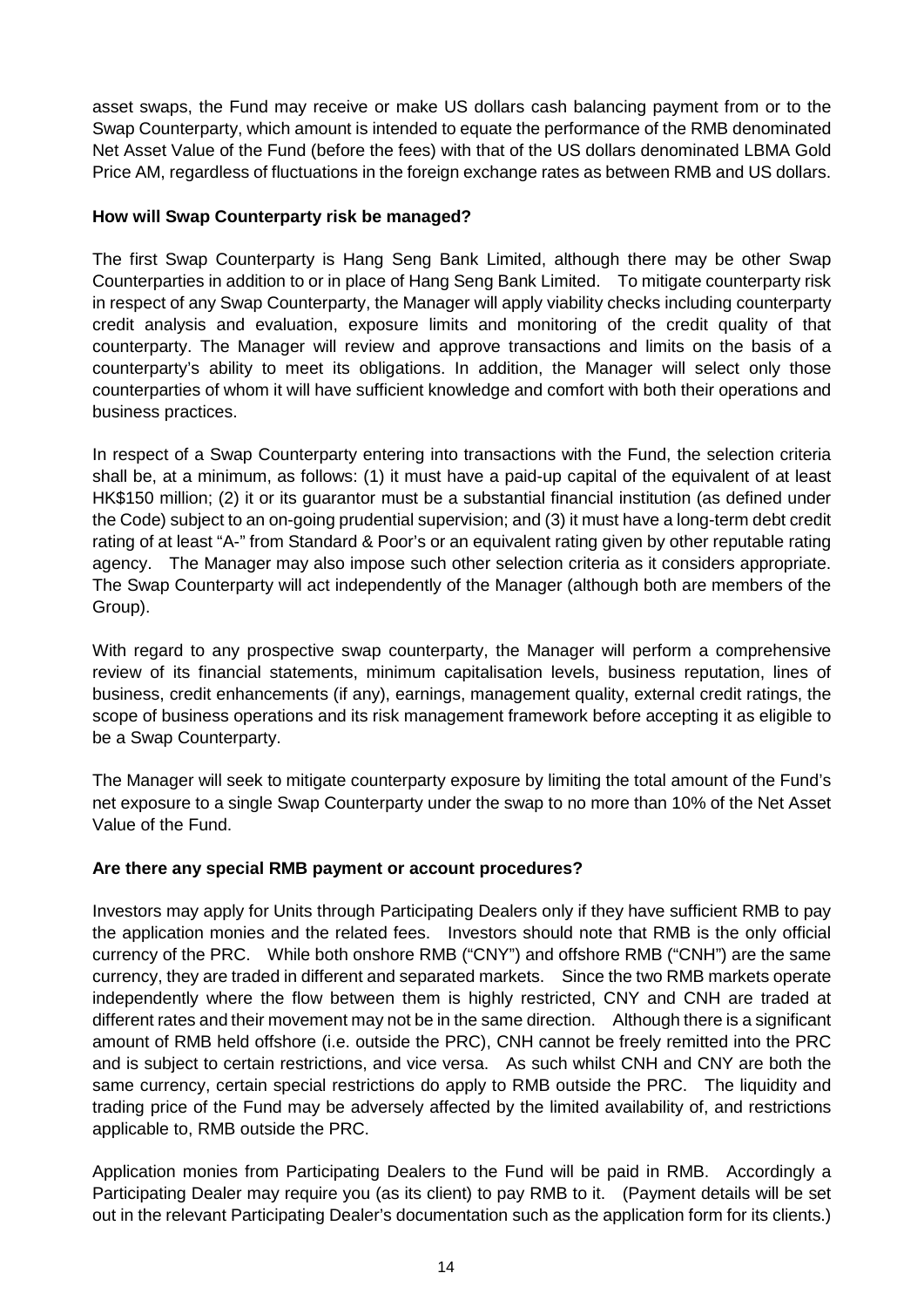As such, you may need to have opened a bank account (for settlement) and a securities dealing account if a Participating Dealer is to subscribe for Units on your behalf as you will need to have accumulated sufficient RMB to pay at least the aggregate Issue Price and related costs, to the Participating Dealer or if an application to the Participating Dealer is not successful or is successful only in part, the whole or appropriate portion of the monies paid will need to be returned to you by the Participating Dealer by crediting such amount into your RMB bank account. Similarly, if you wish to buy and sell Units in the secondary market on the SEHK, you may need to open a securities dealing account with your broker. You will need to check with the relevant Participating Dealer and/or your broker for payment details and account procedures.

If any investors wish to buy or sell Units on the secondary market, they should contact their brokers and they are reminded to confirm with their brokers their readiness for dealing and/or clearing transactions in RMB securities and other relevant information published by the SEHK regarding readiness of its participants for dealing in RMB securities from time to time. CCASS Investor Participants who wish to settle the payment in relation to their trades in the Units using their CCASS Investor Participant account should make sure that they have set up an RMB designated bank account with CCASS.

Investors intending to purchase Units from the secondary market should consult their stockbrokers as to the RMB funding requirement and settlement method for such purchase. Investors may need to open and maintain securities dealing accounts with the stockbroker first before any dealing in Units can be effected.

Investors should ensure they have sufficient RMB to settle the trades. Investors should consult the banks for the account opening procedures as well as terms and conditions of the RMB bank account. Some banks may impose restrictions on their RMB cheque account and fund transfer to third party account. For non-bank financial institutions (e.g. brokers), however, such restriction will not be applicable and investors should consult their brokers as to the currency exchange service arrangement.

The transaction costs of dealings in the Units on the SEHK include the SEHK trading fee and SFC transaction levy. All these secondary trading related fees and charges will be collected in Hong Kong dollars and calculated based on an exchange rate as determined by the Hong Kong Monetary Authority on the date of the trade which will be published on the SEHK's website by 11:00 a.m. or earlier on each trading day.

Investors should consult their own brokers or custodians as to how and in what currency the trading related fees and charges and brokerage commission should be paid by the investors.

The Renminbi Equity Trading Support Facility (the "TSF") was launched on 24 October 2011 by the SEHK to provide a facility to enable investors who wish to buy RMB-traded shares (RMB shares) in the secondary market with Hong Kong dollars if they do not have sufficient RMB or have difficulty in obtaining RMB from other channels. The TSF is currently not available to investors who wish to invest in the Fund. Investors should refer to, from time to time, the latest list of TSF stocks which is available at www.hkex.com.hk (this website has not been reviewed by the SFC).

Where payment is to be made by cheque investors should consult the bank at which their respective RMB bank accounts are opened in advance whether there are any specific requirements in relation to the issue of RMB cheques. In particular, investors should note that some banks have imposed an internal limit (usually RMB80,000) on the balance of RMB cheque account of their clients or the amount of cheques that their clients can issue in a day and such limit may affect an investor's arrangement of funding for an application (through a Participating Dealer) for Units.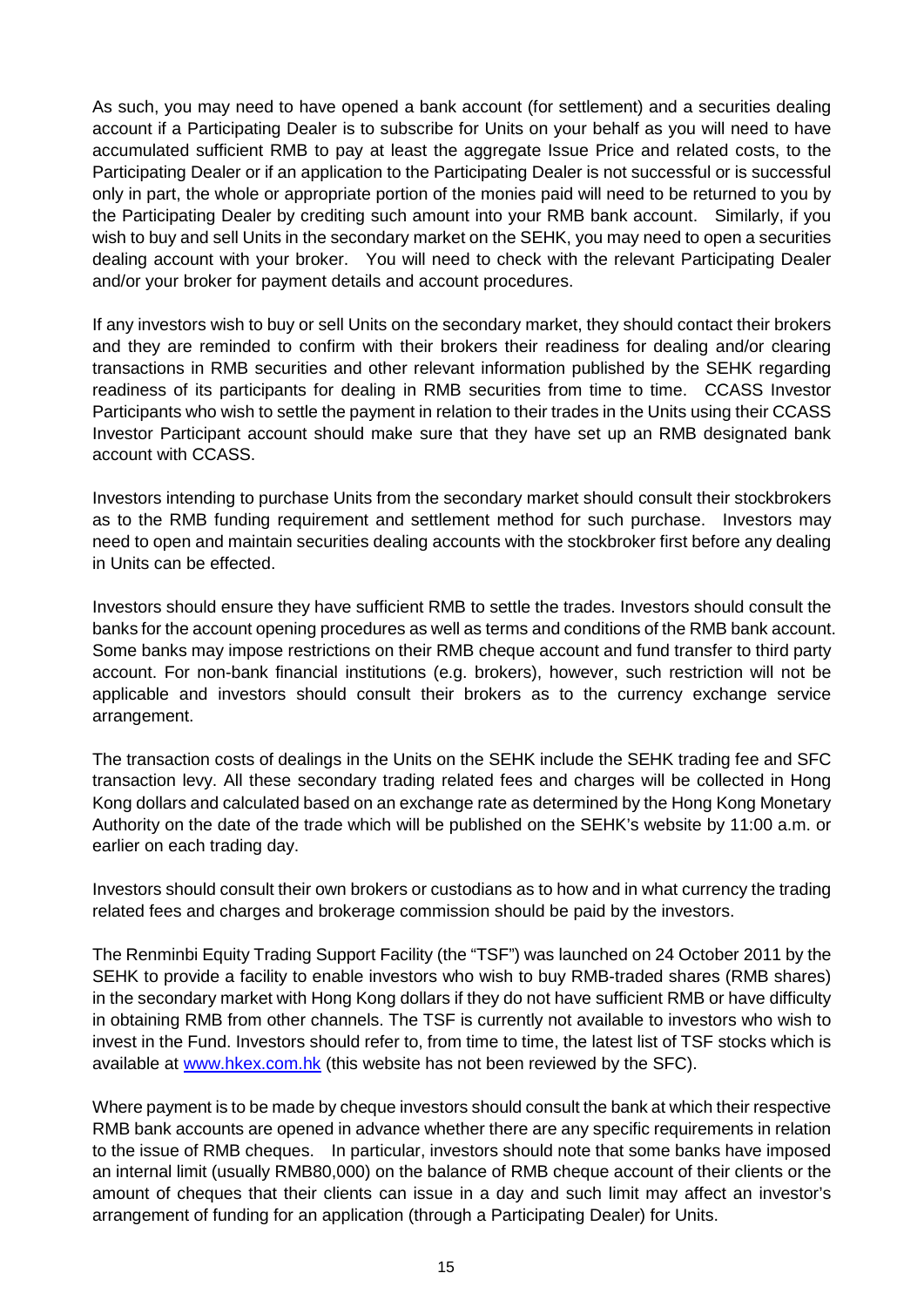When an individual investor opens an RMB bank account or settle RMB payments, he or she will be subject to a number of restrictions, including the daily maximum remittance amount to the PRC is RMB80,000 and a remittance service is only available to an RMB deposit account-holder who remits from his or her RMB deposit account to the PRC and provided that the account name of the account in the PRC is identical with that of the RMB bank account with the bank in Hong Kong.

Please also refer to the section entitled "RMB Related Risk Factors" in the section on Risk Factors for further details.

# **Can I exchange my gold for Units or Units for gold?**

No, only Participating Dealers can create and redeem Units directly with the Fund in gold although they can do so on your behalf. Redemptions in gold by a Participating Dealer (for itself or on your behalf) may only be made in Application Unit size (300,000 Units or multiples thereof or such other multiple as may from time to time be determined by the Manager, approved by the Trustee and notified to the Participating Dealers) and so a redemption in gold is only typically possible in respect of a large number of Units.

# **Is the Fund's Bullion insured?**

The Trustee and the Manager will not arrange insurance of the Bullion held by the Fund and, because the Fund acquires title to Bullion only when they are transferred to the Fund's allocated account with the Custodian and, indirectly, with the Sub-Custodians, the Fund accepts no responsibility or liability for Bullion in transit by a Participating Dealer or the Gold Dealer prior to such transfer. However the Custodian, which will hold all the Bullion deposited for the account of the Fund, will generally maintain insurance at its own expense with regard to its business on such terms and conditions as it considers reasonable and appropriate. The Custodian's insurance coverage with respect to its vault is regularly reviewed by the Custodian which considers the present insurance coverage sufficient and appropriate, given the exposure, security installations and risk management which the Custodian has in place. A copy of the certificates of insurance in respect of the present insurance policy has been provided to the Trustee and the Manager (although neither the Trustee nor the Manager warrant or represent as to its sufficiency or appropriateness generally). The present policy does not necessarily cover all Bullion which may be deposited at the Custodian's vault for the account of the Fund.

Bullion held by a Participating Dealer is not part of the Trust Fund and is the sole responsibility of the relevant Participating Dealer. Bullion in transit to the Custodian by a Participating Dealer or the Gold Dealer is not the Fund's property and so is the sole responsibility of the relevant Participating Dealer or the Gold Dealer (which may or may not have adequate insurance arrangements in place). For Bullion that is in transit from a Sub-Custodian to the Custodian, such Bullion is the responsibility and at the risk and cost of the Custodian. Because ownership of the Bullion does not pass to the Fund until it is received in the Fund's allocated account with the Custodian, the Fund is not liable for any loss if Bullion is lost, destroyed or stolen in transit to the Custodian. The Fund, the Trustee, the Manager and the Custodian are not liable for the loss of any such Bullion in transit to the Custodian's vault by Participating Dealers and the Gold Dealer although the Custodian is responsible for transfers to it of Bullion from Sub-Custodian's vaults to its vault at the Custodian's cost and risk.

The Custodian will use reasonable care in the performance of its duties under the Custody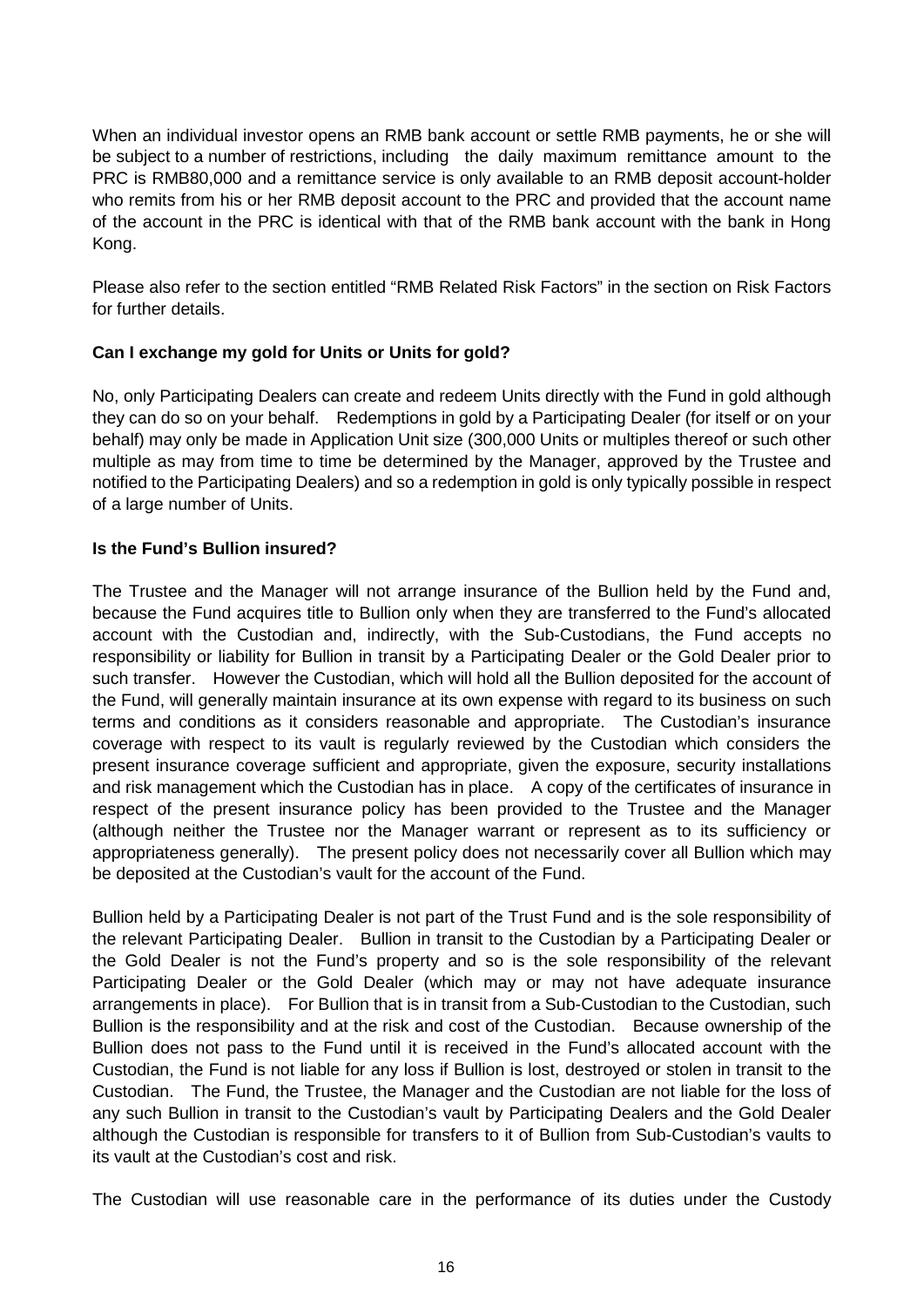Agreement and will only be responsible for any loss or damage suffered by the Fund as a direct result of any negligence, fraud or willful default on the Custodian's part in the performance of its duties. The Custodian's liability will not exceed the aggregate market value of the Account Balances at the time of such negligence, fraud or willful default. The Custodian is not liable for any consequential loss or loss of profit or goodwill, whether or not resulting from any negligence, fraud or willful default on the Custodian's part.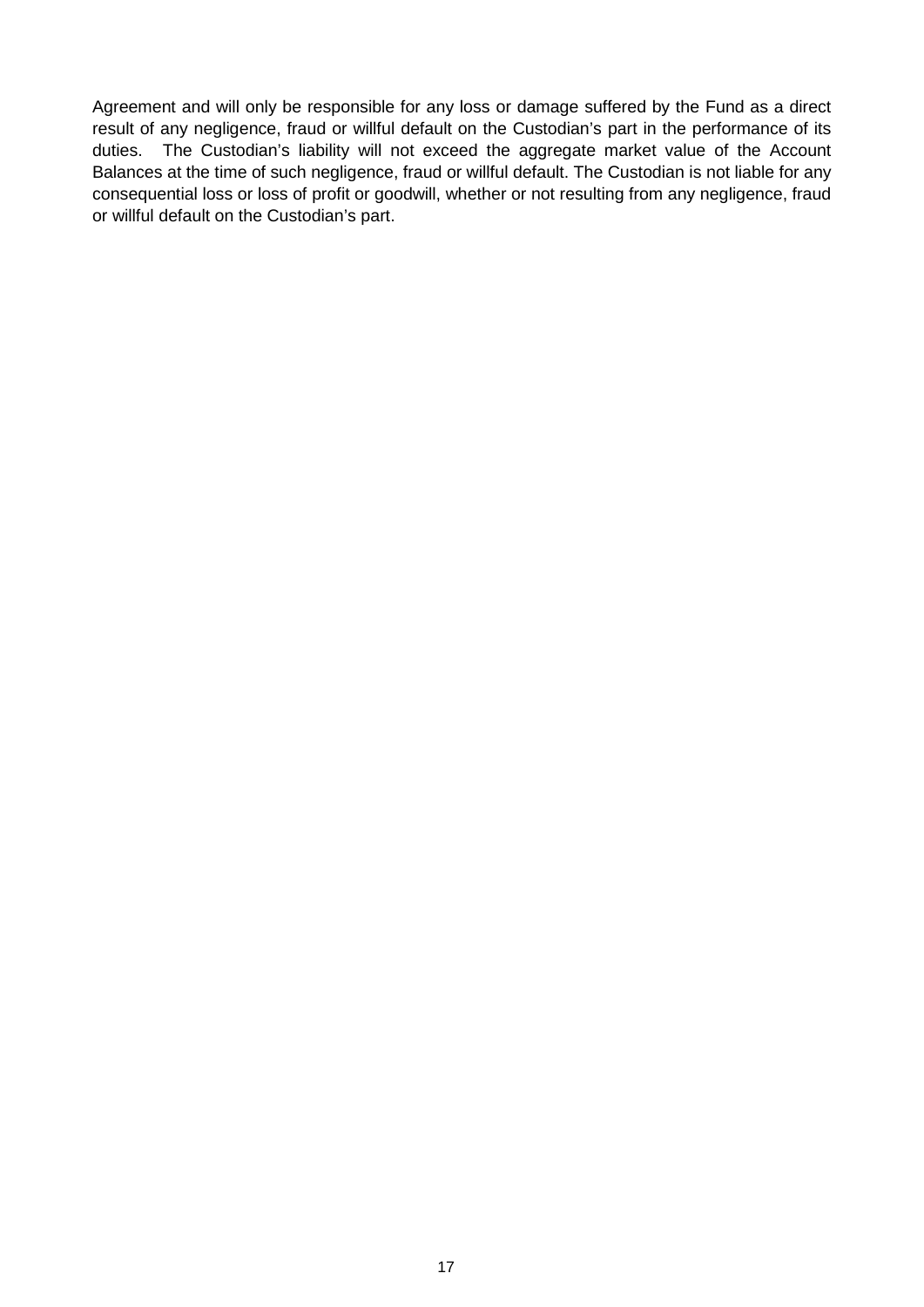# **OVERVIEW OF THE GOLD MARKET**

## **What is Gold?**

Gold is a rare metallic element that is found in natural settings, mostly in veins of quartz and in certain alluvial deposits. Gold, as a precious metal, has been valued and held in high esteem since ancient times and is still one of the most highly prized metals that has, throughout the ages, been used to symbolise wealth and power. Besides its widespread monetary and symbolic functions, gold has many practical uses in dentistry, electronics, and other fields. Its high malleability, ductility, resistance to corrosion and most other chemical reactions, and conductivity of electricity led to many uses of gold, such as electric wiring and colored-glass production.

## **Historical Gold Price Movement (1971 to 2018)**

The recent history of the gold price can be divided into three periods: A bull market of the 1970s, followed by 20 years of mediocre performance, and again an increasing gold rate since 2001. The following chart illustrates the movements in the price of gold in US dollars per ounce over the period from September 1971 to December2018.



Since 2001 the gold price has risen steadily. This increase has a clear correlation with the growth of US national debt and the weakening of US dollars relative to other currencies. In 2005, the gold price reached USD500 for the first time since 1987. Three years later in 2008, the rate was at more than USD1,000. The financial crisis of 2008 increased the demand for physical gold and exchange-traded funds. In August 2011, the price of gold has reached a record high of over USD1,900 per troy ounce. As confidence in the dollar, pound sterling, and euro collapses, gold seen as a safe investment - is increasing in value. The depreciation of the dollar and the downgrading of the US credit rating from AAA have been noted by analysts as causes for the rising price of gold. After more than a decade of positive return, gold price had a lower year-end close in 2013.

Looking ahead, the outlook for gold depends very much on whether investors will further increase purchases of gold in light of the ongoing uncertainty about the global economy and financial markets. The fundamental story for the backdrop of gold investment somehow stayed unchanged, say, the extremely low interest rate prevailing in the US, the ample liquidity created under the so-called quantitative easing in various forms by different central banks and the world stays highly unstable both politically and financially.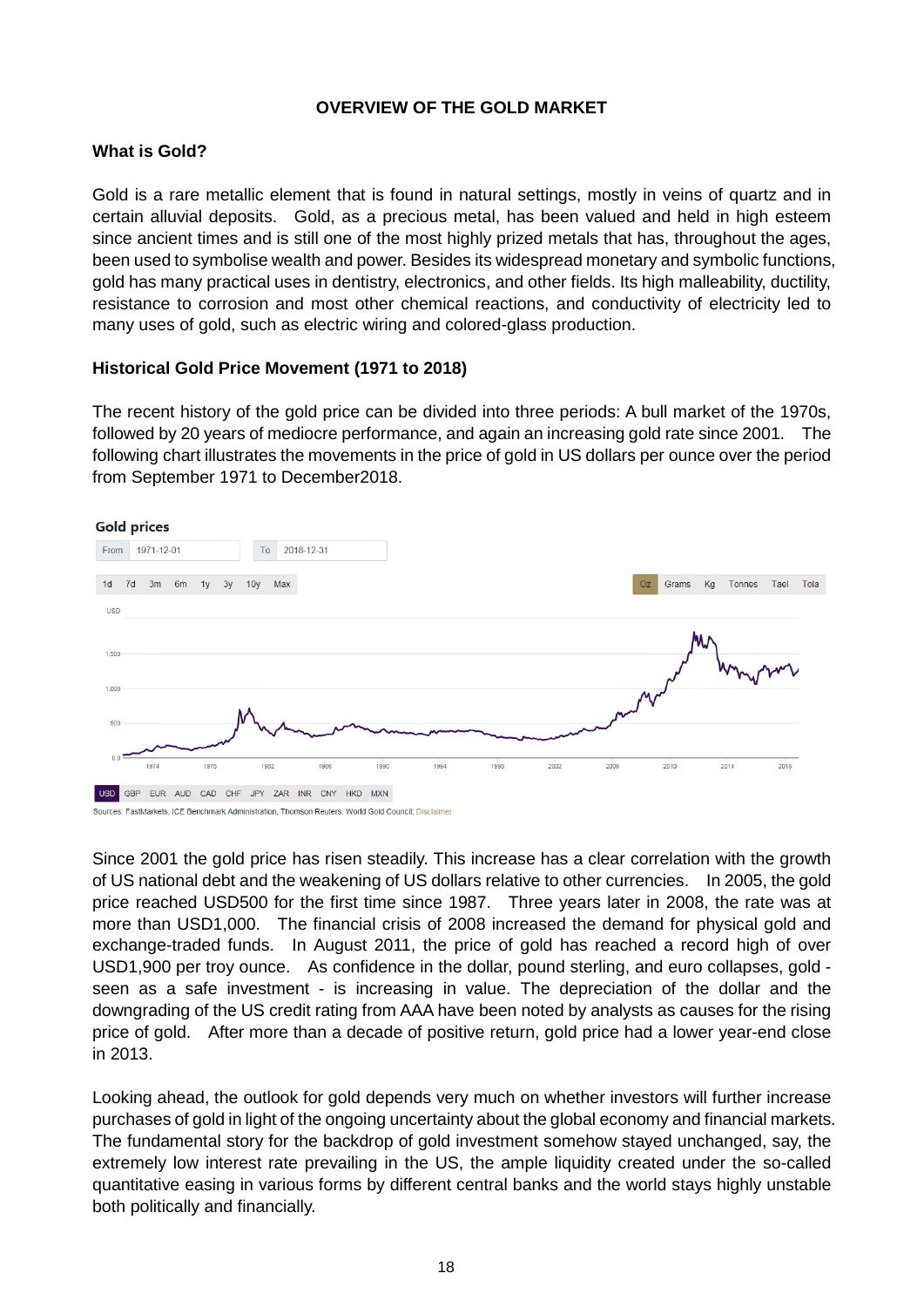# **Gold Supply and Demand**

Like any other freely-traded goods or service, the price of gold is determined by the meeting of demand and supply.

On the supply side, the annual supply of gold mainly comes from a combination of newly mined gold and the recycling of above ground stocks. In the five years between 2013 and 2017, 70% of the gold supply came from newly mined production, approximately 3,195 tonnes per year. The remaining came from the recycling of fabricated products, principally jewellery. Mine production started to fall from 2001, hit by the curtailment of mine expansion plans in previous years, declining ore grades and production disruptions. Widespread producer de-leveraging and rising mining costs put a higher underneath of the gold price.

Meanwhile on the demand side, demand from jewellery, industrial use, central bank reserve and investment sources have made up the other side of the market. In the five years between 2013 and 2017, the primary source of demand came from jewellery, at approximately 2,360 tonnes per year which accounts for 55% of the total demand over the five-year period, followed by investment demand which accounts for 25%, central bank reserve which accounts for 12% and industrial use which accounts for the remaining 8%.

# **Gold as Investment Tool**

Demand for gold has also grown among investors. Many are beginning to see commodities, particularly gold, as an investment class into which monies should be allocated. Investors can gain access to the gold market in the most traditional way, by buying physical gold. The most common form is gold bullion bars and gold bullion coins. Nowadays investors can also gain an exposure to movements in the gold price via investment vehicles such as gold certificates, gold accounts, gold derivatives (including gold forwards, futures and options traded in OTC market) and gold exchange traded funds.

Many investors have bought gold as a tactical asset in recent years in order to capitalise on the positive price outlook associated with strong demand and tight supply in the industry. Gold also has a role to play as a strategic asset, thanks to the diversification benefits it can bring to a portfolio, as well as its effectiveness as a store of value against inflation and dollar depreciation. These attributes make gold a valuable investment option in times of financial or geographical duress, as well as during periods of economic prosperity.

# **Gold Exchange Traded Funds**

Gold exchange traded funds have grown in importance in recent years. A few years ago, it was difficult for investors to efficiently invest in gold bullion or gain access to the gold derivatives traded in OTC market. The introduction of exchange-traded gold securities is intended to lower many of the barriers such as access, custody, and transaction costs, which have prevented some investors from investing in gold.

Gold exchange traded funds offer investors a relatively cost efficient and secure way to access the gold market. Some of the gold exchange traded funds have focused primarily on ownership of gold bullion. Such gold exchange traded funds are backed by allocated gold held in a vault on behalf of investors. They are intended to offer investors a means of participating in the gold bullion market without the necessity of taking physical delivery of gold, and to buy and sell that interest through the trading of a security on a regulated stock exchange.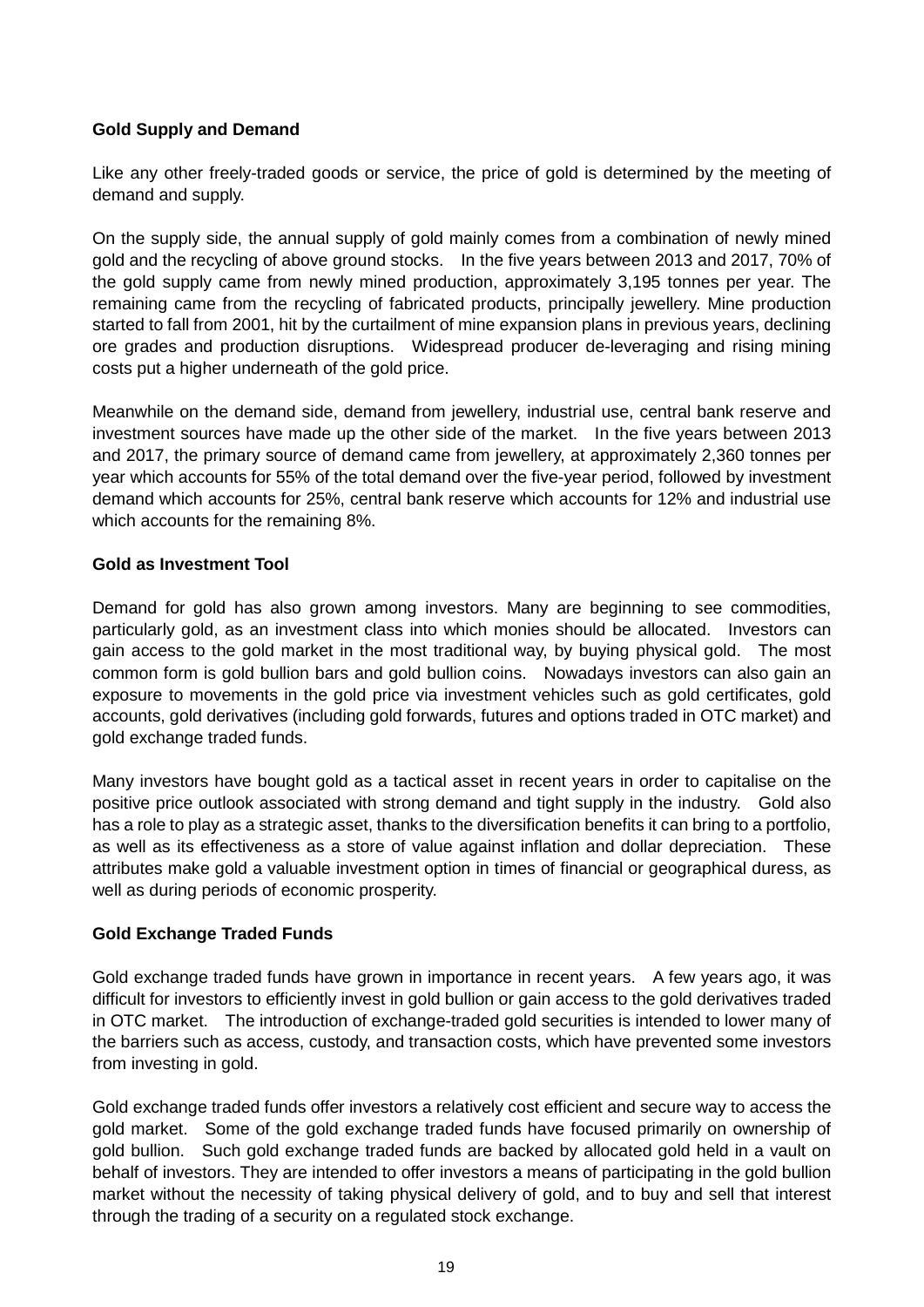Unlike traditional funds, gold exchange traded funds can be traded like shares during exchange trading hours, liquidity, convenience and transparency provided via exchange trading become distinctive advantages to investors. Gold exchange traded funds are a valuable tool for investors, including retail investors and speculators, and have been widely used by institutional investors for tactical trading, hedging, arbitrage or asset allocation. Nonetheless, gold exchange traded funds carry certain risks including those and related to the custody of gold and market trading. Please refer to the "RISK FACTORS" section of this Prospectus, in particular "Custodian Related Risk Factors" and "Market Trading Related Risk Factors" for details.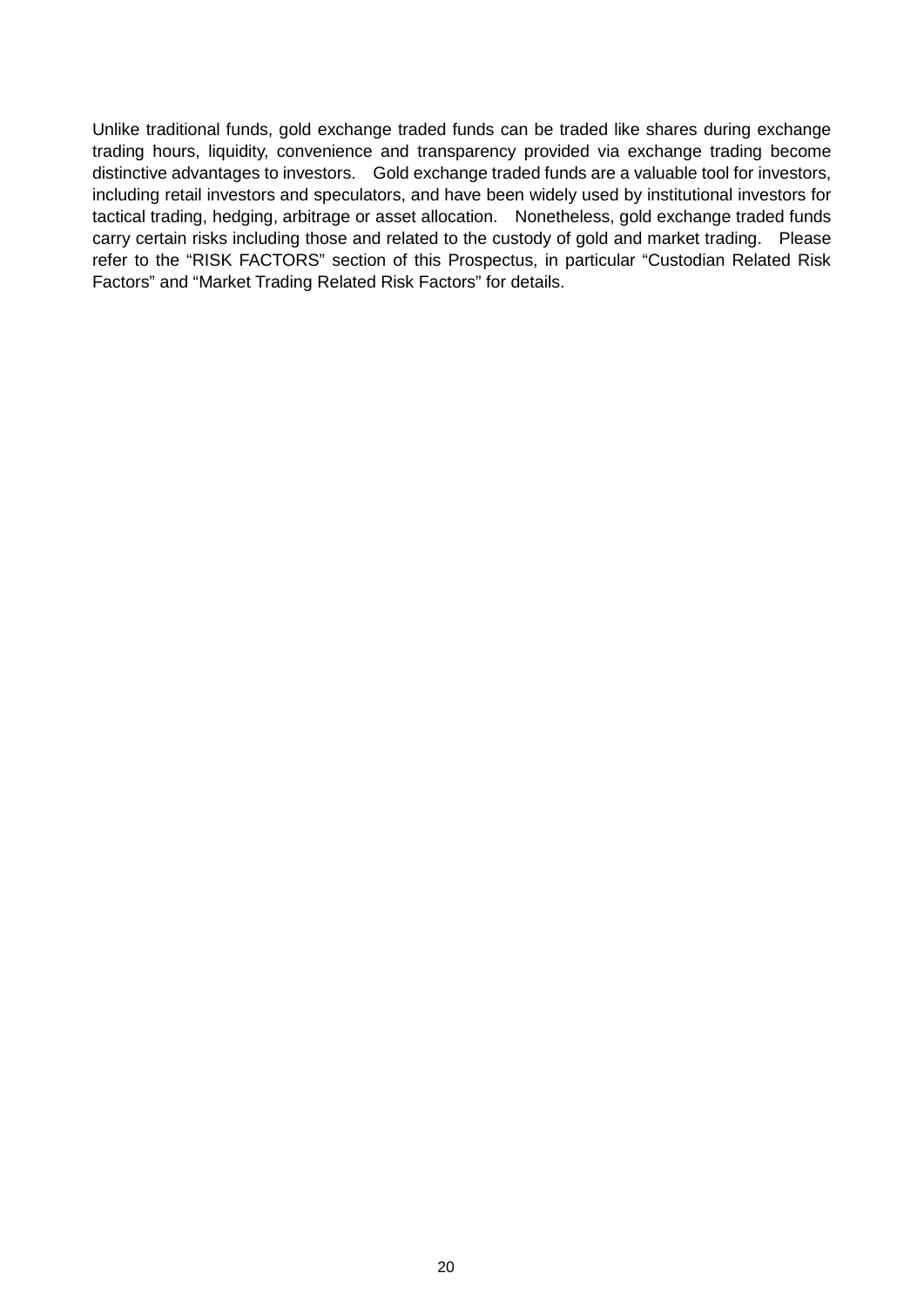## **OVERVIEW OF THE ONSHORE AND OFFSHORE RMB MARKET**

## **What Led to RMB Internationalisation?**

RMB is the lawful currency of the PRC. RMB is not a freely convertible currency and it is subject to foreign exchange control policies of and repatriation restrictions imposed by the PRC government. Since July 2005, the PRC government began to implement a controlled floating exchange rate system based on the supply and demand in the market and adjusted with reference to a portfolio of currencies. The exchange rate of RMB is no longer pegged to US dollars, resulting in a more flexible RMB exchange rate system.

Over the past two decades, the PRC's economy grew rapidly at an average annual rate of 9.8% in real terms. This enables it to overtake Japan to become the second largest economy and trading country in the world. The International Monetary Fund has projected that the PRC will contribute to more than one-third of global growth by 2015. As the PRC's economy becomes increasingly integrated with the rest of the world, it is a natural trend for its currency – the RMB, to become more widely used in the trade and investment activities.

# **Accelerating the Pace of the RMB Internationalisation**

The PRC has been taking gradual steps to increase the use of RMB outside its borders by setting up various pilot programmes in Hong Kong and neighbouring areas in recent years. For instance, banks in Hong Kong were the first permitted to provide RMB deposits, exchange, remittance and credit card services to personal customers in 2004. Further relaxation occurred in 2007 when the authorities allowed PRC financial institutions to issue RMB bonds in Hong Kong. As of the end of December 2018, there are 137 authorised institutions in Hong Kong engaging in RMB business, with RMB deposits amounting to about RMB615 billion, as compared to just RMB63 billion in 2009. As at the end of December 2018, the total size of RMB bond issuances outstanding amounted to about RMB 85.74 trillion.

The pace of RMB internationalisation has accelerated since 2009 when the PRC authorities permitted cross-border trade between Hong Kong / Macau and Shanghai/four Guangdong cities, and between ASEAN and Yunnan/Guangxi, to be settled in RMB. In June 2010, the arrangement was expanded to 20 provinces / municipalities on the PRC and to all countries / regions overseas. In 2016, about RMB4,542 billion worth of cross-border trade was settled in Hong Kong using RMB.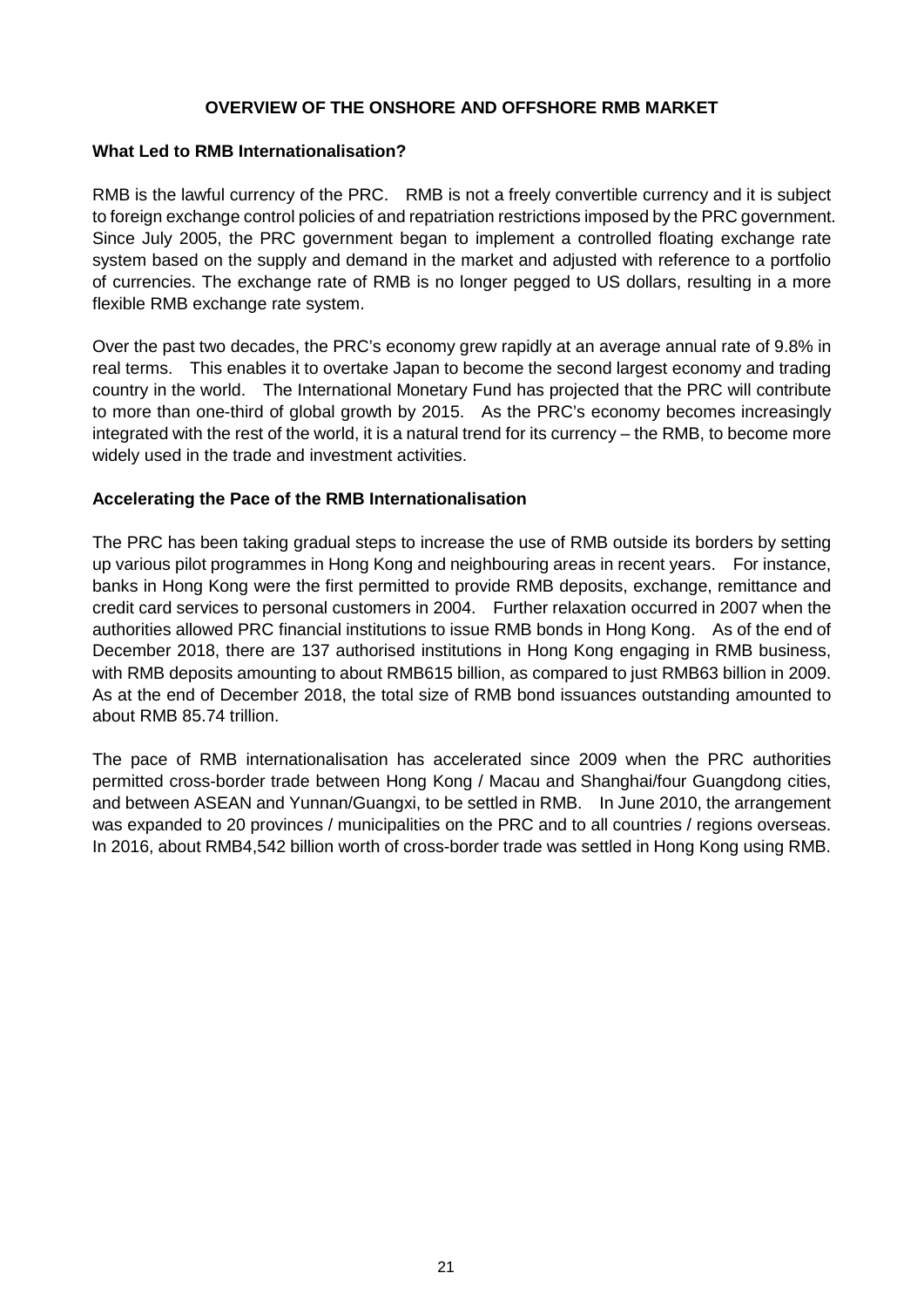## RMB deposits in Hong Kong



*Data source: Bloomberg as of the end of December 2018* 



## Remittances for RMB cross-border trade settlement

*Data source: Bloomberg as of the end of December 2018*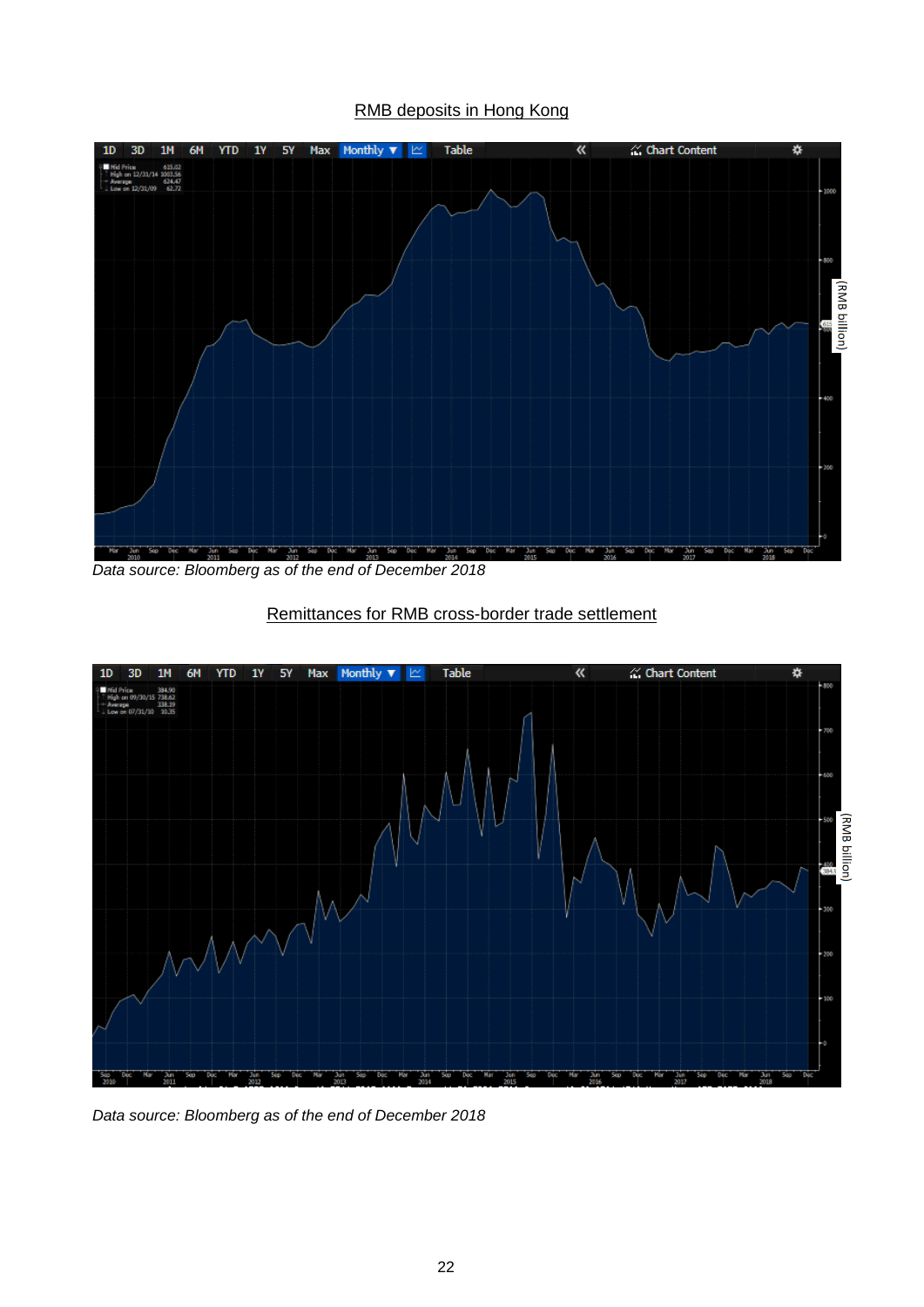## **Onshore versus Offshore RMB Market**

Following a series of policies introduced by the PRC authorities, a RMB market outside the PRC has gradually developed and started to expand rapidly since 2009. RMB traded outside the PRC is often referred as "offshore RMB" with the denotation "CNH", which distinguishes it from the "onshore RMB" or "CNY".

Both onshore and offshore RMB are the same currency but are traded in different markets. Since the two RMB markets operate independently where the flow between them is highly restricted, onshore and offshore RMB are traded at different rates and their movement may not be in the same direction. Due to the strong demand for offshore RMB, CNH used to be traded at a premium to onshore RMB, although occasional discount may also be observed. The relatively strength of onshore and offshore RMB may change significantly, and such change may occur within a very short period of time.

Notwithstanding that the offshore RMB market showed a meaningful growth during the past 2 years, it is still at an early stage of the development and is relatively sensitive to negative factors or market uncertainties. For instance, the value of offshore RMB had once dropped by 2% against the US dollars in the last week of September 2011 amidst the heavy selloff of the equities market. In general, the offshore RMB market is more volatile than the onshore one due to its relatively thin liquidity.

There have been talks on the potential convergence of the two RMB markets but that is believed to be driven by political decisions rather than just economics. It is widely expected that the onshore and offshore RMB markets would remain two segregated, but highly related, markets for the next few years.

## **Recent Measures**

More measures to relax the conduct of offshore RMB business were announced in 2010. On 19 July 2010, with respect to the lifting of restrictions on interbank transfer of RMB funds and, as well as granting permission for companies in Hong Kong to exchange foreign currencies for RMB without limit. One month later, the PRC authorities announced the partial opening up of PRC's interbank bond market for foreign central banks, RMB clearing banks in Hong Kong and Macau and other foreign banks participating in the RMB offshore settlement programme.

The National Twelfth Five-Year Plan adopted in March 2011 explicitly supports the development of Hong Kong as an offshore RMB business centre. In August 2011, PRC Vice-Premier Li Keqiang has announced more new initiatives during his visit, such as allowing investments on the PRC equity market through the RMB Qualified Foreign Institutional Investor scheme and the launch of an exchange-traded fund with Hong Kong stocks as the underlying constituents in the PRC. Also the PRC Government has given approval for the first non-financial PRC firm to issue RMBdenominated bonds in Hong Kong.

The Shanghai-Hong Kong Stock Connect was launched in November 2014. It is a mutual market access programme that allows investment in eligible Shanghai-listed shares through the SEHK and eligible Hong Kong-listed shares through the SSE. The Shenzhen-Hong Kong Stock Connect (which was launched in December 2016) is also a mutual market access programme that allows investment in eligible Shenzhen-listed shares through the SEHK and eligible Hong Kong-listed shares through the SZSE.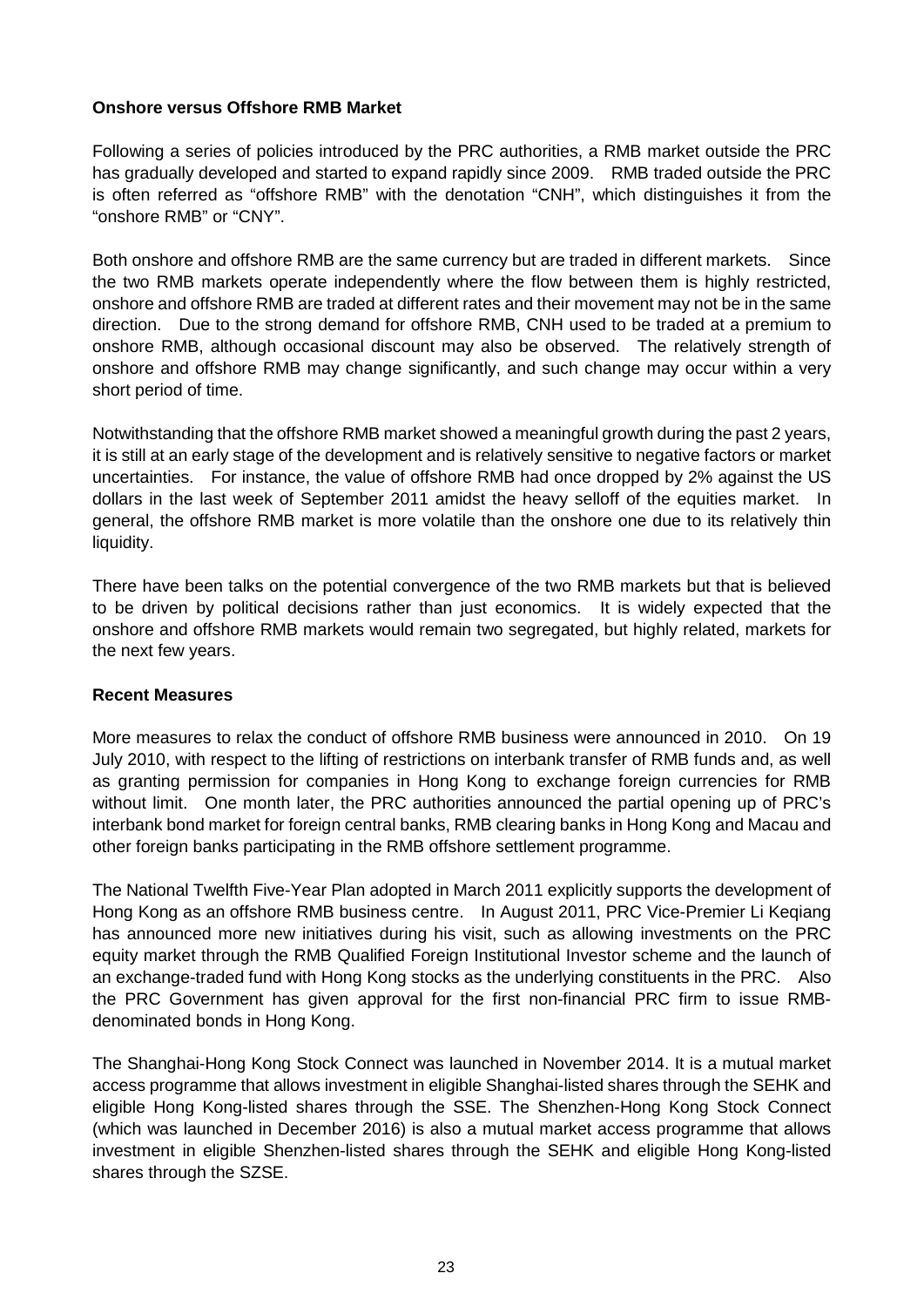## **RMB Internationalisation is a Long-Term Goal**

Given the PRC's economic size and growing influence, RMB has the potential to become an international currency in the same ranks as US dollars and euro. But the PRC has to first accelerate the development of its financial markets and gradually make RMB fully convertible on the capital account. Although the internationalisation of RMB will bring benefits such as increasing political influence and reduced exchange rate risks, it also entails risks including rising volatility of RMB exchange rate.

The process of RMB internationalisation is a long and gradual one. It took US dollars many decades to replace the British pound to become a dominant reserve currency; it will also take time for RMB to gain importance in coming years, it will not be in a position to challenge the US dollar's main reserve currency status for some time to come.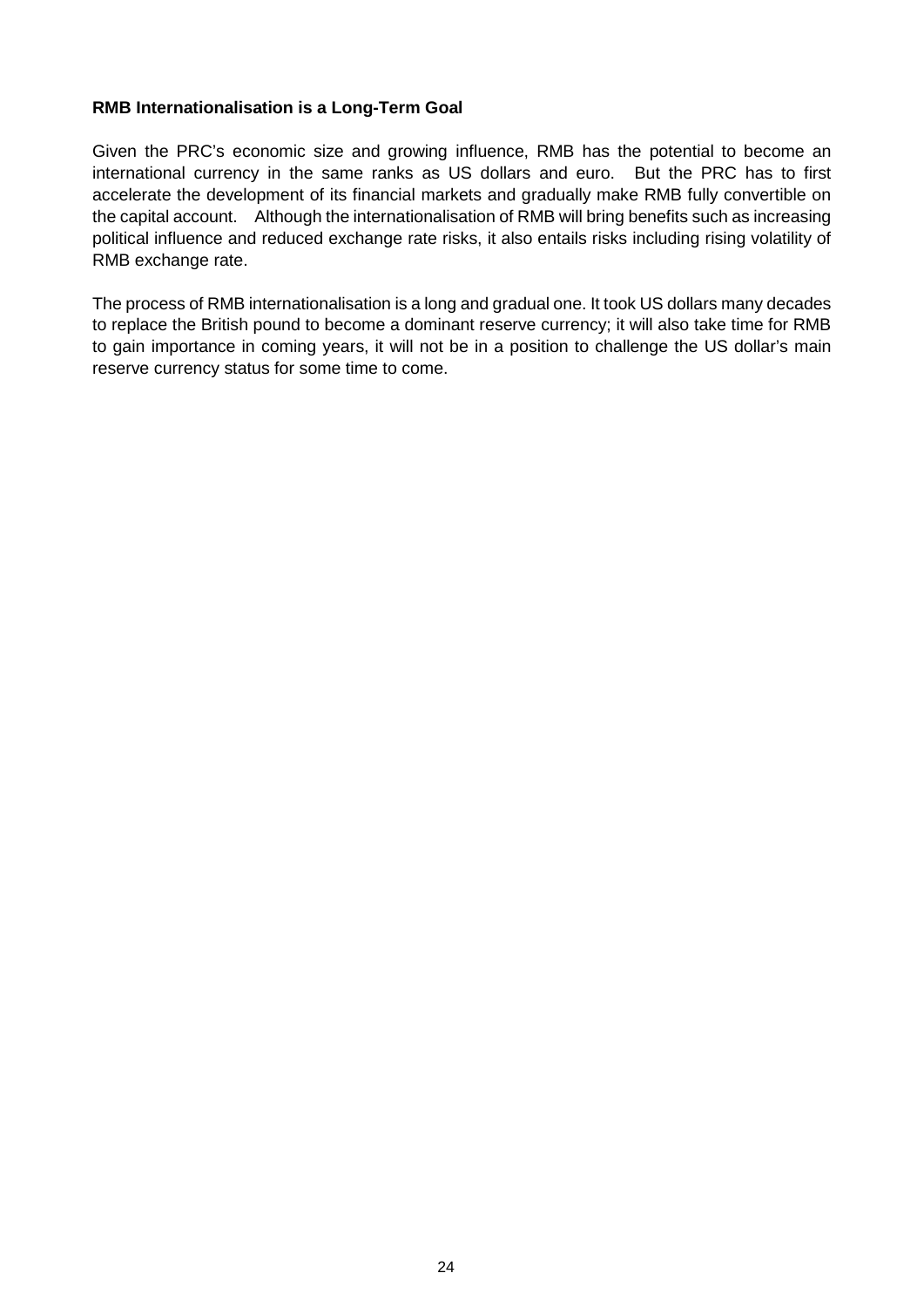# **THE OFFERING**

Dealings in the Units on the SEHK commenced on 14 February 2012.

Units are traded on the SEHK like ordinary stocks and in cash or in-gold creation and redemption are available to investors through Participating Dealers.

# Accordingly:

- each Participating Dealer (acting for itself or for you as its client) may apply to the Manager for creation in cash or in-gold;
- each Participating Dealer (acting for itself or for you as its client) may apply to the Manager for redemption in cash or in-gold; and
- all investors (Participating Dealers and you) may buy and sell Units in the secondary market on the SEHK.

# Buying and selling of Units on the SEHK

All investors can buy and sell Units in board lots of 100 Units (or multiples thereof) like ordinary listed stocks through an intermediary such as a stockbroker or through any of the share dealing services offered by banks or other financial advisers at any time the SEHK is open for normal trading. Units that are traded on the SEHK will be quoted and settled in RMB.

However, please note that transactions in the secondary market on the SEHK will occur at market prices which may vary throughout the day and may differ from the Net Asset Value per Unit due to market demand and supply, liquidity and scale of trading spread for the Units in the secondary market. As a result, the market price of the Units in the secondary market may be higher or lower than the Net Asset Value per Unit.

The diagram below illustrates buying or selling of Units in the secondary market on the SEHK:



In choosing a stockbroker or a custodian for settlement of trading of the Units on the SEHK, investors are reminded to check whether such stockbroker or custodian has confirmed its readiness for dealing and/or clearing transactions in RMB securities and other relevant information published by the SEHK regarding readiness of its participants for dealing in RMB securities from time to time.

Please refer to the section on "EXCHANGE LISTING AND TRADING (SECONDARY MARKET)" for further information in respect of purchase and sale of Units on the SEHK.

## Creations and redemptions through Participating Dealers

Units can be created and redeemed either in cash or in-gold at the Issue Price and Redemption Value respectively through Participating Dealers in a minimum number of 300,000 Units (or whole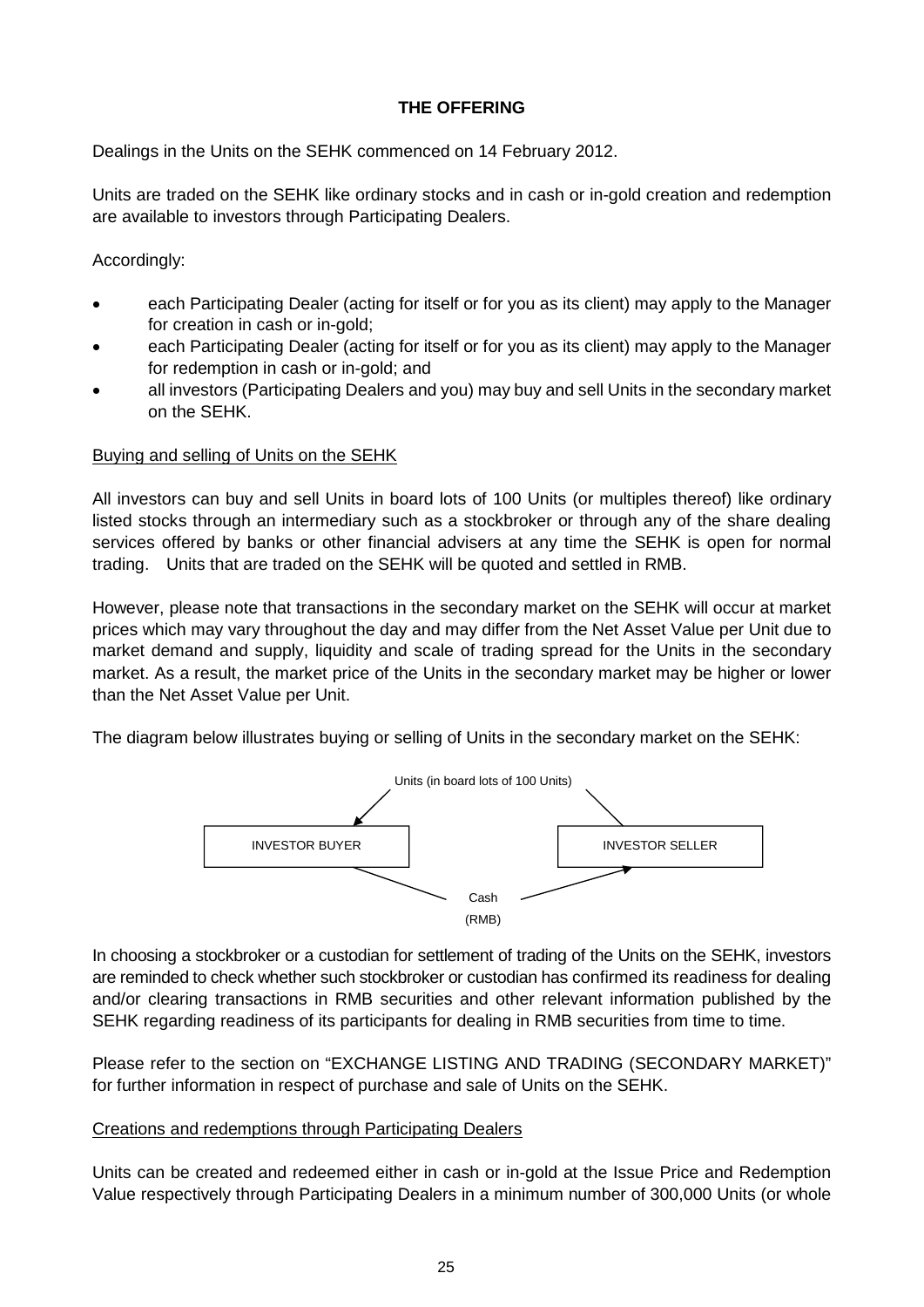multiples thereof or such other multiple of Units as may from time to time be determined by the Manager, approved by the Trustee and notified to Participating Dealers).

Participating Dealers may charge their clients such fee or fees as such Participating Dealers determine for any creations or redemptions on their behalf.

The settlement for both cash and in-gold creation is due 1 Business Day after the Dealing Day of the Creation Application. The settlements for both cash and in-gold redemption are due 2 Business Days after the Dealing Day, that is, delivering back the Units for redemption by the Participating Dealer to the Fund. In any case no extended settlement may usually be granted by the Manager. However, the Manager may, in its discretion, accept extended settlement upon extended settlement requests from the Participating Dealers, generally or in any particular case in accordance with the terms and conditions of the Operating Guidelines.

The current Dealing Deadline will be at 2:00 p.m. (Hong Kong time) on the relevant Dealing Day. The Manager may reject any Creation Application and/or Redemption Application made on a day which is not a Dealing Day and shall reject any Creation Application and/or Redemption Application made after the relevant Dealing Deadline for any particular Dealing Day.

All Units will be registered in the name of HKSCC Nominees Limited on the register of the Fund. The register of the Fund is the evidence of ownership of Units. As clients of the Participating Dealers, your beneficial interests in Units shall be established through your accounts with any Participating Dealers or with any other CCASS participants if you buy the Units on the SEHK.

The diagram below illustrates the creation or redemption and the buying or selling of Units through Participating Dealers:



(a) Creating and buying of Units

*\* Whether or not a Participating Dealer will accept in-gold applications from its clients is at the discretion of the relevant Participating Dealer and subject to the terms of its agreement with its client. The Trustee, the Manager and other service providers to the Fund (except that Participating Dealer) have no responsibility for gold or cash tendered by the client to the relevant Participating Dealer.*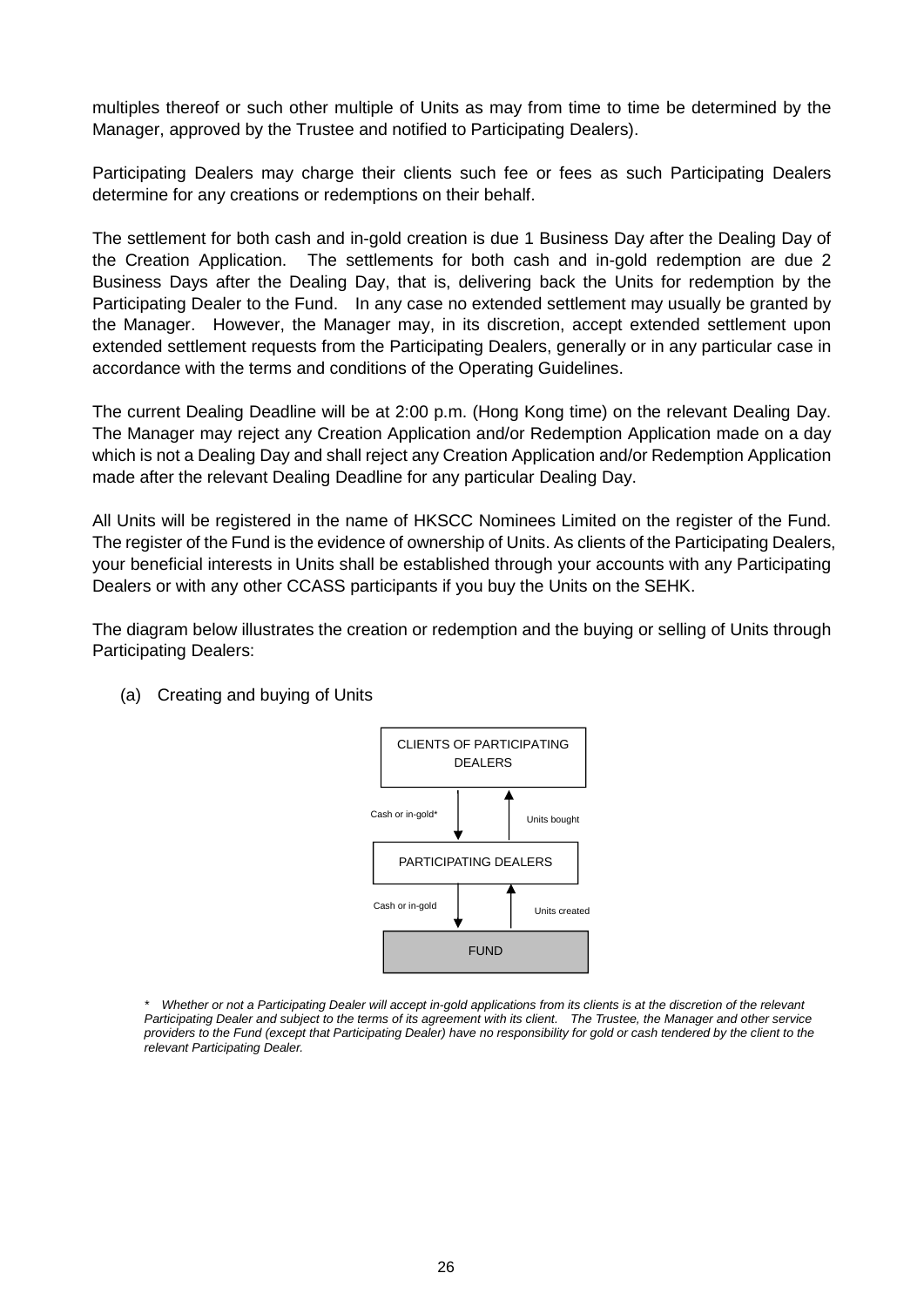## (b) Redeeming and selling of Units



*\* Whether or not a Participating Dealer will effect delivery of gold to its client where an in-gold redemption has been made on behalf of the client is at the discretion of the relevant Participating Dealer and subject to the terms of its agreement with its client. The Trustee, the Manager and other service providers to the Fund (except that Participating Dealer) have no responsibility for the safekeeping or delivery of Bullion, allocated to the Participating Dealer in respect of a redemption of Units, to any client of a Participating Dealer. Neither the Trustee nor the Manager represents or warrants that gold delivered by the Participating Dealer*  to you as its client is Bullion and neither the Trustee nor the Manager accepts any liability in this regard.

#### **Summary of Offering Methods and Related Fees**

| <b>Method of</b><br><b>Acquisition or</b><br><u>Disposal of</u><br><b>Units</b>                    | <b>Minimum</b><br><b>Number</b><br>of Units<br>(multiple of) | <b>Channel</b>                           | <b>Available to</b>                                                               | <b>Consideration, Fees and</b><br>Charges <sup>1</sup>                                                                                                                                                     |
|----------------------------------------------------------------------------------------------------|--------------------------------------------------------------|------------------------------------------|-----------------------------------------------------------------------------------|------------------------------------------------------------------------------------------------------------------------------------------------------------------------------------------------------------|
| Buying and<br>selling in cash<br>through<br>brokers on the<br><b>SEHK</b><br>(secondary<br>market) | Board lot of<br>100 Units                                    | On the SEHK                              | Any investor<br>with sufficient<br><b>RMB</b>                                     | Market price of Units on<br><b>SEHK</b><br>Brokerage fees and duties<br>and charges                                                                                                                        |
| Cash or in-gold<br>creation and<br>redemption                                                      | 300,000 <sup>2</sup><br>(Application<br>Unit)                | Through<br>Participating<br>Dealers only | Underlying<br>clients of the<br>Participating<br>Dealer with<br>sufficient<br>RMB | Cash amount in RMB for<br>cash creation <sup>3</sup><br>Basket(s) and Cash<br>Component for in-gold<br>$c$ reation <sup>4</sup><br>Transaction Fee<br>Any fees and charges<br>imposed by the Participating |

Please refer to "Fees and Expenses" for further details.

<sup>&</sup>lt;sup>2</sup> Other multiples of Units may from time to time be determined by the Manager, approved by the Trustee and notified to Participating Dealers.

<sup>&</sup>lt;sup>3</sup> The cash amount for cash creations is the aggregate Application Amount for Units comprising the Application Unit(s) or for cash redemptions is the aggregate Redemption Value for Units (less any deductions representing an appropriate provision for Duties and Charges and/or Transaction Fee) comprising the Application Unit(s) (as the case may be).

<sup>4</sup> For in-gold creations or redemptions, the Cash Component is the difference between the Net Asset Value, in aggregate, of the Units comprising the Application Unit(s) and the value of the Bullion included in the Basket(s) to be delivered rounded to the nearest one hundredth of a RMB. This Cash Component may be positive or negative, and where it is negative the Participating Dealer will receive the Cash Component from the Fund for in-gold creation and will pay the Cash Component to the Fund for in-gold redemption.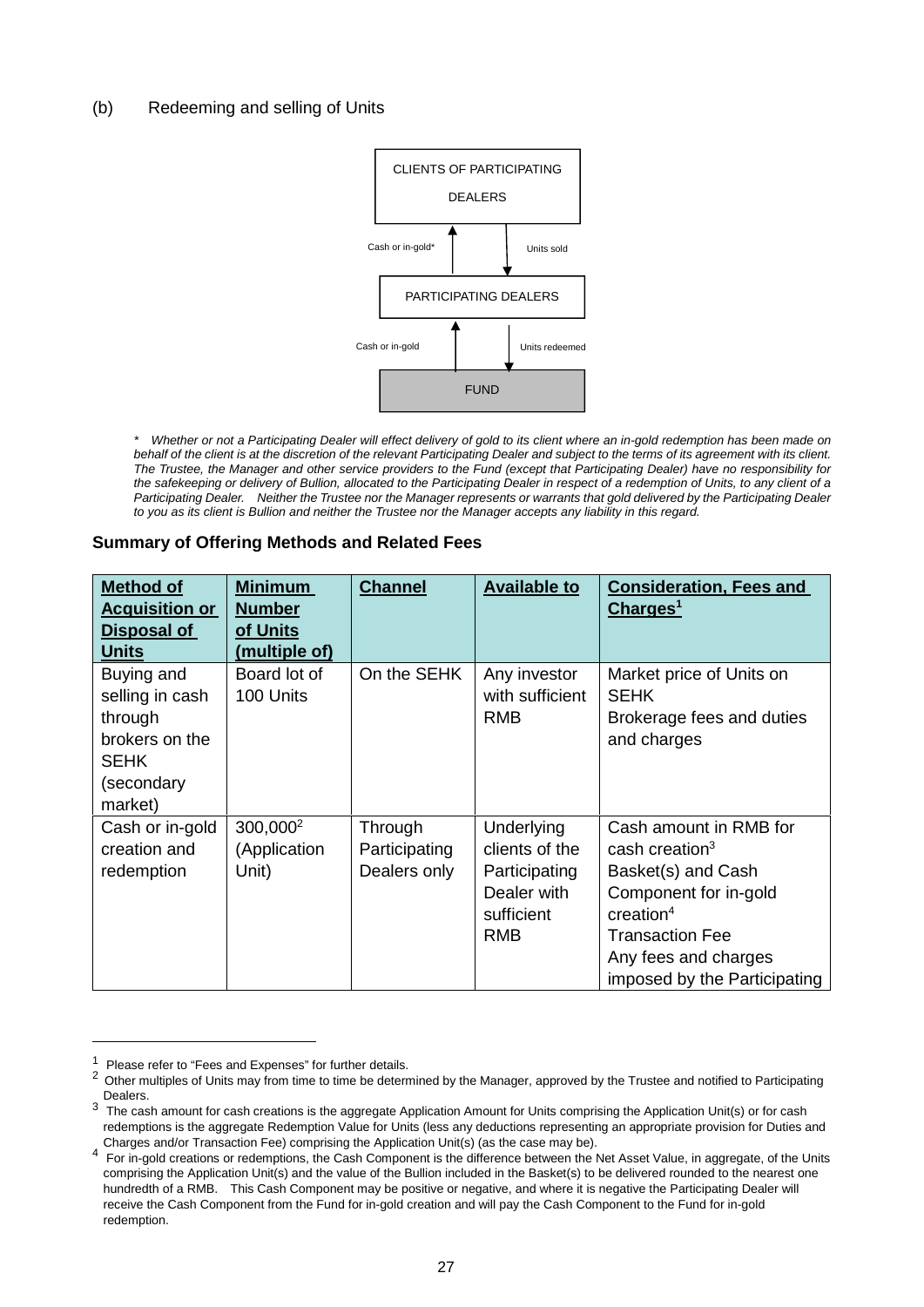|  | Dealer (payable to the<br><b>Participating Dealer)</b> |
|--|--------------------------------------------------------|
|--|--------------------------------------------------------|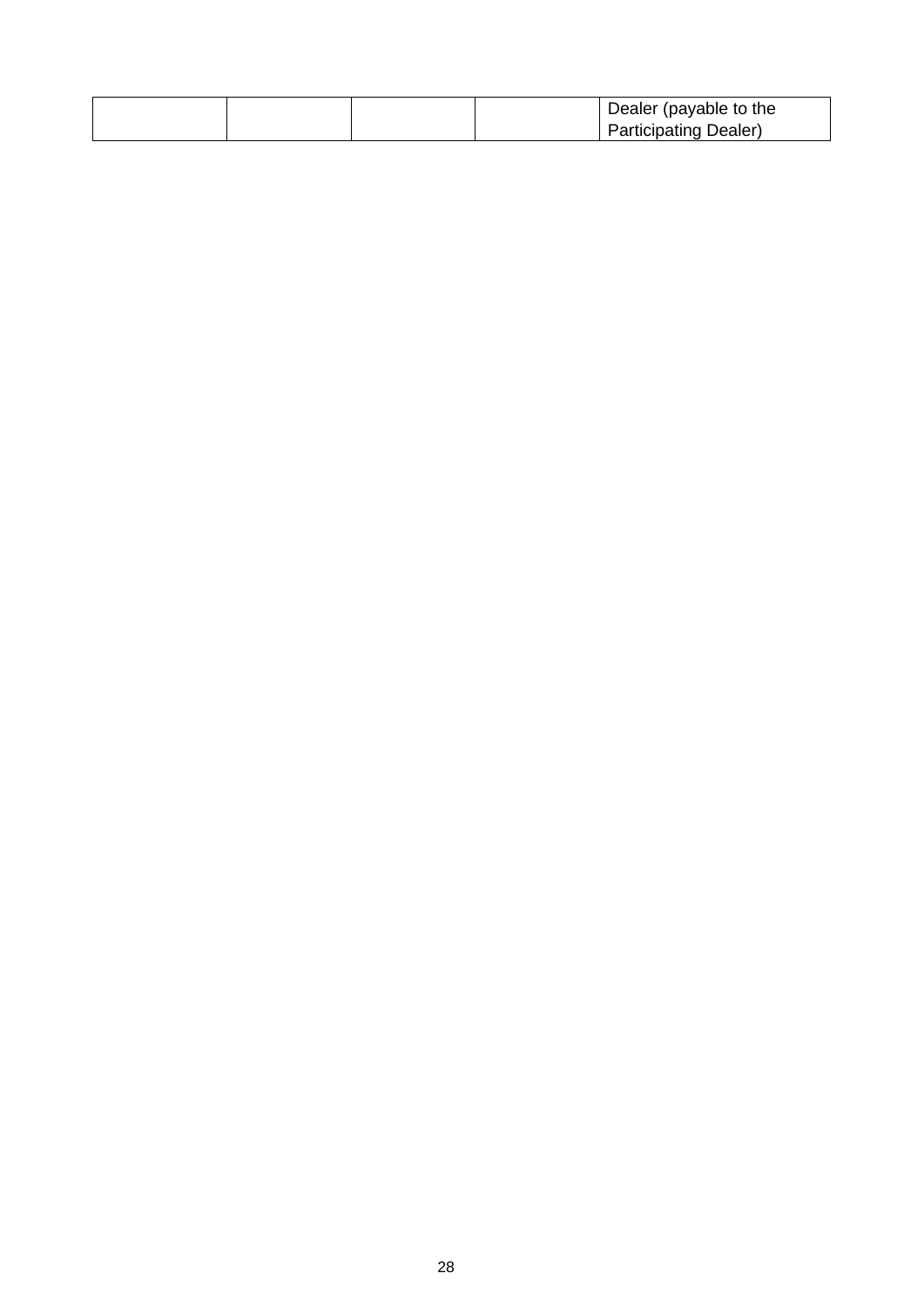## **CREATIONS AND REDEMPTIONS (PRIMARY MARKET)**

## **Investment in the Fund**

There are 2 types of investors in the Fund, with 2 corresponding methods of investment in Units and realisation of an investment in Units.

The first type of investor is a Participating Dealer, being a licensed dealer that has entered into a Participation Agreement in respect of the Fund. Only a Participating Dealer can create and redeem Units directly with the Fund either on its own account or for the account of its underlying clients.

The second type of investor is a person, other than a Participating Dealer, who buys and sells the Units on the SEHK.

The section entitled "EXCHANGE LISTING AND TRADING (SECONDARY MARKET)" relates to the buying and selling of Units by the second type of investor. The following section describes the mechanism for creation by Participating Dealers which is governed by the Trust Deed and the Operating Guidelines.

# **Creation by Participating Dealers**

Participating Dealers may apply for Units in the minimum applicable Application Unit size (or whole multiples thereof or such other multiple of Units as may from time to time be determined by the Manager, approved by the Trustee and notified to Participating Dealers) on their own account or for the account of their clients in accordance with the Operating Guidelines and the Trust Deed.

Units may be created by Participating Dealers by way of creations made either in cash or in-gold. A Creation Application, once received by the Manager, cannot be revoked or withdrawn by a Participating Dealer without the Manager's consent except during a period of suspension of creation and redemption.

Please note that the relevant Participating Dealer may set the application or payment cut-off times for its clients that are earlier than those set out in this Prospectus.

The relevant Participating Dealer may for its own account charge fees and expenses not set out in this Prospectus for providing its services, apply its own conditions for creation of Units in addition to those set out in this Prospectus, reject any application to create through it in exceptional circumstances or impose different minimum investment amount requirements. You should contact the relevant Participating Dealer for further details before submitting an application to the relevant Participating Dealer.

Notwithstanding the above, the initial Participating Dealer has indicated to the Manager that it will generally accept requests received from third parties, subject to normal market conditions, agreement as to fees and completion of client acceptance procedures, to create Units in cash on behalf of such clients. However, whether or not a Participating Dealer will accept in-gold applications from its clients is at the discretion of the relevant Participating Dealer and subject to the terms of its agreement with its client. You should contact the relevant Participating Dealer for further details before submitting an application to the relevant Participating Dealer for it to create Units on your behalf. You should note that although the Manager has a duty to closely monitor the operations of the Fund, neither the Manager nor the Trustee is empowered to compel any Participating Dealer to disclose its fees agreed with specific clients or other proprietary or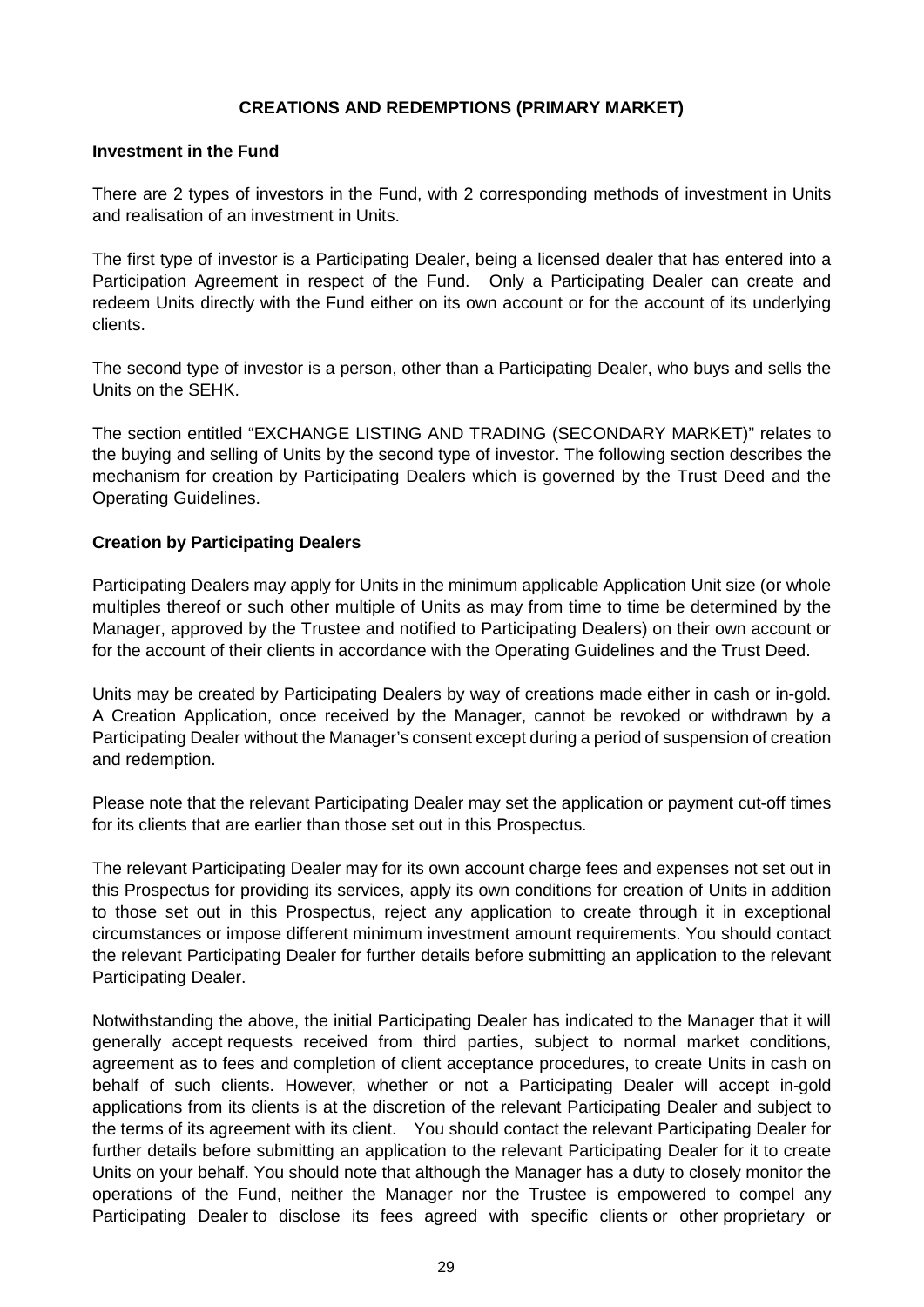confidential information to the Manager or the Trustee, or to accept any such application requests received from third parties. In addition, neither the Trustee nor the Manager can ensure effective arbitrage by Participating Dealer.

There are no preliminary charges payable to the Fund or the Manager on the creation of Units through a Participating Dealer. However, you (as a client of a Participating Dealer) may need to pay certain fees and charges imposed by the relevant Participating Dealer for its handling the application to create for you. You should check with the relevant Participating Dealer what fees and charges it imposes.

The Application Unit sizes for the Fund are set out in the "Key Information" section of the "SUMMARY" section. In general, only applications in Application Unit size (or whole multiples thereof or such other multiple of Units as may from time to time be determined by the Manager, approved by the Trustee and notified to Participating Dealers) will be accepted, unless otherwise agreed by the Manager.

In respect of a cash creation, the Manager shall instruct the Trustee to effect, for the account of the Fund, the creation of Units in Application Unit size in consideration for the Application Amount (as well as Duties and Charges and Transaction Fees) in accordance with the Operating Guidelines and the Trust Deed.

On a Dealing Day, Units can be created by paying in cash in RMB (i) the Application Amount, (ii) Duties and Charges, and (iii) the Transaction Fee.

In respect of an in-gold creation, the Manager shall instruct the Trustee to effect, for the account of the Fund, the creation of Units in Application Unit size in exchange for the Basket and, if applicable, a Cash Component (as well as Duties and Charges and Transaction Fees) in accordance with the Operating Guidelines and the Trust Deed. The Cash Component may be positive or negative (and where it is negative the Participating Dealer will be paid the Cash Component by the Fund and where it is positive the Participating Dealer will pay the Cash Component to the Fund).

Units will be issued at the Issue Price prevailing as at the relevant Dealing Day, provided that the Manager may add to such Issue Price such sum (if any) as represents an appropriate provision for Duties and Charges and Transaction Fees.

The Manager shall, acting in good faith, have the absolute right to reject or suspend an in cash Creation Application including but not limited to if (i) circumstances outside the control of the Manager make it for all practicable purposes impossible to process the Creation Application; (ii) the Manager has suspended the rights of Participating Dealers to create or redeem Units; or (iii) an insolvency event occurs in respect of the Participating Dealer.

The Manager shall have the absolute right to reject or suspend an in-gold Creation Application, including, but not limited to, if (i) the Manager reasonably believes that the acceptance of any Bullion may be unlawful; (ii) the acceptance of any Bullion would otherwise, in the opinion of the Manager, have an adverse effect on the Fund; (iii) circumstances outside the control of the Manager make it for all practicable purposes impossible to process the Creation Application; (iv) the Manager has suspended the rights of Participating Dealers to create or redeem Units; or (v) an insolvency event occurs in respect of the Participating Dealer.

Units are denominated in RMB (unless otherwise determined by the Manager) and no fractions of a Unit shall be created or issued by the Trustee.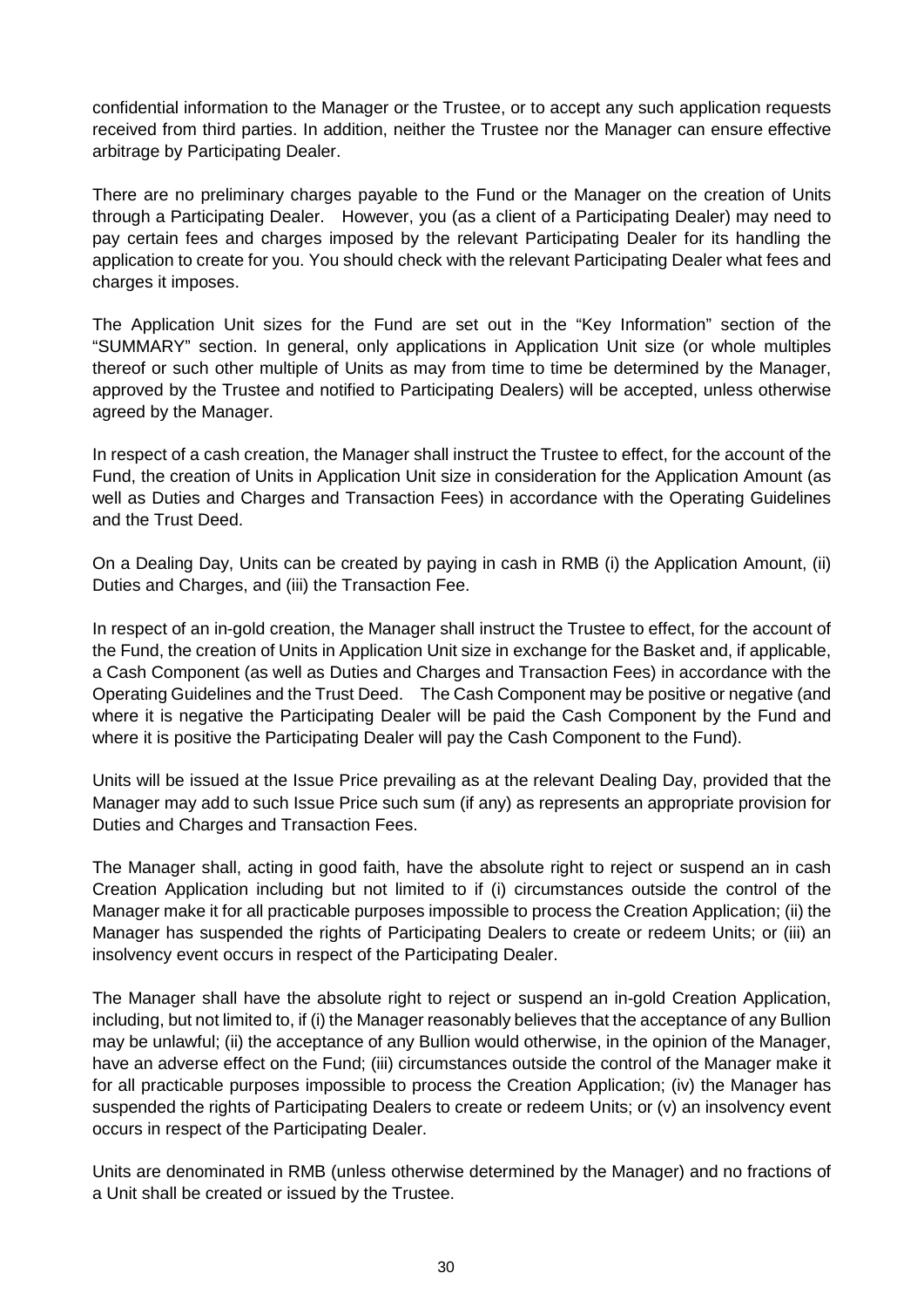Once the Units are created, the Manager shall instruct the Trustee to effect, for the account of the Fund, the issue of Units to a Participating Dealer in accordance with the Operating Guidelines and the Trust Deed.

The creation and issue of Units by a Creation Application shall be effected on the Settlement Day after (i) in respect of in-gold creations, the requisite Bullion comprised in the Basket is credited to the Fund's unallocated account with the Custodian and, if applicable, the Cash Component (as well as any Duties and Charges and Transaction Fees) is credited to the Fund's account with the Trustee or (ii) in respect of a cash creation, the RMB Application Amount (as well as any Duties and Charges and Transaction Fees) are received in the Fund's account with the Trustee, following the Creation Application having been received and accepted in accordance with the Operating Guidelines. However, for valuation purposes only, Units shall be deemed created and issued after the Valuation Point on the Dealing Day on which the relevant Creation Application was received or deemed received and the register will be updated on the Settlement Day (or the Dealing Day immediately following the Settlement Day if the settlement period is extended for creations of Units).

If (i) a Creation Application is received by the Registrar (with a copy to the Manager) on a day which is not a Dealing Day or (ii) after a Dealing Deadline (see the section on "THE OFFERING"), that Creation Application may either be rejected by the Manager or may be treated as having been received at the opening of business on the next following Dealing Day, which shall then be the relevant Dealing Day for the purposes of that Creation Application.

No Units shall be issued to any Participating Dealer unless (a) the Creation Application is in a form and substance satisfactory to, and accompanied by such documents as may be required by, the Trustee and the Manager in accordance with the Operating Guidelines and (b) either (i) in respect of an in-gold creation the Custodian has confirmed receipt of the requisite Bullion and its credit to the Fund's unallocated account provided that the Cash Component (if any) and fees (if any) in cleared funds are received in the Fund's account with the Trustee in accordance with the Operating Guidelines, or (ii) in respect of a cash creation, the requisite cash Application Amount and fees (if any) in cleared funds are received in the Fund's account with the Trustee in accordance with the Operating Guidelines.

The Service Agent and the Trustee may each charge a Transaction Fee in respect of Creation Applications and each may on any day vary the rate of the Transaction Fee it charges (but not as between different Participating Dealers). The Transaction Fee shall be paid by or on behalf of the Participating Dealer applying for such Units. See the section on "FEES AND EXPENSES" for further details.

Any commission, remuneration or other sum payable by the Manager to any agent or other person in respect of the issue or sale of any Unit shall not be added to the Issue Price of such Unit and shall not be paid from the assets of the Trust.

The Trustee shall be entitled to refuse to enter (or allow to be entered) Units in the register if at any time the Trustee is of the opinion that the provisions, in regard to the issue of Units, are being infringed.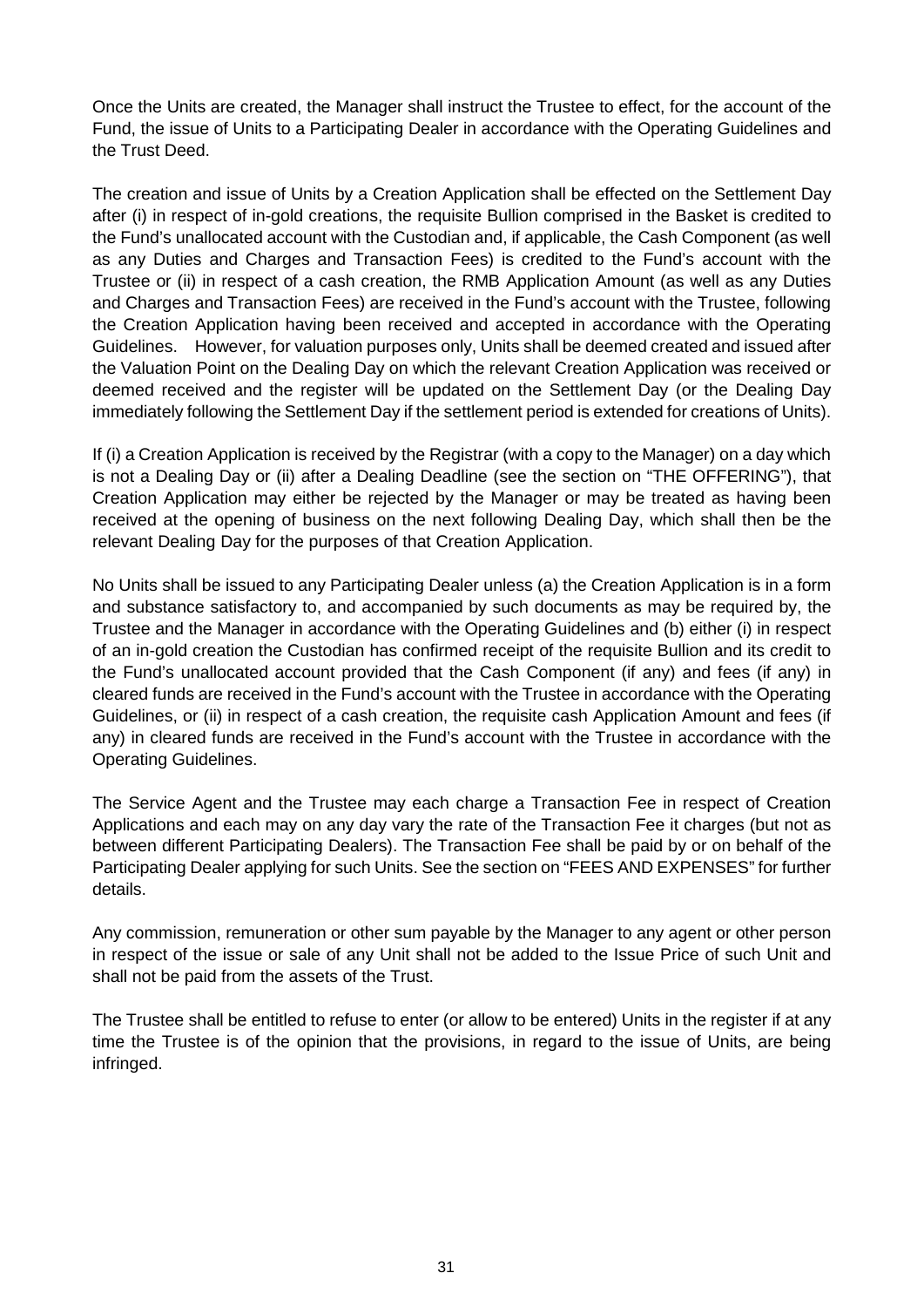The diagram below illustrates in simplified form the cash Creation Application process:



<sup>+</sup> *The Custodian shall be held responsible for the risk for Bullion under custody within its premises on behalf of the Fund. The credit of Bullion between unallocated accounts and the transfer to allocated account within the Custodian shall not change such responsibility. However the transfer of Bullion's title occurs when Bullion is transferred into the Fund's allocated account from the Fund's unallocated account (not shown).* 

\* *The Custodian shall send a credit confirmation to the Trustee to confirm that the Bullion has been credited in the Fund's unallocated account with the Custodian.* 

*° The Fund must purchase Bullion for each Creation Application from a Gold Dealer. The Gold Dealer will sell Bullion to the Fund direct in US dollars.*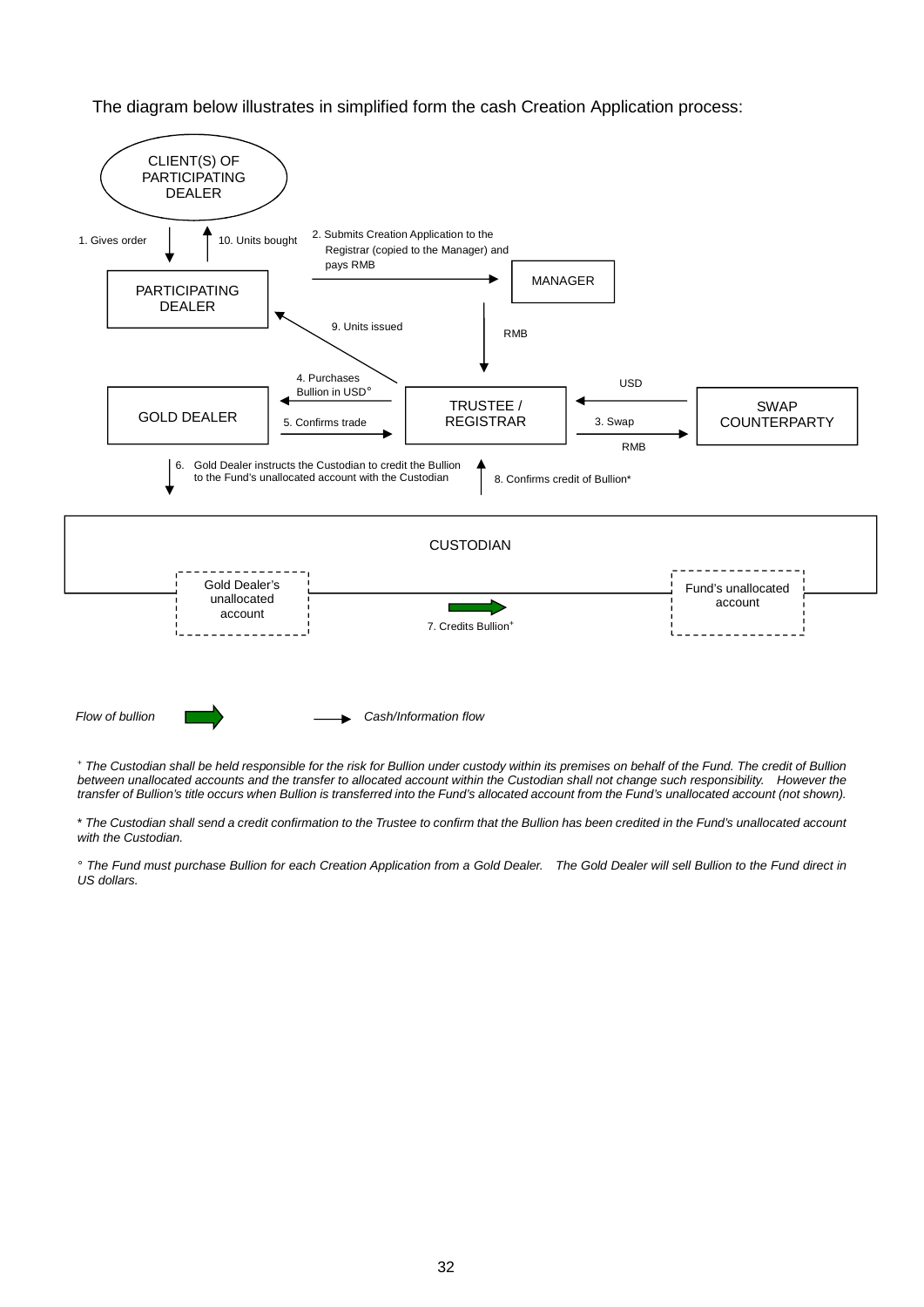The diagram below illustrates in simplified form the in-gold Creation Application process:



<sup>+</sup> *The Custodian shall be held responsible for the risk for Bullion under custody within its premises on behalf of the Fund. The credit of Bullion between unallocated accounts and the transfer to allocated accounts within the Custodian shall not change such responsibility. However transfer of Bullion's title occurs when Bullion is transferred into the Fund's allocated account from the Fund's unallocated account (not shown).* 

\* *The Custodian shall send a delivery confirmation to the Trustee to confirm that the Bullion has been credited in the Fund's unallocated account with the Custodian.* 

*° Where the Participating Dealer does not have sufficient Bullion credited to its accounts with the Custodian, it will purchase Bullion in the market and the gold vendor will arrange for the credit of Bullion to the Participating Dealer's accounts with the Custodian. Any delivery of Bullion to the Custodian is at the Participating Dealer's risk and cost. The Fund only acquires an interest and risk in the Bullion on the credit of Bullion from the Participating Dealer's unallocated account to the Fund's unallocated account with the Custodian.*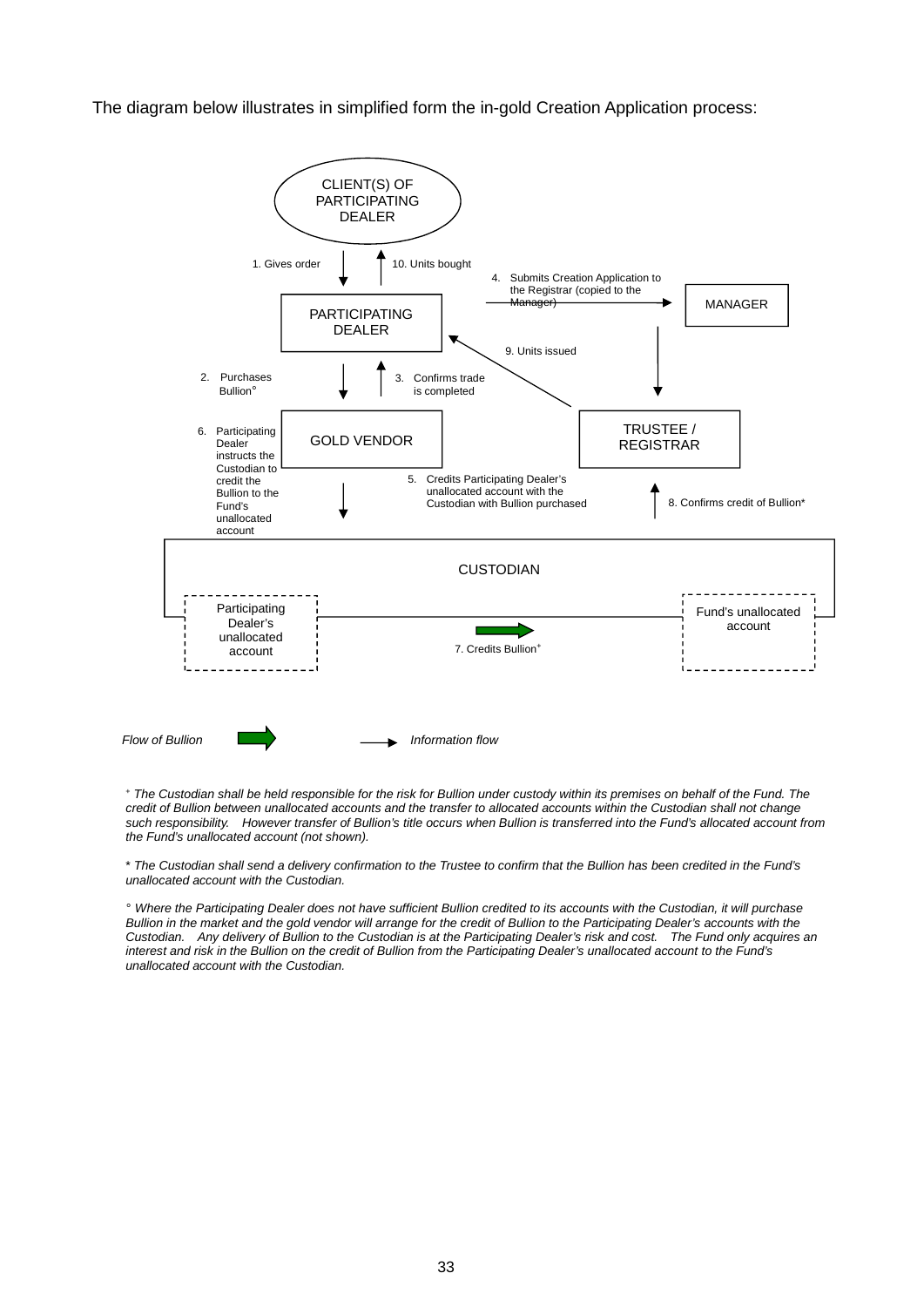# **Evidence of Unitholding**

Units are deposited, cleared and settled by the CCASS. Units are only held in registered entry form and no Unit certificates will be issued. HKSCC Nominees Limited is the registered owner (i.e. the sole Unitholder of record) of all outstanding Units deposited with the CCASS and HKSCC Nominees Limited will hold such Units for persons admitted by HKSCC as a participant of CCASS and to whose account any Units are for the time being allocated in accordance with the General Rules of CCASS. Furthermore, the Trustee and the Manager acknowledge that under the General Rules of CCASS, neither HKSCC Nominees Limited nor HKSCC has any proprietary interest in the Units. Investors owning Units in CCASS are beneficial owners as shown on the records of the CCASS participants or the relevant Participating Dealer(s) (as the case may be).

## **Restrictions on Unitholders**

The Manager has power to impose such restrictions as it may think necessary for the purpose of ensuring that no Units are acquired or held which would result in such holding being:

- (a) a breach of the law or requirements of any country or governmental authority or any stock exchange on which the Units are listed in circumstances which, in the Manager's opinion, might result in the Fund being adversely affected which the Fund might not otherwise have suffered; or
- (b) in the circumstances which, in the Manager's opinion, may result in the Fund incurring any tax liability or suffering any other pecuniary disadvantage which the Fund might not otherwise have incurred or suffered; or
- (c) held by a US person.

Upon notice that any Units are so held, the Manager may require such Unitholders to redeem or transfer such Units in accordance with the Trust Deed. A person who becomes aware that he is holding or owning Units in breach of any of the above restrictions is required either to redeem his Units in accordance with the Trust Deed or to transfer his Units to a person whose holding would be permissible under this Prospectus and the Trust Deed in a manner that would result in such Unitholder no longer being in breach of the restrictions above.

## **Cancellation of Creation Application orders**

The Trustee shall cancel Creation Application orders if the Fund has not received (i) in respect of a cash creation, the RMB Application Amount (ii) in respect of an in-gold creation, Bullion comprised in the Basket and, if applicable, the Cash Component (in both cases as well as any Duties and Charges and Transaction Fee) relating to the Creation Application, by the relevant deadline in accordance with the Operating Guidelines provided that the Manager may at its discretion extend the settlement period on such terms and conditions as the Manager may determine in accordance with the Operating Guidelines.

Upon the cancellation of any orders as provided for above or if a Participating Dealer otherwise withdraws a Creation Application other than in certain circumstances contemplated in the Trust Deed, any Bullion and/or cash received by or on behalf of the Trustee in connection with a Creation Application shall, in the case of Bullion, be credited to the Participating Dealer's unallocated account with the Custodian (at the Participating Dealer's risk and cost) and in the case of cash, be repaid to the Participating Dealer's bank account (without interest); and the relevant Units shall be deemed for all purposes never to have been created and the applicant therefore shall have no right or claim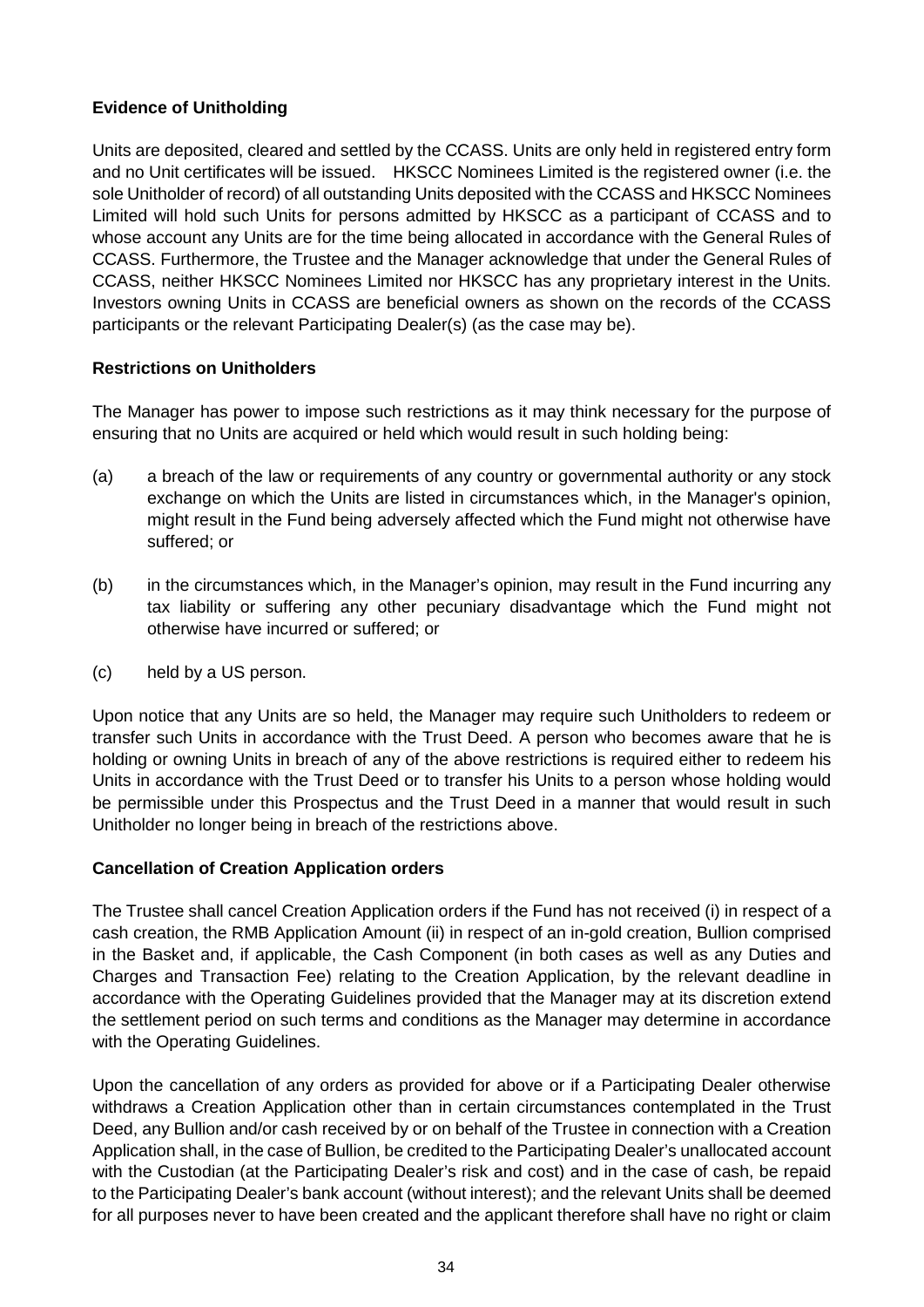against the Manager or the Trustee in respect of such cancellation provided that:

- (a) the Transaction Fee in respect of such Creation Application shall remain due and payable (notwithstanding that the Creation Application shall be deemed to never have been made) and once paid shall be retained by the Trustee and the Service Agent;
- (b) the Trustee may charge the Participating Dealer for the account of the Trustee or the Registrar an application cancellation fee (see the section on "FEES AND EXPENSES" for further details);
- (c) no previous valuations of the Trust Fund shall be re-opened or invalidated as a result of the cancellation of such Units; and
- (d) the Manager may at its discretion require the Participating Dealer to pay to the Trustee, for the account of the Fund, in respect of each Unit so cancelled, the Cancellation Compensation, being the amount (if any) by which the Issue Price of each such Unit exceeds the Redemption Value which would have applied in relation to each such Unit if a Participating Dealer, had, on the date on which such Units are cancelled, made a Redemption Application in accordance with the provision of the Trust Deed together with such other amount as the Manager reasonably determines as representing any charges, duties, expenses and losses incurred by the Fund as a result of any such cancellation.

## **Redemption by Participating Dealers**

A Participating Dealer may redeem Units in Application Unit size on any Dealing Day on their own account or for the account of their clients in accordance with the Operating Guidelines and the Trust Deed, by submitting a Redemption Application to the Registrar (with a copy to the Manager).

Please note that the relevant Participating Dealer may set redemption cut-off times for its clients who are seeking to effect redemptions through the Participating Dealer that are earlier than those set out in this Prospectus.

The relevant Participating Dealer may for its own account charge fees and expenses not set out in this Prospectus for providing its services, apply its own conditions in addition to those set out in this Prospectus, reject any applications to redeem through it in exceptional circumstances or impose different minimum redemption size requirements. You should contact the relevant Participating Dealer for further details before submitting a redemption application to the relevant Participating Dealer.

Notwithstanding the above, the initial Participating Dealer has indicated to the Manager that it will generally accept requests received from third parties, subject to normal market conditions, agreement as to fees and completion of client acceptance procedures, to redeem Units in cash or in-gold on behalf of such clients. However, whether or not a Participating Dealer will accept ingold applications from its clients is at the discretion of the relevant Participating Dealer and subject to the terms of its agreement with its client. You should contact the relevant Participating Dealer for further details before submitting an application to the relevant Participating Dealer for it to redeem Units on your behalf. You should note that although the Manager has a duty to closely monitor the operations of the Fund, neither the Manager nor the Trustee is empowered to compel any Participating Dealer to disclose its fees agreed with specific clients or other proprietary or confidential information to the Manager or the Trustee, or to accept any such application requests received from third parties. In addition, neither the Trustee nor the Manager can ensure effective arbitrage by Participating Dealers.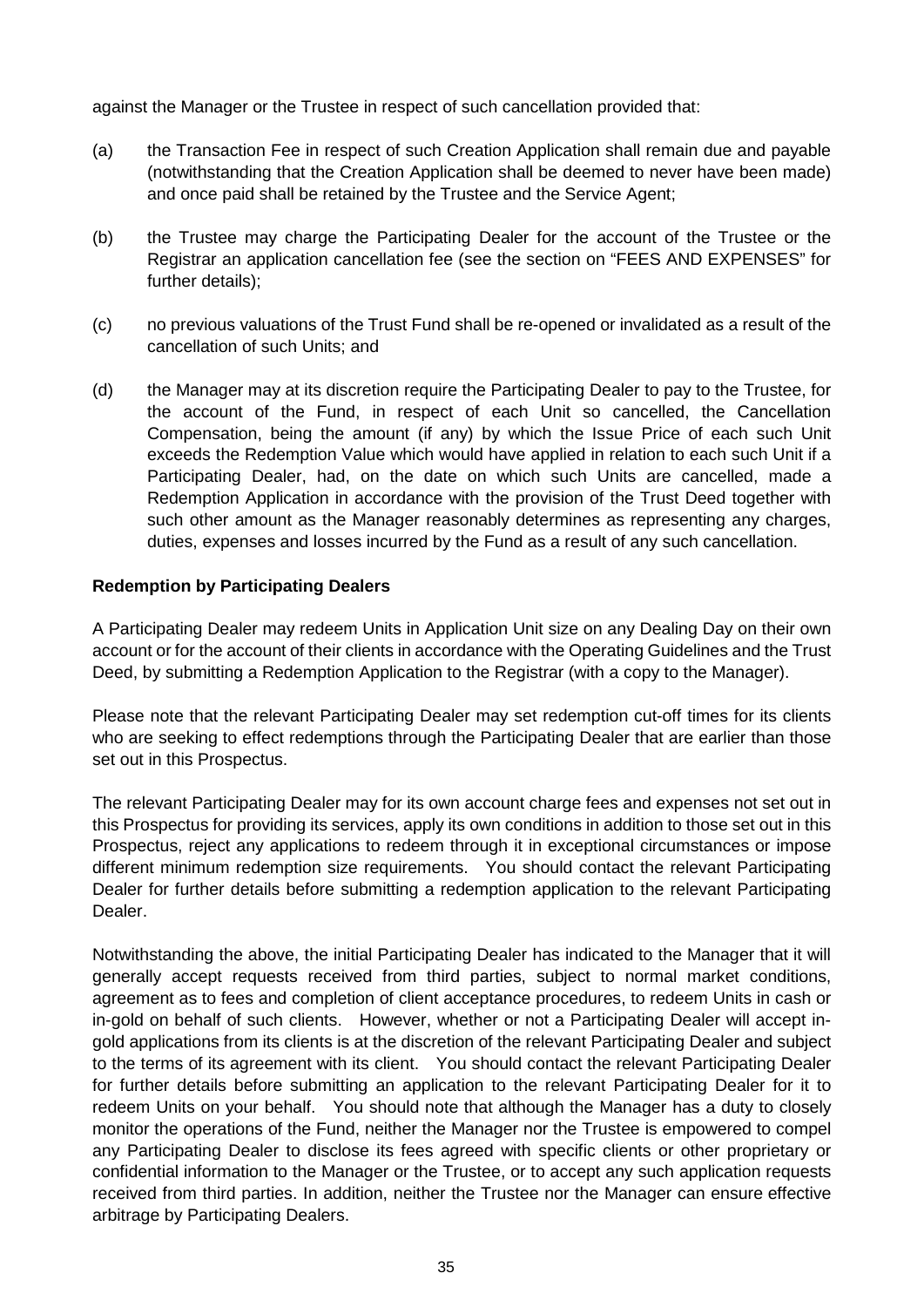There are no redemption charges payable to the Fund or the Manager on the redemption of Units by a Participating Dealer. However you (as a client of a Participating Dealer) may need to pay certain fees and charges imposed by the relevant Participating Dealer for its handling of any redemption made for you. You should check with the relevant Participating Dealer what fees and charges it imposes.

The Application Unit sizes for the Fund are set out in the "Key Information" section of the "SUMMARY" section. In general, only applications in Application Unit size (or whole multiples thereof or such other multiple of Units as may from time to time be determined by the Manager, approved by the Trustee and notified to Participating Dealers) will be accepted, unless otherwise agreed with the Manager and the Trustee.

The Manager shall, on receipt of an effective cash Redemption Application from a Participating Dealer, instruct the Trustee to effect the payment in cash of the redemption proceeds in accordance with the Operating Guidelines.

The Manager shall, on receipt of an effective in-gold Redemption Application from a Participating Dealer, instruct the Trustee to effect the redemption of the relevant Units and shall instruct the Trustee as to the amount of Bullion to be applied and included in the Basket to meet the Redemption Application. The Trustee shall then instruct the Custodian to deliver the relevant Bullion to the Participating Dealer's unallocated account with the Custodian and the Cash Component in accordance with the Operating Guidelines and the Trust Deed. The Cash Component may be positive or negative (and where it is positive, the Participating Dealer will receive the Cash Component from the Fund and where it is negative, the Participating Dealer will pay the Cash Component to the Fund).

To be effective, a Redemption Application must:

- (a) be given by a Participating Dealer in accordance with the Operating Guidelines and comply with the requirements of the Trust Deed:
- (b) specify the number of Units which are the subject of the Redemption Application; and
- (c) include the certifications required in the Operating Guidelines (if any) in respect of redemptions of Units, together with such certifications and opinions of counsel (if any) as each of the Trustee and the Manager may separately consider necessary to ensure compliance with applicable securities, commodities and other laws in relation to the redemption of Units which are the subject of the Redemption Application.

A Redemption Application once received by the Manager cannot be revoked or withdrawn without the Manager's consent except during a period of suspension of creations and redemptions. The Trustee may charge the Participating Dealer for the account of the Trustee or the Registrar an application cancellation fee in relation to each accepted Redemption Application that is revoked or cancelled. For valuation purposes only, Units shall be deemed to have been redeemed and cancelled after the Valuation Point as at the Dealing Day on which the Redemption Application was received.

The Redemption Value of Units tendered for redemption and cancellation shall be the Net Asset Value per Unit rounded to the nearest 4 decimal places (0.00005 or above being rounded up).

The Trustee and the Manager may deduct from the redemption proceeds such sum (if any) as the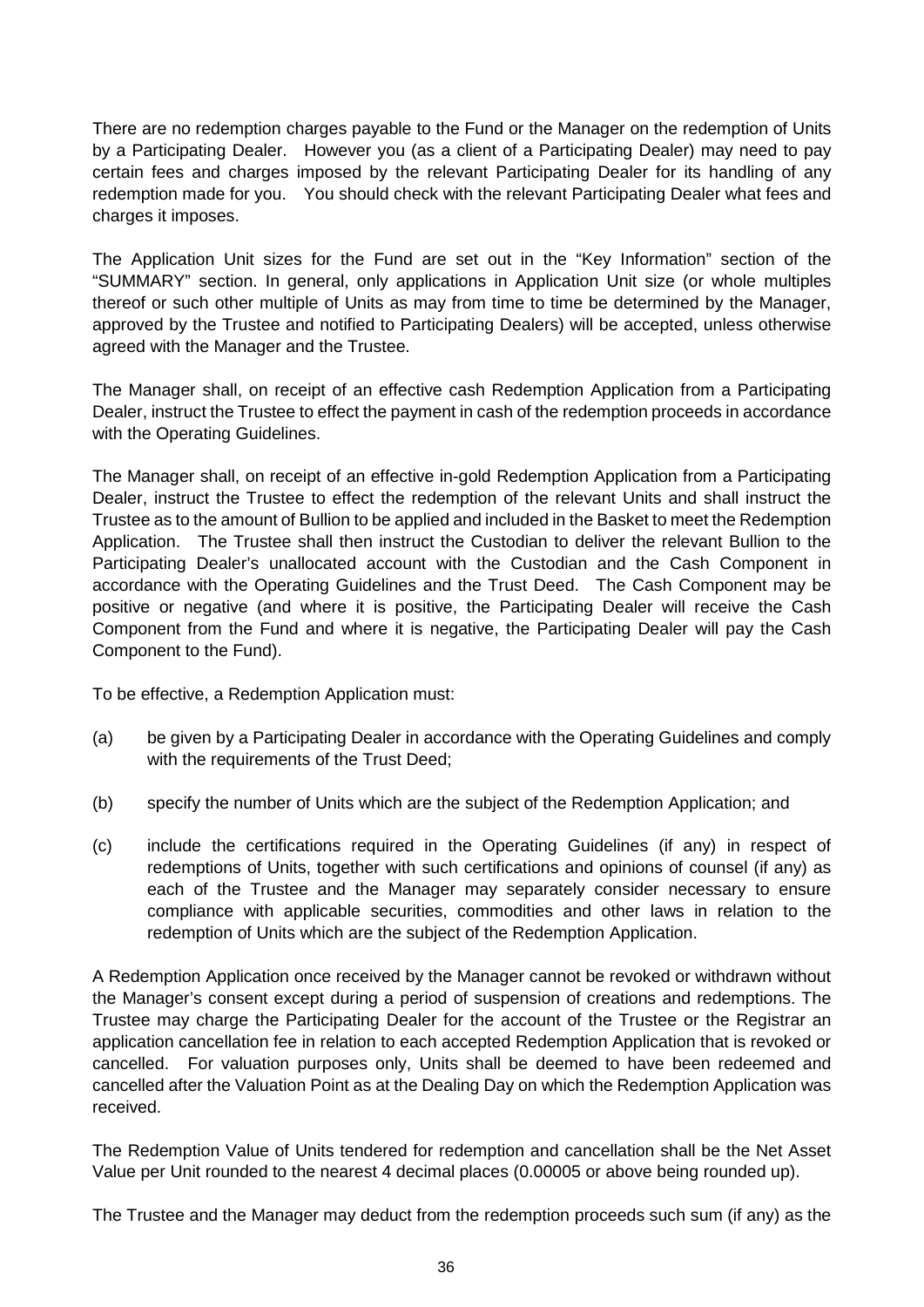Manager may consider represents an appropriate provision for Duties and Charges and/or the Transaction Fee.

Any accepted Redemption Application will, depending on whether it is in-gold or in cash, be effected by the credit of Bullion and/or the payment of a RMB cash amount (if any) in accordance with the Operating Guidelines and the Trust Deed, on the Settlement Day provided that (i) such documentation as may be required by the Trustee (or the Registrar) has been received; (ii) where any bank account is specified by a Participating Dealer for the receipt of the cash amount (if any) in connection with the Redemption Application, it shall be subject to such verification as may be required by and to the satisfaction of the Trustee; and (iii) the full amount of any amount payable by the Participating Dealer including any Duties and Charges and the Transaction Fee have been either deducted or otherwise paid in full. All transfers of Bullion in settlement of a Redemption Application will be by way of credit from the Fund's unallocated account to the Participating Dealer's unallocated account with the Custodian. Each cash payment of redemption proceeds will be paid to the Participating Dealer's bank account.

The interval between the receipt of a properly documented Redemption Application and payment of redemption proceeds will normally be 3 Business Days after the relevant Dealing Day and payment of redemption proceeds may not exceed one calendar month provided that there is no delay in submitting all duly completed redemption documentation and the determination of the Net Asset Value is not suspended.

If (i) a Redemption Application is received by the Registrar (with a copy to the Manager) on a day which is not a Dealing Day or (ii) after the relevant Dealing Deadline (see the section on "THE OFFERING"), that Redemption Application may either be rejected by the Manager or may be treated as having been received at the opening of business on the next following Dealing Day, which shall then be the relevant Dealing Day for the purposes of that Redemption Application.

Where a Participating Dealer cannot deliver enough Units for a Redemption Application, the Manager may in its discretion extend the settlement period upon receipt of an extension settlement request on such terms and conditions (including as to the payment of an Extension Fee to the Trustee) as the Manager may in its discretion determine in accordance with the Operating Guidelines.

Where, in extraordinary circumstance, the remittance or payment of RMB funds necessary for the redemption of Units cannot, in the opinion of the Manager in consultation with the Trustee, be carried out due to legal, regulatory or other circumstances beyond the control of the Trustee and the Manager, redemption proceeds in respect of redemptions may be paid in US dollars or Hong Kong dollars. In such event, the Manger shall notify the SFC and publish a notice of such change on the Fund's website at www.hangsenginvestment.com (this website has not been reviewed by the SFC).

The Service Agent and the Trustee may each charge fees in respect of Redemption Applications and each may on any day vary the rate of the fees it charges (but not as between different Participating Dealers). The Transaction Fee shall be paid by or on behalf of the Participating Dealer submitting the Redemption Application(s) (and may be set off and deducted against any amount due to the Participating Dealer in respect of such Redemption Application(s)). See the section on "FEES AND EXPENSES" for further details.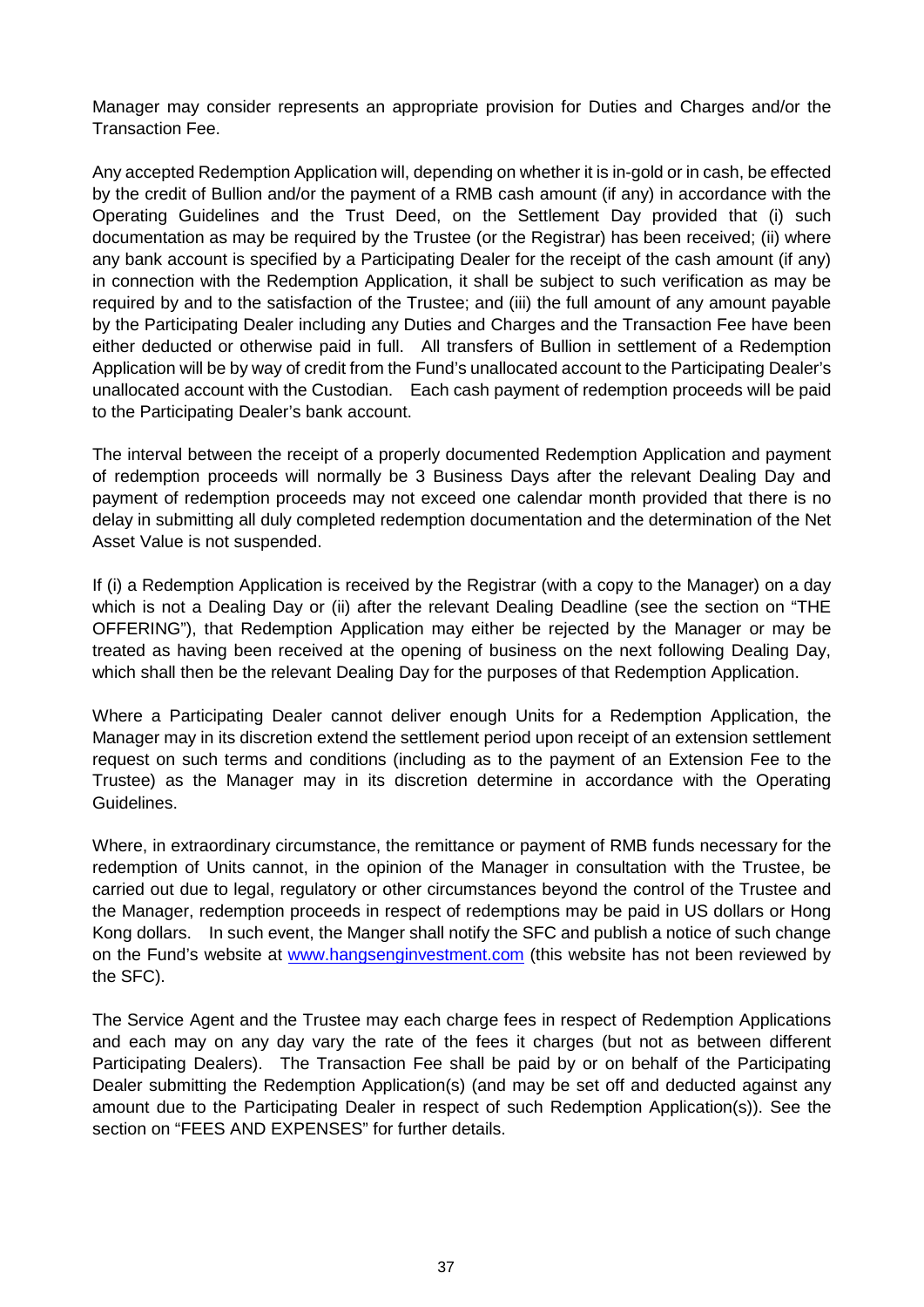The diagram below illustrates in simplified form the cash Redemption Application process for paying RMB:



#### *Flow of bullion* Cash/Information flow

+  *The Custodian shall be held responsible for the risk for Bullion under custody within its premises on behalf of the Fund. The credit of Bullion between unallocated accounts and the transfer from allocated accounts within the Custodian shall not change such responsibilities. The transfer of Bullion's title occurs when Bullion is transferred from the Fund's allocated account to the Fund's unallocated account (not shown). After process 5, any interest in the Bullion is transferred from the Fund to the Gold Dealer.*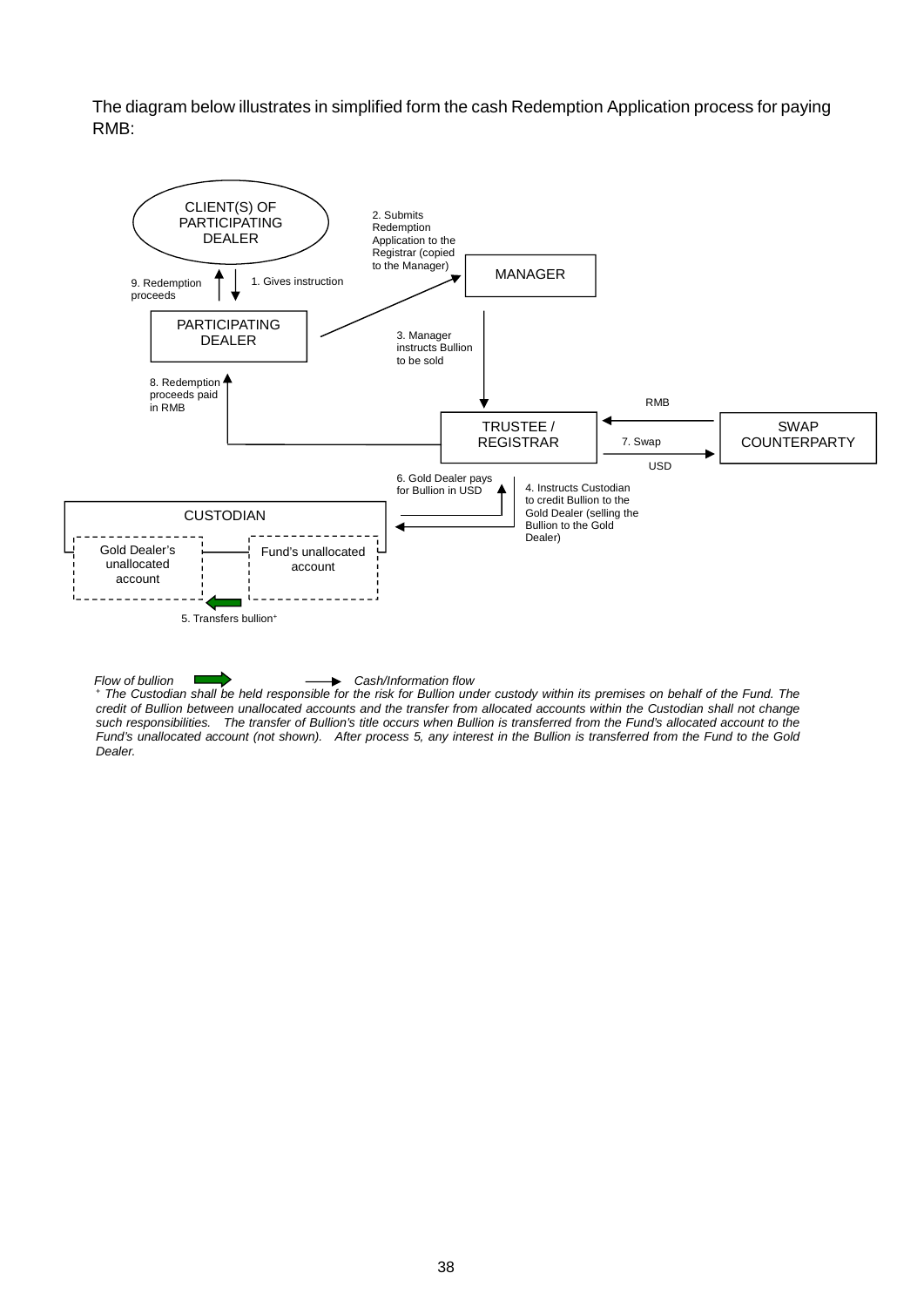The diagram below illustrates in simplified form the in-gold Redemption Application process for delivering Bullion:



+  *The Custodian shall be held responsible for the risk for Bullion under custody within its premises on behalf of the Fund. The credit of Bullion between unallocated accounts and the transfer from allocated accounts within the Custodian shall not change such responsibilities. The transfer of Bullion's title occurs when Bullion is transferred from the Fund's allocated account to the Fund's unallocated account (not shown). After process 5, the ownership of the Bullion is transferred from the Fund to the Participating Dealer.* 

\* *Process 7 and 8 assume that the Participating Dealer has agreed with its client to pay settlement proceeds by way of delivery of Bullion to the client. (Alternatively the Participating Dealer may agree with its client to sell the Bullion and pay the settlement proceeds by cash.) The timing of process 8 onwards shall be dependent on the agreed delivery date between the Participating Dealer and its clients.* 

*# After process 8 the risk is transferred from the Custodian to the forwarder (as an agent for the Participating Dealer), the Participating Dealer and/or its client or clients.*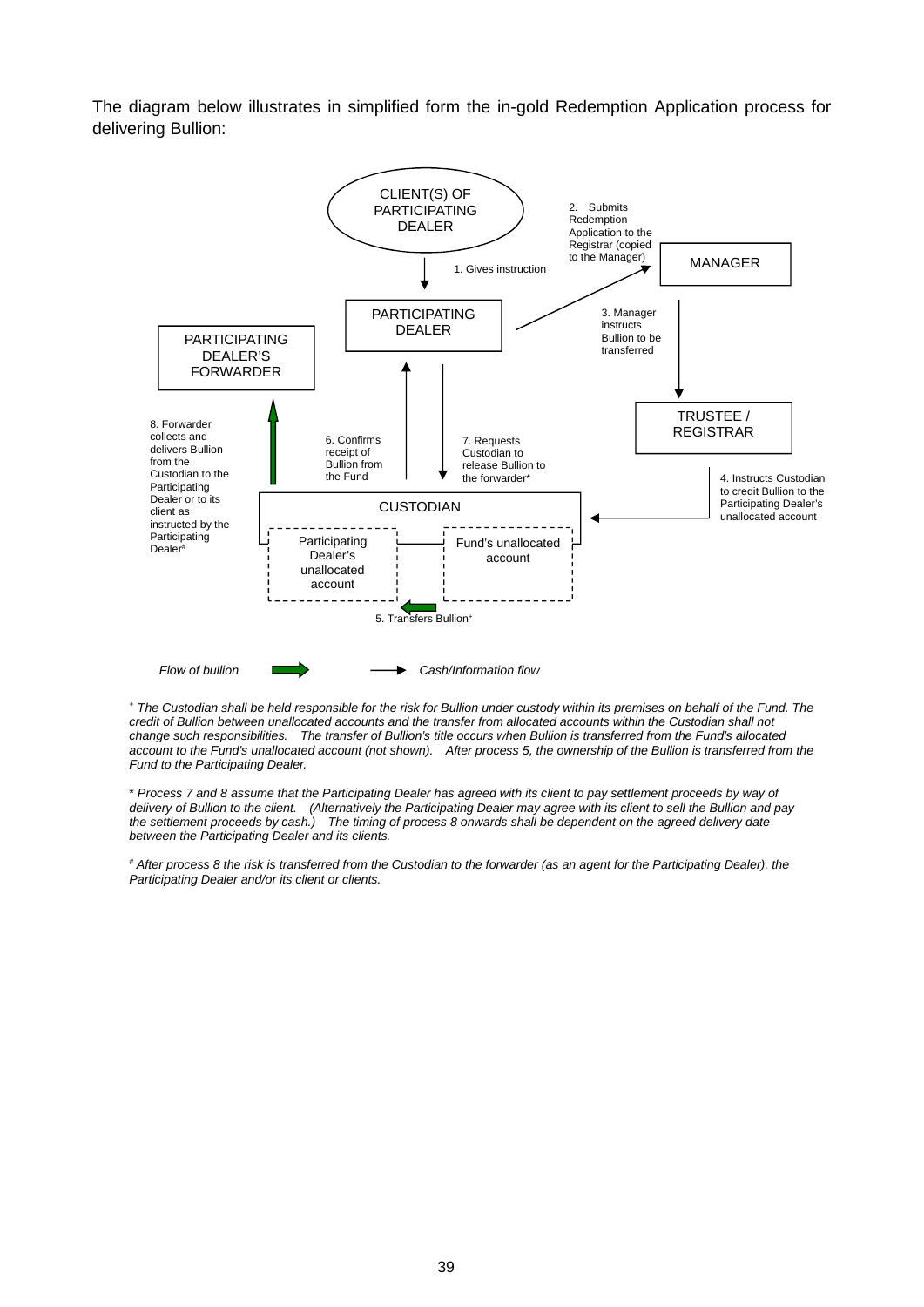# **Cancellation of Redemption Application orders**

No Bullion shall be credited to any Participating Dealer's unallocated account with the Custodian and, unless agreed by the Manager, no cash shall be paid in respect of any Redemption Application unless Units, which are the subject of the Redemption Application, have been delivered for redemption by the relevant deadline in accordance with the Operating Guidelines provided that the Manager may in its discretion extend the settlement period on such terms and conditions as the Manager may determine in accordance with the Operating Guidelines. In the event that Units, which are the subject of a Redemption Application, are not delivered for redemption in accordance with the foregoing:

- (a) the Transaction Fee in respect of such Redemption Application shall remain due and payable (notwithstanding that the Redemption Application shall be deemed never to have been made) and once paid, shall be retained by the Trustee and/or the Service Agent;
- (b) the Trustee may charge the Participating Dealer for the account of the Trustee or the Registrar an application cancellation fee (see the section on "FEES AND EXPENSES" for further details);
- (c) no previous valuations of the Fund shall be re-opened or invalidated as a result of the cancellation of such redemption of Units; and
- (d) the Manager may at its discretion require the Participating Dealer to pay to the Trustee, for the account of the Fund, in respect of each Unit so cancelled, Cancellation Compensation, being the amount (if any) by which the Redemption Value of each such Unit is less than the Issue Price which would have applied in relation to each such Unit if the Participating Dealer had, on the actual date when the Manager is able to repurchase any replacement investments made a Creation Application in accordance with the provisions of the Trust Deed together with such other amount as the Manager reasonably determines as representing any charges, duties, expenses and losses incurred by the Fund as a result of such cancellation.

## **Deferred Redemption**

In the event that redemption requests are received for the redemption of Units representing in aggregate more than 10% (or such higher or lower percentage as the Manager may determine in respect of the Fund) of the total number of Units in the Fund then in issue, the Manager may direct the Trustee to reduce the requests rateably and pro rata amongst all Unitholders seeking to redeem Units on the relevant Dealing Day and carry out only sufficient redemptions which, in aggregate, amount to 10% (or such higher or lower percentage as the Manager may determine in respect of the Fund) of the Units in the Fund then in issue. Units which are not redeemed but which would otherwise have been redeemed will be redeemed on the next Dealing Day (subject to further deferral if the deferred requests in respect of the Fund themselves exceed 10% (or such higher or lower percentage as the Manager may determine in respect of that Fund) of the Units in the Fund then in issue) in priority to any other Units in the Fund for which redemption requests have been received. Units will be redeemed at the Redemption Value prevailing on the Dealing Day on which they are redeemed.

## **Suspension of Creations and Redemptions**

Units may not be created or redeemed during any period when the right to create or to redeem is suspended by the Manager.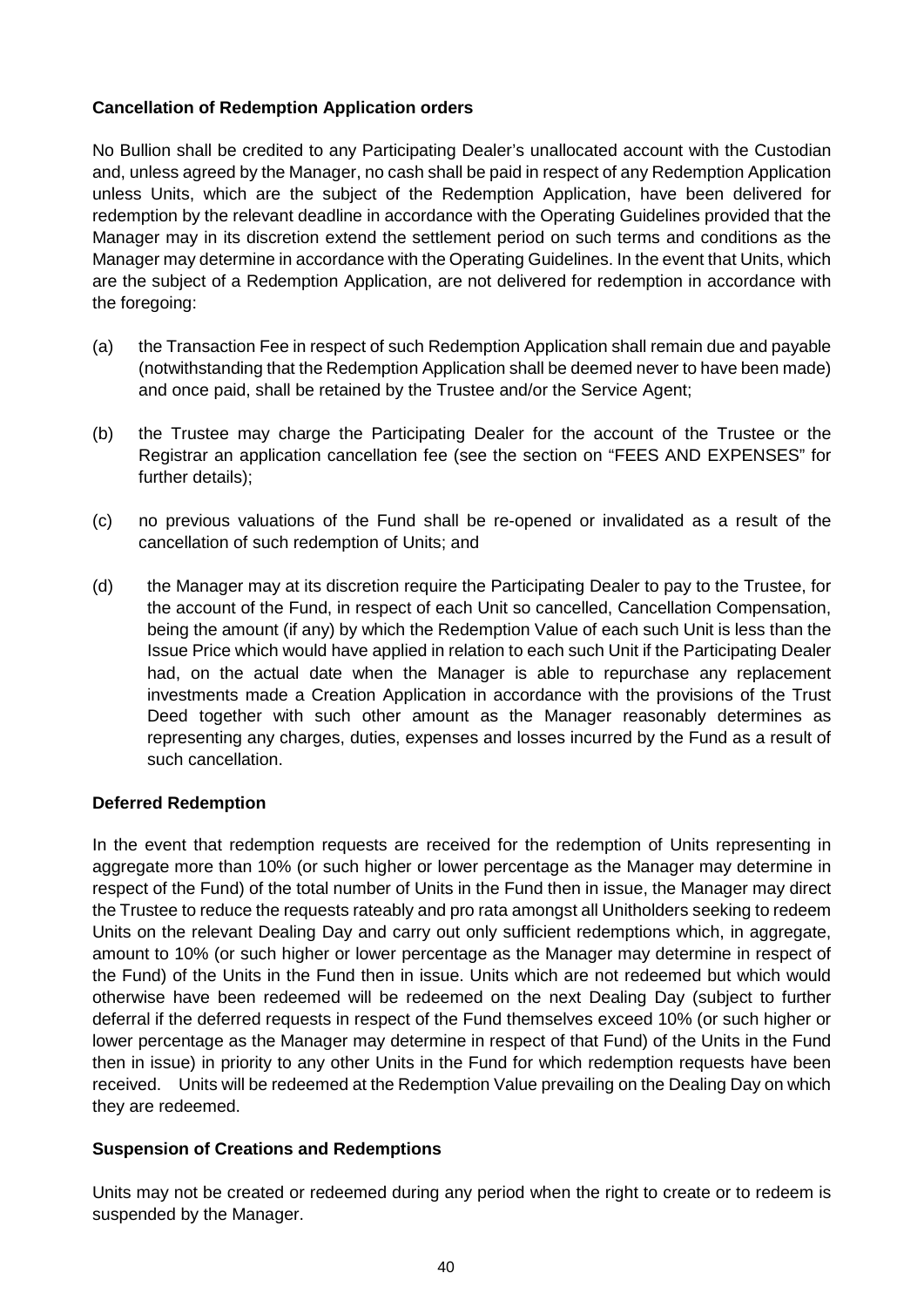The Manager may, at its discretion, in consultation with the Trustee (and where practicable, after consultation with Participating Dealers), having regard to the best interests of the Unitholders suspend the right of Participating Dealers to create or to redeem Units and/or delay the payment of any monies and transfer, delivery or allocation of Bullion in respect of any Creation Application or Redemption Application during:

- (a) any period when the London bullion market is closed;
- (b) any period when dealings on the London bullion market are restricted or suspended;
- (c) any period when, in the opinion of the Manager, settlement is disrupted;
- (d) the existence of any state of affairs as a result of which delivery or purchase of gold or disposal of gold for the time being comprised in the Fund cannot, in the opinion of the Manager, be effected normally or without prejudicing the interests of Unitholders;
- (e) any period when the LBMA Gold Price AM is not published or available;
- (f) any period during which the Custodian cannot operate the secure vault facility at which the Fund's Bullion is held;
- (g) any period when there is, in the opinion of the Manager, disruption in trading and settlement of RMB held outside the PRC;
- (h) any breakdown in the means normally employed in determining the Net Asset Value of the Fund or when for any other reason the value of gold or other property for the time being comprised in the Fund cannot in the opinion of the Manager, reasonably, promptly and fairly be ascertained; or
- (i) any period during which dealings or settlement in the Units on the SEHK are restricted or suspended.

A suspension shall remain in force until the earlier of (i) declaration by the Manager that the suspension is at an end; or (ii) the Business Day following the first Business Day on which (1) the condition giving rise to the suspension shall have ceased to exist and (2) no other condition under which suspension is authorised shall exist.

Following any declaration of suspension by the Manager, the Manager shall (i) immediately after any such declaration, notify the SFC of such suspension; and (ii) immediately after any such declaration and at least once a month during the period of such suspension, procure or cause a notice of such declaration to be given by posting the declaration on the Fund's website at www.hangsenginvestment.com (this website has not been reviewed by the SFC) or in such other publications as it decides.

The Manager shall consider any Creation Application or any Redemption Application received during the period of suspension (that has not been otherwise withdrawn) as having been received immediately following the termination of the suspension. The period for settlement of any creation or redemption may be extended by a period equal to the length of the period of suspension. Any outstanding settlement should be completed as soon as reasonably practicable after the termination of such suspension.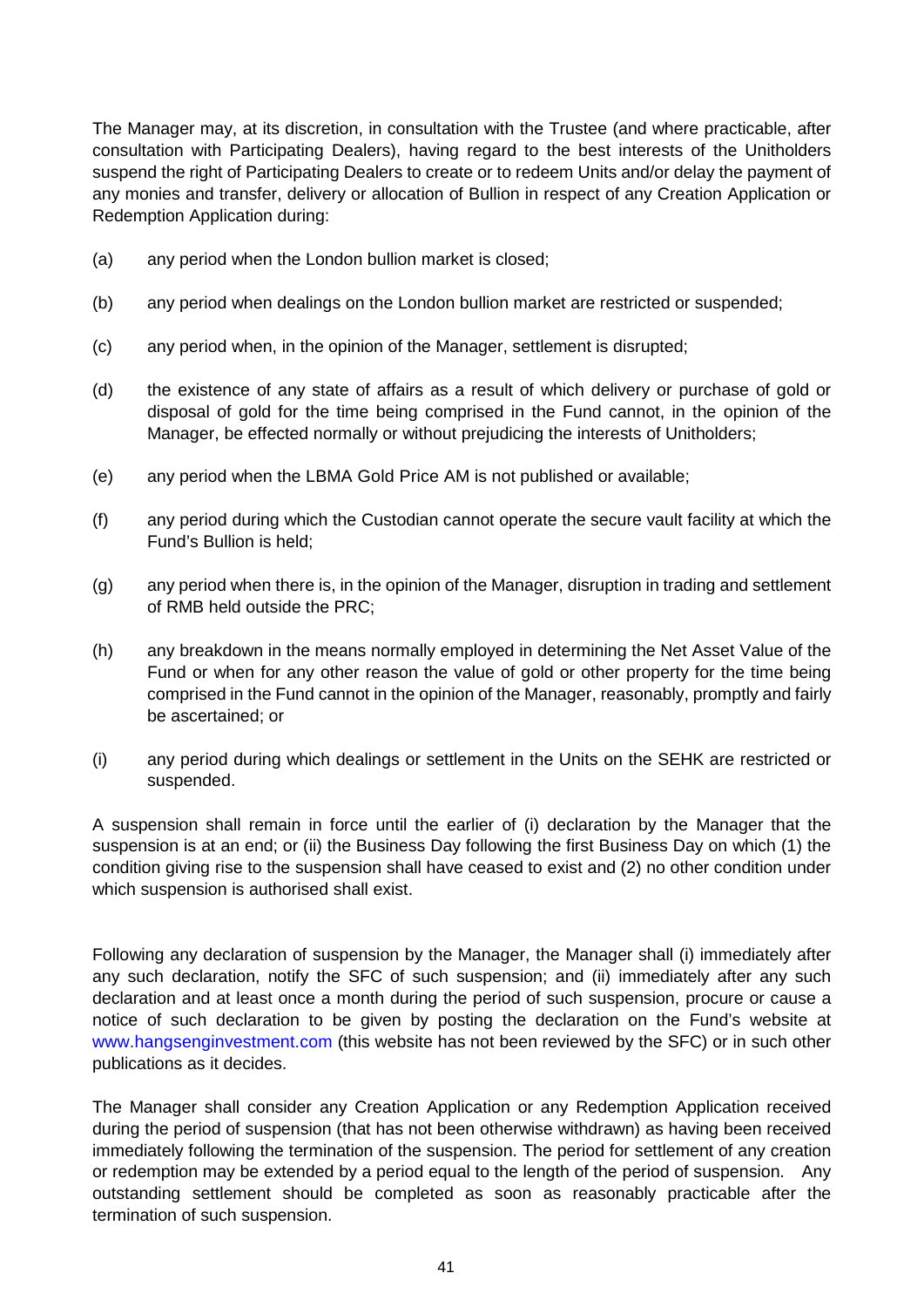A Participating Dealer may, at any time after a suspension has been declared and before termination of such suspension, withdraw any Creation Application or Redemption Application by giving notice in writing to the Manager and the Manager shall instruct the Trustee to repay any cash amount (after deduction of all relevant costs without interest) and shall give instructions to the Custodian for the transfer back of any Bullion to the Participating Dealer's account as appropriate.

# **Distribution Policy**

The Manager does not intend to have the Fund pay or make any distributions or dividends.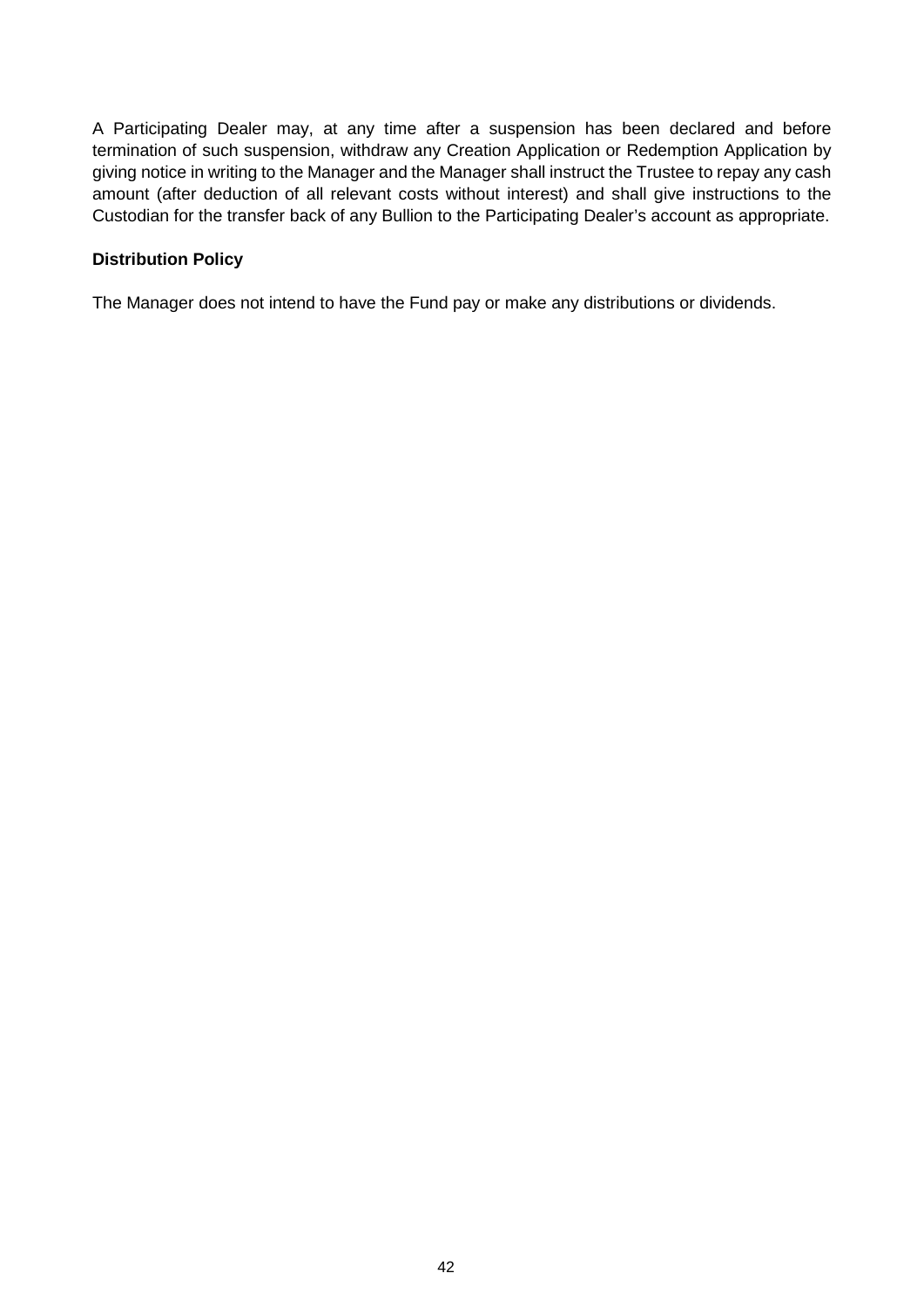# **EXCHANGE LISTING AND TRADING (SECONDARY MARKET)**

Dealings on the SEHK in Units began on 14 February 2012.

Units are neither listed nor dealt in on any other stock exchange and no application for such listing or permission to deal is being sought as at the date of this Prospectus. Application may be made in the future for a listing of Units on one or more other stock exchanges.

Units are traded on the SEHK in RMB and in board lots of 100 Units.

The purpose of the listing of the Units on the SEHK is to enable investors to buy and sell Units on the secondary market, normally via a broker/dealer in smaller quantities than would be possible if they were to create and/or redeem Units in the primary market.

The market price of a Unit listed or traded on the SEHK may not reflect the Net Asset Value per Unit. Any transactions in the Units on the SEHK will be subject to the customary brokerage commissions associated with trading and settlement through the SEHK. There can be no guarantee that once the Units are listed on the SEHK they will remain listed.

The Manager will use its best endeavours to put in place arrangements so that at least one Market Maker will maintain a market for the Units and that at least one Market Maker gives not less than 3 months' notice prior to terminating market making arrangement under the relevant market maker agreement. Broadly, the obligations of a Market Maker will include quoting bid and offer prices on the SEHK with the intention of providing liquidity.

Units may be purchased from and sold through the Market Maker. However, there is no guarantee or assurance as to the price at which a market will be made. In maintaining a market for Units, the Market Makers may make or lose money based on the differences between the prices at which they buy and sell Units, which may depend on the difference between the purchase and sale prices of Bullion which they can buy. Market Makers may retain any profits made by them for their own benefit and they are not liable to account to the Trust in respect of their profits.

If any investors wish to buy or sell Units on the secondary market, they should contact their brokers. In choosing a stockbroker or a custodian for trading of the Units on the SEHK, investors are reminded to check that such stockbrokers or custodians are eligible for dealing in RMB securities from time to time. If an investor intends to pay the related brokerage fees, SFC transaction levy and the SEHK trading fee by an RMB cheque, it will need to have an RMB bank account.

The Units are accepted as eligible securities by HKSCC for deposit, clearance and settlement in CCASS with effect from the date of commencement of dealings in the Units on the SEHK. Settlement of transactions concluded on the SEHK between participants of the SEHK is required to take place in CCASS on the second settlement day after any trading day. All activities under CCASS are subject to the General Rules of CCASS and CCASS Operational Procedures in effect from time to time.

If trading of the Units on the SEHK is suspended or trading generally on the SEHK is suspended, then there will be no secondary market dealing for the Units. In such case the Manager will publish an announcement in accordance with the relevant SEHK rules.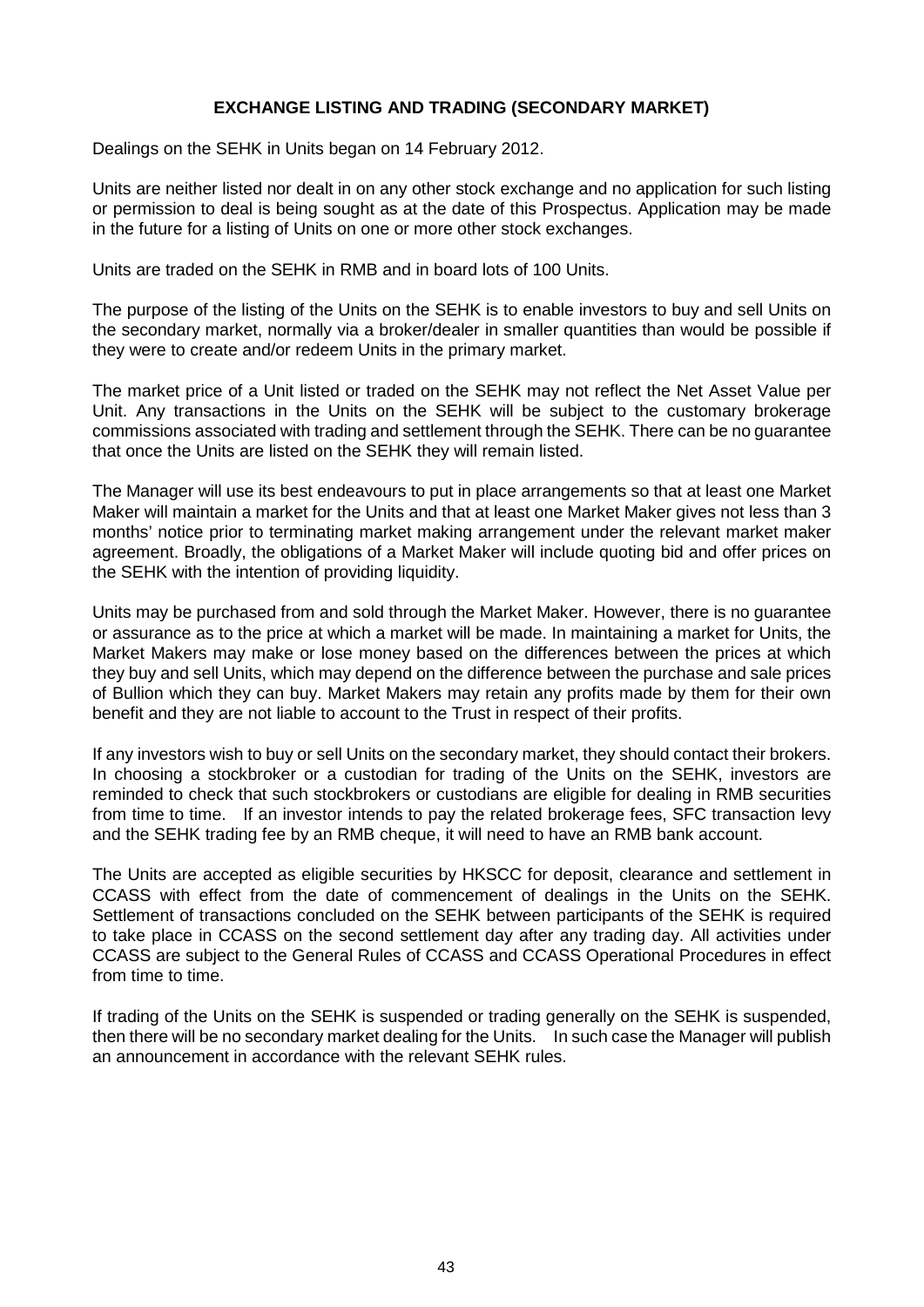# **DETERMINATION OF NET ASSET VALUE**

## **Calculation of Net Asset Value**

The Net Asset Value of the Fund will be determined by the Trustee as at each Valuation Point by valuing the assets of the Fund and deducting the liabilities of the Fund, in accordance with the terms of the Trust Deed.

The Fund will generally hold only Bullion and certain cash to meet its expenses. Set out below is a summary of how assets held by the Fund are valued:

- (a) any Bullion which is deliverable or delivered to the Fund shall be measured in fine weight of troy ounces and shall be valued based upon the LBMA Gold Price AM;
- (b) securities (including ETFs) that are quoted, listed, traded or dealt in on any market shall unless the Manager determines that some other method is more appropriate, be valued by reference to the price appearing to the Manager to be the official closing price, or if unavailable, the last traded price on the market as the Manager may consider in the circumstances to provide fair criterion, provided that (i) if a security is quoted or listed on more than one market, the Manager shall adopt the price quoted on the market which in its opinion provides the principal market for such security; (ii) if prices on that market are not available at the relevant time, the value of the securities shall be certified by such firm or institution making a market in such investment as may be appointed for such purpose by the Manager; (iii) interest accrued on any interest-bearing securities shall be taken into account, unless such interest is included in the quoted or listed price; and (iv) the Manager and the Trustee shall be entitled to use and rely on electronic price feeds from such source or sources as they may from time to time determine, notwithstanding that the prices so used are not the official closing prices or last traded prices as the case may be;
- (c) cash and deposits shall be valued at their face value (together with accrued interest) unless, in the opinion of the Manager, any adjustment should be made to reflect the value thereof;
- (d) notwithstanding the foregoing, the Manager (after consultation with the Trustee) may adjust the value of any investment if, having regard to relevant circumstances, the Manager considers that such adjustment is required to fairly reflect the value of the investment;
- (e) currency conversion shall be performed by the Trustee at such foreign exchange rate or rates as it, with the prior agreement of the Manager, determines appropriate; and
- (f) the value of the foreign exchange swap and the unfunded asset swap shall be determined to be the marked-to-market value of such swap provided by the relevant calculation agent under the swap subject to the right of the Trustee (or such independent calculation agent or valuer appointed by the Trustee) to recalculate the same and of the Manager, with the approval of the Trustee, to adjust such value where it considers that such adjustment is required to reflect fair value. Upon the Manager's request, the relevant calculation agent of the unfunded asset swap will provide the valuation model and the supporting information to the Trustee and/or Manager for verification of the quoted swap value. In any event, the Trustee and/or the Manager shall also check at least weekly the valuation of the foreign exchange swap and the unfunded asset swap provided by the relevant calculation agent.

Investors are encouraged to review the specific provisions of the Trust Deed in relation to valuation of assets.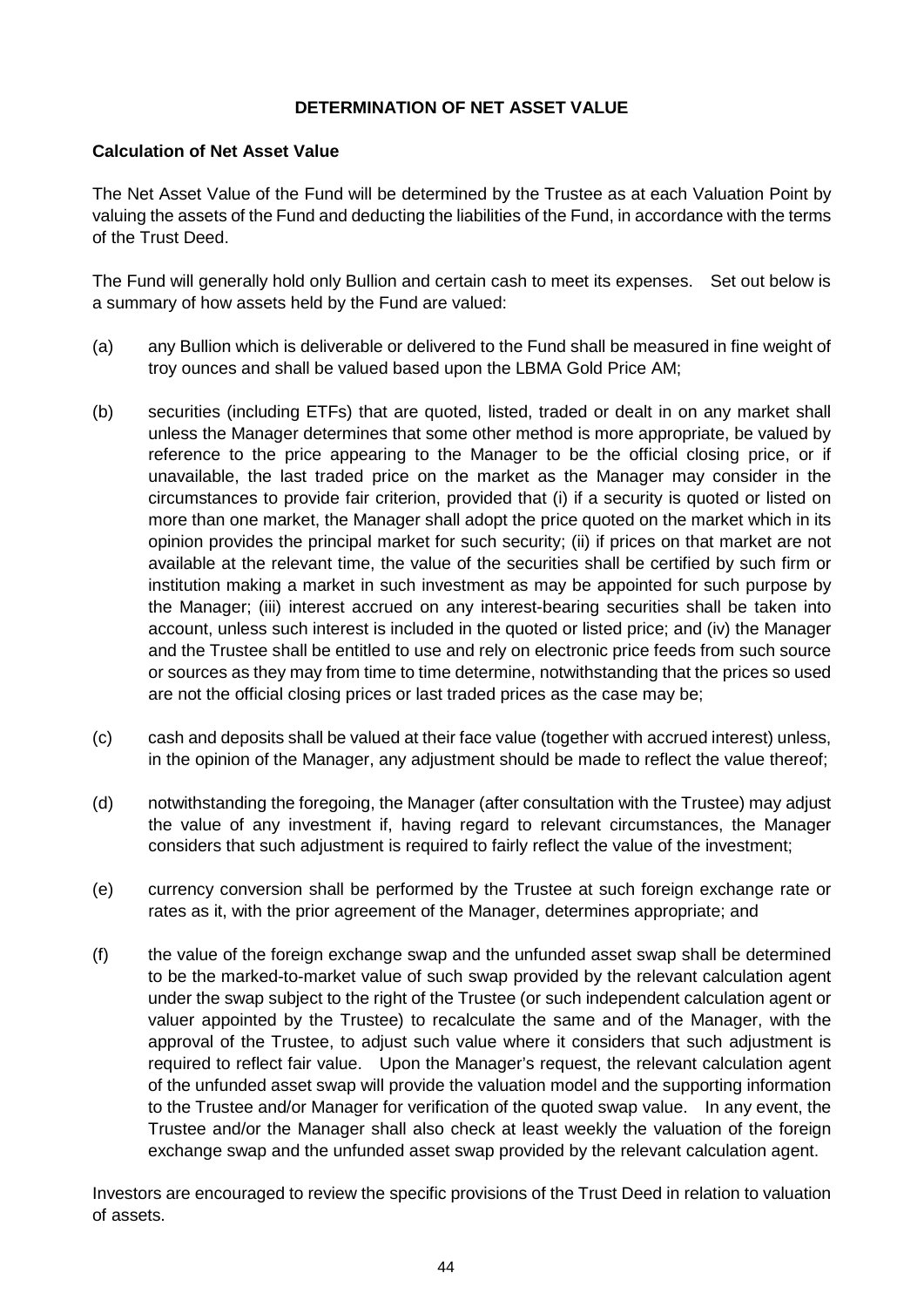## **Suspension of Calculation of Net Asset Value**

The Manager may, in consultation with the Trustee, having regard to the best interests of the Unitholders, declare a suspension of the determination of the Net Asset Value of the Fund for the whole or any part of any period during which:

- (a) there exists any state of affairs prohibiting the normal disposal of the Fund's holdings of Bullion or other assets;
- (b) there is a breakdown in any of the means normally employed in determining the Net Asset Value of the Fund or the Net Asset Value per Unit, or when for any other reason the value of Bullion or other asset in the Fund cannot, in the opinion of the Manager, reasonably, promptly and fairly be ascertained;
- (c) circumstances exist as a result of which, in the opinion of the Manager, it is not reasonably practicable to realise Bullion or other assets held or contracted for the account of the Fund or it is not possible to do so without seriously prejudicing the interest of Unitholders;
- (d) the remittance, payment or repatriation of funds which will or may be involved in the realisation of, or in the payment for, the Bullion or other assets of the Fund or the creation or redemption of Units is delayed or cannot, in the opinion of the Manager, be carried out promptly or at normal rates of exchange; or
- (e) the right to redeem or create Units is suspended.

Any suspension shall take effect upon its declaration and thereafter there shall be no determination of the Net Asset Value of the Fund until the suspension is terminated on the earlier of (i) the Manager declaring the suspension at an end, or (ii) the first Business Day on which (1) the condition giving rise to the suspension shall have ceased to exist and (2) no other condition under which suspension is authorised exists.

The Manager shall notify the SFC and publish a notice of suspension following the suspension, and at least once a month during the suspension, on the Fund's website at www.hangsenginvestment.com (this website has not been reviewed by the SFC) or in such other publications as the Manager decides.

No Units will be issued or redeemed during any period of suspension of the determination of the Net Asset Value.

## **Issue Price and Redemption Value of Units**

Creations and redemptions by Participating Dealers are dealt with on a forward pricing basis. In other words, the Issue Price and the Redemption Value are each based on the Net Asset Value calculated as at the Valuation Point at end of each Dealing Day.

The Issue Price per Unit on any Dealing Day shall be the Net Asset Value of the Fund divided by the total number of Units in issue rounded to the nearest 4 decimal places (0.00005 or above being rounded up).

The Redemption Value per Unit on a Dealing Day shall be the Net Asset Value of the Fund divided by the total number of Units in issue rounded to the nearest 4 decimal places (0.00005 or above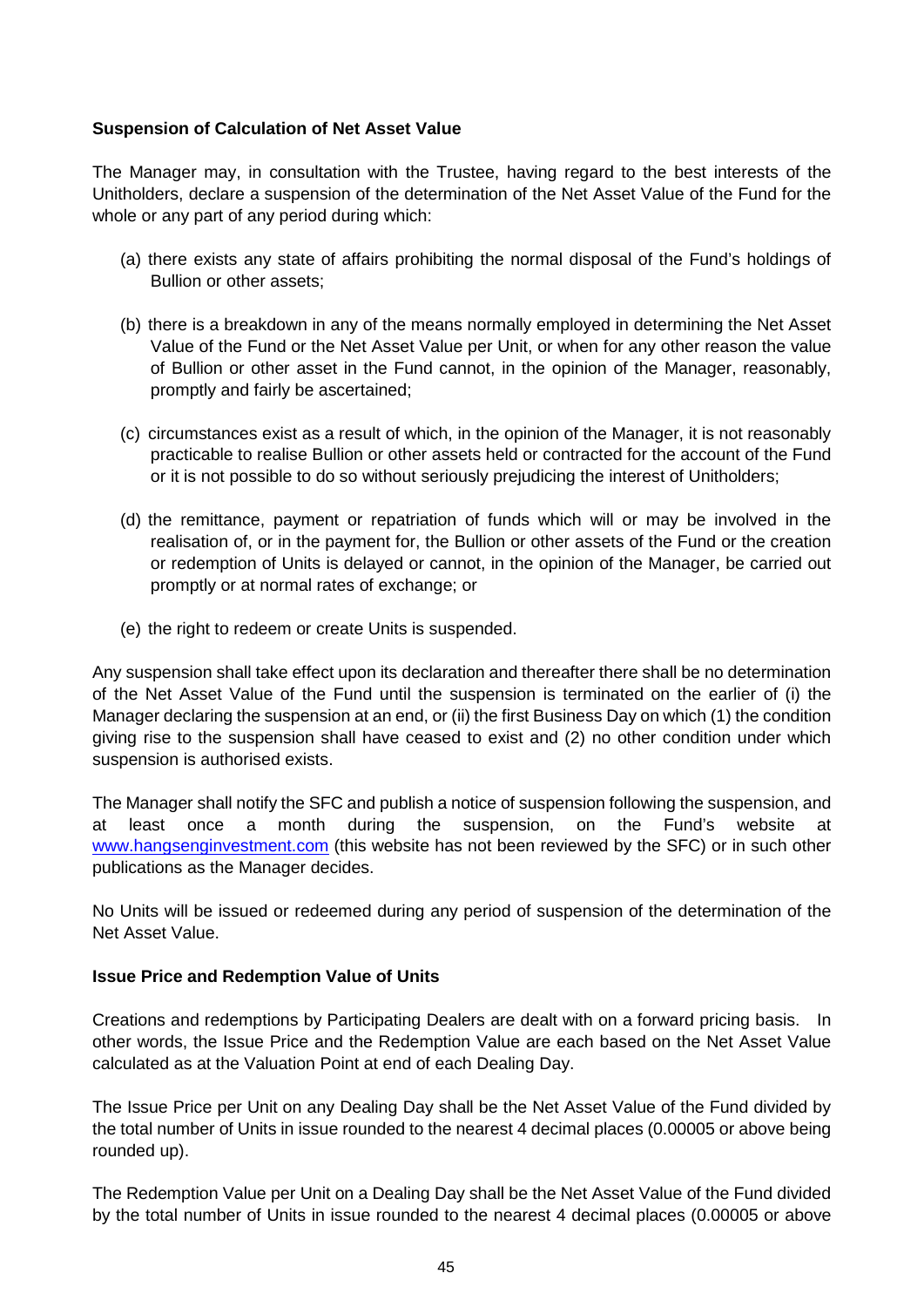being rounded up).

The benefit of any rounding adjustment will be retained by the Fund.

The Issue Price and the Redemption Value (or the latest Net Asset Value of the Units) will be available on the Fund's website at www.hangsenginvestment.com (this website has not been reviewed by the SFC) or published in such publications as the Manager decides.

Neither the Issue Price nor the Redemption Value takes into account Duties and Charges, Transaction Fee or other fees payable by the Participating Dealer.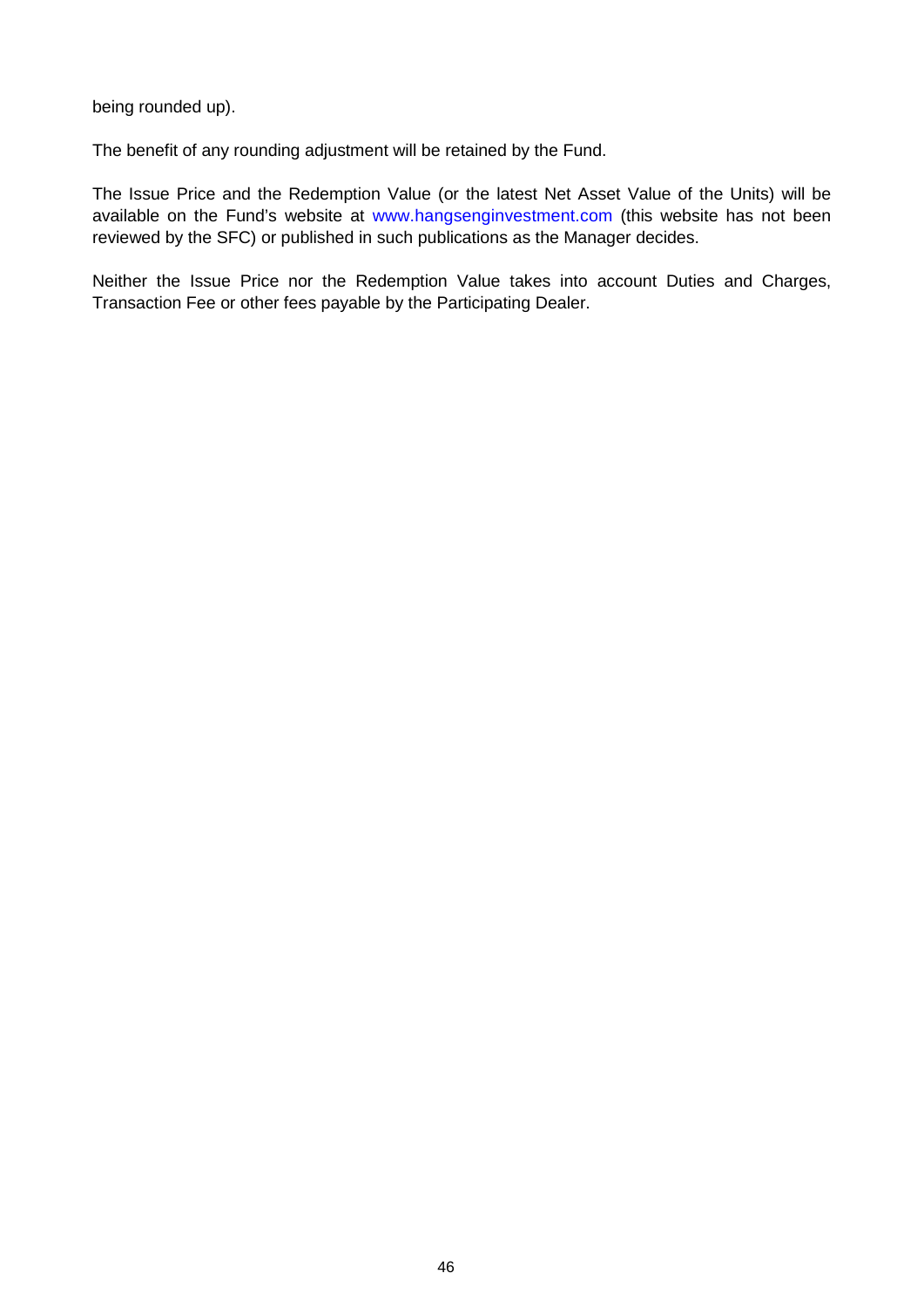#### **FEES AND EXPENSES**

There are different levels of fees and expenses applicable to investing in the Fund as set out in the following table, as at the date of this Prospectus.

| (a) | Fees and expenses payable by Participating Dealers<br>on creations and redemptions of Units                                                                                                                          | <b>Amount</b>                                                                                                                        |
|-----|----------------------------------------------------------------------------------------------------------------------------------------------------------------------------------------------------------------------|--------------------------------------------------------------------------------------------------------------------------------------|
|     | <b>Transaction Fee</b><br>Application cancellation fee<br><b>Extension Fee</b><br>Stamp duty<br>All other Duties and Charges incurred by the Trustee or the<br>Manager in connection with the creation or redemption | RMB12,500 <sup>5</sup> per Application<br>RMB8,500 <sup>6</sup> per Application<br>RMB8,5007 per Application<br>Nil<br>As applicable |
| (b) | Fees and expenses payable by investors<br>(i) Fees payable by clients of the Participating Dealers<br>in respect of cash or in-gold applications for creation<br>and redemptions to the Participating Dealer         | <b>Amount</b>                                                                                                                        |
|     | Fees and charges imposed by the Participating Dealer                                                                                                                                                                 | Such amounts as determined<br>by the relevant Participating<br>Dealer <sup>8</sup>                                                   |
|     | (ii) Fees payable by all investors in respect of<br>dealings in the Units on SEHK                                                                                                                                    |                                                                                                                                      |
|     | <b>Brokerage fees</b>                                                                                                                                                                                                | Market rates                                                                                                                         |
|     | <b>SFC Transaction levy</b>                                                                                                                                                                                          | $0.0027\%$ <sup>9</sup>                                                                                                              |
|     | <b>SEHK trading fee</b>                                                                                                                                                                                              | 0.005%10                                                                                                                             |
|     | Stamp duty                                                                                                                                                                                                           | <b>Nil</b>                                                                                                                           |
| (c) | Fees and expenses payable by the Fund                                                                                                                                                                                | (See further disclosure<br>below)                                                                                                    |

<sup>&</sup>lt;sup>5</sup> RMB12,500 is payable to the Trustee for in-gold Creation or Redemption Application. A further HK\$1,000 is payable to the Service Agent for each book-entry deposit or withdrawal.

<sup>&</sup>lt;sup>6</sup> The Trustee may charge the Participating Dealer for the account of the Trustee or the Registrar an application cancellation fee in respect of a cancelled Creation Application or Redemption Application.

<sup>&</sup>lt;sup>7</sup> An Extension Fee is payable to the Trustee on each occasion the Manager grants the Participating Dealer's request for extended settlement in respect of a Creation Application or a Redemption Application.

<sup>&</sup>lt;sup>8</sup> The Participating Dealer may increase or waive the level of its fees in its discretion. Information regarding these fees and charges is available upon request.

<sup>&</sup>lt;sup>9</sup> The SFC transaction levy of 0.0027% of the trading price of the Units is payable by each of the buyer and the seller.

<sup>&</sup>lt;sup>10</sup> The SEHK trading fee of 0.005% of the trading price of the Units is payable by each of the buyer and the seller.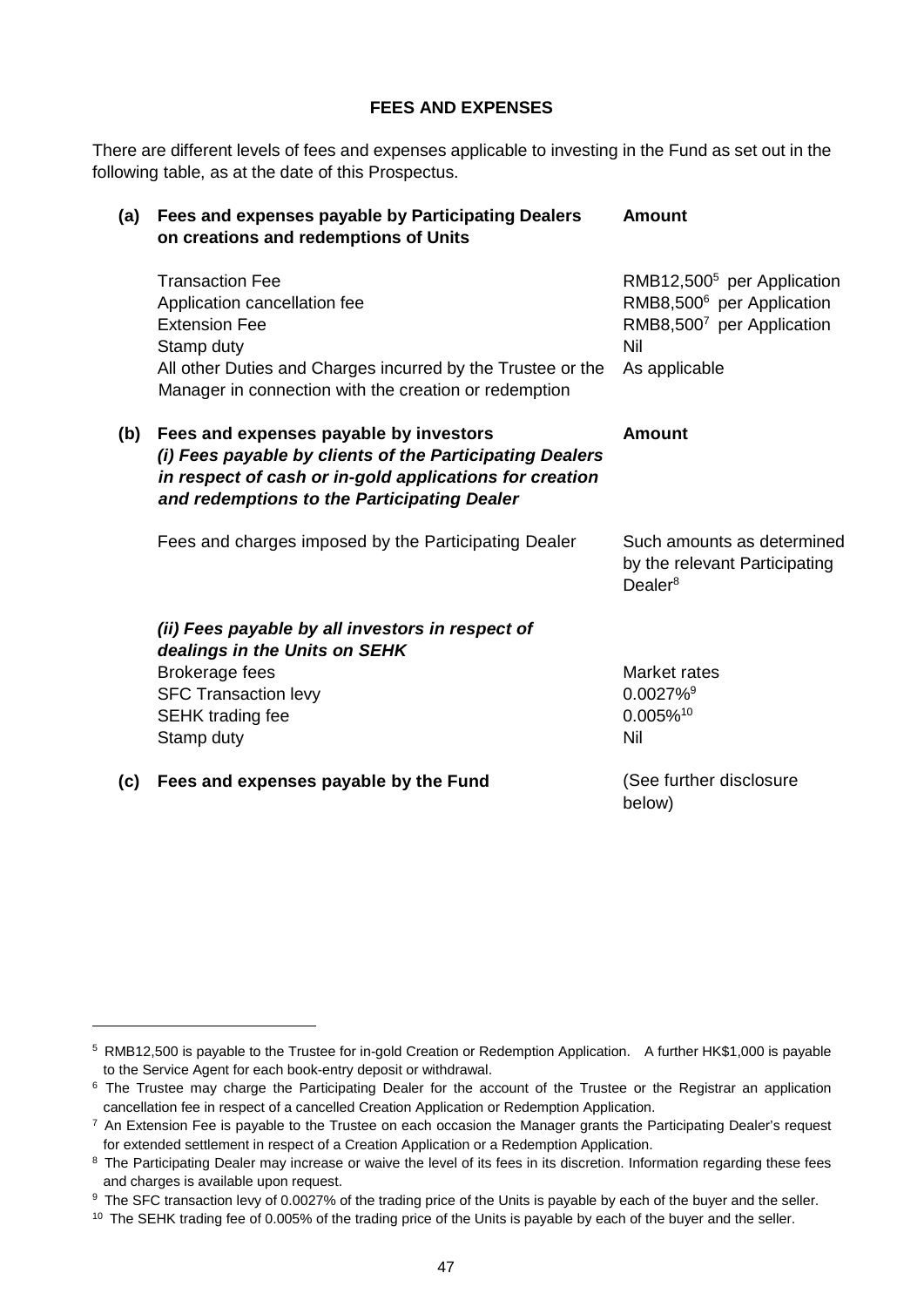No money should be paid to any person in Hong Kong which is not licensed or registered to carry on Type 1 regulated activity under Part V of the Securities and Futures Ordinance or which is not otherwise permitted to receive such money without being so licensed or registered.

### **Fees and Expenses Payable by the Fund**

### Manager's Fee

The Manager is entitled to receive a management fee of up to 1.0% per annum of the Net Asset Value of the Fund. The current management fee is 0.15% per annum of the Net Asset Value of the Fund and is accrued daily and calculated as at each Dealing Day and payable monthly in arrears. This fee is payable out of the Trust Fund.

### Trustee's and Registrar's Fee

The Trustee is entitled to receive a trustee and registrar fee of up to 1.0% per annum of the Net Asset Value of the Fund. The current trustee and registrar fee is 0.12% per annum of the Net Asset Value of the Fund (subject to a minimum of RMB40,000 per month) accrued daily and calculated as at each Dealing Day and payable monthly in arrears. The Trustee is also entitled to receive a service fee of RMB21,000 per annum accrued daily and payable quarterly in arrears as well as an ad hoc valuation fee of RMB3,500 per calculation of Net Asset Value other than at the Valuation Point on a regular Dealing Day. These fees are payable out of the Trust Fund.

The Trustee shall also be entitled to be reimbursed out of the Trust Fund all out-of-pocket expenses incurred.

### Custodian's Fee

The Custodian is entitled to receive a custody fee from the Fund, currently at the rate of up to 0.10% per annum of the Net Asset Value of the Fund accrued daily and calculated as at each Dealing Day and payable monthly in arrears. This fee is payable out of the Trust Fund. In addition the Custodian is entitled to receive certain handling and packaging fees payable out of the Trust Fund where applicable.

### Service Agent's Fee

The Trustee, on behalf of the Fund, will pay from the Fund all other fees chargeable by the Service Agent in connection with the Service Agent's role.

The monthly reconciliation fee of HK\$5,000 is payable by the Manager to the Service Agent out of the Trust Fund.

### Swap Counterparty's Fee

The Swap Counterparty is entitled to receive spread income from its swap transactions with the Fund. This is an indirect cost to the Fund as it is built into the value of the swaps. No other fees will be payable by the Fund under the terms of the swaps.

### Promotional Expenses

The Fund will not be responsible for any promotional expenses including those incurred by any marketing agents and any fees imposed by such marketing agents on their customers investing in the Fund will not be paid (either in whole or in part) out of the Trust Fund.

### Other Expenses

The Fund will bear all operating costs relating to the administration of the Trust including but not limited to stamp and other duties, governmental charges, brokerage fees, commissions, exchange costs and commissions, bank charges, insurance and other costs and expenses payable in respect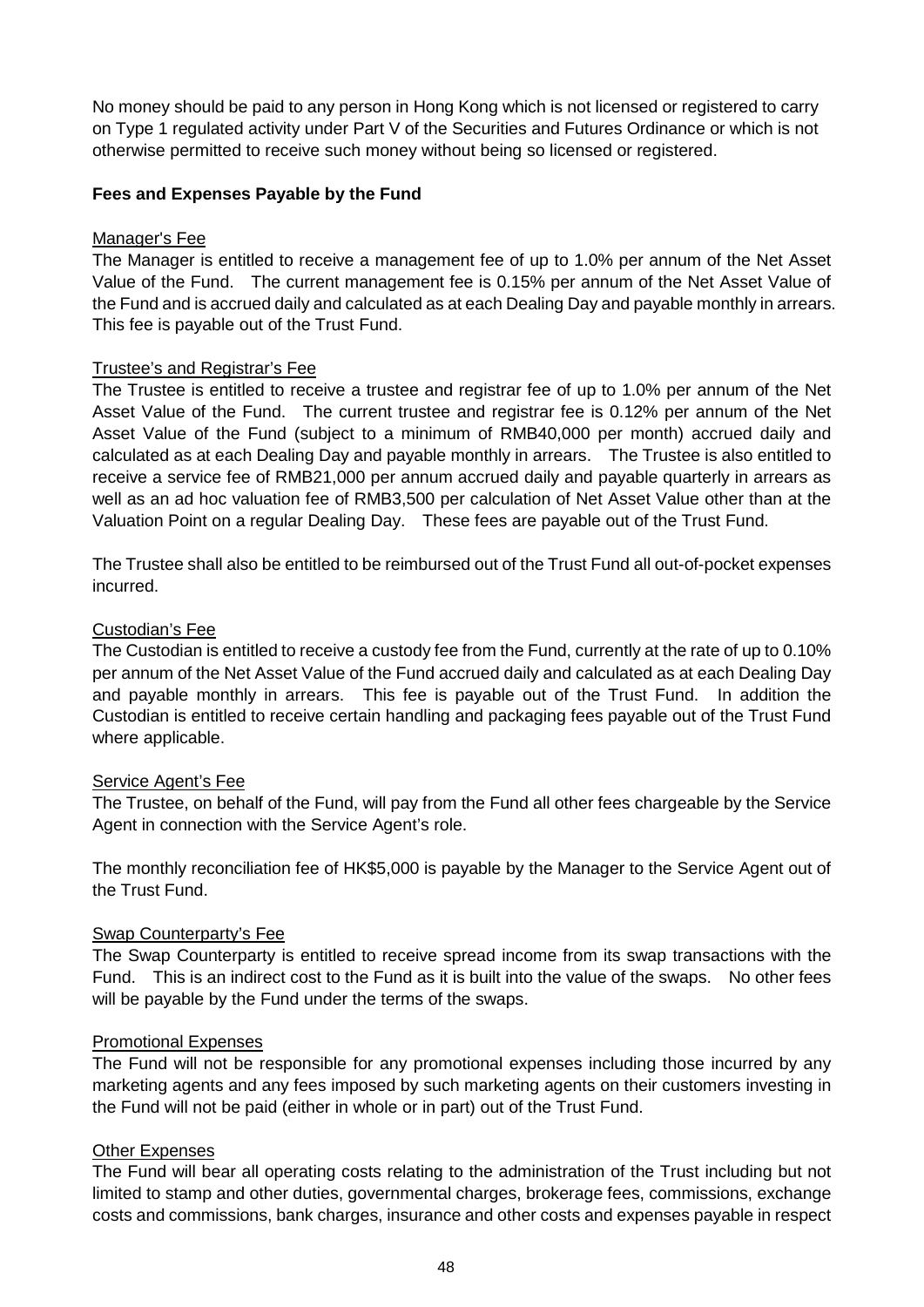of the acquisition, holding and realization of any gold (including Bullion) or any monies, deposit or loan, charges and expenses of its legal counsel, auditors and other professionals, LBMA consultancy or other fees (including licensing fees in respect of the LBMA Gold Price AM, if any), the costs in connection with maintaining a listing of the Units on the SEHK and maintaining the Trust's and the Fund's authorisation under the Securities and Futures Ordinance, any disbursements or out-of-pocket expenses properly incurred on behalf of the Trust and the Fund by any of its service providers, the expenses incurred in convening meetings of Unitholders, printing and distributing offering documents, notices, annual and interim financial reports, accounts and other circulars relating to the Trust and the Fund and the expenses of publishing Unit prices.

#### **Increase in Fees**

The fees payable to the Manager and the Trustee may be increased on one month's notice to Unitholders, subject to the maximum rates set out in the Trust Deed.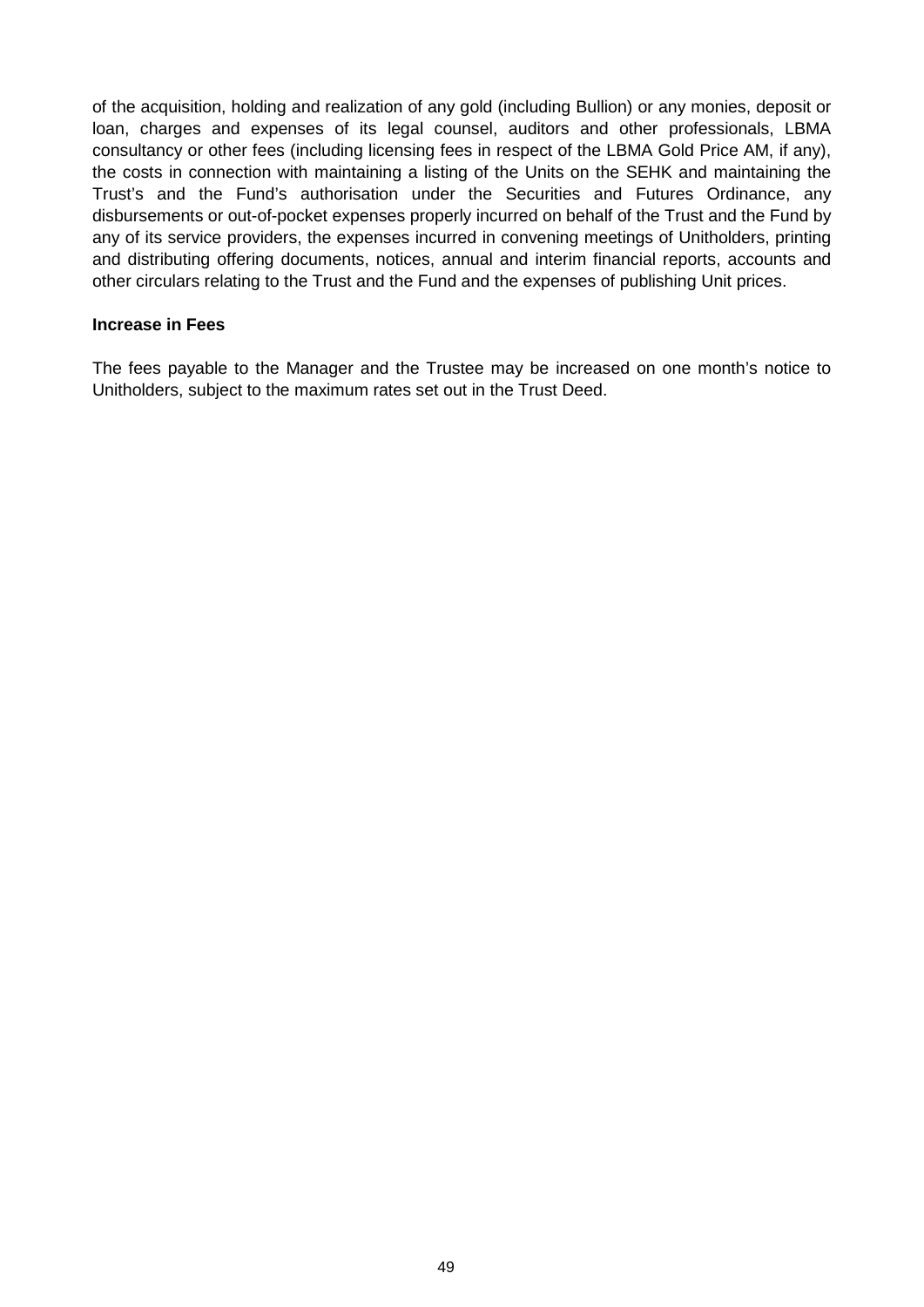#### **RISK FACTORS**

**An investment in the Fund carries various risks. Each of these may affect the Net Asset Value, yield, total return and trading price of the Units. Prospective investors should carefully evaluate the merits and risks of an investment in the Fund in the context of their overall financial circumstances, investment objective, knowledge and experience as an investor before making an investment decision. Prospective investors should note that the decision whether or not to invest remains with them. If prospective investors have any doubt as to whether or not the Fund is suitable for them, they should consult their investment adviser and obtain independent professional advice.** 

**There can be no assurance that the investment objective of the Fund will be achieved. Prospective investors should not invest in the Fund unless they fully understand and are willing to take the various risks associated with the underlying investments of the Fund and have the financial resources necessary to bear the substantial, or ever total, loss of the capital invested.** 

**In addition, prospective investors should avoid excessive investment in any single type of investment (in terms of its proportion in the overall investment portfolio) including any proposed investment in the Fund so as to avoid having the investment portfolio being overexposed to any particular investment risk.** 

**The risk factors set forth below are general risks associated with investments in the Fund and prospective investors should consider the information included in this Prospectus before investing in the Fund. While such risk factors are believed by the Manager to be relevant and presently applicable to the Fund, prospective investors should however not solely rely upon these risk factors for any investment in the Fund. There may be various other risks or considerations arising from the then prevailing political, economic, social and other conditions applicable to a particular investor in its circumstances which may also need to be taken into account before making any decision to invest in the Fund.** 

# **Risk Factors Relating to Gold**

*The investment objective of the Fund is to provide investment results denominated in RMB that, before fees and expenses, closely correspond to the performance of the LBMA Gold Price AM. Since the LBMA Gold Price AM is a price for gold, investment in the Fund will be subject to the following risk factors relating to gold:* 

**LBMA Gold Price AM Risk.** The value of the Units will be affected by movements in the US dollar price of gold since the LBMA Gold Price AM is quoted in US dollars. Because the Units are denominated in RMB, changes in the exchange rate as between RMB and US dollars will also affect the Net Asset Value. Notwithstanding that the Manager will, by entering into the foreign exchange swap and unfunded asset swap transactions described in this Prospectus, seek to minimise the Fund's foreign exchange risk, there can be no assurance that changes in the rates of foreign exchange between RMB and US dollars may not adversely affect the Fund. To the extent that a Unitholder values its Units in another currency that value will be affected by changes in the exchange rate between RMB and that other currency. There can be no assurance that gold will maintain its value in either RMB or US dollars terms over time. In particular gold price may fluctuate widely and is affected by numerous factors beyond the Manager's or the Trustee's control, including:

(a) global or regional political, economic or financial events and situations;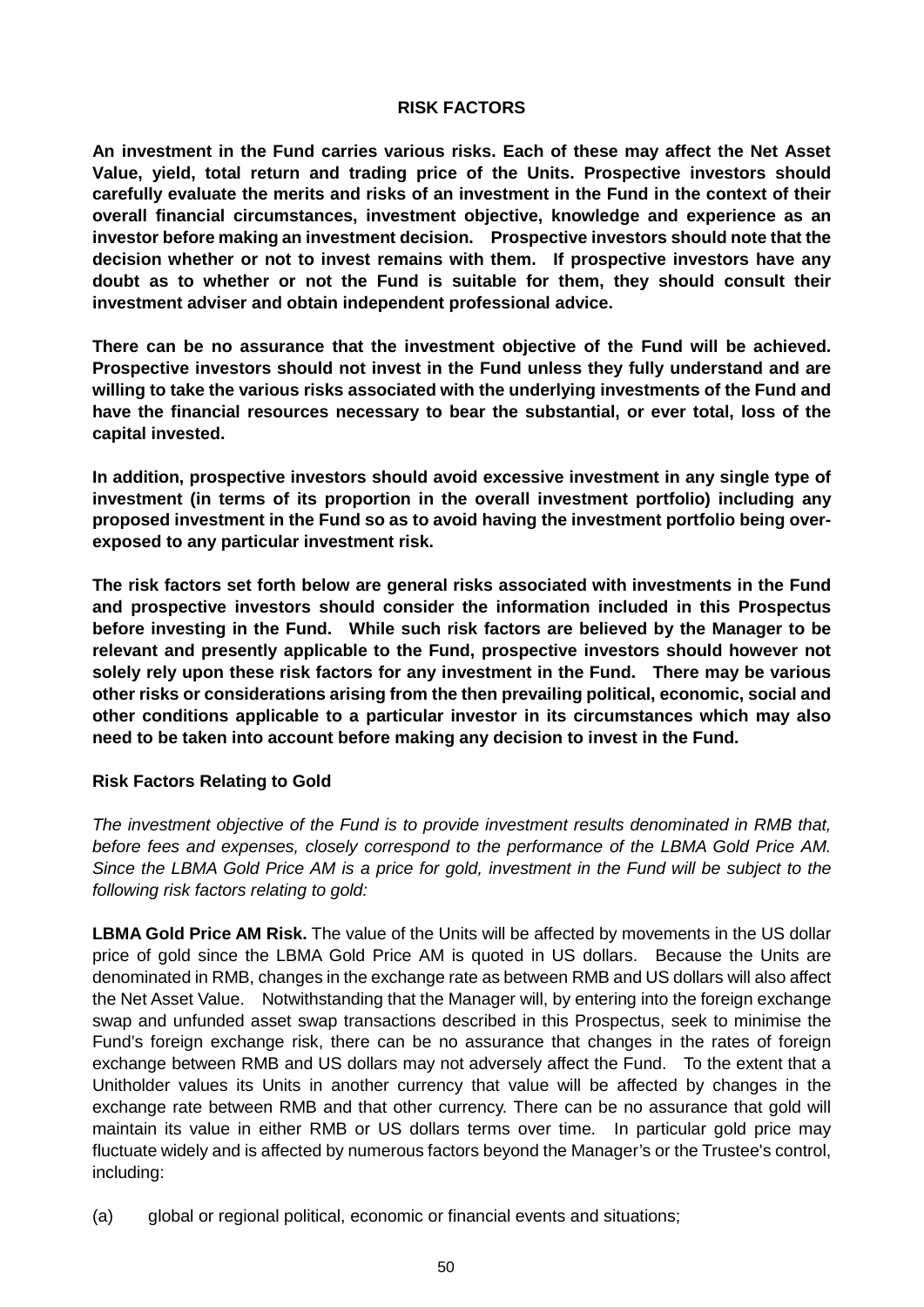- (b) investors' expectations with respect to the future rates of inflation and movements in world equity, financial and property markets;
- (c) global gold supply and demand, which is influenced by such factors as mine production and net forward selling activities by gold producers, central bank purchases and sales, jewellery demand and the supply of recycled jewellery, net investment demand and industrial demand, net of recycling; and
- (d) investment and trading activities of hedge funds, commodity funds and other speculators.

**Competition from Other Methods of Investing in Gold Risk.** The Fund competes with other financial vehicles, including traditional debt and equity securities issued by companies in the gold industry, other exchange traded funds and other securities backed by or linked to gold, direct investments in gold and investment vehicles similar to the Fund. Market and financial conditions, and other conditions beyond the Manager's and Trustee's control, may make it more attractive to invest in other financial vehicles or to invest in gold directly, which could limit the market for the Units and reduce the liquidity of the Units on the SEHK.

**Crises may Motivate Large Scale Sales of Gold Risk.** The possibility of large scale distress sales of gold in times of crisis may have a short term negative impact on the price of gold and adversely affect an investment in the Units. For example, the 1998 Asian financial crisis resulted in significant sales of gold by individuals which depressed the price of gold. Crises in the future may impair gold's price performance which would, in turn, adversely affect an investment in the Units.

**Substantial Sales of Gold by the Official Sector Risk.** The official sector consists of central banks, other governmental agencies and multi-lateral institutions that buy, sell and hold gold as part of their reserve assets. The official sector holds a significant amount of gold, most of which is static, meaning that it is held in vaults and is not bought, sold, leased or swapped or otherwise mobilized in the open market. A number of central banks have sold portions of their gold over the past 10 years, with the result that the official sector, taken as a whole, has been a net supplier to the open market. From 1999 to September 2019, most sales were made in a coordinated manner under the terms of the Central Bank Gold Agreement, under which 15 of the world's major central banks (including the European Central Bank) agreed to limit the level of their gold sales and lending to the market. However, the Central Bank Gold Agreement expired in September 2019. As a result, it is possible that the members of the official sector can liquidate their gold assets all at once or in an uncoordinated manner, in which case the demand for gold might not be sufficient to accommodate the sudden increase in the supply of gold to the market. Consequently, the price of gold could decline significantly, which would adversely affect an investment in the Units.

**Fixing Process for LBMA Gold Prices Risk.** The LBMA Gold Price AM was launched on 20 March 2015 to replace the defunct fix for gold. Neither the Manager nor the Trustee has any control or supervision over the fixing or the price so fixed. The LBMA Gold Prices are calculated by IBA, which is a private company based in London, authorised and regulated by the United Kingdom Financial Conduct Authority. In addition, the LBMA Gold Prices are owned by Precious Metals Limited (a wholly owned subsidiary of the LBMA). Whilst most of the member firms of the LBMA will hold licences from the United Kingdom Financial Conduct Authority in respect of specific regulated activities they may undertake in the course of their various businesses, the LBMA itself is not subject to the oversight or supervision of any financial regulator. The LBMA Gold Prices have been regulated by the United Kingdom Financial Conduct Authority since 1 April 2015.

**Future Changes to the LBMA Gold Prices Risk.** The LBMA Gold Price AM was launched on 20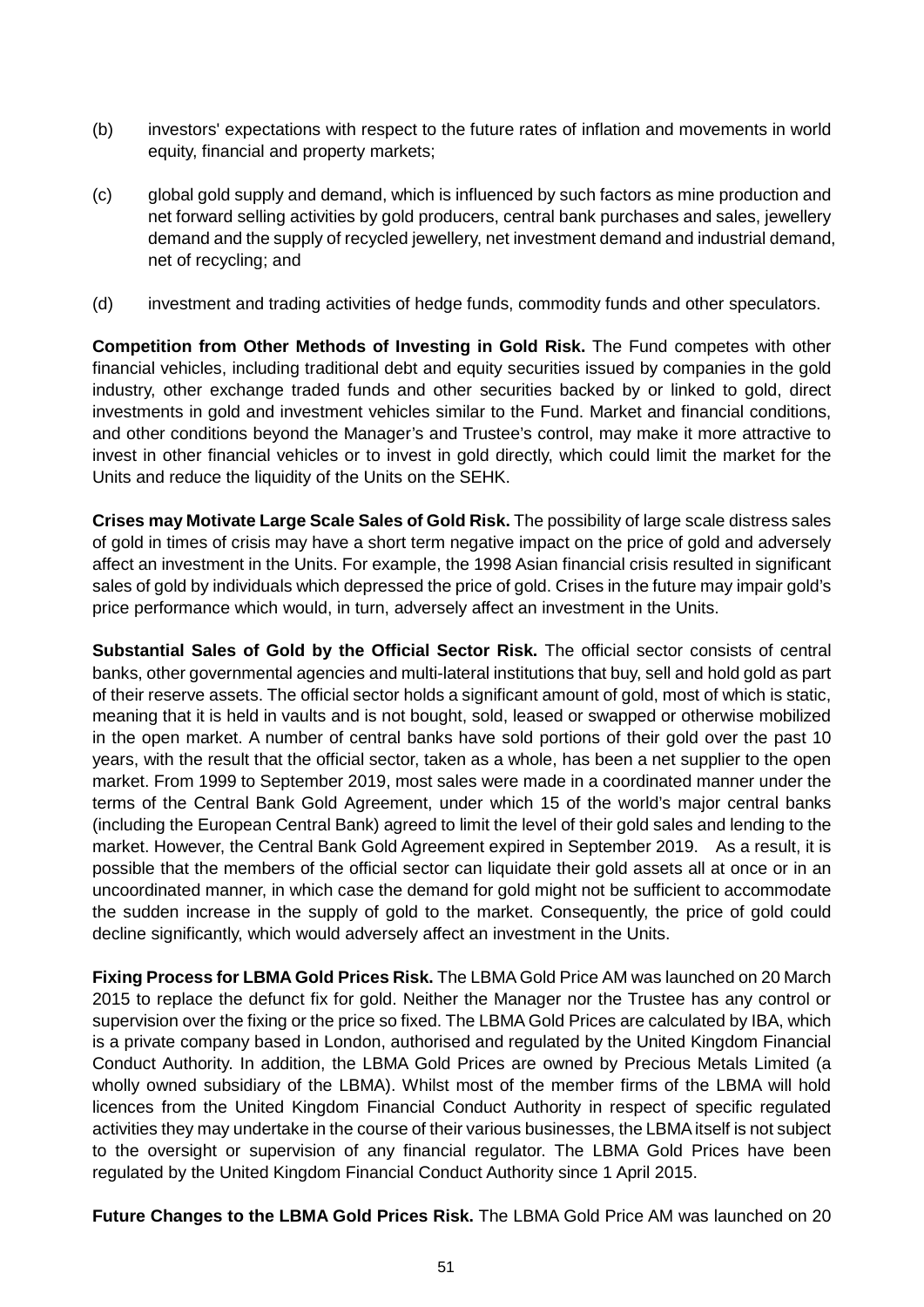March 2015 and may develop further over time for example to include additional auction participants or by way of a change to the tolerance within which orders will be matched to set the LBMA Gold Price AM. Any such future changes, to the extent they have a material impact on the LBMA Gold Price AM, could adversely impact the Net Asset Value of the Fund.

**Other Risks Relating to the LBMA Gold Price AM.** The calculations of the LBMA Gold Price AM by which the Fund's holdings of gold will be valued, is not an exact process. Rather, these are based upon a procedure of matching orders from participants in the auction process and their customers to sell the gold with orders from participants in the auction process and their customers to buy gold at particular prices. The LBMA Gold Price AM does not therefore purport to represent every single buyer or seller of gold in the market, nor does it purport to set a definitive price for gold at which all orders for sale or purchase will take place on that particular day or time. All orders placed into the auction process by the participants will be executed on the basis of the LBMA Gold Price AM (provided that orders may be cancelled, increased or decreased whilst the auction is in progress).

Further, if the LBMA Gold Price AM is discontinued, the Manager will, in consultation with the Trustee, seek the SFC's prior approval to replace the LBMA Gold Price AM with another benchmark that has similar objectives to the LBMA Gold Price AM as applicable. If the Manager and the Trustee do not agree within a reasonable period on a suitable replacement benchmark acceptable to the SFC, the Manager may, in its discretion, terminate the Fund. Upon the Fund being terminated, the amount distributed in accordance with the Trust Deed may be less than the capital invested by the Unitholder and the investors may suffer losses.

**Regulatory actions/investigations and lawsuits with respect to the previous London gold fix may impact market confidence in the LBMA Gold Price.** The London Gold Market Fixing Limited's decision to discontinue the previous fixing for gold as the pricing benchmark for gold comes after increased attention has been directed to the use of various financial benchmarks and indices as price setting mechanisms for market transactions, including the previous London gold fix. The historical methods of setting the price of gold have been the subject of litigation and regulatory investigations. Within the past few years, electronic auction methodologies have replaced the historical non-electronic auction methods of setting the price of gold. However, if there is a perception that the price of gold is susceptible to intentional disruption, or if the LBMA Gold Price AM is not received with confidence by the markets, the behavior of investors and traders in gold may reflect the lack of confidence and it may have a negative effect on the price of gold and, consequently, the value of the Units.

**Auction Processes for LBMA Gold Prices Risk.** While the auction processes used to establish the LBMA Gold Price AM is expected to be a transparent and auditable process in accordance with applicable benchmark regulations, there is no guarantee that the participants in the auctions may not be biased or influenced for their own purposes when participating in the auction or the auction may not be manipulated and therefore the price fixed may not reflect the fair value. Further, the operation of the auction process which determines the LBMA Gold Price AM is dependent on the continued operation of IBA and LBMA and their applicable systems. Neither the Manager nor the Trustee has any control or supervision over the auction processes of the LBMA Gold Price AM or the operation and systems of IBA and LBMA.

### **RMB Related Risk Factors**

*The Fund is denominated in RMB although the LBMA Gold Price AM is quoted in US dollars. Accordingly the Fund will be subject to the following risk factors relating to RMB:*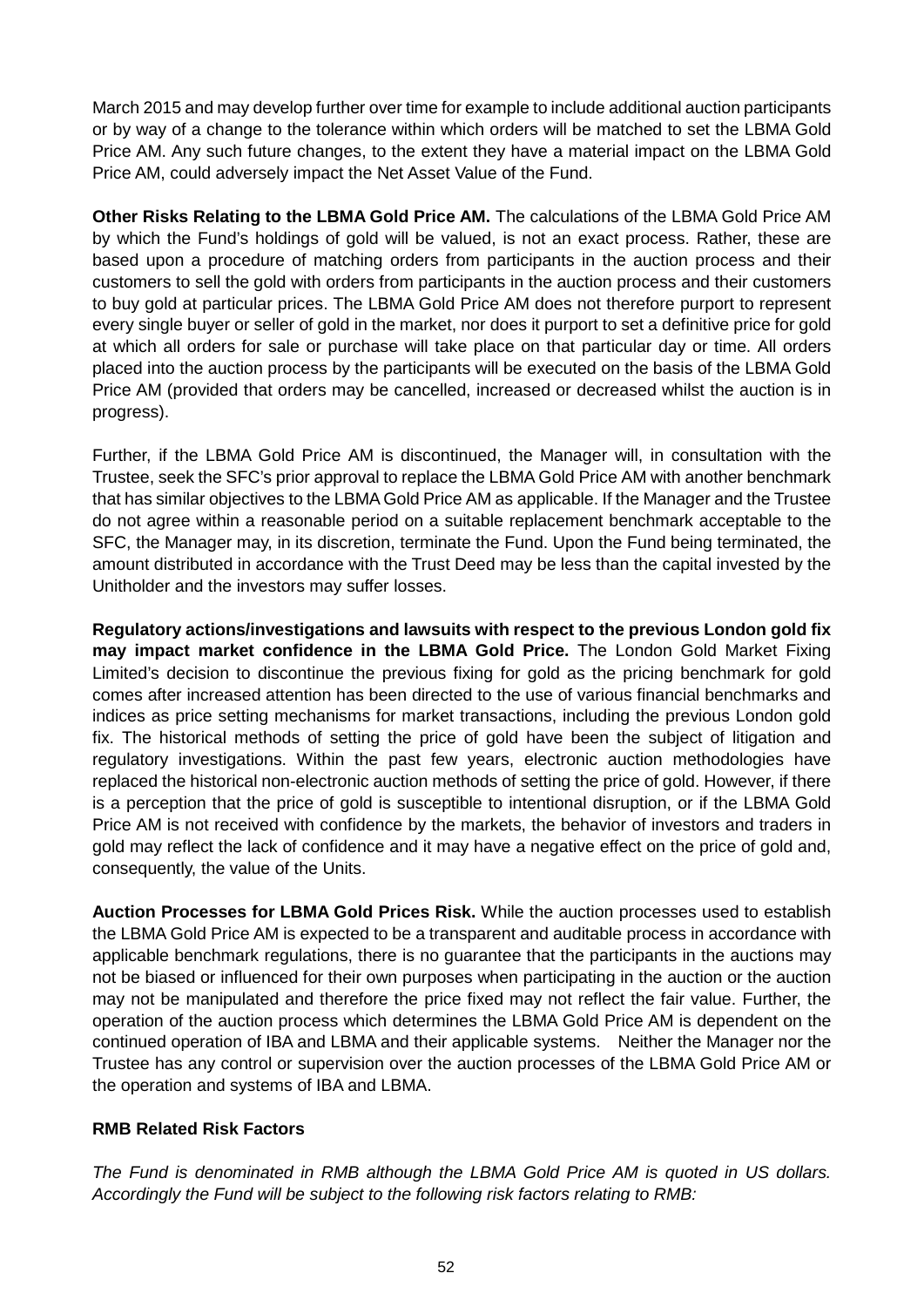**RMB Foreign Exchange/Hedging Risk.** The Net Asset Value of the Fund and of Units is denominated in RMB based on the prevailing offshore RMB exchange rate against US dollars and the investment performance of the Fund is also measured in RMB. However, the LBMA Gold Price AM and its performance are quoted in US dollars. Because the denomination of the Fund is different from the denomination of the assets which it holds, the Fund is therefore exposed to a foreign exchange risk. While the Manager will seek to reduce the effect of foreign exchange fluctuations between US dollars and RMB so that the Net Asset Value of the Fund in RMB will rise and fall by the same approximate percentages as the increases and decreases in the LBMA Gold Price AM which is denominated in US dollars, there can be no guarantee that all such foreign exchange risk can be fully eliminated (for example because the hedging strategy may be inadequate or due to the costs of hedging such fluctuations). Investors whose assets and liabilities are predominantly in Hong Kong dollars or in currencies other than RMB (being the currency in which the Units are denominated) should take into account the potential risk of loss arising from fluctuations in value between the such currencies and RMB. There is no guarantee that RMB will appreciate or depreciate in value against Hong Kong dollars or any other currency. If RMB appreciates in value, an investor may enjoy a gain in RMB terms but suffer a loss when converting funds from RMB back into Hong Kong dollars (or any other currency), and vice versa if RMB depreciates.

**PRC Foreign Exchange Restrictions Risk.** It should be noted that the RMB is currently not a freely convertible currency as it is subject to foreign exchange control policies and repatriation restrictions imposed by the PRC government. Since 1994, the conversion of RMB into US dollar has been based on rates set by the PBOC, which are set daily based on the previous day's PRC interbank foreign exchange market rate. On 21 July 2005, the PRC government introduced a managed floating exchange rate system to allow the value of RMB to fluctuate within a regulated band based on market supply and demand and by reference to a basket of currencies. In addition, a market maker system was introduced to the interbank spot foreign exchange market. In July 2008, the PRC announced that its exchange rate regime was further transformed into a managed floating mechanism based on market supply and demand. Given the domestic and overseas economic developments, the PBOC decided to further improve the RMB exchange rate regime in June 2010 to enhance the flexibility of the RMB exchange rate. However it should be noted that the PRC government's policies on exchange control and repatriation restrictions are subject to change, and any such change may adversely impact the Fund. There can be no assurance that the RMB exchange rate will not fluctuate widely against the US dollar or any other foreign currency in the future. Any depreciation of the RMB will decrease the value of RMB-denominated assets the Fund may hold and of any dividends that the Fund may receive from such investments, which may have a detrimental impact on the Net Asset Value of the Fund, and vice versa.

Foreign exchange transactions under the capital account, including principal payments in respect of foreign currency-denominated obligations, currently continue to be subject to significant foreign exchange controls and require the approval of the SAFE. On the other hand, the existing PRC foreign exchange regulations have significantly reduced government foreign exchange controls for transactions under the current account, including trade and service related foreign exchange transactions and payment of dividends. Nevertheless, the Manager cannot predict whether the PRC government will continue its existing foreign exchange policy or when the PRC government will allow free conversion of the RMB to foreign currency.

**Future Movements in RMB Exchange Rates Risk.** The exchange rate of RMB ceased to be pegged to US dollars on 21 July 2005, resulting in a more flexible RMB exchange rate system. The China Foreign Exchange Trading System, authorised by the PBOC, promulgates the central parity rate of RMB against US dollars, Euro, Yen, pound sterling and Hong Kong dollar at 9:15 a.m. on each business day, which will be the daily central parity rate for transactions on the Inter-bank Spot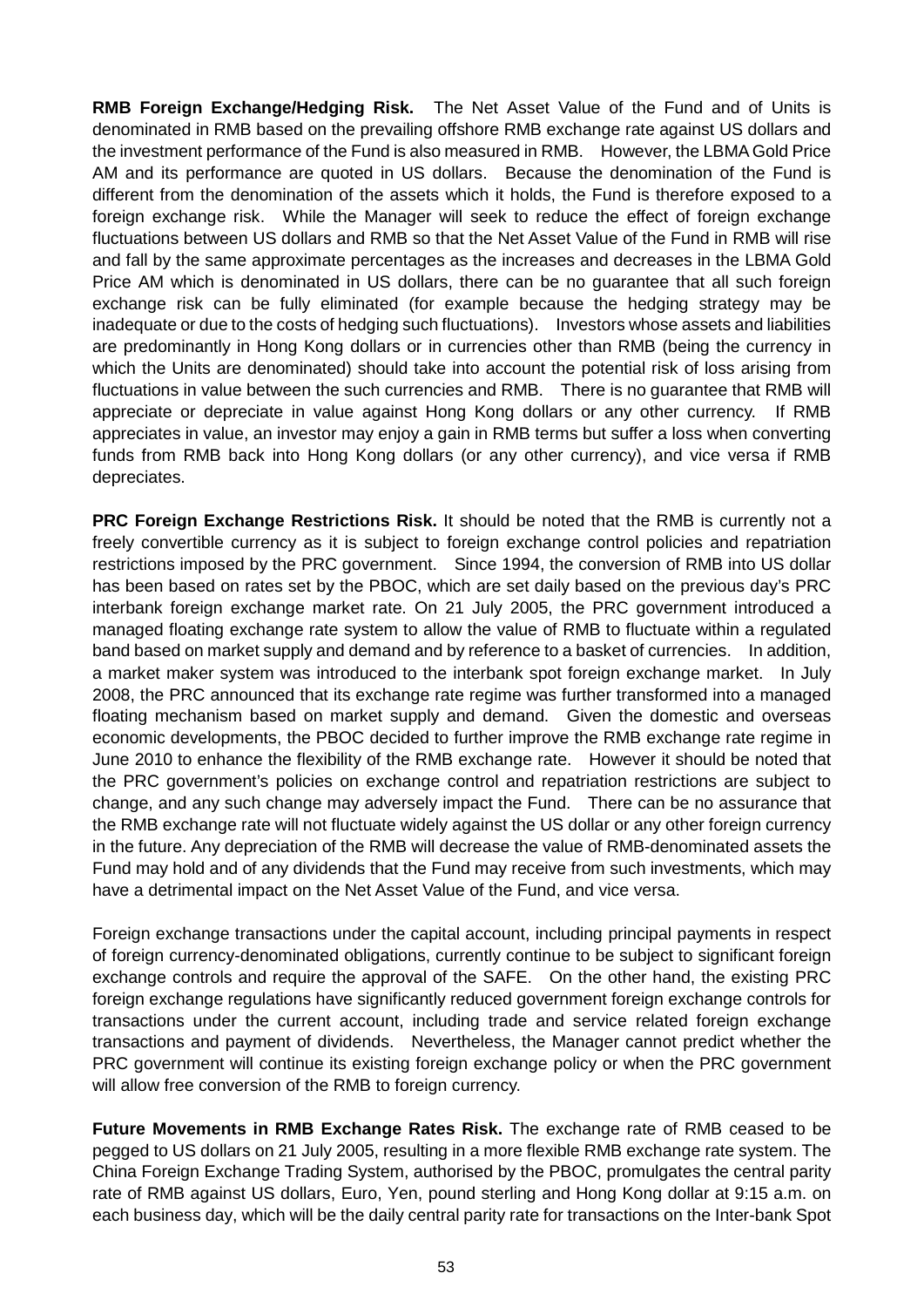Foreign Exchange Market and OTC transactions of banks. The exchange rate of RMB against the above-mentioned currencies fluctuates within a range above or below such central parity rate. As the exchange rates are based primarily on market forces, the exchange rates for RMB against other currencies, including US dollars and Hong Kong dollars, are susceptible to movements based on external factors. There can be no assurance that such exchange rates will not fluctuate widely against US dollars, Hong Kong dollars or any other foreign currency in the future. From 1994 to July 2005, the exchange rate for RMB against US dollar and the Hong Kong dollar was relatively stable. Since July 2005, the RMB has begun to appreciate until August 2015 when the PBOC introduced a one-off devaluation of RMB. There can be no assurance that RMB will not be subject to further devaluation. The future movements in RMB exchange rates are uncertain and the fluctuations may have a positive or negative impact on investors' investment in the Fund.

**Offshore RMB ("CNH") Market Risk.** The onshore RMB ("CNY") is the only official currency of the PRC and is used in all financial transactions between individuals, state and corporations in the PRC. Hong Kong is the first jurisdiction to allow accumulation of RMB deposits outside the PRC. Since June 2010, the offshore RMB ("CNH") is traded officially, regulated jointly by the Hong Kong Monetary Authority and the PBOC. While both CNY and CNH represent RMB, they are traded in different and separated markets. The two RMB markets operate independently where the flow between them is highly restricted. Though the CNH is a proxy's of the CNY, they do not necessarily have the same exchange rate and their movement may not be in the same direction. This is because these currencies act in separate jurisdictions, which leads to separate supply and demand conditions for each, and therefore separate but related currency markets.

However, the current size of RMB-denominated financial assets outside the PRC is limited. In addition, participating authorised institutions are also required by the Hong Kong Monetary Authority to maintain a total amount of RMB (in the form of cash and its settlement account balance with the Renminbi Clearing Bank) of no less than 25% of their RMB deposits, which further limits the availability of RMB that participating authorised institutions can utilise for conversion services for their customers. RMB business participating banks do not have direct RMB liquidity support from PBOC. The Renminbi Clearing Bank only has access to onshore liquidity support from PBOC (subject to annual and quarterly quotas imposed by PBOC) to square open positions of participating banks for limited types of transactions, including open positions resulting from conversion services for corporations relating to cross-border trade settlement and for individual customers. The Renminbi Clearing Bank is not obliged to square for participating banks any open positions resulting from other foreign exchange transactions or conversion services and the participating banks will need to source RMB from the offshore market to square such open positions. Although it is expected that the offshore RMB market will continue to grow in depth and size, its growth is subject to many constraints as a result of PRC laws and regulations on foreign exchange. There is no assurance that new PRC regulations will not be promulgated or the relevant settlement agreements between Hong Kong banks and the PBOC will not be terminated or amended in the future which will have the effect of restricting availability of RMB offshore. The limited availability of RMB outside the PRC may affect the ability of investors to acquire Units or sell Units of the Fund, hence affecting the liquidity and trading price of the Units on the SEHK. To the extent the Manager is required to source RMB in the offshore market, there is no assurance that it will be able to source such RMB on satisfactory terms, if at all.

**RMB Related Swap Risk.** The Fund will enter into a foreign exchange swap in respect of RMB to facilitate investment in Bullion sold in US dollars, and together with an unfunded asset swap to manage and hedge the foreign exchange rate changes between US dollars and RMB. Both swaps are FDIs. A FDI is a financial contract or instrument the value of which depends on, or is derived from, the value of an underlying asset such as a currency. FDIs have a high degree of price variability and are subject to occasional rapid and substantial changes. Compared to conventional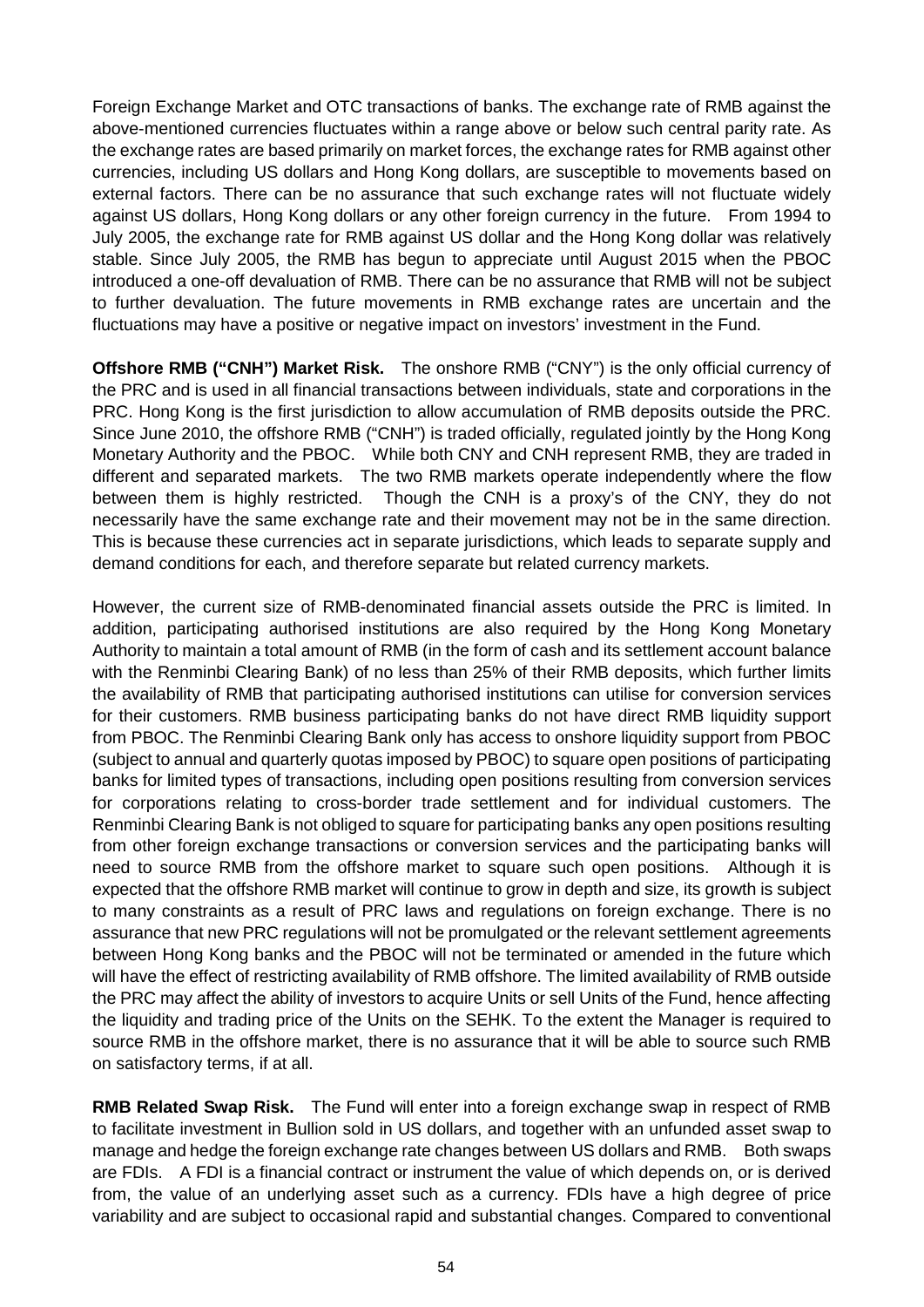investments such as securities, FDIs can be more sensitive to changes in interest rates or to sudden fluctuations in market prices. In addition, many FDIs, including the swaps entered by the Fund, are not traded on exchanges. As a result, where the Fund engages in transactions involving FDIs, it is subject to the risk of the inability or refusal to perform with respect to such contracts on the part of any counterparties with which that Fund trades and as such may also expose the Fund to additional liquidity risks. If the Swap Counterparty with which the Fund effects transactions cease making markets or quoting prices, the Fund might be unable to initiate a transaction or effect an offset transaction with respect to an open position, which might adversely affect its performance. This risk is also affected by the fact that over-the-counter FDIs markets are generally not regulated by government authorities and participants in these markets are not required to make continuous markets in the contracts they trade

The use of the swaps may expose the Fund to several additional risks, including:

- (a) credit risks (the exposure to the possibility of loss resulting from the Swap Counterparty's failure to meet its financial obligations under either or both of the swaps);
- (b) market risk (adverse movements in the price of a financial asset);
- (c) legal risks (the characterisation of a transaction or a party's legal capacity to enter into it could render the financial contract unenforceable, and the insolvency or bankruptcy of the Swap Counterparty could pre-empt otherwise enforceable contract rights);
- (d) operations risk (inadequate controls, deficient procedures, human error, system failure or fraud);
- (e) documentation risk (exposure to losses resulting from inadequate documentation of the Swap);
- (f) systemic risk (the risk that financial difficulties in one institution or a major market disruption will cause uncontrollable financial harm to the financial system affecting the operations of the Swap Counterparty);
- (g) concentration risk (exposure to losses from the concentration of closely related risks such as exposure under both swaps to a particular entity, such as the Swap Counterparty);
- (h) settlement risk (the risk faced when the Fund may have performed its obligations under the swap but has not yet received value from the Swap Counterparty and vice versa); and
- (i) replacement risk (the risk faced if the Manager has to find an alternative or successor Swap Counterparty for any reason) which could include (i) the need to enter swaps on less favourable terms to those presently enjoyed by the Fund, (ii) inferior credit worthiness of the new Swap Counterparty, and (iii) higher fees charged by the new Swap Counterparty and related costs.

In the event of any of the above situations, the ability of the Fund to achieve its investment objective may be impaired.

**RMB Trading and Settlement of Units Risk.** The trading and settlement of RMB-denominated securities are recent developments in Hong Kong and there is no assurance that there will not be problem with the systems or that other logistical problems will not arise. Although end-to-end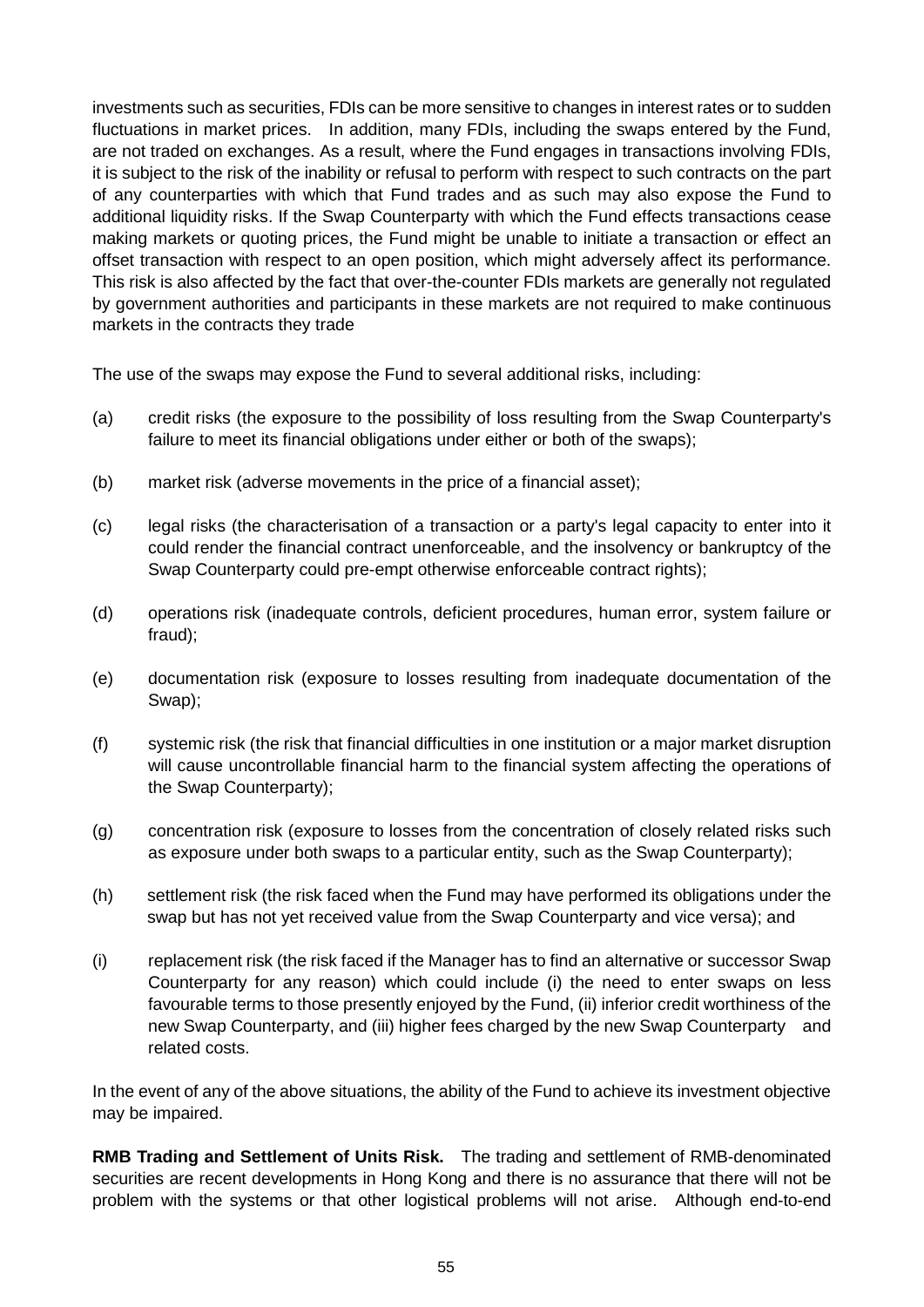simulation trading and clearing of listed RMB products testing sessions and payment pilot runs for participants of the SEHK were held by the SEHK in March, September and October 2011, some brokers may not have participated in such testing sessions and pilot runs and for those who have, not all of them may be able to successfully complete such testing sessions and pilot runs, and there is no assurance of their readiness for dealing in RMB denominated securities. Investors should note that not all brokers may be ready and able to carry out trading and settlement of RMB traded Shares and thus they may not be able to deal in the RMB traded Shares through some brokers. Investors should check with their brokers in advance and should fully understand the services which the relevant broker is able to provide (as well as any associated fees).

**Non-RMB or Late Settlement Redemption Risk.** Where, in extraordinary circumstances, the remittance or payment of RMB funds on the redemption of Units cannot, in the opinion of the Manager in consultation with the Trustee, be carried out normally due to legal or regulatory circumstances beyond the control of the Trustee and the Manager, redemption proceeds may be delayed or, if necessary in exceptional circumstances, be paid in US dollars or Hong Kong dollars instead of in RMB (at an exchange rate determined by the Manager after consultation with the Trustee). As such, there is a risk that investors may not be able to receive, through Participating Dealers, settlement upon a redemption of Units in RMB (and may receive US dollars or Hong Kong dollars) or may receive settlement in RMB on a delayed basis.

### **Custodian Related Risk Factors**

*The custody of Bullion for the Fund is different to custody arrangements typical in mutual funds/unit trusts which invest in equities and bonds. As such the attention of investors is drawn to the following risk factors which relate to the custody arrangements relevant to the Fund:* 

**Custody outside Hong Kong Risk.** The Fund's Bullion is held by the Custodian at its secure London vault premises and, where needed, at the vaults of Sub-Custodians. Access to the Fund's Bullion could be restricted by natural events, such as flooding, or human actions, such as terrorist attack. These "force majeure" type events cannot be predicted and are outside the control of the Manager and the Trustee.

**Custodian Insolvency Risk.** Although the owners of gold do not have a proprietary interest in unallocated gold held by the Custodian, if the Custodian becomes insolvent, the Fund's gold (to the extent that it has been allocated) should belong to the Fund. Accordingly even if the Custodian's assets may not be adequate to satisfy the claims of its creditors in the event of insolvency, the Fund's allocated assets should be segregated from the Custodian's own assets or those of its clients and recoverable although the Fund may incur expenses in connection with asserting its claims. There is a risk of delay and costs incurred in identifying any Bullion held in an allocated account. In addition, whilst the Trustee shall undertake periodic visits to the Custodian at least once a year connected to the Fund, the Fund will rely upon the Custodian properly allocating the Bullion. With regard to unallocated gold and/or if allocation had not been done or had been done incorrectly, the Fund may rank as an unsecured creditor in respect of such unallocated gold in the event of the Custodian's insolvency.

**Loss, Damage or Theft Risk.** There is a risk that part or all of the Fund's Bullion held by the Custodian could be lost, damaged or stolen and such Bullion may not be insured. Any of these events and other unforeseeable events may adversely affect the operations of the Fund and, consequently, an investment in the Units.

**Inadequate Sources of Recovery Risk.** Unitholders' recourse against the Fund, the Trustee, the Manager and the Custodian under Hong Kong law may be limited. The Fund itself does not insure its gold. The Custodian will at its discretion maintain insurance with regard to its business on such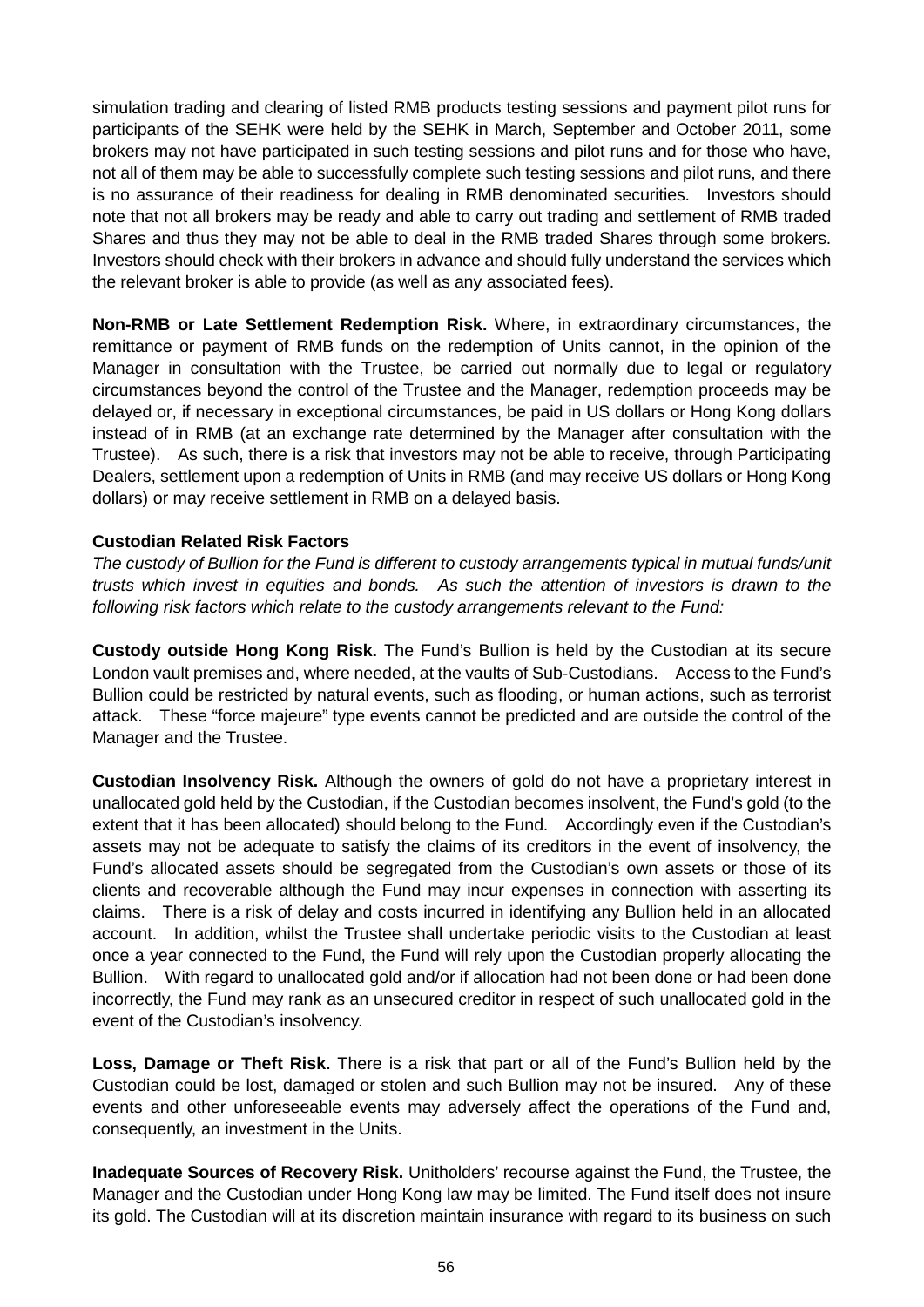terms and conditions as it considers appropriate. Any Bullion transferred to the Custodian (or to a third party holding to the Custodian's order) must be in the form of bars which comply with the Good Delivery Rules for Gold and Silver Bars published by the LBMA or in such other form as may be agreed between the Trustee and the Custodian. This means that any insurance cover may not pay the actual value of any Bullion lost or destroyed. Accordingly the Trustee and the Manager do not have the ability to dictate the existence, nature or amount of coverage of the Custodian's insurance. It is therefore possible that the Custodian may not maintain adequate insurance with respect to the Bullion held by the Custodian on behalf of or credited to the account of the Fund. Consequently, a loss may be suffered with respect to the Fund's Bullion which is not covered by insurance.

Although the Trustee, as trustee of the Fund, has overall responsibility for custody of the Fund's assets, all Bullion will be safekept by the Custodian and the liability of the Custodian is limited under the Custody Agreement between the Trustee and the Custodian which establishes the Fund's custody arrangements. The Custodian will use reasonable care in the performance of its duties under the Custodian Agreement and assumes responsibility for the safety of, and loss and damage of, the Bullion properly delivered to, and held in custody by it. However where the Custodian acts in accordance with the Custody Agreement then the Custodian is only liable for any loss or damage suffered by the Fund as a direct result of any negligence, fraud or willful default on the Custodian's part in the performance of its duties, and in which case the Custodian's liability will not exceed the aggregate market value of the (unallocated bullion account and the allocated bullion account) Account Balance at the time of such negligence, fraud or willful default. The Custodian is not liable for any consequential loss, or loss of profit or goodwill, suffered by the Fund whether or not resulting from any negligence, fraud or willful default on the Custodian's part. As a result, the recourse of the Trustee, the Manager and the Unitholders under Hong Kong law is limited under the terms of the Custody Agreement. Under each Participating Dealer's unallocated bullion account agreement (between the Custodian and a Participating Dealer), the Custodian is not contractually or otherwise liable for any losses suffered by any Participating Dealer or Unitholder that are not the direct result of its own gross negligence, fraud or willful default in the performance of its duties under such agreement, and in no event will its liability exceed the market value of the balance in the Participating Dealer's unallocated account at the time such gross negligence, fraud or willful default is discovered by the Custodian.

In addition, the Custodian will not be liable for any delay in performance or any non-performance of any of its obligations under the allocated bullion accounts agreement, the unallocated bullion accounts agreement or the Participating Dealer's unallocated bullion accounts agreement by reason of any cause beyond its reasonable control, including acts of God, war or terrorism. As a result, the recourse of the Trustee or a Unitholder, under English law, is limited. Furthermore, under English common law, the Custodian or any Sub-Custodian will not be liable for any delay in the performance or any non-performance of its custodial obligations by reason of any cause beyond its reasonable control.

Gold may be held by one or more Sub-Custodians appointed by the Custodian until it is transported to the Custodian's London vault premises (as soon as reasonably practicable). Under the allocated bullion accounts agreement, the Custodian is not liable for the acts or omissions or insolvency of its Sub-Custodians except to the extent directly resulting from the Custodian's fraud, negligence or bad faith in the appointment of that Sub-Custodian. The Custodian and the LBMA market-making members that provide bullion vaulting and clearing services to third parties have entered into an agreement to be bound by certain rules that will govern the operation of bullion clearing by members. If at any time the Custodian is in a bilateral dispute with a Sub-Custodian who is also a LBMA market-making member over an issue which is subject to the rules and such dispute cannot be resolved, then the Custodian and such LBMA market-making member shall submit their grievances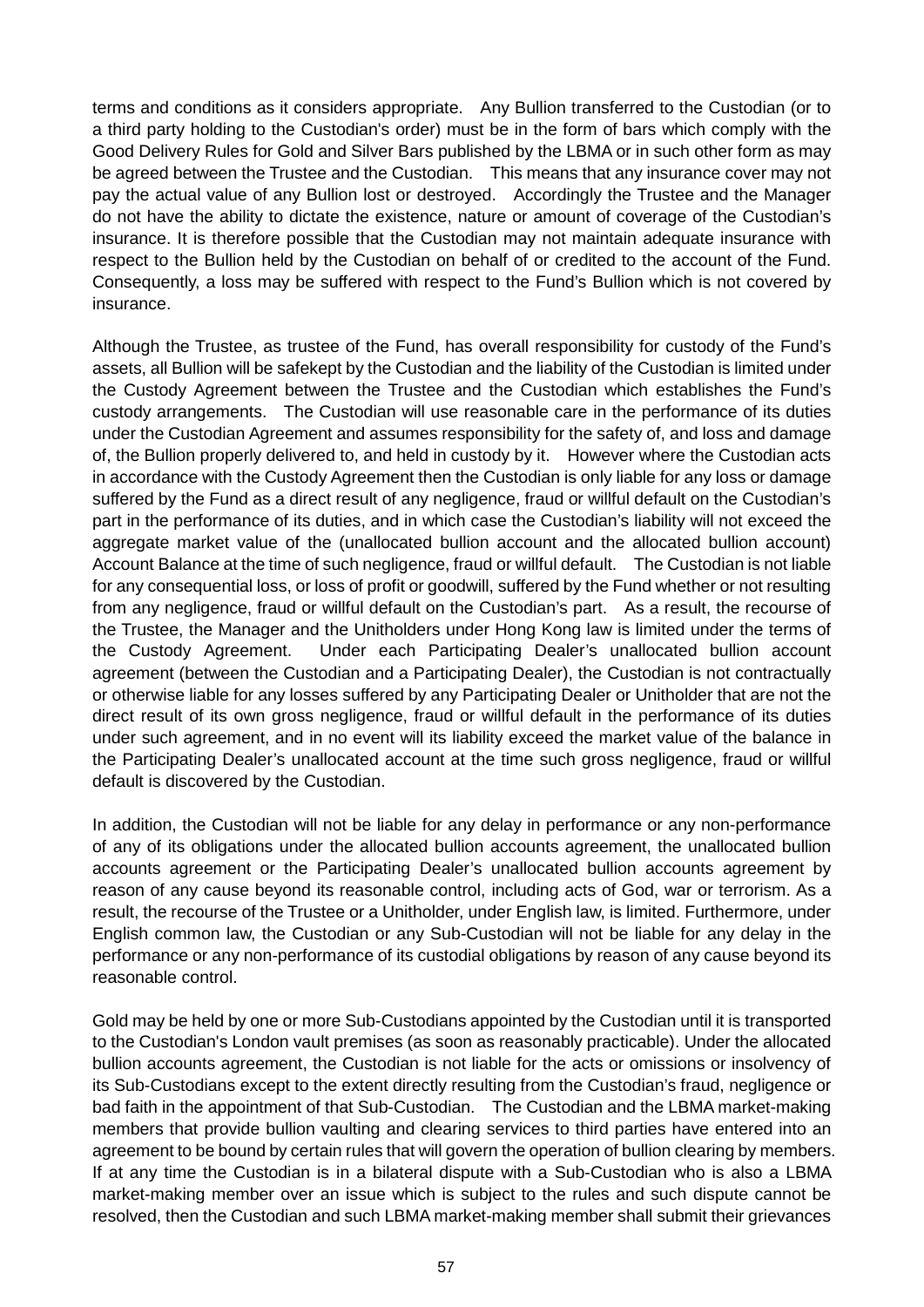to another mutually agreed member not involved in the dispute to seek a resolution. In the absence of a resolution, the dispute will be passed to the directors of the LPMCL for consideration. If the directors are unable to resolve such dispute then the dispute shall be submitted for final resolution by arbitration under the Rules of the London Court of International Arbitration. The LBMA's rules may be subject to change outside the control of the Fund. Under English law, the Trustee would not have a supportable breach of contract claim against a Sub-Custodian for losses relating to the safekeeping of Bullion. If the Fund's Bullion is lost or damaged while in the custody of a Sub-Custodian, the Fund may not be able to recover damages from the Trustee, the Custodian or the Sub-Custodian.

The obligations of the Custodian under the allocated bullion accounts agreement, the unallocated bullion account agreement and the Participating Dealer unallocated bullion account agreement are governed by English law. The Custodian may enter into arrangements with Sub-Custodians, which arrangements may also be governed by English law. The Fund is a Hong Kong unit trust. A Hong Kong court may have difficulty interpreting English law, the LBMA rules or the customs and practices in the London custody market. It may be difficult or impossible for the Fund to sue a Sub-Custodian in Hong Kong. In addition, it may be difficult, time consuming and/or expensive for the Fund to enforce in a foreign court a judgment rendered by a Hong Kong court.

If the Fund's Bullion is lost, damaged, stolen or destroyed under circumstances rendering a party liable to the Fund, the responsible party may not have the financial resources sufficient to satisfy the Fund's claim. For example, as to a particular event of loss, the only source of recovery for the Fund might be limited to the Custodian or one or more Sub-Custodians or, to the extent identifiable, other responsible third parties (e.g., a thief or terrorist), any of which may not have the financial resources (including liability insurance coverage) to satisfy a valid claim of the Fund.

Neither the Unitholders nor any Participating Dealer has a right under the Custody Agreement to assert a claim of the Trustee against the Custodian or any Sub-Custodian; claims under the Custody Agreements may only be asserted by the Trustee on behalf of the Fund.

**Gold Allocated May Not Be Bullion Risk.** Neither the Trustee nor the Custodian independently confirms the fineness of the gold allocated to the Fund in connection with the creation of a Basket, however the Bullion allocated by the Custodian for the Fund must be in the form of bars which comply with The Good Delivery Rules for Gold and Silver Bars published by the LBMA or in such other form agreed between the Trustee and Custodian. The bullion allocated to the Fund by the Custodian may be different from the reported fineness or weight required by the LBMA's standards for gold bars delivered in settlement of a gold trade, or the London Good Delivery Standards, the standards required by the Fund. However, under the Custody Agreement the Custodian has agreed with the Trustee that the Trustee has the right to request the Custodian to replace any gold bar which does not comply with the Good Delivery Rules for Gold and Silver Bars published by the LBMA. Nevertheless Units may have been issued against such gold, and if the Custodian fails to satisfy its obligation to credit the Fund the amount of any deficiency, the Fund may suffer a loss.

**Sub-Custodian Risk.** Under the allocated bullion account agreement, the Custodian has agreed that it will hold all of the Fund's gold in its own London vault premises except when the gold has been allocated in a vault other than the Custodian's London vault premises, and in such cases the Custodian has agreed that it will use commercially reasonable efforts to transport the gold to the Custodian's London vault, at the Custodian's cost and risk as soon as reasonably practicable. Nevertheless, there will be periods of time when some portion of the Fund's gold will be held by one or more Sub-Custodians appointed by the Custodian.

The Sub-Custodians which the Custodian currently uses are the Bank of England and LPMCL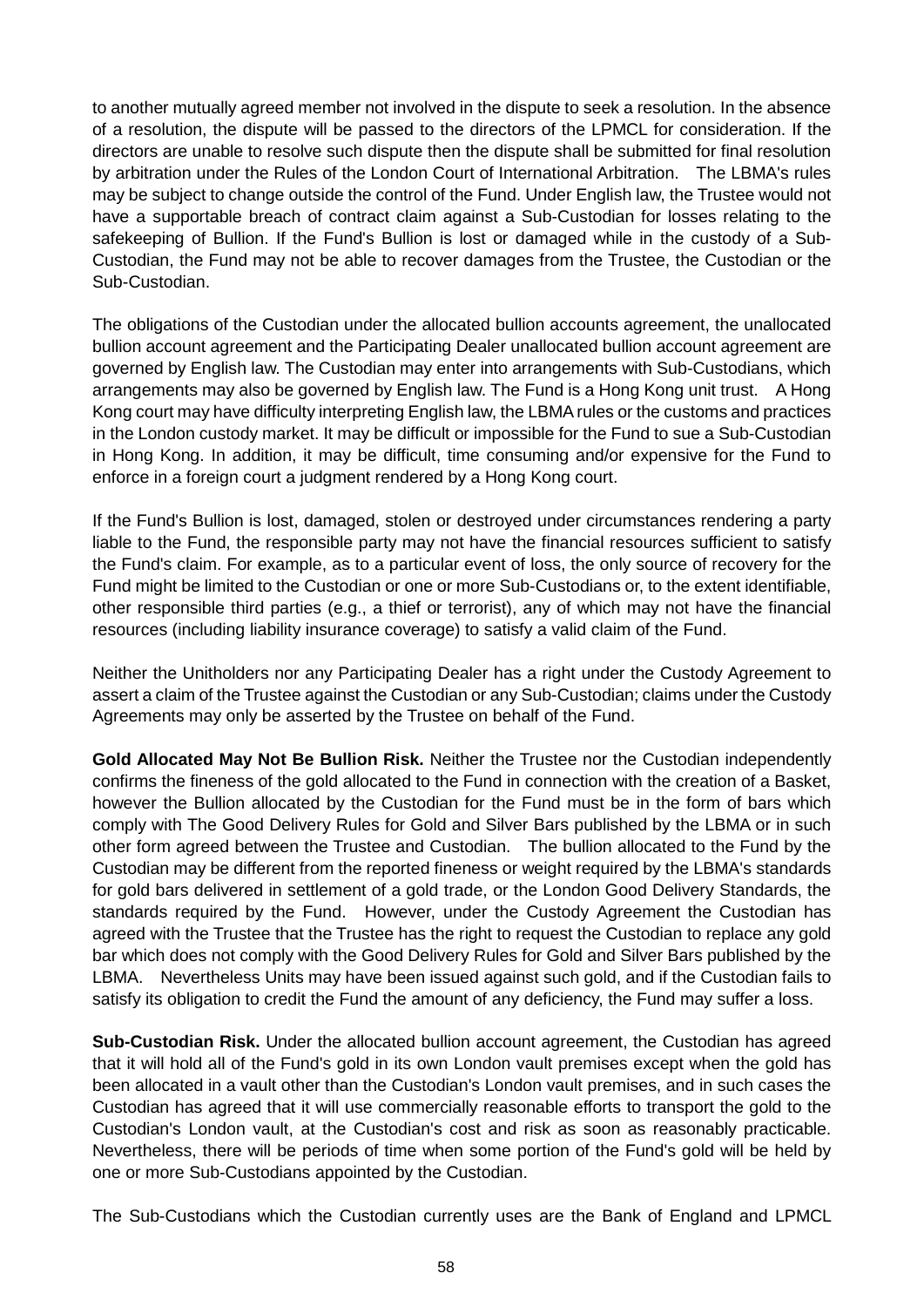clearing members that provide bullion vaulting and clearing services to third parties – some of which use, for example, Brinks Limited and Via Mat International. The Custodian is required under the allocated bullion accounts agreement to use reasonable care in selecting and appointing its Sub-Custodians but the Custodian is not liable for the acts or omissions or insolvency of its Sub-Custodians except to the extent directly resulting from the Custodian's fraud, negligence or bad faith in the appointment of that Sub-Custodian. These Sub-Custodians may in turn appoint further sub-custodians, but the Custodian is not responsible for the appointment of these further subcustodians. Furthermore, the Trustee may have no right to visit the premises of any Sub-Custodian for the purposes of examining the Fund's gold or any records maintained by the Sub-Custodian.

In addition, the ability of the Trustee to monitor the performance of the Custodian may be limited because under the Custody Agreement the Trustee has only limited rights to visit the premises of the Custodian for the purpose of examining the Fund's Bullion and certain related records maintained by the Custodian.

**Unallocated Account Risk.** Gold which is part of a deposit for a creation order or part of redemption proceeds will be held for a time in the Fund's unallocated account and, previously or subsequently in, the Participating Dealer unallocated account of the creating or redeeming Participating Dealer. During those times, the Fund and the Participating Dealer, as the case may be, will have no proprietary rights to any specific bars of gold held by the Custodian and will each be an unsecured creditor of the Custodian with respect to the amount of gold held in such unallocated accounts. In addition, if the Custodian fails to allocate the Fund's gold in a timely manner, in the proper amounts or otherwise in accordance with the terms of the unallocated bullion account agreement, or if the Custodian fails to so segregate gold held by it on behalf of the Fund, unallocated gold will not be segregated from the Custodian's assets, and the Fund will be an unsecured creditor of the Custodian with respect to the amount so held in the event of the insolvency of the Custodian. In the event the Custodian becomes insolvent, the Custodian's assets might not be adequate to satisfy a claim by the Fund or the Participating Dealer for the amount of gold held in their respective unallocated gold accounts.

In the case of the insolvency of the Custodian, a liquidator may seek to freeze access to the gold held in all of the accounts held by the Custodian, including the Fund allocated account. Although the Fund would be able to claim ownership of properly allocated gold, the Fund could incur expenses in connection with asserting such claims, and the assertion of such a claim by the liquidator could delay creations and redemptions of Units.

**Bullion Allocated on Creation of Units Risk.** Neither the Trustee nor the Manager independently confirms the fineness, weight or conformity with London Good Delivery of the Bullion delivered to the Custodian in the Fund's unallocated and allocated accounts, in connection with the creation of Units. The gold allocated to the Fund within the Custodian's secure vault, may be different from the reported fineness or weight required for Bullion. In such circumstance, the Custodian has agreed with the Trustee that the Trustee has the right to request the Custodian to replace any gold bar which does not comply with the Good Delivery Rules for Gold and Silver Bars published by the LBMA. However should the Custodian fail to do so the Fund may suffer a loss.

**Failure to Appoint Replacement Custodian Risk.** The Custody Agreement does not have any expiry date; however, the Trustee or the Custodian may terminate the Custody Agreement pursuant to the relevant provisions therein. If the Custody Agreement is terminated and the Custodian ceases to act as a custodian but no replacement custodian acceptable to the SFC is appointed upon such cessation, the Fund will be unable to maintain its SFC authorisation. Furthermore, under the Trust Deed, the Trustee or the Manager may terminate the Fund if the Custodian ceases to be able to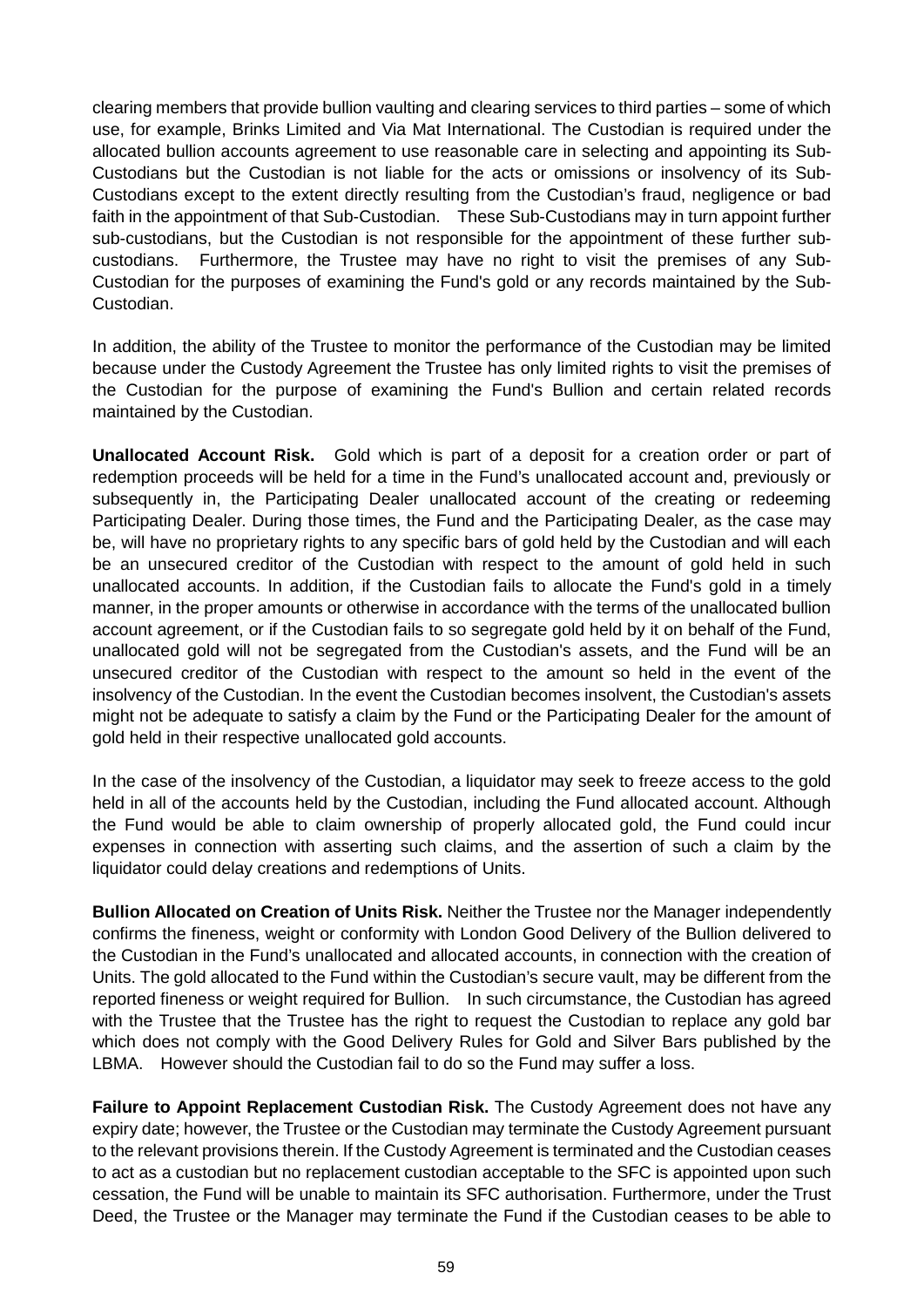provide custody services in respect of the Fund and no replacement provider of a secure vault is found (within sixty Business Days of the date of cessation) which is acceptable to both the Manager and the Trustee.

### **Investment Related Risk Factors**

*In addition to the risk factors relating specifically to gold and to RMB, the following risk factors also apply to the Fund:* 

**Limited Management Experience Risk.** The Manager has had experience in establishing and operating numerous equities unit trusts (but not commodities exchange traded funds) in particular physical exchange traded funds.

**Gold Dealing Risks.** For any redemptions by investors through Participating Dealers in cash if a Participating Dealer by agreement with its investor client sells any Bullion it receives from the Fund, it will be relying on the credit of the counterparty to that Bullion sale transaction. If any counterparty fails to settle such trade, the Participating Dealer's obligation to pay the gross proceeds of sale received from the sale of such Bullion to its investor client may under the terms of its agreement with the redeeming investor client be reduced by the amount of the deficiency in payment received from the counterparty. The Fund has no liability for agreements to create or redeem between investors who are clients of Participating Dealers and the Participating Dealers.

**Trust and Fund Expenses Risk.** Each outstanding Unit represents a fractional, undivided interest in the Bullion and other assets held by the Fund. The Fund does not generate any income and as the Fund needs to sell Bullion and/or assets to pay for its ongoing expenses. Whenever Bullion is sold for that purpose the amount of Bullion represented by each Unit will gradually decline over time. This is also true with respect to Units that are issued in exchange for additional deposits of Bullion into the Fund, as the amount of Bullion required to create Units proportionately reflects the amount of Bullion represented by the Units outstanding at the time of creation. Assuming a constant LBMA Gold Price AM, the Net Asset Value per Unit is expected to continue to gradually decline relative to the price of Bullion as the amount of Bullion represented by the Units gradually declines. Investors should be aware that the gradual decline in the amount of Bullion represented by the Units will occur regardless of whether the trading price of the Units rises or falls in response to changes in the price of Bullion.

**Sale of the Fund's Gold to Pay Expenses Risk.** The Manager may sell Bullion or other assets held by the Fund to pay the Fund's expenses on an as needed basis irrespective of then current gold prices. The Fund is not actively managed and no attempt will be made to buy or sell gold to protect against or to take advantage of fluctuations in the price of gold. Consequently, the Fund's gold may be sold at a time when the gold price is low, resulting in a negative effect on the value of the Units.

**Termination Timing Risk.** If the Fund is terminated under the provisions of the Trust Deed, for example where the Manager goes into liquidation, such termination could occur at a time which is disadvantageous to Unitholders, such as when gold prices are lower than the LBMA Gold Price AM at the time when Unitholders purchased their Units. In such a case, when the Fund's Bullion is sold as part of the Fund's liquidation, the resulting proceeds distributed to Unitholders will be less than if gold prices were higher at the time of sale.

**Failure to Achieve Investment Objective Risk.** There can be no assurance that the investment objective can be achieved. It is possible that an investor may lose a proportion or all of its investment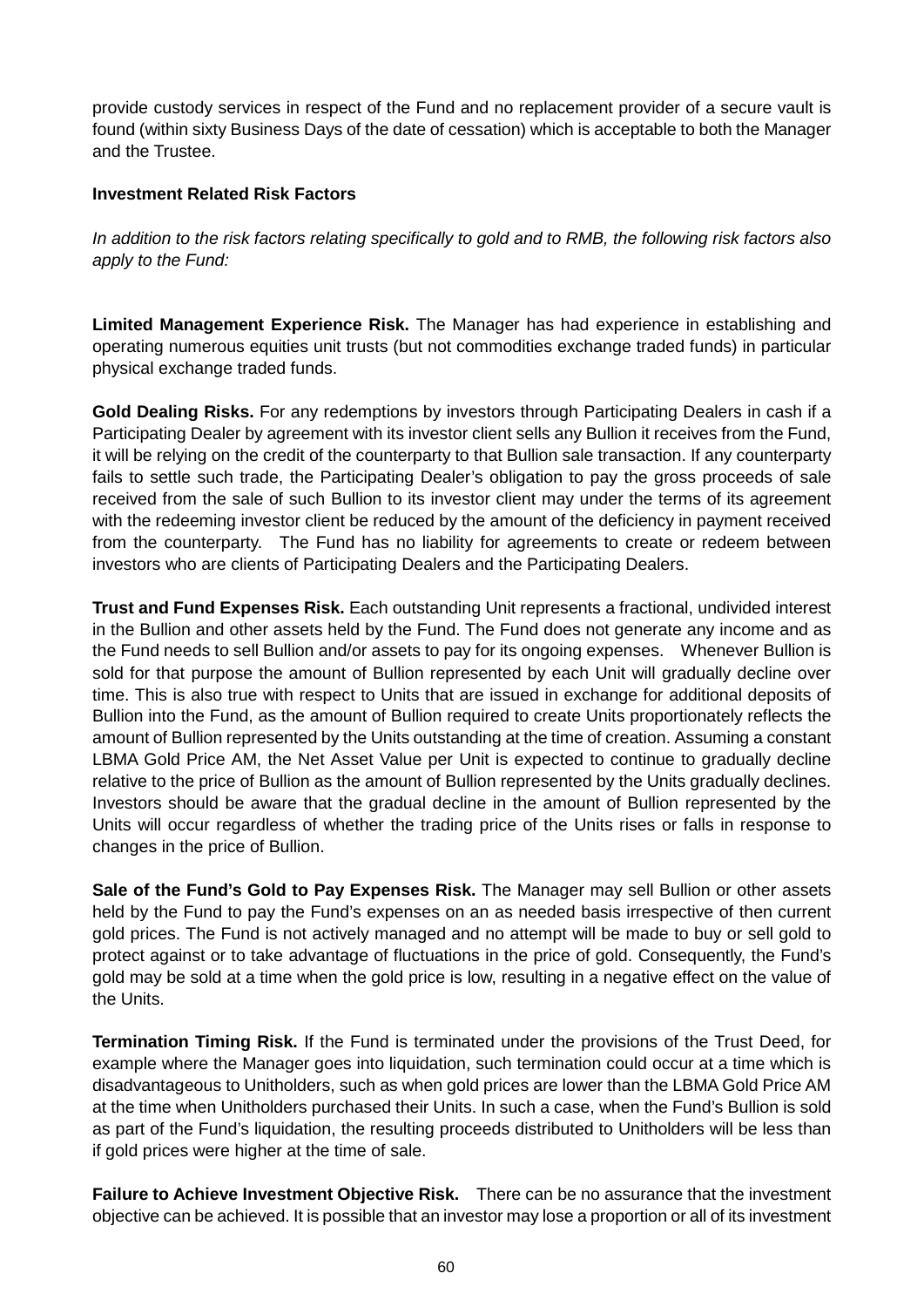in the Fund where the investment objective is not achieved and/or where the LBMA Gold Price AM declines. As a result, each investor should carefully consider the costs of investing in the Fund.

**Gold Market Risk.** The Net Asset Value of the Fund is expected to change with changes in the market value of the Bullion it holds. The price of Units may go down as well as up. There can be no assurance that the Fund will achieve its investment objective or that an investor will achieve profits or avoid losses, significant or otherwise. The capital return of the Fund is based on the capital appreciation of the Bullion which it holds and the hedging return from the Fund's swaps, less expenses incurred. The Fund's return may fluctuate in response to changes in such capital appreciation (if any). Furthermore, the Fund will experience volatility and decline in a manner that corresponds with the LBMA Gold Price AM. Investors in the Fund are exposed to, amongst others, similar risks that investors who invest directly in gold would face although the nature of the transactions and the rights of investors differ.

**Passive Investment Management Risk.** The Fund is not actively managed. Accordingly, the Fund may be affected by a decline in the LBMA Gold Price AM. The Fund invests in gold regardless of its investment merit. The Manager does not attempt to select other commodities or precious metals or to take defensive positions in declining markets. Investors should note that the lack of discretion on the part of the Manager to adapt to market changes due to the inherent investment nature of the Fund will mean that falls in the LBMA Gold Price AM are expected to result in corresponding falls in the value of the Units.

**Business Climate Risk.** In the current economic environment, global markets are experiencing very high level of volatility. Such volatility may have an adverse effect on the LBMA Gold Price AM's, and therefore the Fund's, performance. Investors may lose money by investing in the Fund.

**Management Risk.** Because there can be no guarantee that the Fund's performance will fully replicate the movement of the LBMA Gold Price AM, it is subject to management risk. This is the risk that the Fund's investment strategy, the implementation of which is subject to some constraints, may not produce the intended results and that the tracking error may accordingly be higher than predicted.

**Commodities Risk.** The investments of the Fund, i.e. Bullion, are subject to risks inherent in all commodities (including settlement and counterparty risks). The value of holdings of gold may fall as well as rise. The global markets are currently experiencing very high levels of volatility and instability, resulting in higher levels of risk than is customary (including settlement and counterparty risks).

**Tracking Error Risk.** The Net Asset Value of the Fund may not correlate exactly with the LBMA Gold Price AM. Factors such as the fees and expenses of the Fund, costs associated with the Fund's ongoing operations, the frequency of dealings and the size of the net RMB proceeds received by the Fund, US dollars and RMB foreign exchange hedging, movement in RMB to US dollars exchange rate, the market conditions at the relevant time, the rounding of Bullion prices and changes to the regulatory policies may affect the Manager's ability to achieve close correlation with the LBMA Gold Price AM. The Manager will monitor and seek to manage such risk in minimising tracking error. Although the Manager will cause the Fund to enter into the foreign exchange swap and the unfunded asset swap, these factors, most of which are beyond the control of the Manager, may cause the Fund's performance to deviate from the LBMA Gold Price AM. Investors should note that the tracking error may be higher than the Manager's anticipation due to factors beyond the control of the Manager, especially in the event of extreme market fluctuations. In the event that the actual tracking error is significantly higher than the Manager's anticipation, the performance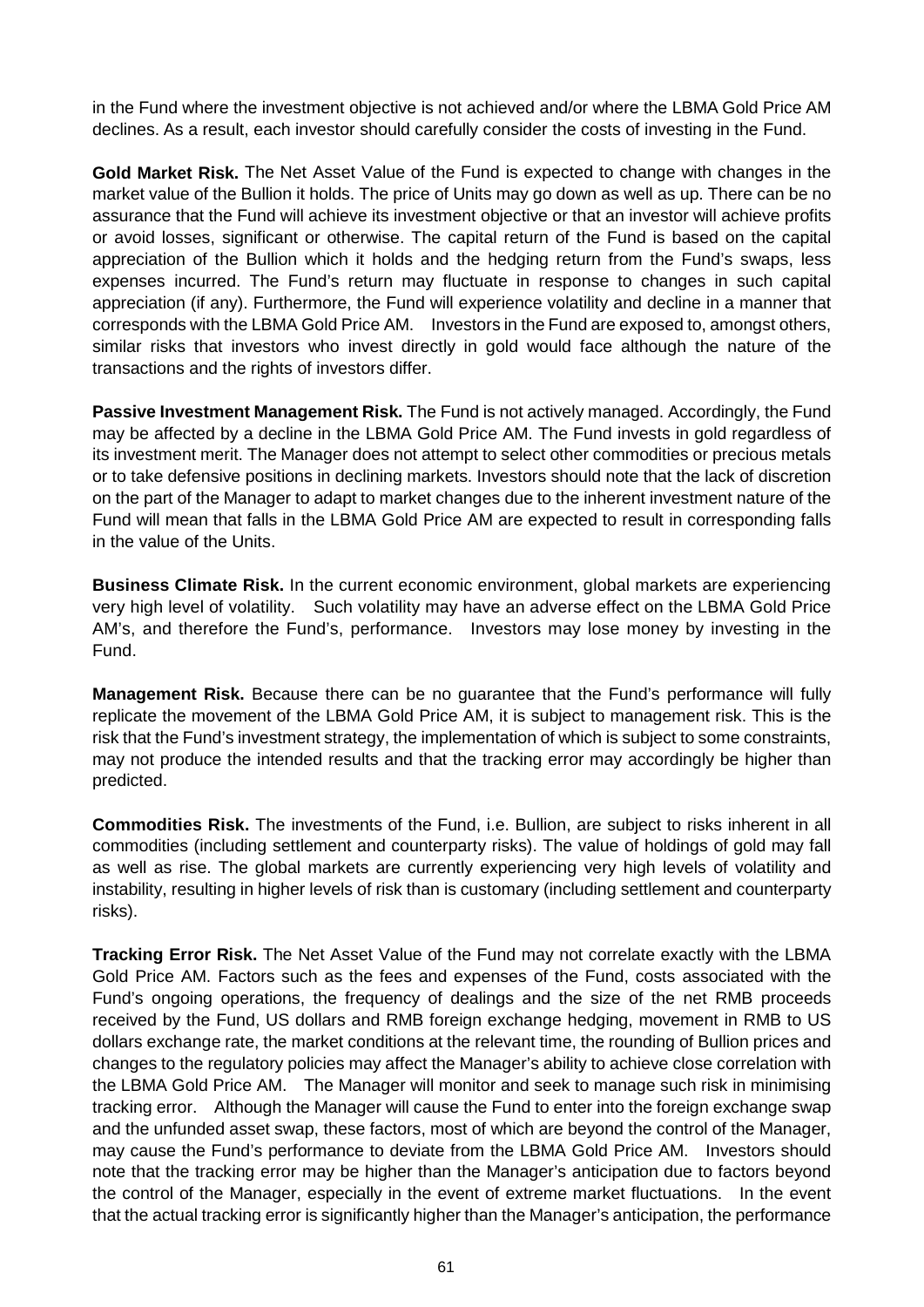of the Fund may be adversely affected.

**Concentration Risk.** The Fund is concentrated in a particular commodity, i.e. gold. As such, the Fund may be adversely affected by the performance of industries, sectors, or events that are related to gold and to its production and sale. As such the Fund will be subject to price volatility. The Fund may also be more susceptible to the effects of any single economic, market, political or regulatory occurrence.

**Non-diversification Risk.** The Fund may likely be more volatile than a broad-based fund, such as a global equity fund, as it is susceptible to fluctuations in the price of gold resulting from supply and demand of a single commodity, i.e. gold.

**Counterparty Risk.** With regard to transactions with the Manager and/or the Trustee on account of the Fund in relation to the Fund's assets, the Fund is exposed to the risk that a counterparty may not settle a transaction in accordance with its agreement such as the Operating Guidelines (including, for example, where a Gold Dealer seller or a Participating Dealer fails to deliver or instruct a credit or allocation of Bullion due to a credit or liquidity problem of the Gold Dealer seller or a Participating Dealer, or due to the insolvency, fraud or regulatory sanction of the Gold Dealer seller or a Participating Dealer, as appropriate) or the relevant swap agreement, thus causing the Fund to suffer a loss. In particular, in the event of an insolvency or default by the Swap Counterparty, the Fund may be exposed to RMB/US dollars foreign exchange risk on an unhedged basis. Given that the swaps are to be rolled over on a daily basis, the Manager does not anticipate that any loss to the Fund arising from such default or insolvency would exceed 10% of the Net Asset Value of the Fund. Please also refer to the risk factor "RMB Related Swap Risk" above.

Deposits of cash with a custodian, bank or financial institution ("custodian or depository") or of gold with the Custodian will also carry counterparty risk as the custodian or depository or Custodian may be unable to perform their respective obligations due to credit-related and other events like insolvency of or default of them. In these circumstances the Fund may be required to unwind certain transactions and may encounter delays of some years and difficulties with respect to court procedures in seeking recovery of the Fund's Bullion. With regard to the Custodian, no more than 430 ounces of Bullion are expected to be held in the Fund's unallocated account at the close of business (London time) on each Business Day. Unless it fails to fulfill its obligations to so allocate, most of the Fund's Bullion should be allocated and so should be protected in the event of the insolvency of the Custodian (although there may still be delays in obtaining delivery of the Fund's Bullion in these circumstances). However, in respect of the Fund's unallocated accounts with the Custodian, the Fund would, in the event of the insolvency of the Custodian, rank as an unsecured creditor.

**Trading Risk.** While the creation/redemption feature of the Fund is designed to make it likely that Units will trade on the SEHK close to their Net Asset Value, disruptions to creations and redemptions may result in trading prices that differ significantly from the Net Asset Value. The secondary market prices of Units will fluctuate in accordance with changes in the Net Asset Value and supply and demand on the SEHK. The Manager cannot predict whether Units will trade below, at, or above their Net Asset Value. Since, however, Units must be created and redeemed at Net Asset Value, large discounts or premiums to the Net Asset Value of Units are theoretically not likely to be sustained over the long term. However, if the Manager suspends creations and/or redemptions of Units of the Fund, the Manager expects larger discounts or premiums to the Net Asset Value.

**No Market in the Units Risk.** Although the Units are to be listed on the SEHK and one or more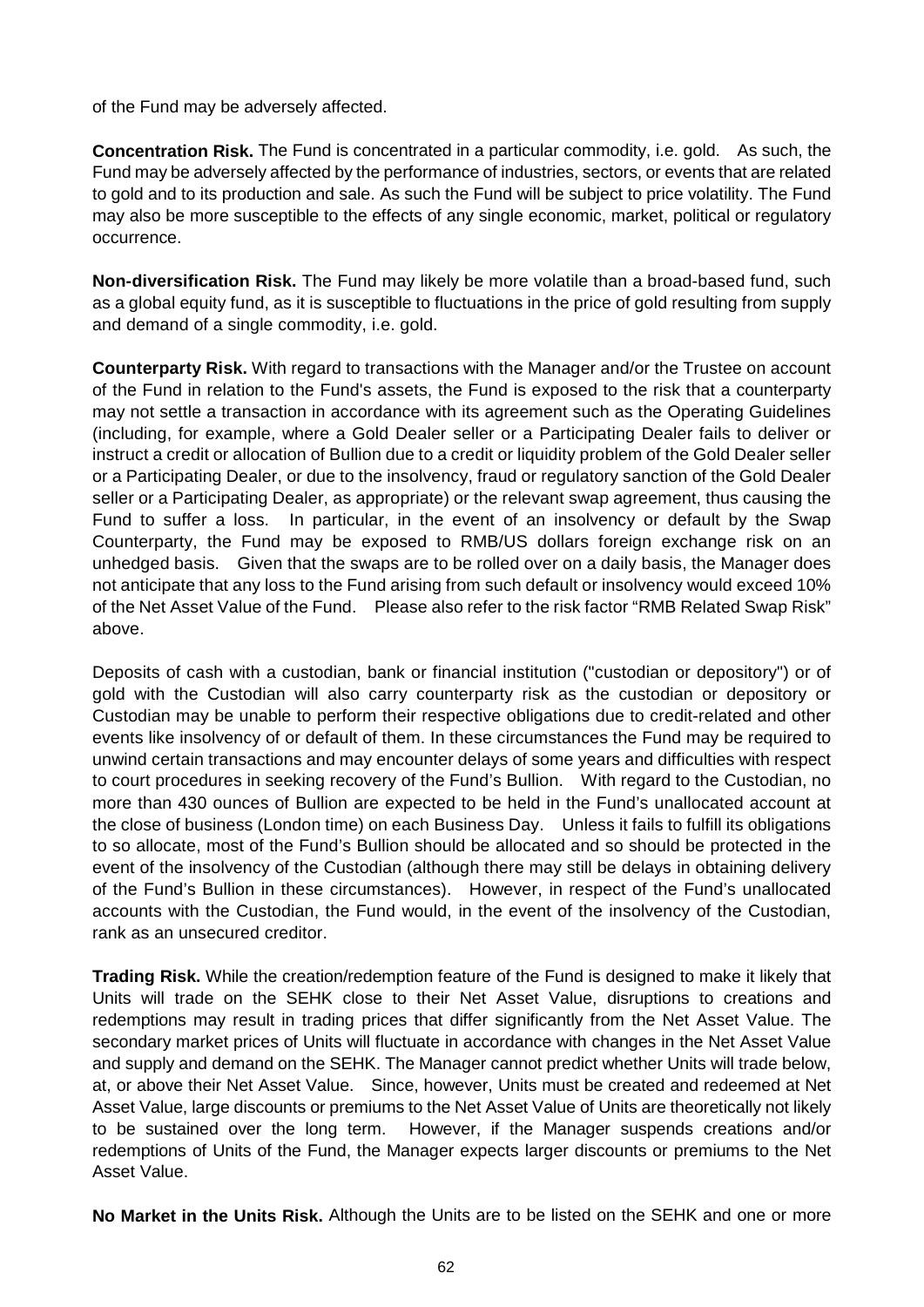Market Makers have been appointed, investors should be aware that there may be no liquid trading market for the Units or that such Market Maker(s) may cease to fulfil that role. Further, there can be no assurance that Units will experience trading or pricing patterns similar to those of exchange traded funds which are traded on the SEHK and which are based upon indices.

**Liquidity Risk.** A investor buying Units in small numbers may not necessarily be able to find other buyers should that investor wish to sell. To address this risk, one or more Market Makers have been appointed. There are also a number of limitations on the conversion of RMB. These factors may affect the amount of RMB available for investors to invest in Units on the SEHK and accordingly adversely affect the market demand for the Units. In turn this may affect the liquidity and trading price of the Units in the secondary market. Therefore, Unitholders may not be able to sell their Units in the secondary market in as timely a manner as some other equity products denominated in Hong Kong dollars listed in Hong Kong, and the trading price may not fully reflect the intrinsic value of the Units.

**Indemnity Risk.** Under the Trust Deed, the Trustee and the Manager have the right to be indemnified.

In the absence of fraud, willful default or negligence by the Manager or the Trustee respectively, neither of them shall incur any liability by reason of any error or law or any matter or thing done or suffered or omitted to be done in good faith under the Trust Deed. Nothing in any of the provisions of the Trust Deed shall exempt the Trustee or the Manager (as the case may be) from or indemnify it against any liability for breach of trust or any liability which by virtue of any rule of law would otherwise attach to it in respect of any negligence, fraud, default, breach of duty or trust of which either the Trustee or the Manager (as the case may be) may be liable in relation to its duties.

Each of the Trustee and the Manager shall be entitled to an indemnity against any action, costs, claims, damages, expenses or demands (other than those arising out of any liability or obligation to the Unitholders imposed on the Trustee or the Manager pursuant to the laws of Hong Kong) to which it may be subject as the Trustee or the Manager (as the case may be) and to have recourse to the assets of the Fund in respect of such action, costs, claims, damages, expenses or demands which have been made or arose out of or, where such action, costs, claims, damages, expenses or demands relate to the Fund as a whole or any part of the Fund or the Trust.

In the event that the Manager enters into any agreement, arrangement, dealing or transaction of any kind with any third party (including, without limitation, third party brokers) for and on behalf of the Fund to which the Trustee is not a party, the Manager is required by the Trust Deed to ensure that in any such agreement, arrangement, dealing or transaction the liability of the Trustee to the third-party cannot exceed at any time the net amount that the Trustee is entitled and able to draw from the assets subject to the Fund, to indemnify itself as trustee for its obligations to the third party under that dealing or transaction, so that if the net amount that the Trustee is entitled to draw from the assets subject to the Fund to indemnify itself as trustee for its obligations to the third party is reduced to zero, or the property subject to the Fund is exhausted, all liability of the Trustee to the third party under that contract, agreement or instrument shall be extinguished.

Any reliance by the Trustee or the Manager on the right of indemnity would reduce the assets of the Fund and the value of the Units.

# **Market Trading Related Risk Factors**

*Because the Fund is an exchange traded fund listed on the SEHK, the Fund is subject to the following risk factors relating to market trading:*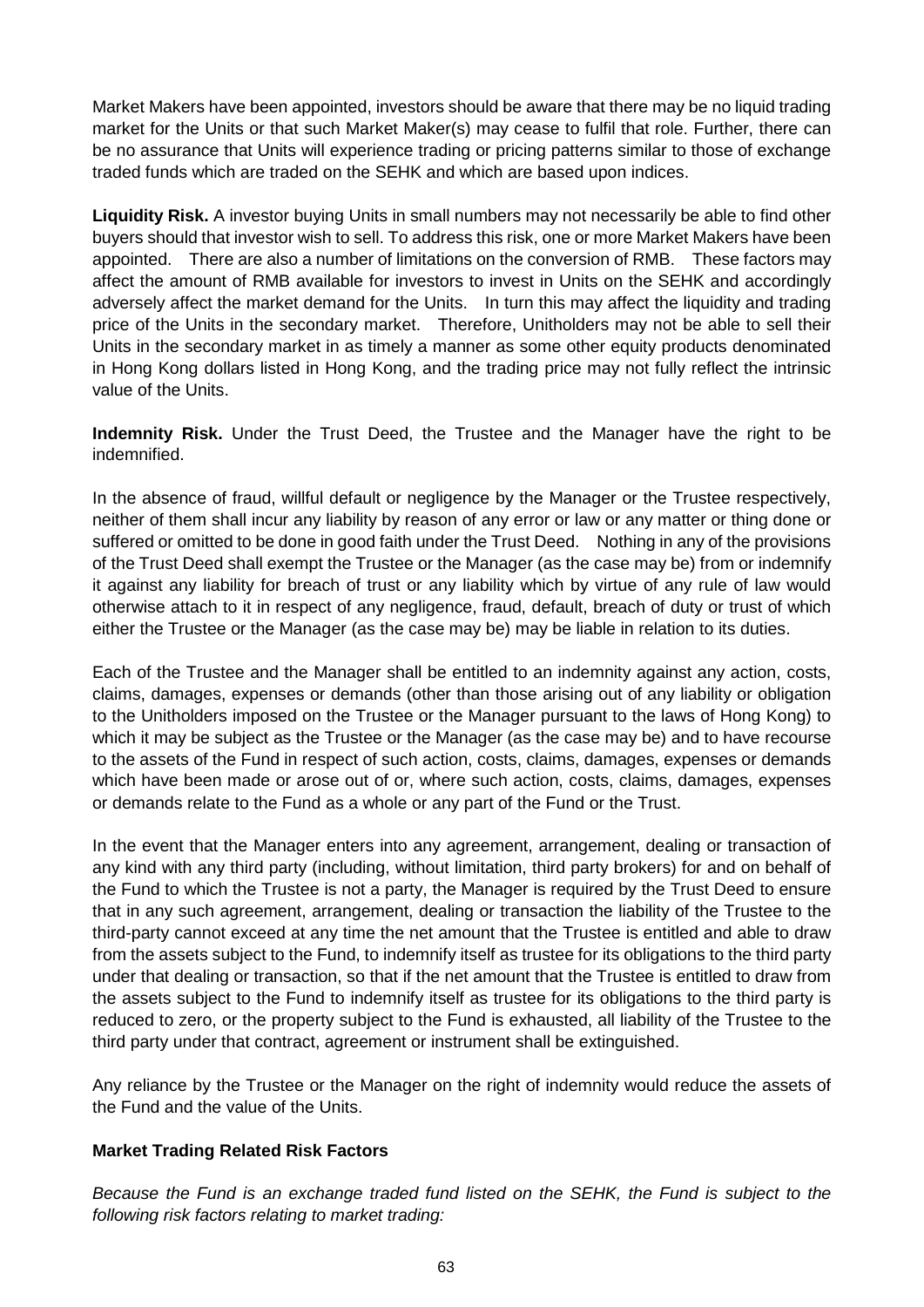**Liquidity Risk.** Although Units are listed for trading on the SEHK, there can be no assurance that an active trading market for such Units will develop or be maintained. In addition, if the Bullion which comprises the Fund's assets has limited trading, or if the spreads are wide, this may adversely affect the price of the Units and the ability of an investor to dispose of its Units at the desired price. If a Unitholder needs to sell its Units at a time when no active market for them exists, the price it receives for its Units (assuming it is able to sell them) is likely to be lower than the price received if an active market did exist.

**Suspension of Trading Risk.** Investors and potential investors will not be able to buy, nor will investors be able to sell, Units on the SEHK during any period in which trading of the Units is suspended. The SEHK may suspend the trading of Units whenever the SEHK determines that it is appropriate in the interests of a fair and orderly market to protect investors. The creation and redemption of Units may also be suspended if the trading of Units is suspended.

**Effect of Redemptions Risk.** If a Participating Dealer agrees with its clients to make significant redemptions on their behalf and to pay such clients RMB (or any other currencies) but makes an in-gold Redemption Application, it may not be possible for that Participating Dealer to liquidate the Bullion in a timely manner or the Participating Dealer may be able to do so only at prices which the Participating Dealer believes does not reflect the true value of such Bullion, possibly resulting in an adverse effect on the return to the Participating Dealer's clients.

In addition, the Manager may also in certain circumstances suspend the determination of the Net Asset Value of the Fund for the whole or any part of any period. Please see the section headed "DETERMINATION OF NET ASSET VALUE" for further details.

**Units May Trade Other Than at Net Asset Value Risk.** Units may trade on the SEHK at prices above (at a premium) or below (at a discount) the most recent Net Asset Value. The Net Asset Value per Unit of the Fund is calculated at the end of each Business Day and fluctuates with changes in the market value of the Fund's holdings. The trading prices of the Units will be a function of supply and demand amongst investors wishing to buy and sell Units and the bid-offer spread that Market Makers are willing to quote for Units, which fluctuate continuously throughout the trading hours based on market supply and demand rather than Net Asset Value. The trading price of the Units may deviate significantly from Net Asset Value particularly during periods of market volatility or when there is any suspension of creations or redemptions. Any of these factors may lead to the Units trading at a premium or discount to the Net Asset Value. On the basis that Units can be created and redeemed in Application Units at Net Asset Value, large discounts or premiums to Net Asset Value are theoretically not likely to be sustained over the long term. While the creation/redemption feature is designed to make it likely that the Units will normally trade at prices close to the Fund's next calculated Net Asset Value, trading prices are not expected to correlate exactly with the Net Asset Value of the Fund due to reasons relating to timing as well as market supply and demand factors. In addition, disruptions to creations and redemptions or the existence of extreme market volatility may result in trading prices that differ significantly from Net Asset Value. In particular, if an investor purchases Units at a time when the market price is at a premium to Net Asset Value or sells when the market price is at a discount to Net Asset Value, then the investor may sustain losses.

**Cost of Trading Units in the Secondary Market Risk.** Buying or selling Units involves various types of costs that apply to all securities transactions. When trading Units through a broker investors will incur a brokerage commission or other charges imposed by the broker. In addition, investors will also incur the cost of the trading spread, being the difference between what investors are willing to pay for the Units (bid price) and the price they are willing to sell Units (ask price). Frequent trading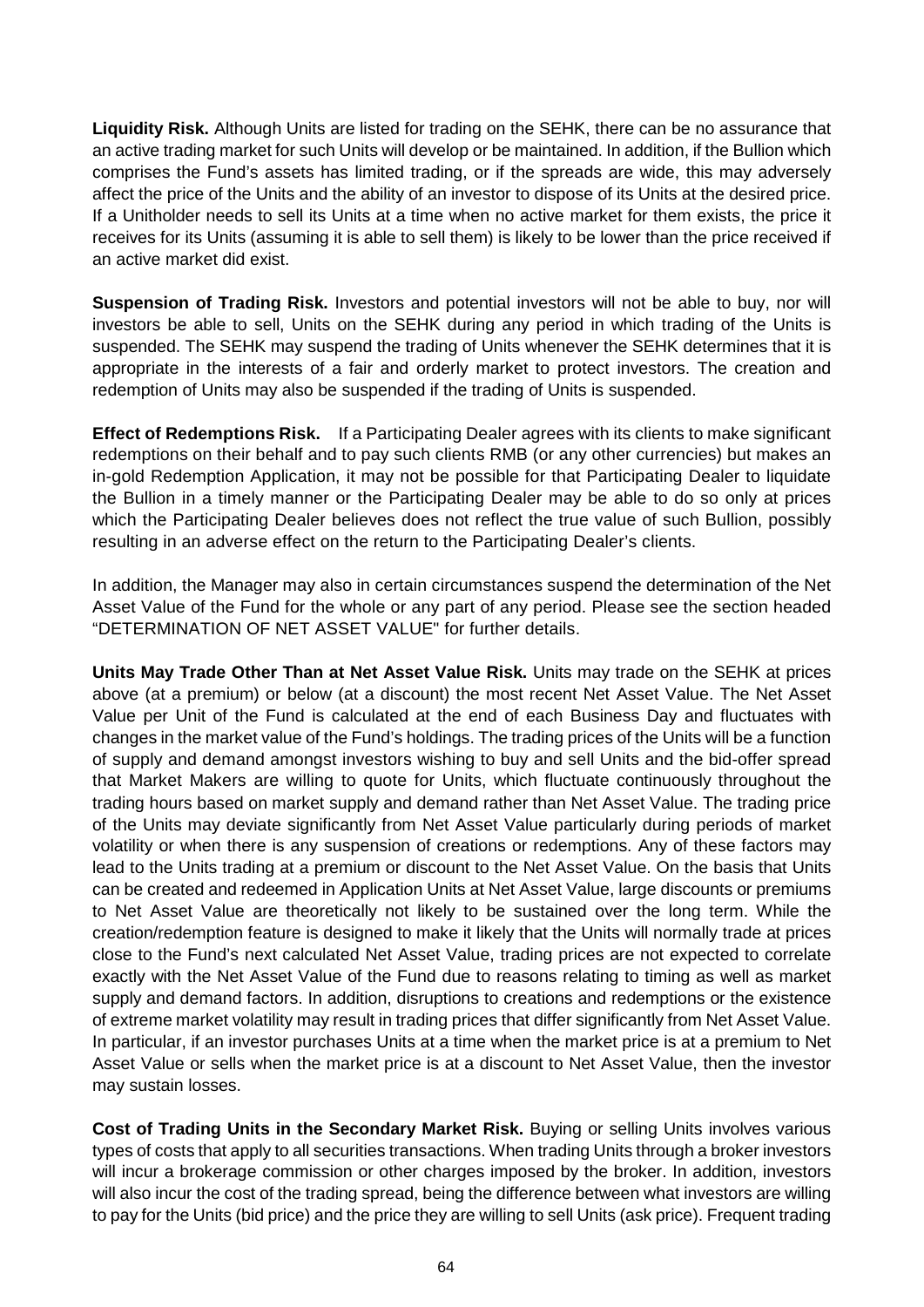may detract significantly from investment results and an investment in Units may not be advisable particularly for investors who anticipate regularly making small investments.

**No Right to Control the Funds Operation Risk.** Investors will have no right to control the daily operations, including investment and realisation decisions, of the Fund or of the Trust.

**Secondary Market Trading Risk.** Units may trade on the SEHK when the Fund does not accept Creation Applications and Redemption Applications from Participating Dealers. On such days, Units may trade in the secondary market with more significant premiums or discounts than might be experienced on days when the Fund accepts Creation Applications and Redemption Applications.

**Reliance on the Manager Risk.** The Fund is managed by the Manager and the performance of the Fund is largely dependent on the services and skills of its officers and employees. In the case of loss of service of the Manager or any of its key personnel, as well as any significant interruption of the Manager's business operations or in the extreme case the insolvency of the Manager, the Trustee may not find successor managers quickly and the new appointment may not be on equivalent terms or of similar quality. Therefore, the occurrence of those events could cause a deterioration in the Fund's performance and investors may lose money in those circumstances.

**Reliance on Market Makers Risk.** Investors should note that liquidity in the market for the Units may be adversely affected if there is no Market Maker for the Fund. The Manager will seek to mitigate this risk by using its best endeavours to put in place arrangements so that at least one Market Maker for the Fund will maintain a market for Units and will give not less than three months' notice prior to terminating market making under the relevant market making agreement*.* However, investors should note that Units of the Fund are traded and settled in RMB. There may be less interest by potential market makers making a market in Units denominated in RMB. Furthermore, any disruption to the availability of RMB may adversely affect the capability of market makers in providing liquidity for the Units.

**Reliance on Participating Dealers Risk.** The creation and redemption of Units may only be effected through Participating Dealers. Although each Participating Dealer shall be required to indicate to the Manager that it will generally create and redeem for its clients (as outlined in the section entitled "Creation by Participating Dealers"), whether or not a Participating Dealer agrees with its clients to create or redeem Units for them has to be agreed between the relevant client and that Participating Dealer. A Participating Dealer may charge a fee for providing this service. Participating Dealers will not be able to create or redeem Units during any period when, amongst other things, dealings on the SEHK are restricted or suspended, settlement or clearing of securities through the CCASS is disrupted or the LBMA Gold Price AM is not published. In addition, Participating Dealers will not be able to issue or redeem Units if some other event occurs that impedes the calculation of the Net Asset Value of the Fund. Since the number of Participating Dealers at any given time will be limited, and there may even be only one Participating Dealer at any given time, investors will not be able to create or redeem Units freely.

**Different Trading and Opening Hours of the SEHK and London Gold Market Risk.** The Trading hours of the SEHK, on which the Units are to be listed, do not match the gold fixing hours of the London bullion market because Hong Kong is in a different time zone to the United Kingdom. The London bullion market is an "over-the-counter" (OTC) principal to principal market where trading can occur throughout the day. However twice daily during London trading hours there is a fix which provides reference gold prices for the day's trading. One of the fixes, in the morning (London time), is the LBMA Gold Price AM. The morning session of the fix starts at 10.30 am (London time) and the afternoon session of the fix starts at 3.00 p.m. (London time). The Fund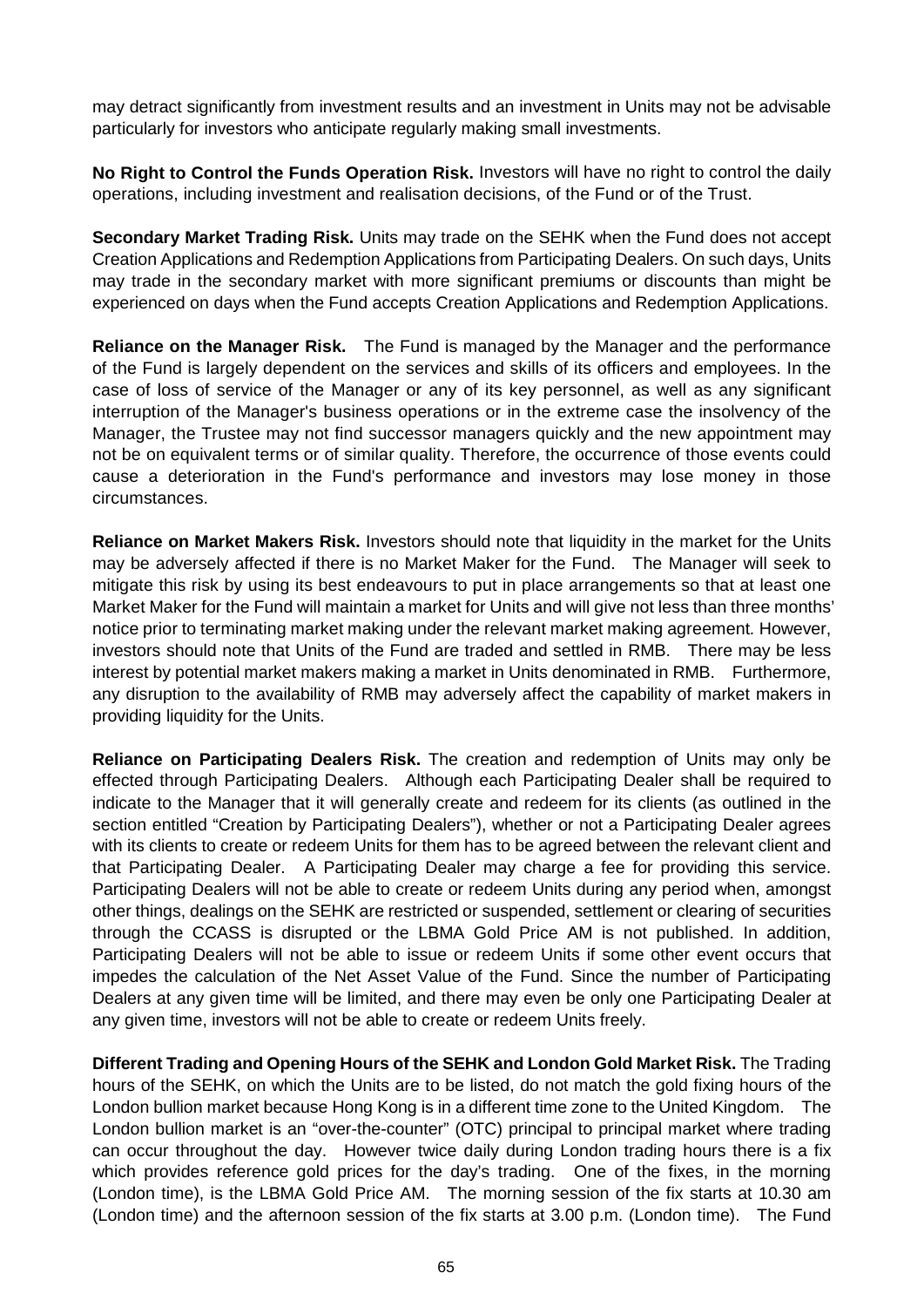will seek to track the LBMA Gold Price AM. This means that the reference price for Unitholders will be the price determined in London the previous Business Day and this price will not be updated during the trading hours of the SEHK. The lack of real time valuation of Bullion could mean that Units may trade at a premium or discount to Net Asset Value or that the Net Asset Value per Unit may not reflect movements in the OTC market price for Bullion.

## **Regulatory and Other Risk Factors**

### *The Fund is regulated. However certain regulatory and other risks still apply to the Fund:*

**Reliance on the same Group.** Although separate legal entities and operationally independent, each of the Trustee, the Registrar, the Manager, the Listing Agent, the Custodian, the Gold Dealer and the Swap Counterparty are presently part of the same financial group, being subsidiaries of HSBC Holdings plc (i.e. the Group). One or more of the Participating Dealers and/or Market Makers may also from time to time be members of the Group. Whilst each of these entities is regulated to engage in its activities and in the provision of services in respect of the Fund, in the event of a financial catastrophe or the insolvency of any member of the Group, there may be adverse implications for the business of the Group as a whole or other members of the Group which could affect the provision of services to the Fund. In such event the Net Asset Value of the Fund may be adversely affected and its operation disrupted.

In addition, it should be noted that given that the Trustee, the Registrar, the Manager, the Listing Agent, the Custodian, the Gold Dealer and the Swap Counterparty are all members of the Group, and one or more of the Participating Dealers and/or Market Makers may from time to time be members of the Group, conflicts of interest in respect of the Fund may arise from time to time amongst any of them. In particular, for example the Manager and the Trustee may be in dispute with the Custodian or the Participating Dealer concerning the fineness of gold. The Manger will vigorously manage any such conflict in the best interest of investors. The attention of investors is drawn to the section headed "Conflicts of Interest and Soft Dollars".

**Withdrawal of SFC Authorisation Risk.** Each of the Trust and the Fund has been authorised as a collective investment scheme by the SFC under Section 104 of the Securities and Futures Ordinance. Authorisation by the SFC of the Fund does not imply official approval or endorsement of the LBMA Gold Price AM. The SFC reserves the right to withdraw the authorisation of the Fund or impose such conditions as it considers appropriate. There can be no assurance that the Fund will continue to meet the conditions necessary to maintain the SFC authorisation. If any such conditions cannot be met, the Fund will be unable to maintain its SFC authorisation. If the Manager does not wish the Fund (including if the SFC no longer considers the LBMA Gold Price AM to be an acceptable benchmark) to continue to be authorised by the SFC, the Manager will give Unitholders at least 3 months' notice of the intention to seek SFC's withdrawal of such authorisation. In addition, any authorisation granted by the SFC may be subject to certain waivers which may be withdrawn or varied by the SFC. If as a result of such withdrawal or variation of waivers it becomes illegal, impractical or inadvisable to continue the Trust or the Fund, the Trust or the Fund, as the case may be, will be terminated.

**Legal and Regulatory Risk.** The Fund must comply with regulatory constraints or changes in the laws affecting it or its investment restrictions which might require a change in the Fund's investment policy and objective. Furthermore, such change in the laws may have an impact on the market sentiment which may in turn affect the LBMA Gold Price AM and as a result the performance of the Fund. It is impossible to predict whether such an impact caused by any change of law will be positive or negative for the Fund. In the worst case scenario, a Unitholder may lose a material part of its investment in the Fund.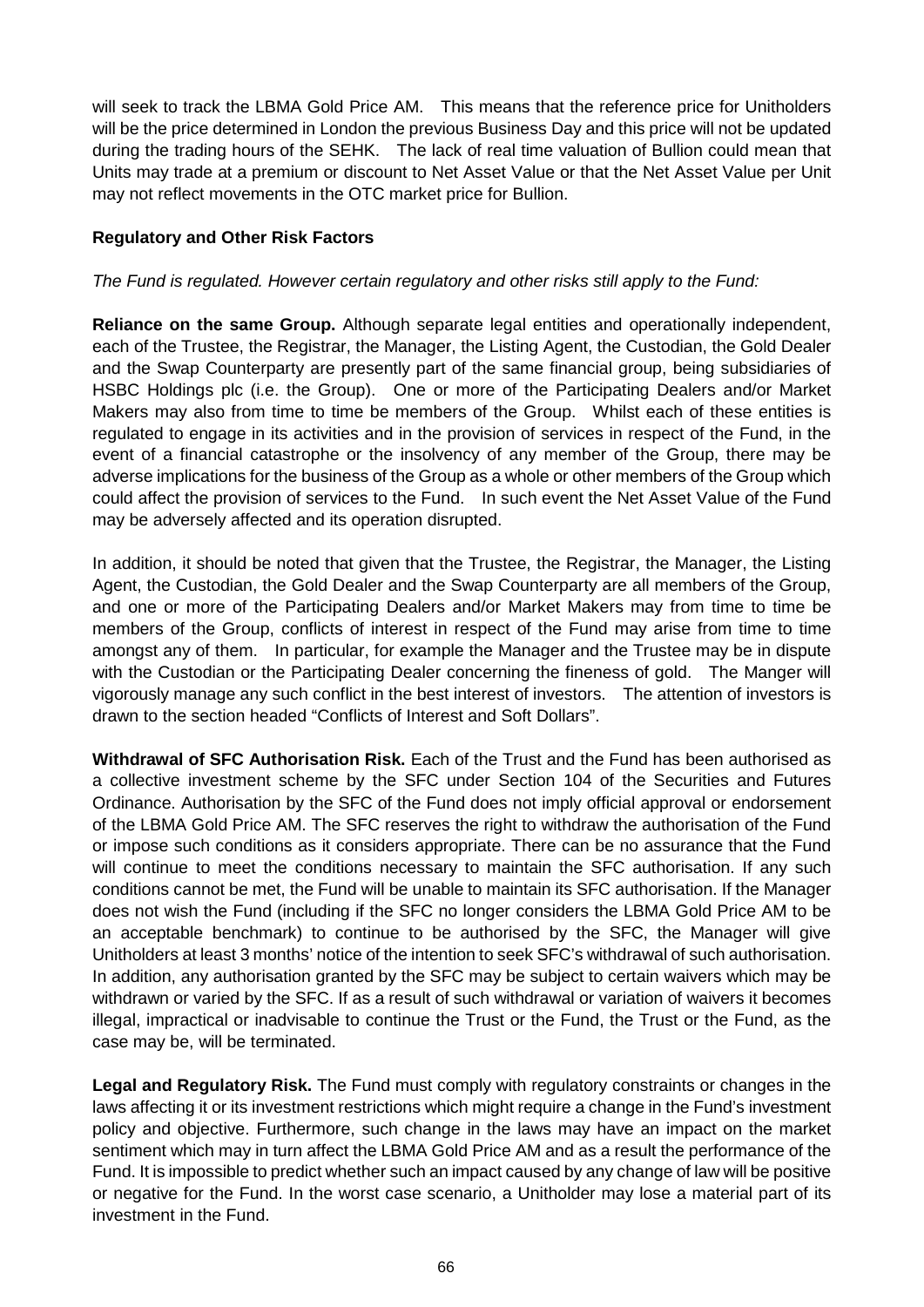**Units may be Delisted from the SEHK Risk.** The SEHK imposes certain requirements for the continued listing of securities, including the Units, on the SEHK. Investors cannot be assured that the Fund will continue to meet the requirements necessary to maintain the listing of Units on the SEHK or that the SEHK will not change the listing requirements. If the Units are delisted from the SEHK, Unitholders will have the option to redeem their Units. Where the Fund remains authorised by the SFC, the procedures set out in the Code will be observed by the Manager including as to notices to Unitholders, withdrawal of authorisation and termination, as may be relevant. Should the SFC deauthorise the Fund for any reason it is likely that Units may be required to be delisted.

**Taxation Risk.** Investing in the Fund may have tax implications for a Unitholder depending on the particular circumstances of each Unitholder. Prospective investors should consult their own tax advisers and counsel with respect to the possible tax consequences to them of an investment in the Units. Such tax consequences may differ in respect of different investors.

**Valuation and Accounting Risk.** The Manager intends to adopt Hong Kong Financial Reporting Standards ("HKFRS") in drawing up the annual reports of the Trust and the Fund. However, you should note that the calculation of the Net Asset Value will not necessarily be in compliance with generally accepted accounting principles, that is, HKFRS. Although the LBMA Gold Price AM will be used for determining the net asset value to be reported in the annual financial reports in accordance with HKFRS, the most common differences are asset prices, the treatment of dividends and deferred tax. Accordingly, you should note that the Net Asset Value as described in this Prospectus may not necessarily be the same as the net asset value to be reported in the annual financial reports as the Manager may make necessary adjustments in the annual financial reports to comply with HKFRS. Any such adjustments will be disclosed in the annual financial reports, including a reconciliation.

**Termination of the Fund Risk.** The Fund may be terminated early under certain circumstances, including but not limited to if (i) the aggregate Net Asset Value of all the Units is less than RMB150 million or (ii) any law is passed or amended or regulatory directive or order is imposed which renders it illegal or in the opinion of the Manager, impracticable or inadvisable to continue the Fund or (iii) within a reasonable time and using commercially reasonable endeavours, the Manager is unable to find a person acceptable to act as the new trustee after deciding to remove the Trustee in accordance with the Trust Deed or (iv) the LBMA Gold Price AM is no longer available for benchmarking or if the Units are no longer listed on the SEHK or any other Recognised Stock Exchange or (v) at any time, the Fund ceases to have any Participating Dealer or (vi) the Custodian ceases to be able to provide custody services in respect of the Fund and no replacement provider of a secure vault is found (within sixty Business Days of the date of cessation) which is acceptable to both the Manager and the Trustee. Upon the Fund being terminated, the Trustee will distribute the net cash proceeds (if any) derived from the realisation of the investments comprised in the Fund to the Unitholders in accordance with the Trust Deed. Any such amount distributed may be more or less than the capital invested by the Unitholder.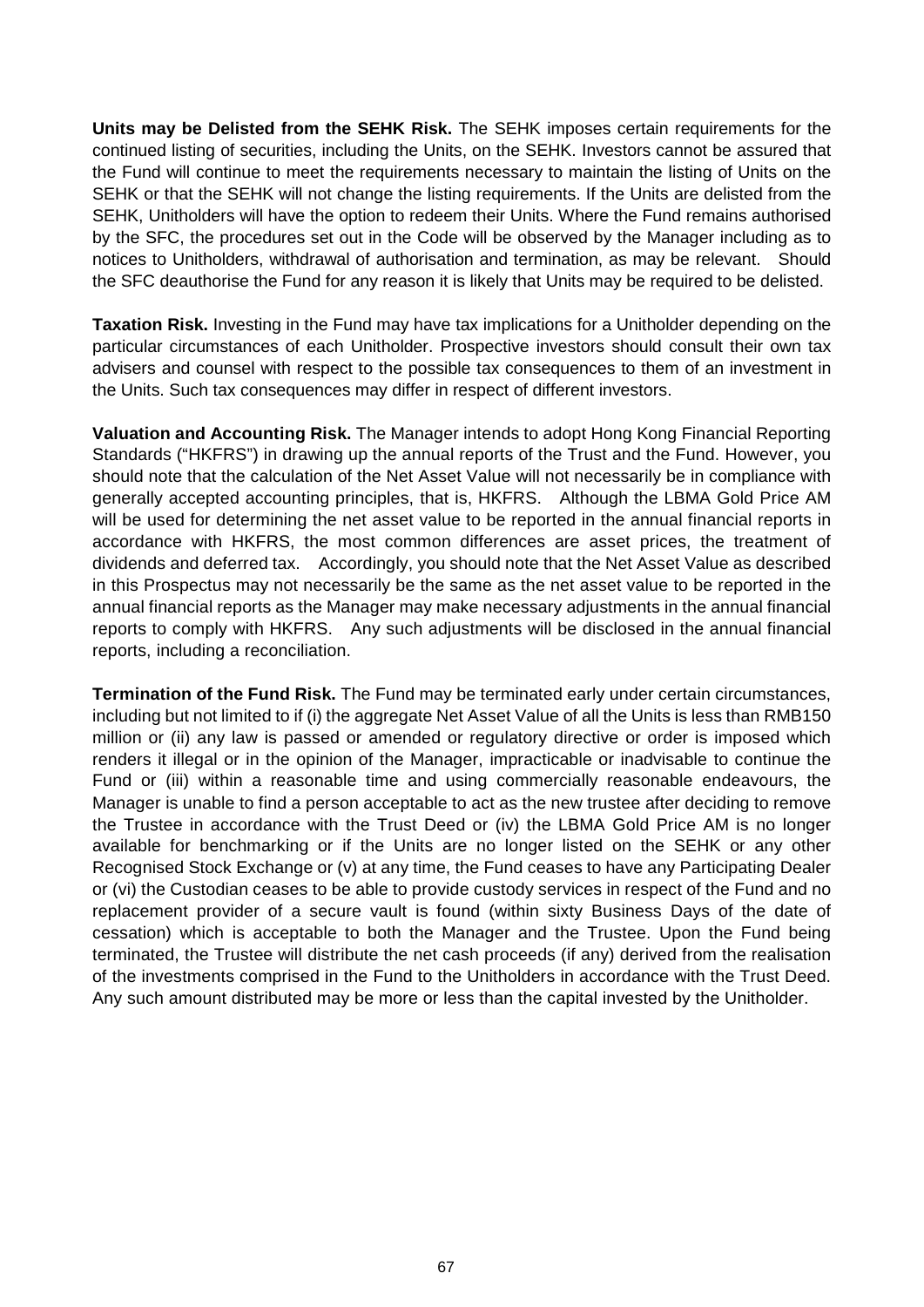## **LIQUIDITY RISK MANAGEMENT**

### **Liquidity Risk Management Process**

Liquidity risk management process is in place for the Manager to manage and monitor liquidity profile of the Fund in a prudent manner under both normal and adverse market situations.

When managing the Fund, in addition to risk factors such as market risk, credit risk, exchange rate risk, interest rate risk, etc., the portfolio management team of the Manager considers the liquidity of the Fund's investments and the corresponding impact on the liquidity profile of the Fund, as well as the Fund's potential liquidity requirement, in a manner which shall facilitate the Fund to meet its redemption obligations.

An investment liquidity risk monitoring framework is employed by the Manager to assess and manage liquidity risk of the Fund. Ongoing liquidity risk assessments and monitoring are performed, taking into account the potential liquidity requirements of the Fund and the market liquidity under normal and stressed circumstances.

In assessing the potential liquidity requirements of the Fund, the Manager considers the historical and expected redemption patterns of the Fund to the extent practicable and how concentration of holding of Units of the Fund (if any) might impact the redemption profile and hence the level of liquidity risk of the Fund.

Mechanism is in place for the Manager to assess, review and decide on the actions which may be required at short notice to meet liquidity demands of the Fund under unexpected stressed conditions.

Independent control monitoring is put in place by the Manager to ensure the ongoing implementation of the liquidity risk management process for the Fund. Liquidity risk management for the Fund is also subject to oversight by an internal committee of the Manager.

### **Liquidity Risk Management Tools**

The following liquidity risk management tools are in place for the Manager to manage the liquidity risk of the Fund and to ensure that Unitholders are treated fairly:

### Limiting Redemption on a Dealing Day

In order to manage and maintain the liquidity profile of the Fund in a prudent manner and protect the interests of the remaining Unitholders of the Fund amid large redemption demand, the Manager may limit the Units in the Fund redeemed on any Dealing Day to 10% of the Units in the Fund then in issue. For details, please refer to the sub-section headed "**Deferred Redemption**" under "**CREATIONS AND REDEMPTIONS (PRIMARY MARKET)**" of this Prospectus.

#### Suspension of Creations and Redemptions

Under certain circumstances, the Manager may, at its discretion, in consultation with the Trustee, (and where applicable, after consultation with Participating Dealers) having regard to the best interests of the Unitholders suspend the right of Participating Dealers to create or to redeem Units and/or delay the payment of any moneys and/or delivery of Bullion in respect of any Creation Application or Redemption Application. Units may not be created or redeemed during any period when the right to create or to redeem is suspended by the Manager. For details of such circumstances and the relevant notification arrangement by the Manager etc, please refer to the sub-section headed "**Suspension of Creations and Redemptions**" under "**CREATIONS AND**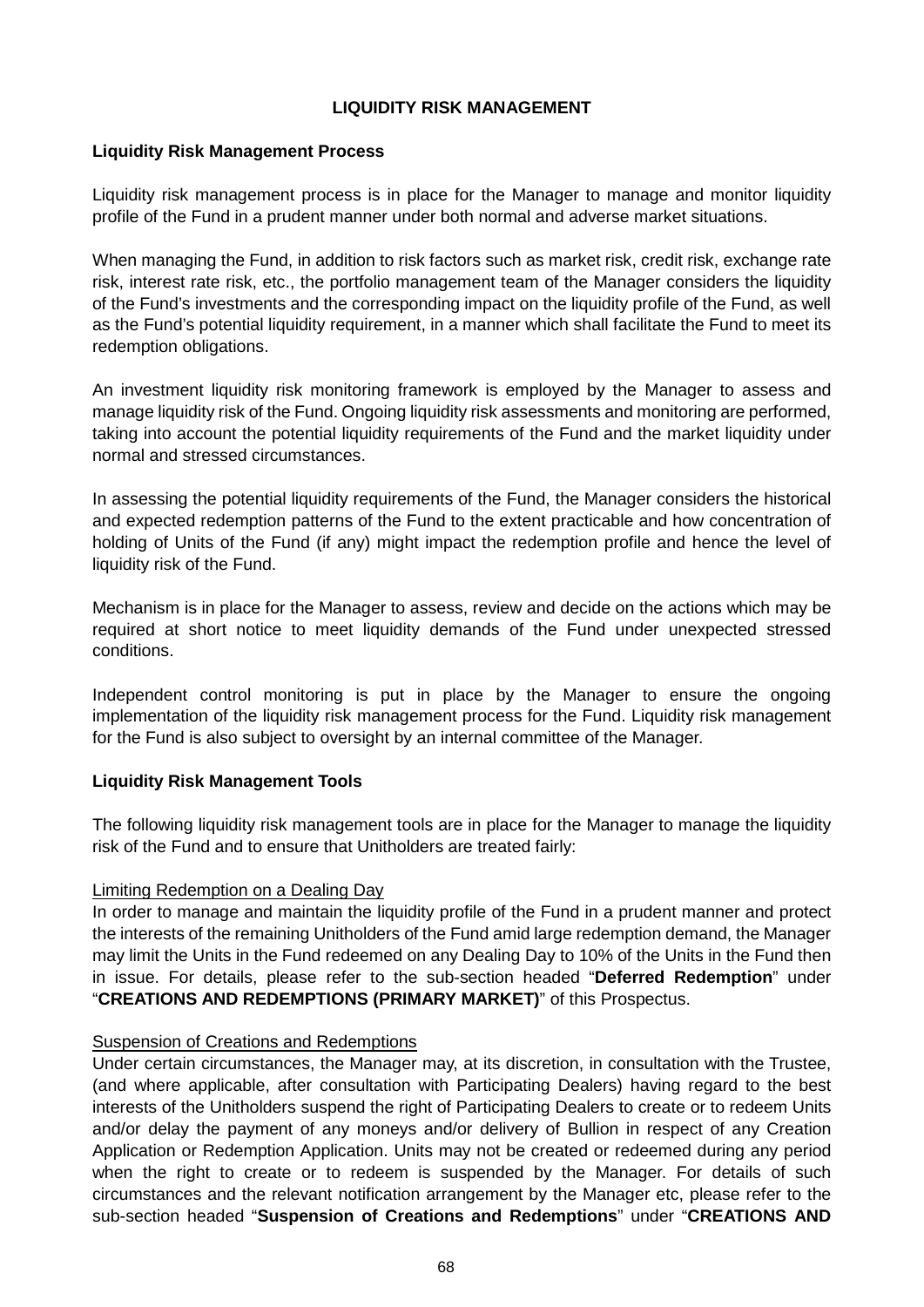## **REDEMPTIONS (PRIMARY MARKET)**" of this Prospectus.

### Suspension of Calculation of Net Asset Value

There are circumstances in which the Net Asset Value of the Fund may not be ascertained or it is not reasonably practicable to realise any investments of the Fund. In such cases, the Manager may, in consultation with the Trustee, having regard to the best interests of the Unitholders, declare a suspension of the determination of the Net Asset Value of the Fund. No Units will be issued or redeemed during such a period of suspension. For details of such circumstances, please refer to the sub-section headed "**Suspension of Calculation of Net Asset Value**" under "**DETERMINATION OF NET ASSET VALUE**" of this Prospectus.

### **Borrowings**

There may be circumstances in which sufficient cash is not readily available for payment of redemption proceeds of the Fund, e.g. redemption payment is due to be settled before proceeds from disposal of underlying investments of the Fund is received. Borrowing can be used as a liquidity risk management tool for the Fund to meet redemption obligations, subject to the restrictions as set out in the sub-section headed "**Borrowing Restriction**" under "**SCHEDULE: INVESTMENT RESTRICTIONS AND BORROWING RESTRICTION**" of this Prospectus.

### **Impact of the Use of the Liquidity Risk Management Tools on the Fund and Investors**

The liquidity risk management tools aim to protect the interests of Unitholders under circumstances as stated above and determined by the Manager from time to time. Investors should pay attention to the impact of the use of liquidity risk management tools on the Fund and the investors:

- *Suspension of Creations and Redemptions*:
	- (1) Units may not be created or redeemed during such period of suspension. A notice of suspension following the suspension shall be published by the Manager. For the arrangement regarding any Creation Application or Redemption Application received during the period of suspension, please refer to the sub-section headed "**Suspension of Creations and Redemptions**" under "**CREATIONS AND REDEMPTIONS (PRIMARY MARKET)**" of this Prospectus.
	- (2) If the Manager suspends creations and/or redemptions of Units of the Fund, the Manager expects larger discounts or premiums to the Net Asset Value.
- *Suspension of Calculation of Net Asset Value*: Any suspension shall take effect upon its declaration and thereafter there shall be no determination of the Net Asset Value of the Fund until the suspension is terminated. No Units will be issued or redeemed during any period of suspension of the determination of the Net Asset Value.
- *Borrowings*: While borrowings may provide liquidity for the Fund, it will increase its operating expenses and hence would affect the performance of the Fund.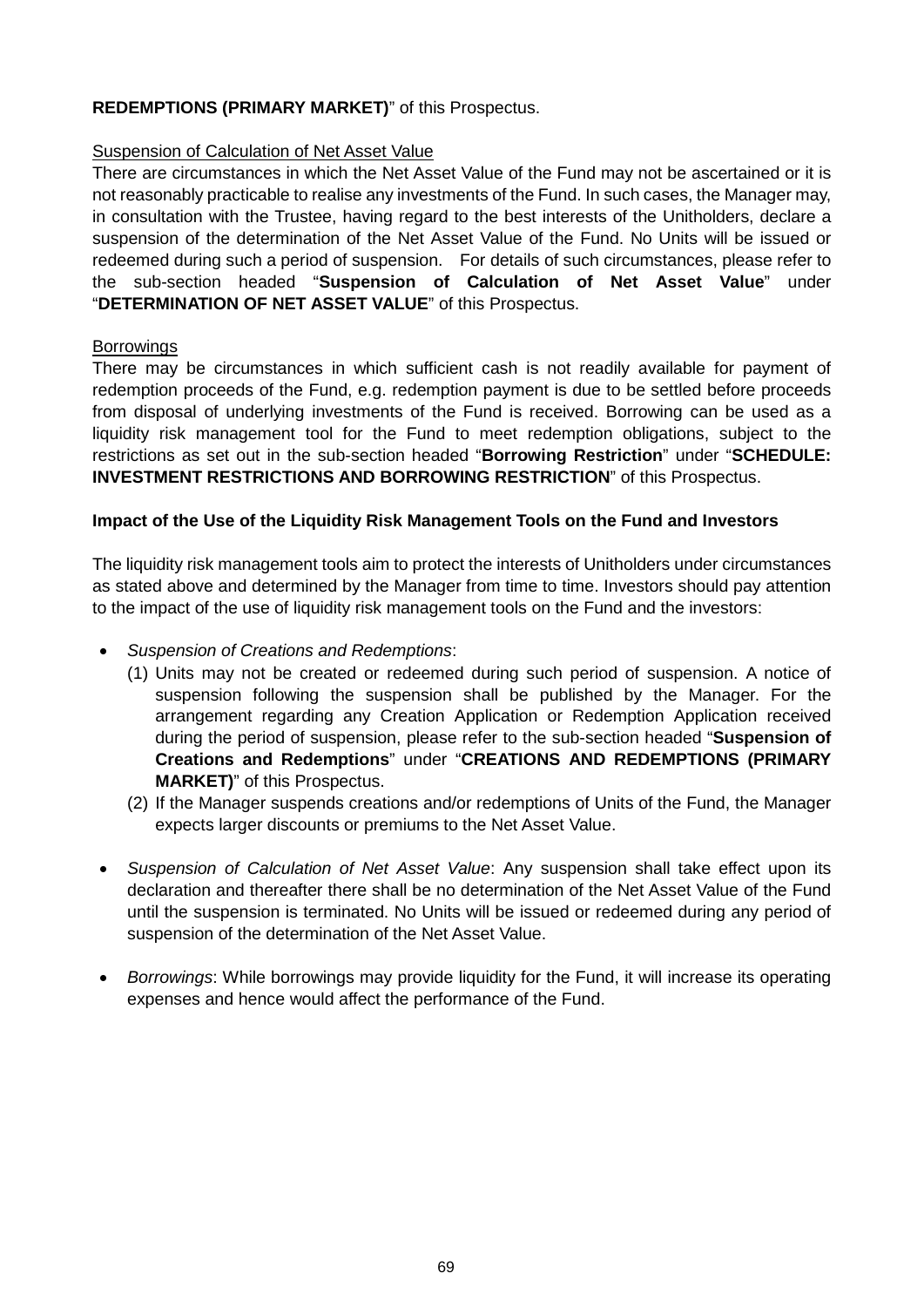### **KEY OPERATORS OF THE FUND**

### **The Manager and Listing Agent**

The Manager and Listing Agent of the Fund is Hang Seng Investment Management Limited which is a wholly-owned subsidiary of Hang Seng Bank Limited, a member of the Group, and the investment arm of its parent.

The Manager was incorporated in Hong Kong with limited liability in April 1993 and is licensed by the SFC to conduct type 1 (dealing in securities), type 4 (advising in securities), type 5 (advising on futures contracts), type 6 (advising on corporate finance) and type 9 (asset management) regulated activities under the Securities and Futures Ordinance with CE number ABT330.

Under the Trust Deed, the assets forming part of the Fund are invested, at the discretion of the Manager, in accordance with the Trust Deed. The Manager is responsible for placing purchase and sale orders for the account of the Fund and providing continuous monitoring of the assets of the Fund.

Without limiting the other powers mentioned in this Prospectus, the Manager may purchase and sell Bullion for the account of the Fund, implement hedging strategies to minimise the Fund's RMB/US dollars foreign exchange risk and, subject to the provisions of the Trust Deed, enter into such contracts including sale and purchase agreements and broker and trading agreements in accordance with the Trust Deed, as it deems appropriate in the performance of its role as Manager.

### **The Trustee and Registrar**

The Trustee of the Trust is HSBC Institutional Trust Services (Asia) Limited, which is a registered trust company in Hong Kong. The Trustee is an indirect wholly-owned subsidiary of HSBC Holdings plc, a public company incorporated in England and therefore a member of the Group.

The Trustee in no way acts as guarantor or offeror of the Units or any underlying investment. The Trustee has no responsibility or authority to make investment decisions in relation to the Fund or to any sub-fund under the Trust which is the sole responsibility of the Manager. Furthermore, the Trustee is not involved directly or indirectly with the sponsorship or investment management of the Fund or the Trust.

Under the Trust Deed, the Trustee is responsible for the safekeeping of the assets of the Trust. The Trustee may, however, appoint any person or persons (including a Connected Person) to be custodian of the assets of the Trust or to otherwise act as its agent for the custody and/or safekeeping of any of the investments, cash, assets or other property comprised in the Fund. The Trustee is required to exercise reasonable care, skill and diligence in the selection, appointment and ongoing monitoring of such persons and, must satisfy itself that such persons remain suitably qualified and competent on an ongoing basis to provide the relevant service to the Trust and/or the Fund. Provided that the Trustee has discharged such obligations, the Trustee shall not be liable for any act, omission, insolvency, liquidation or bankruptcy of any custodian (including the Custodian). The Trustee shall also not be liable for any act, omission, insolvency, liquidation or bankruptcy of any depositary, clearing system. The Trustee shall not appoint any custodian in respect of a market or markets which the Trustee has determined by notice to the Manager to be emerging markets.

The Trustee will remain as the trustee of the Trust until the Trustee retires or is removed by the Manager. The circumstances under which the Trustee may be removed are set out in the Trust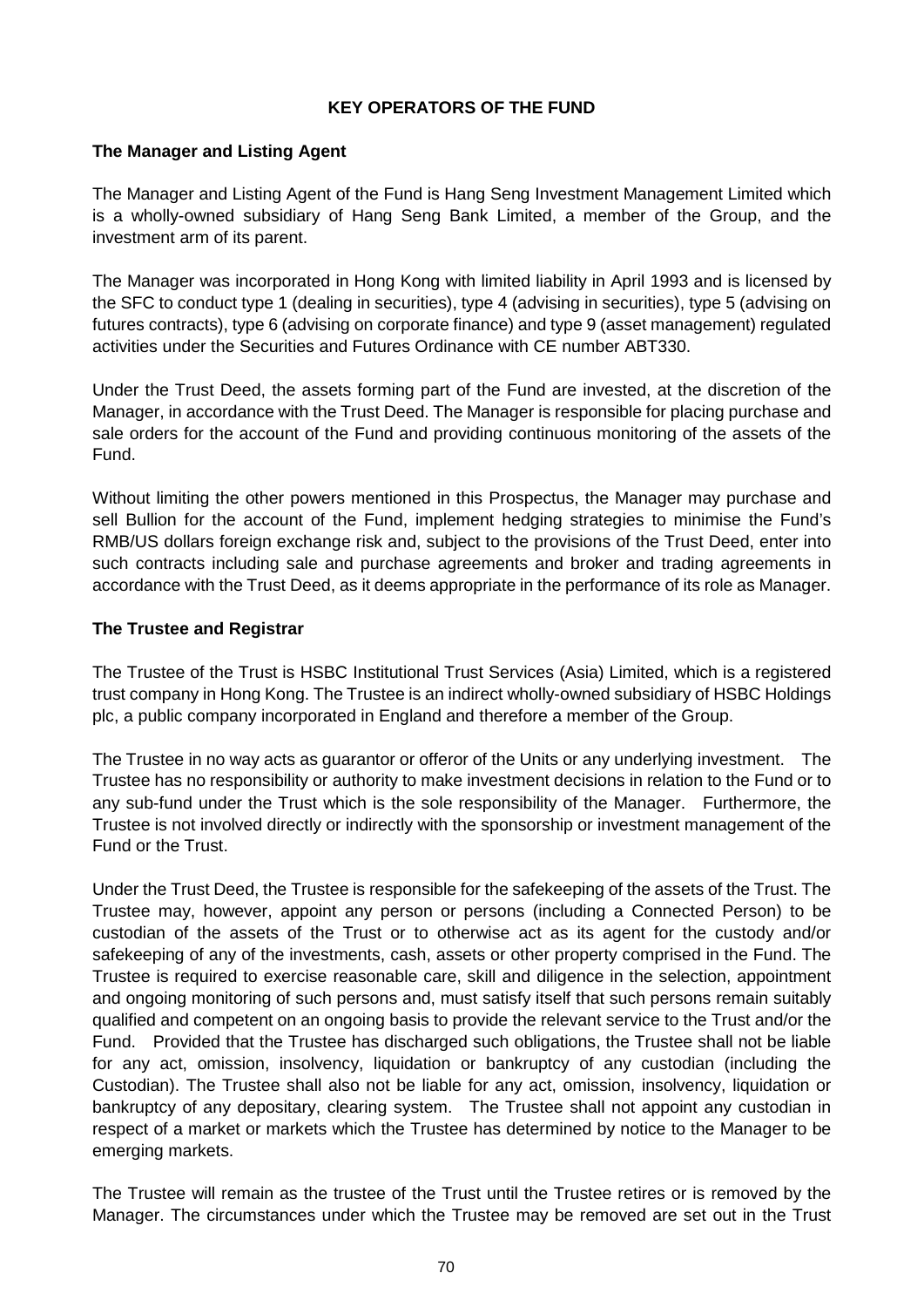Deed. Any change in the trustee of the Trust is subject to the SFC's prior approval, and Unitholders will be duly notified of any such changes in accordance with the requirements prescribed by the SFC.

The Trustee will not participate in transactions or activities or make any payments denominated in US dollars, which, if carried out by a US person, would be subject to sanctions by The Office of Foreign Assets Control ("OFAC") of the US Department of the Treasury. The Group has adopted a policy of compliance with the sanctions issued by OFAC.

The Trustee will also act as the Registrar of the Fund under the terms of the Trust Deed. The Registrar provides services in respect of the register of Unitholders. In addition to the amount paid by the Manager out of the Management Fee, the Trustee will be entitled to other fees described in the section headed "FEES AND EXPENSES".

The Trustee is not responsible for the preparation of this Prospectus and therefore accepts no responsibility for any information contained in this Prospectus other than information relating to itself.

### **Indemnities of the Trustee and Manager**

The Trustee and the Manager benefit from various indemnities in the Trust Deed. Except as provided under the Trust Deed, the Trustee and the Manager shall be entitled to be indemnified out of, and have recourse to, the Fund, in respect of any liabilities, costs, claims or demands arising directly or indirectly from the proper performance relating to the Fund. Nothing in any of the provisions of the Trust Deed shall in any case exempt either the Trustee or the Manager (as the case may be) from or indemnify them against any liability to Unitholders imposed under the laws of Hong Kong or for breach of trust through fraud or negligence for which they may be liable in relation to their duties, and neither the Trustee nor the Manager may be indemnified against such liability by Unitholders or at Unitholders' expense.

# **The Custodian**

HSBC Bank plc acts as the Custodian and is responsible for safekeeping for the Fund's Bullion deposited with it by the Fund in connection with creations. HSBC Bank plc is a direct wholly owned subsidiary of HSBC Holdings plc incorporated in English and Wales whose registered office is at 8 Canada Square, London E14 5HQ.

HSBC Bank plc is authorised by the Prudential Regulation Authority and regulated by the Prudential Regulation Authority and the Financial Conduct Authority in the UK. HSBC Bank plc had total assets of £673 billion as at 30 June 2019.

The appointment of the Custodian has been made under the Custody Agreement entered into between HSBC Bank USA, N.A. and the Trustee, as novated by a novation agreement with effect from 16 February 2015 between the Custodian, the Trustee and HSBC Bank USA, N.A..

The Custodian facilitates the transfer of gold into and out of the Fund through the unallocated gold accounts it maintains for the Participating Dealers and the Fund and the allocated gold accounts it maintains for the Fund. The Custodian is responsible for allocating specific Bullion to the allocated account of the Fund. The Custodian provides the Trustee with regular reports detailing the Bullion transfers into and out of the unallocated account and the allocated account and identifying the Bullion held in the allocated account. Any Bullion allocated to the Fund must be in the form of bars which comply with the Rules.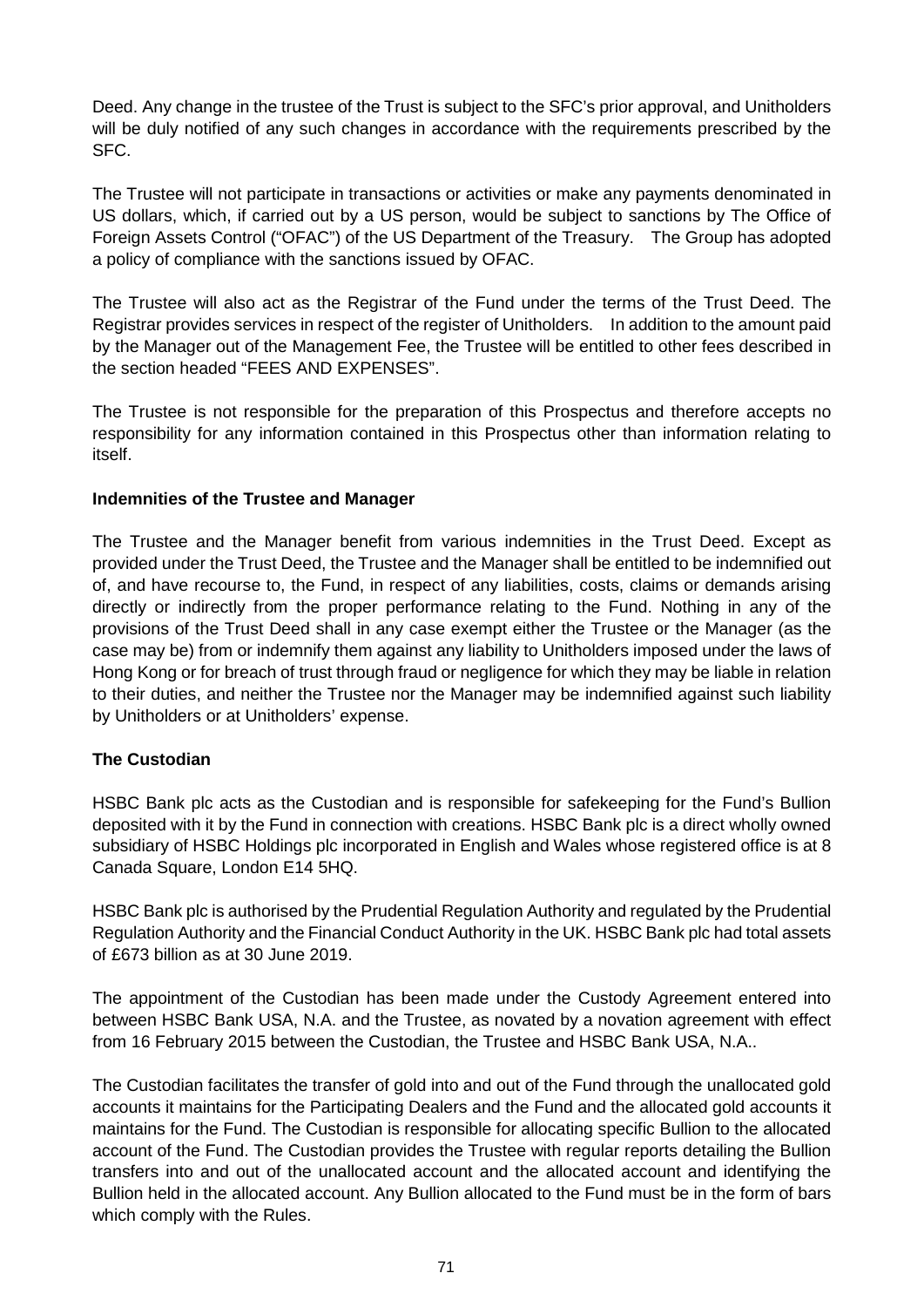The Custodian's credit ratings for long term debt is "Aa3" from Moody's, "AA-" from Standard & Poor's and "AA-" from FITCH-AMR.

Any replacement or substitute Custodian in respect of the Fund shall be as agreed by the Trustee and the Manager and shall be an entity or a financial institution acceptable to the SFC and shall only be appointed following approval by the SFC. The Custodian shall not cease to act as a custodian except upon the appointment of a new custodian acceptable to the SFC; and the cessation of the Custodian's appointment shall only take effect at the same time as the new custodian takes up office.

The Custodian is not responsible for the preparation of this Prospectus and accepts no responsibility for the information in it other than in respect of itself.

# **The Service Agent**

HK Conversion Agency Services Limited acts as Service Agent under the terms of the Service Agreement entered into among the Manager, the Trustee, the Registrar, the Participating Dealers, the Service Agent and HKSCC. The Service Agent performs, through HKSCC, certain of its services in connection with the creation and redemption of Units in the Trust by Participating Dealers.

# **The Auditor**

The Manager has appointed KPMG to act as the auditor of the Trust (the "Auditor"). The Auditor is independent of the Manager and the Trustee.

# **The Participating Dealers**

A Participating Dealer may act for its own account or for the account of its clients in making cash and in-gold creation and redemption applications. Each Participating Dealer must (i) be acceptable to the Manager, (ii) have an unallocated account with the Custodian, (iii) be licensed by the SFC for Type 1 (dealing in securities) regulated activity pursuant to the Securities and Futures Ordinance, and (iv) be a participant of CCASS. One or more of the Participating Dealers may, from time to time, be members of the Group. The latest list of the Participating Dealers is available at www.hangsenginvestment.com (this website has not been reviewed by the SFC).

Prior to initiating any in-gold creation or in-gold redemption order, a Participating Dealer must have entered into an agreement with the Custodian to establish a Participating Dealer's unallocated account in London, or a Participating Dealer's unallocated bullion accounts agreement. Gold held in a Participating Dealer's unallocated account is not segregated from the Custodian's assets, as a consequence of which a Participating Dealer will have no proprietary interest in any specific Bullion held by the Custodian. Credits to its Participating Dealer's unallocated account are therefore at risk of the Custodian's insolvency.

# **The Market Maker**

A Market Maker is a broker or dealer permitted by the SEHK to make a market for the Units in the secondary market and whose obligations include quoting bid prices to potential sellers and offer prices to potential buyers when there is a wide spread between the prevailing bid prices and offer prices for the Units on the SEHK. Market Makers facilitate the efficient trading of Units by providing liquidity in the secondary market when it is required, in accordance with the market making requirements of the SEHK.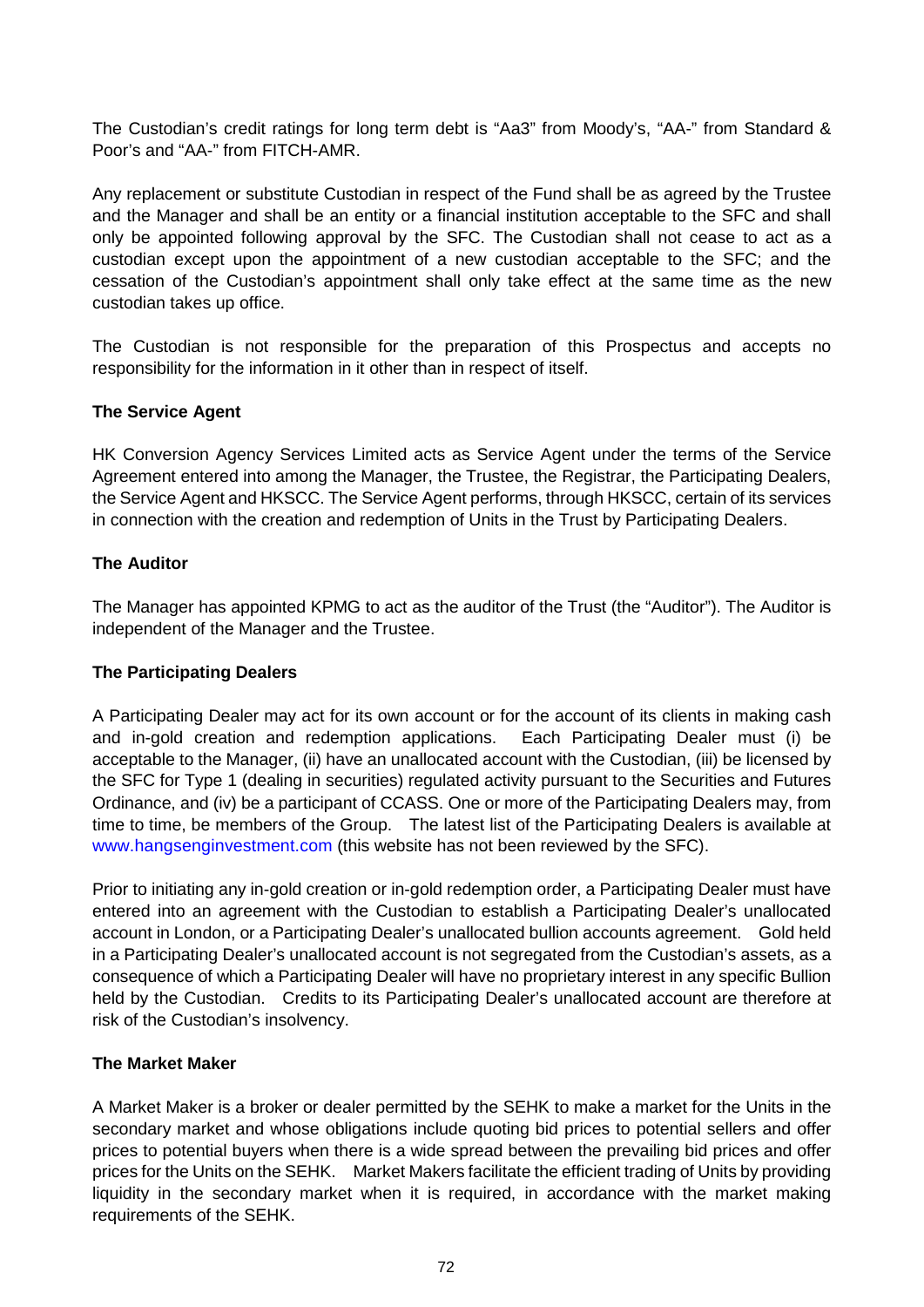Subject to applicable regulatory requirements, the Manager will use its best endeavours to put in place arrangements so that there is at all times at least one Market Maker for the Fund. If the SEHK withdraws its permit to the existing Market Maker(s), the Manager will endeavour to ensure that there is at least one other Market Maker to facilitate the efficient trading of Units. The Manager will use its best endeavours to put in place arrangements so that at least one Market Maker is required to give not less than 3 months' prior notice to terminate market making under the relevant market making agreement. The latest list of market makers is available at www.hkex.com.hk and www.hangsenginvestment.com (these websites have not been reviewed by the SFC). Please refer to the section headed "Websites Information" under the "GENERAL INFORMATION" section for the warning and the disclaimer regarding information contained in such website.

# **The Gold Dealer**

The Gold Dealer in respect of the Fund is Hang Seng Bank Limited, a principal member of the Group. The Gold Dealer will buy and sell Bullion to the Fund and must maintain an account with the Custodian. The Gold Dealer is a fully licensed bank supervised by the Hong Kong Monetary Authority and is a registered institution under the Securities and Futures Ordinance for type 1 (dealing in securities) , type 4 (advising on securities), type 7 (providing automated trading services) and type 9 (asset management) regulated activities.

### **The Swap Counterparty**

In respect of each Swap Counterparty of the Fund, the selection criteria adopted by the Manager is, at a minimum, as follows: (1) it must have a paid-up capital of the equivalent of at least HK\$150 million; (2) it or its guarantor must be a substantial financial institution (as defined under the Code) subject to an on-going prudential supervision or otherwise be acceptable to the SFC; and (3) it must have a long-term debt credit rating of at least "A" from Standard & Poor's or an equivalent rating given by other reputable rating agency. The Manager may also impose such other selection criteria as it considers appropriate. The Swap Counterparty will at all times act independently of the Manager. However, the current Swap Counterparty is, and future Swap Counterparties may be, members of the Group.

# **Business Contingency Plan regarding the Swap Counterparty**

The Manager has put in place business contingency plans whenever there is a credit event (as described below) of the Swap Counterparty of the relevant swap agreement, or whenever the Manager shall assess that the risk of the occurrence of such event is materially high. The following is an overview of such contingency plans. Investors should note that the Manager's contingency plans are subject to changes by the Manager from time to time as the circumstances may justify. In any case, the Manager will ensure that the interests of the Unitholders will not be adversely affected. The Manager will issue an announcement through any of the following, namely, the website of the SEHK, the Fund's website, a newspaper in Hong Kong, or any other media as the Manager thinks fit, in respect of any change(s) to the business contingency plans as soon as practicable, which may, in some cases, be after the relevant change(s) has/have been implemented.

Should a bankruptcy event that affects the Swap Counterparty of the relevant swap agreement occur, the Fund may lose an amount equal to the value of the relevant swap agreement.

The Manager will trigger the business contingency plan under the following events:

(a) event of default affecting the Swap Counterparty of the relevant swap agreement;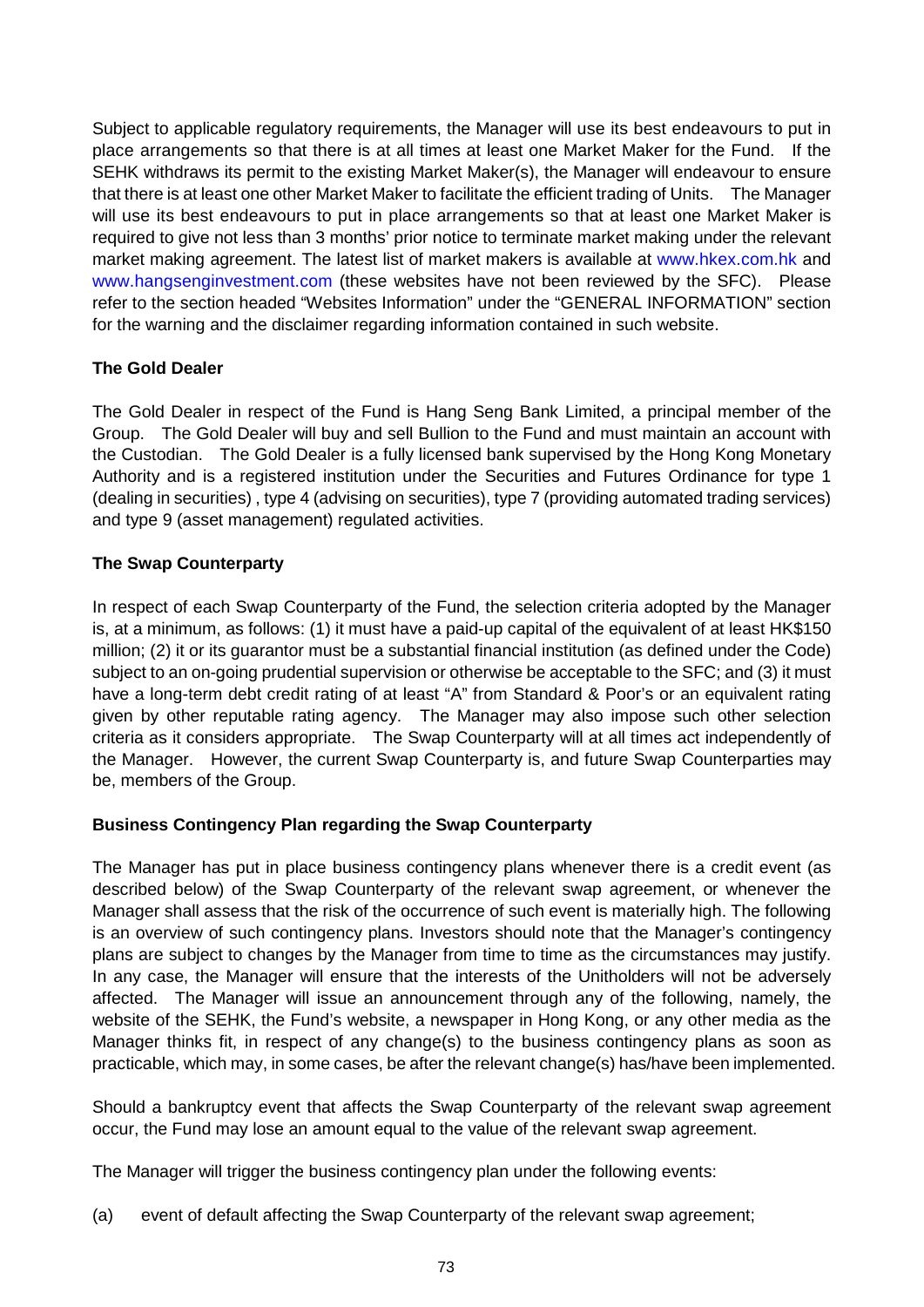- (b) downgrading of the relevant Swap Counterparty's credit rating granted by at least two credit rating agencies among Moody's, Standard & Poor's and FITCH-AMR's to a level which is strictly below "A-" for Standard & Poor's, "A-" for FITCH-AMR's and "A3" for Moody's;
- (c) the spread of 5 years credit default swap in respect of the relevant Swap Counterparty is traded or quoted on the relevant market at 5% or above;
- (d) any other event (including, without limitation, license suspension, significant litigation linked to the activities of the relevant Swap Counterparty in the derivatives business, reputation, etc.) which would materially affect the relevant Swap Counterparty's fitness and properness to act as the counterparty of the Fund under the relevant swap agreement, or any material risk of occurrence of such event; or
- (e) if, in the actual knowledge of the Manager, the relevant Swap Counterparty ceases to be a substantial financial institution (as defined under the Code).

Upon the occurrence of any of the above situations, the Manager would then opt for one of the following remedial actions:

- (a) The Manager may decide to replace the Swap Counterparty and select, as soon as possible and on a best effort basis, a new counterparty and will enter into a new swap agreements with similar terms as the relevant swap agreements with such newly selected counterparty. The new counterparty would be selected using criteria including, but not limited to, execution prices, total direct and indirect transaction costs, probability and promptness of execution and delivery (if applicable), as well as other specific criteria which may be relevant. In such cases, the Manager will arrange for the Fund to enter into the new swap agreement with the new counterparty as soon as possible. The new counterparty must satisfy all applicable regulatory requirements. Alternatively, the Manager may also propose a restructuring of the Fund by using other instruments similar to the swap agreements, in the case where no suitable new counterparty is available. Such restructuring would then be subject to review and approval by the SFC. This Prospectus would then be amended accordingly for the purpose of providing up-dated information to the Unitholders.
- (b) The Manager may also consider asking the Swap Counterparty to reset the relevant swap agreements.
- (c) If the view of the Manager is that, in the best interest of the relevant Unitholders, it is not advisable to terminate the Fund, then the Manager may use other investment approaches such as borrowing in US dollars and lending in RMB to meet the Fund's investment objective.
- (d) Eventually, if there is no new counterparty acceptable to the Manager and if, as a result, the Manager is of the view that the Fund is not able to achieve its investment objective, the Manager may decide to terminate the Fund.

### **Conflicts of Interest and Soft Dollars**

The Manager and the Trustee may, from time to time, act as manager, sub-investment manager, investment adviser, trustee or custodian or in such other capacity in connection with any collective investment scheme separate and distinct from the Fund and retain any profit or benefit made in connection therewith.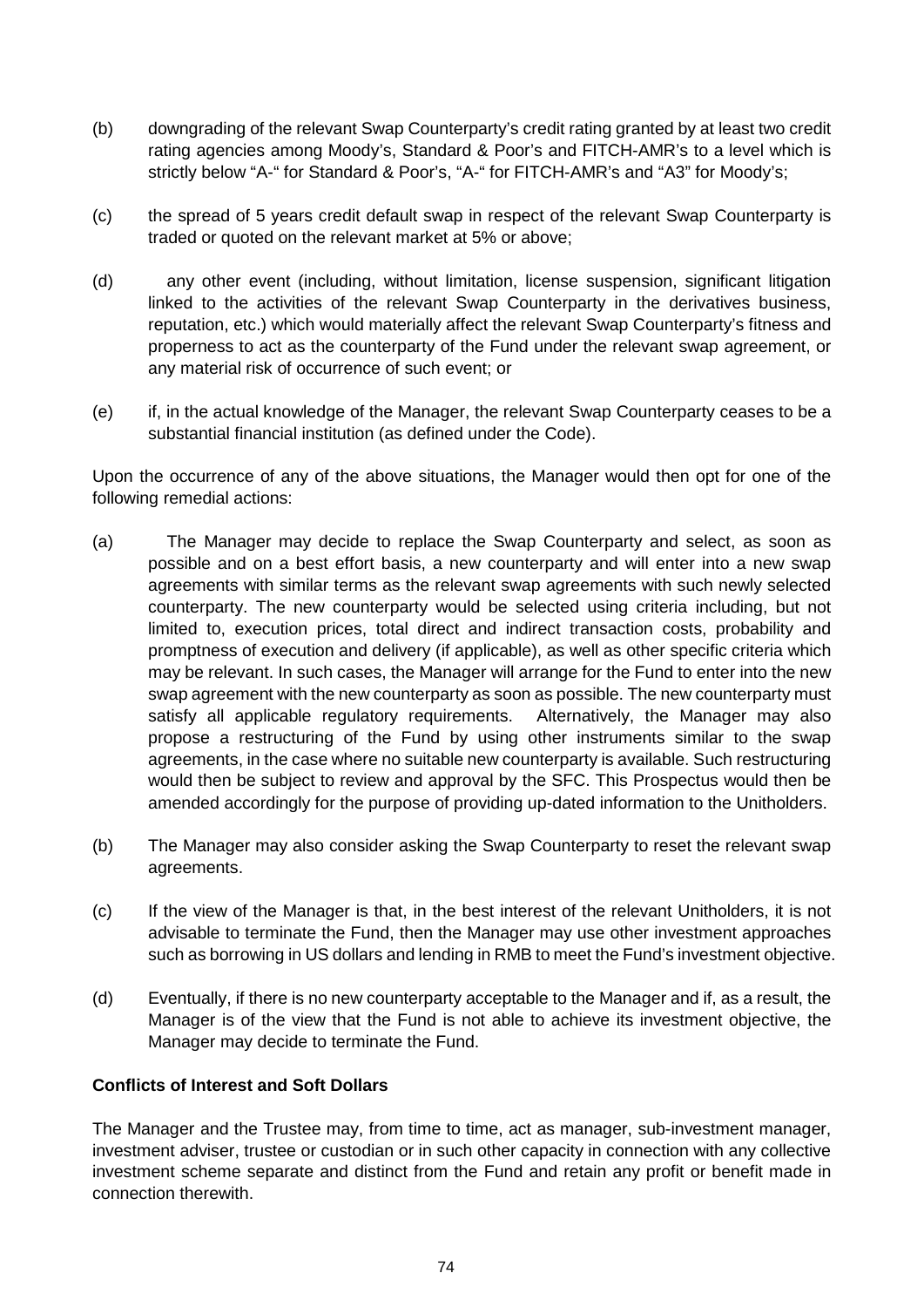#### In addition:

- (a) The Manager or any Connected Person may purchase and sell investments for the account of the Fund as agent for the Trustee.
- (b) The Trustee, the Manager and any of their Connected Persons may contract or enter into any financial, banking or other transaction with one another or with any Unitholder.
- (c) The Trustee or the Manager or any Connected Person may become the owner of Units and hold, dispose or otherwise deal with them with the same rights which it would have had if it had not been the Trustee or the Manager or the Connected Person.
- (d) The Trustee, the Manager and any of their Connected Persons may buy, hold and deal in gold for their own account or for the account of their other customers (including Participating Dealers acting for themselves or for their clients) notwithstanding that gold may be held as part of the Fund.
- (e) Monies for the account of the Fund can be borrowed from any of the Trustee, the Manager, any investment adviser or any of their Connected Persons (being a bank) provided that such person shall charge interest at no higher rate, and any fee for arranging or terminating the loan is of no greater amount, than is in accordance with its normal banking practice at the rate for a commercial loan of the size and nature of the loan in question negotiated at arm's length;
- (f) Any arrangements for deposit of any monies for the account of the Fund may be made with any of the Trustee, the Manager, any investment adviser or any of their Connected Persons being an institution licensed to accept deposits provided that the Trustee and the Manager shall ensure that such institutions maintain such cash deposit in a manner that is in the best interests of the Unitholders having regard to the prevailing commercial rate for a deposit of similar type, size and term negotiated at arm's length in accordance with the ordinary and normal course of business.
- (g) The Manager or any Connected Person of it may enter into transactions with the Fund as principal. Such transactions shall only be made with the prior written approval of the Trustee except where such transactions are Creation Applications, Redemption Applications, the sale or purchase of Bullion to the Fund or investment in ETFs managed by the Manager or any Connected Person of it at the prevailing net asset value of the ETF provided always that any fee or commission paid by the Fund is no greater than that which is payable at the prevailing market rate for a transaction of that size and nature and that such transactions are transacted at arm's length and the transaction execution must be consistent with applicable best execution standards.
- (h) Neither the Trustee nor the Manager nor any Connected Person shall be liable to account to each other or to the Fund or to the Unitholders for any profits or benefits made or derived from or in connection with any such transaction mentioned above.

It is, therefore, possible that any of the Trustee, the Manager or their Connected Persons may, in the course of business, have potential conflicts of interest with the Fund. Each will, at all times, have regard in such event to its obligations to the Fund and the Unitholders and will endeavour to ensure that such conflicts are resolved fairly.

None of the Manager, their delegates nor any Connected Person of any of them shall, retain any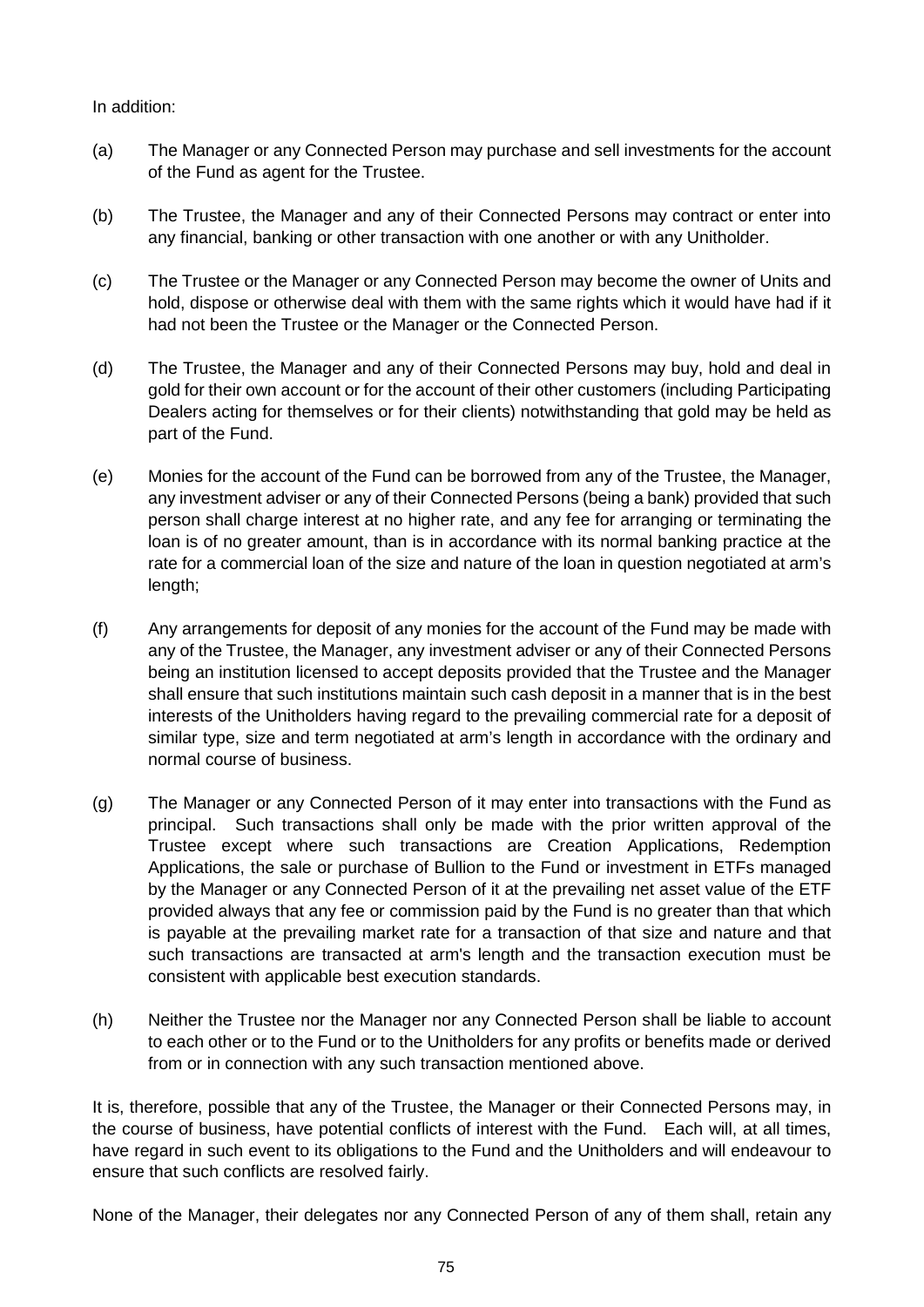cash commission rebates or other payment or benefit received from a third party not being the Fund or the Manager arising (either directly or indirectly) out of the sale or purchase of Bullion for the Fund, and any such rebates or payments or benefits which are received shall be credited to the account of the Fund. The foregoing provision does not apply to any fees payable to the Manager, the Listing Agent, the Gold Dealer, the Swap Counterparty, the Trustee, the Registrar, the Custodian, the Participating Dealer(s) and the Market Maker(s) as provided in this Prospectus.

The services of the Trustee provided to the Fund are not deemed to be exclusive and the Trustee shall be free to render similar services to others so long as its services hereunder are not impaired thereby and to retain for its own use and benefit all fees and other moneys payable thereby and the Trustee shall not be deemed to be affected with notice of or to be under any duty to disclose to the Fund any fact or thing which comes to the notice of the Trustee in the course of the Trustee rendering similar services to others or in the course of its business in any other capacity or in any manner whatsoever otherwise than in the course of carrying out its duties under the Trust Deed.

Conflicts of interest may also arise due to the widespread business operations of the Trustee, the Manager, the Registrar, the Custodian, the Swap Counterparty, the Gold Dealer and the Service Agent and their respective holding companies, subsidiaries and affiliates. The foregoing parties may effect transactions where those conflicts arise and shall not, subject to the terms of the Trust Deed, be liable to account for any profit, commission or other remuneration arising.

All transactions carried out by or on behalf of the Fund will be on arm's length terms and in the best interests of the Unitholders. In transacting with the Swap Counterparty (if a connected person of the Manager), the Manager shall also ensure (i) it will use due care in the selection of the Swap Counterparty and ensure it is suitably qualified in the circumstances, (ii) transaction execution must be consistent with applicable best execution standards, (iii) fees payable to the Swap Counterparty in respect of a transaction must not be greater than that which the Manager reasonably estimates would be payable as a market rate for a similar transaction, (iv) the Manager will monitor the performance of the Swap Counterparty under any swap with the Fund, and (v) the fees payable to the Swap Counterparty will be disclosed in the Fund's annual financial reports.

The Manager will take all reasonable steps to identify, prevent, manage and monitor any actual or potential conflicts of interest, including conducting all transactions in good faith at arm's length and in the best interest of the Fund on normal commercial terms.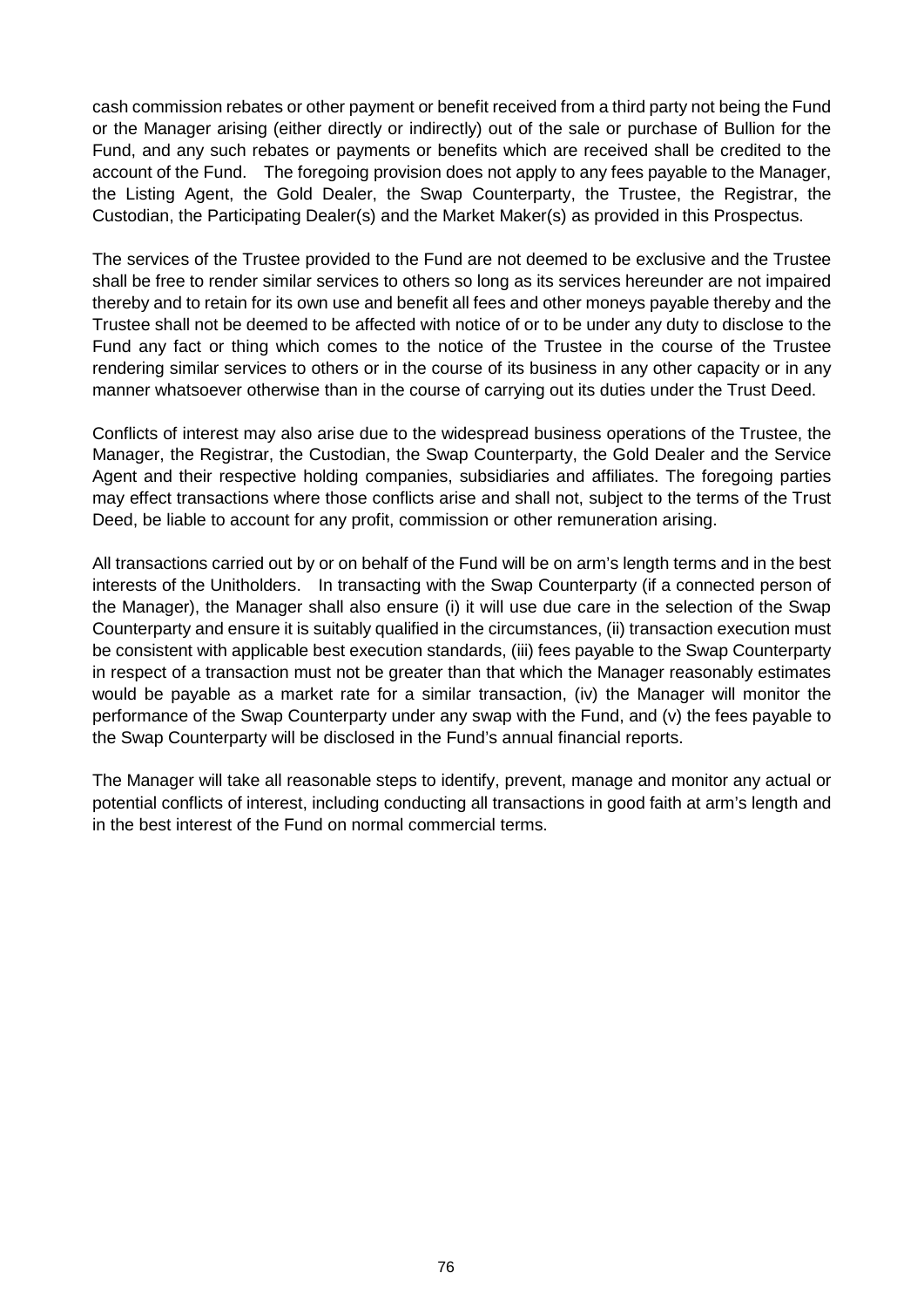### **GENERAL INFORMATION**

# **The Trust**

The Trust is an umbrella unit trust established by the Trust Deed made between the Manager and the Trustee. The Trust is governed by Hong Kong law. Under the Trust, the Manager and the Trustee may from time to time establish sub-funds, the first of which is the Fund.

# **Reports and Accounts**

The financial year-end of the Trust and the Fund is 31 December every year, commencing the year ending 31 December 2012. Audited annual financial reports are to be prepared (according to HKIFRS) and published on the Fund's website within 4 months of each financial year-end. Unaudited interim financial reports are also to be prepared up to the last Dealing Day in June of each year and published on the Fund's website within 2 months of such date. On or before the publication of the audited annual financial reports and unaudited interim financial reports within the relevant timeframe, notice will be given to Unitholders to notify them where the audited annual financial reports and unaudited interim financial reports, in printed and electronic forms, can be obtained within the relevant timeframe. Unitholders will be given at least one month's prior notice of any change to the mode of delivery of the audited annual financial reports and unaudited interim financial reports.

Both English and Chinese versions of the audited annual financial reports and the unaudited interim financial reports of the Fund will be available. Printed copies of the audited annual financial reports and unaudited interim financial reports may be requested from the Manager by contacting it, as described below under "Notices".

The financial reports provide details of the assets of the Fund and the Manager's statement on transactions during the period under review. The financial reports shall also provide a comparison of the Fund's performance and the actual performance of the LBMA Gold Price AM over the relevant period and such other information as is required under the Code.

# **Trust Deed**

The Trust is governed by the Trust Deed. All Unitholders are entitled to the benefit of, are bound by and are deemed to have notice of, the provisions of the Trust Deed. In the event of any conflict between any of the provisions of this Prospectus and those of the Trust Deed or Participation Agreement, the provisions of the Trust Deed shall prevail. The Trust Deed contains provisions, amongst others, for the indemnification of the Trustee and the Manager out of the assets of the Trust and their relief from liability in certain circumstances (summarised above in "Indemnities of the Trustee and Manager"). Unitholders and intending applicants should consult the terms of the Trust Deed.

# **Modification of Trust Deed**

The Trustee and the Manager may agree to modify the Trust Deed by supplemental deed provided that in the opinion of the Trustee and the Manager such modification (i) does not materially prejudice the interests of Unitholders, does not operate to release to any material extent the Trustee or the Manager from any responsibility to the Unitholders and (with the exception of the costs incurred in connection with the relevant supplemental deed) does not increase the costs and charges payable out of the assets of the Trust or (ii) is necessary in order to make possible compliance with any fiscal or other statutory, regulatory or official requirement (whether or not having the force of law)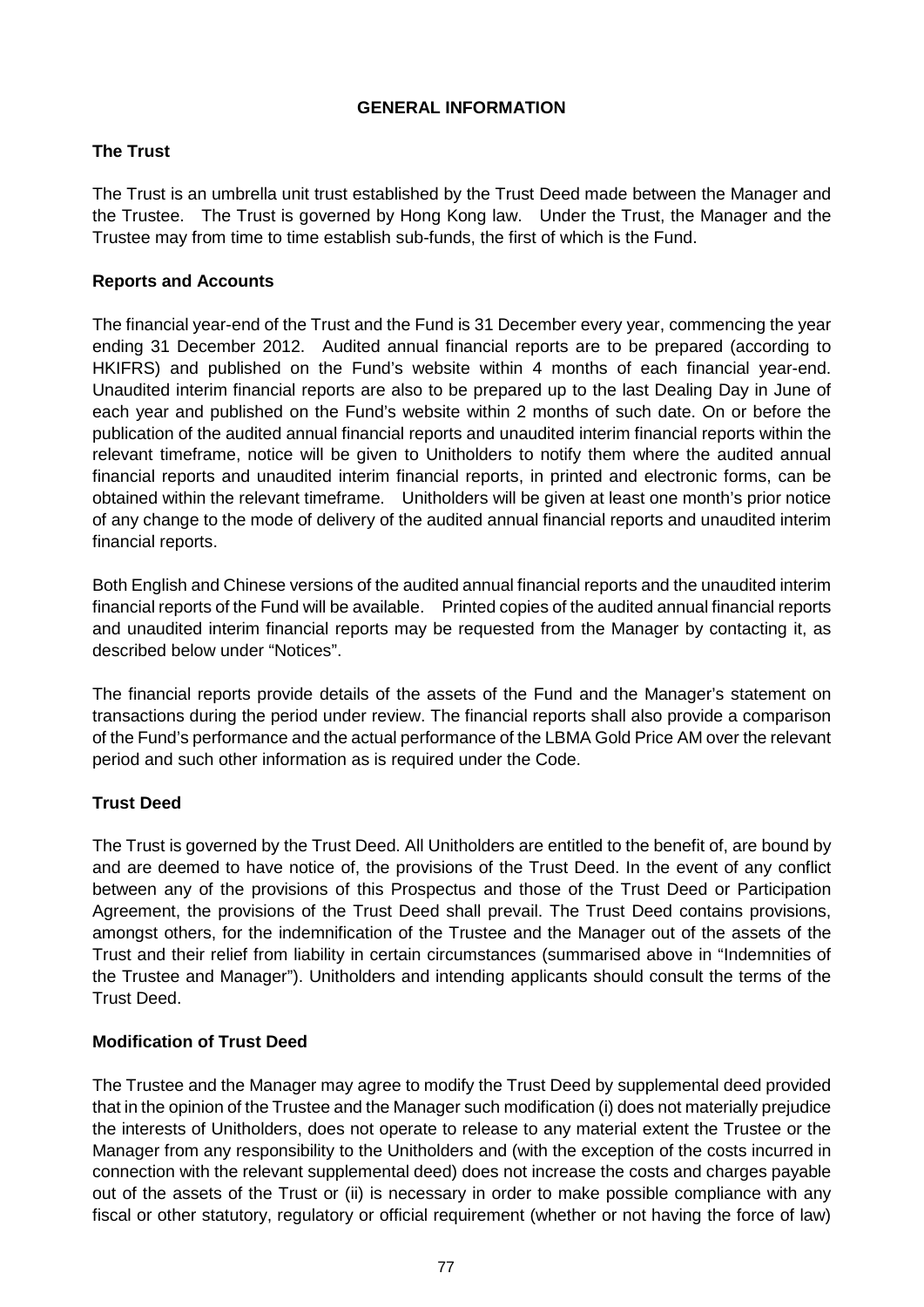or (iii) is made to correct a manifest error. No notice of such amendments will be given by the Manager unless required by the Code and requested by the SFC (the period of notice to be applied (if any) before the changes to take effect and such period being as requested by the SFC). In all other cases modifications involving any material changes, alterations and additions require the sanction of an extraordinary resolution of the Unitholders affected. The SFC must also give its prior approval to all amendments to the Trust Deed.

## **Meetings of Unitholders**

Proxies may be appointed. A Unitholder who is the holder of two or more Units may appoint more than one proxy to represent him and vote on his behalf at any meeting of the Unitholders. If a clearing house (or its nominee(s)), being a corporation, is a Unitholder, it may authorise such persons as it thinks fit to act as its representatives at any meeting of the Unitholders provided that, if more than one person is so authorised, the authorisation shall specify the number and class of Units in respect of which each such representative is so authorised. Each person so authorised shall be deemed to have been duly authorised without further evidence of the facts and shall be entitled to exercise the same rights and powers on behalf of the clearing house (or its nominee(s)) as if such person were the registered Unitholder of the Units held by the clearing house (or its nominee(s)), including the right to vote individually on a show of hands or on a poll.

# **Transfer of Units**

To the extent any Units are not deposited in CCASS, subject to the Manager's consent, such Units may be transferred by using the standard transfer form issued by SEHK or by an instrument in writing in common form signed by (or, in the case of a body corporate, signed on behalf of or sealed by) the transferor and the transferee. The transferor will be deemed to remain the Unitholder of the Units transferred until the name of the transferee is entered in the register of Unitholders in respect of the Units being transferred. HKSCC Nominees Limited will be the sole Unitholder of all Units deposited in CCASS. HKSCC Nominees Limited will hold such Units for the persons admitted by HKSCC as a participant of CCASS and to whose account any Units are for the time being allocated in accordance with the General Rules of CCASS.

# **Voting Rights**

Unitholders' meetings may be convened by the Manager, by the Trustee or by Unitholders representing one-tenth or more of the current Units in issue. These meetings may be used to modify the terms of the Trust Deed, including increasing the maximum fees payable to the service providers, removing the Manager or the Trustee or terminating the Trust or the Fund at any time. Such amendments to the Trust Deed must be considered by Unitholders of at least 25% of the Units in issue and passed by a 75% majority of the votes cast. Unitholders will be given not less than 21 days' notice of such meeting.

### **Termination**

The Trust may be terminated by the Trustee if: (i) the Manager goes into liquidation or a receiver is appointed and not discharged within 60 days; (ii) in the opinion of the Trustee, the Manager is incapable of performing its duties satisfactorily; (iii) the Manager has failed to perform its duties satisfactorily or has, in the opinion of the Trustee, done something calculated to bring the Trust into disrepute or that is harmful to the interests of Unitholders; (iv) a law is passed that renders it illegal, or in the opinion of the Trustee, impracticable or inadvisable to continue the Trust; (v) the Trustee is unable to find an acceptable person to replace the Manager within 60 days after the removal of the Manager, or the person nominated shall fail to be approved by extraordinary resolution; (vi) 30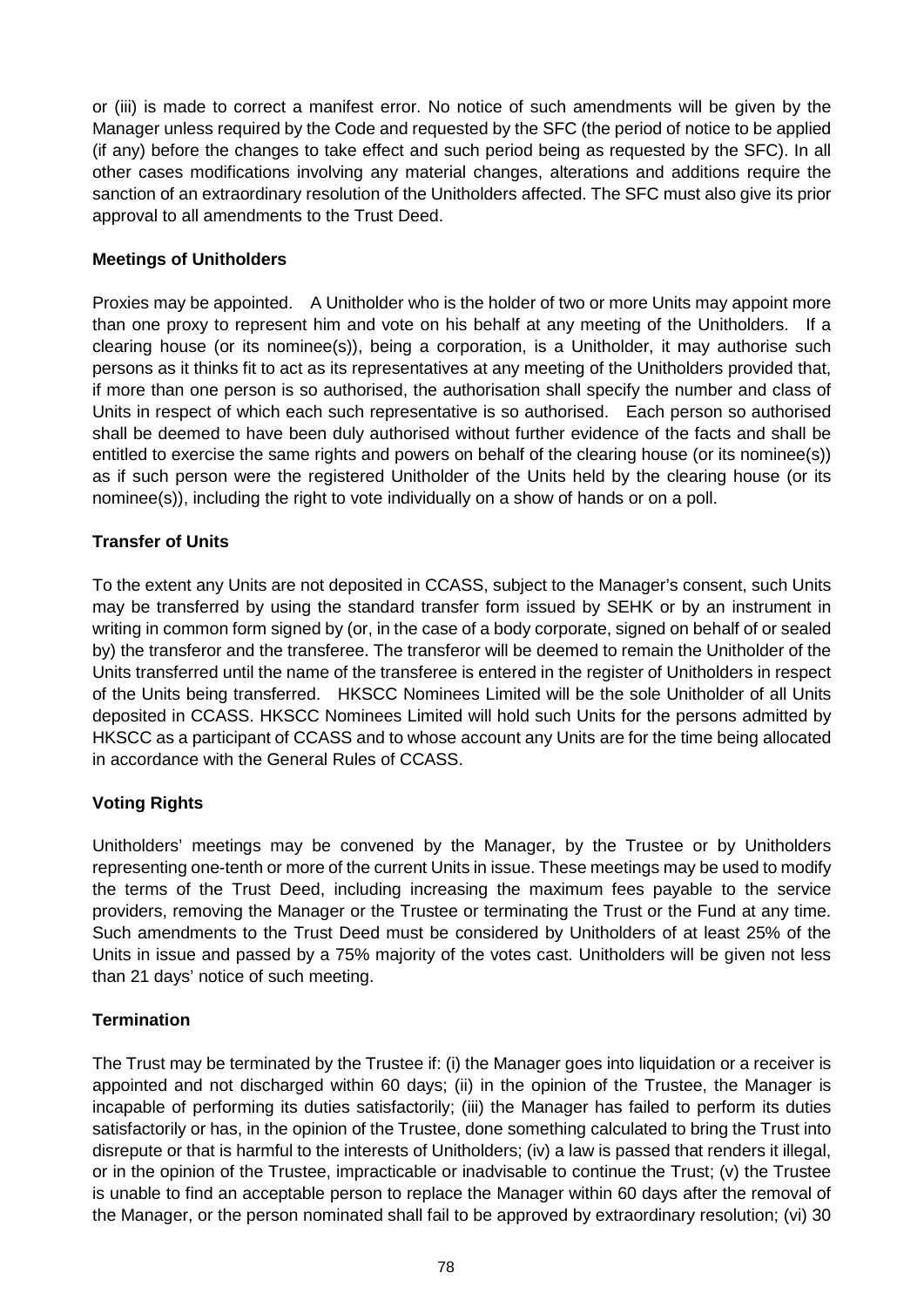days after the Trustee notifies the Manager of its intention to retire, no new person willing to act as trustee has been identified; or (vii) if the relevant custodian(s) cease(s) to be able to provide custody services and no replacement provider of a secure vault is found (within 60 Business Days of the date of cessation) which is acceptable to both the Trustee and the Manager.

The Manager may terminate the Trust if: (i) after one year from the date of the Trust Deed, the aggregate Net Asset Value of all the Units in each fund is less than RMB150 million; (ii) any law or regulation is passed or amended or any regulatory directive or order is imposed that affects the Trust and which renders the Trust illegal or in the good faith opinion of the Manager, makes it impracticable or inadvisable to continue the Trust; or (iii) within a reasonable time and using commercially reasonable endeavours, the Manager is unable to find a person acceptable to act as the new trustee after deciding to remove the Trustee in accordance with the Trust Deed.

The Manager may terminate the Fund if: (i) the aggregate Net Asset Value of all the Units is less than RMB150 million; (ii) any law is passed or amended or regulatory directive or order is imposed which renders it illegal or in the opinion of the Manager, impracticable or inadvisable to continue the Fund; (iii) within a reasonable time and using commercially reasonable endeavours, the Manager is unable to find a person acceptable to act as the new trustee after deciding to remove the Trustee in accordance with the Trust Deed; (iv) the LBMA Gold Price AM (or any suitable replacement) is no longer available or if the Units of the Trust are no longer listed on the SEHK; (v) at any time, the Fund ceases to have any Participating Dealer; or (vi) if the Custodian ceases to be able to provide custody services in respect of the Fund's Bullion and no replacement provider of a secure vault is found (within 60 days of the date of cessation) which is acceptable to both the Trustee and the Manager. Further, the Unitholders may at any time authorised termination of the Fund by extraordinary resolution.

Notice of the termination of the Fund or the Trust will be given to the Unitholders after the SFC has approved release of the notice. The notice will contain the reasons for the termination, the consequences to Unitholders of terminating the Fund or the Trust and the alternatives available to them, and any other information required by the SFC. Such notice will, to the extent possible, be given not less than one month prior to the date of termination of the Fund or the Trust, as applicable. Any unclaimed proceeds or other monies held by the Trustee in the event of a termination may at the expiration of twelve calendar months from the date upon which the same became payable be paid into court.

### **Inspection of Documents**

Copies of the following documents are available for inspection free of charge at the offices of the Manager and copies thereof may be obtained from the Manager for a reasonable fee per set of copy documents:

- (a) Trust Deed;
- (b) Service Agreement;
- (c) Participation Agreement(s);
- (d) Custody Agreement; and
- (e) The most recent audited annual financial report of the Fund and the most recent unaudited interim financial report of the Fund.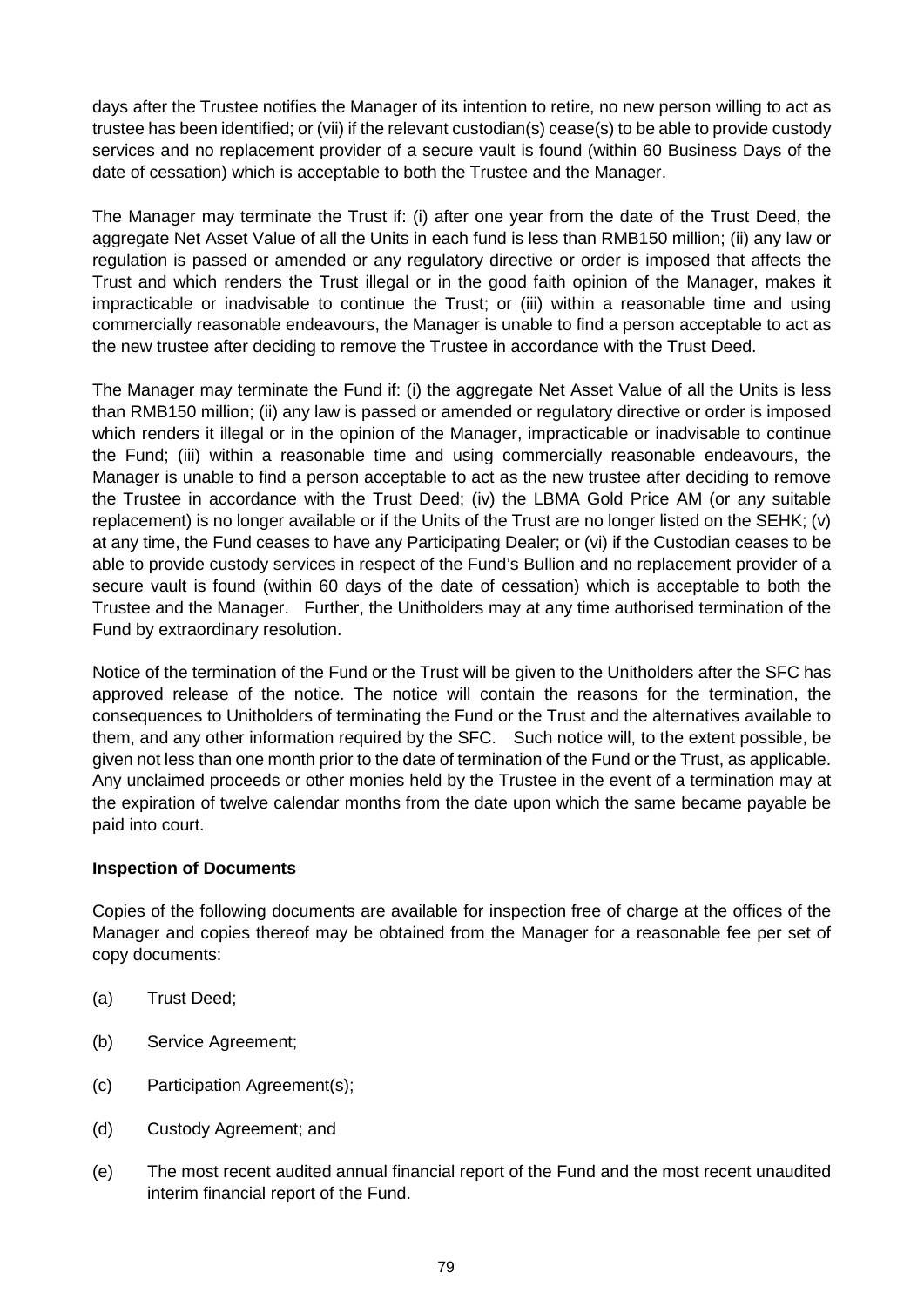## **Part XV of the Securities and Futures Ordinance**

Part XV of the Securities and Futures Ordinance sets out the Hong Kong disclosure of interests' regime applicable to Hong Kong listed companies. The regime does not apply to unit trusts that are listed on the SEHK like the Fund. Consequently, Unitholders are not obliged to disclose their interest in the Fund.

### **Anti-Money Laundering Regulations**

As part of the Manager's, the Trustee's, the Registrar's and the Participating Dealer's responsibility for the prevention of money laundering and to comply with all applicable laws to which the Manager, the Trustee, the Registrar, the Fund, the Trust or the relevant Participating Dealer is subject, the Manager, the Registrar, the Trustee or the relevant Participating Dealer may require a detailed verification of an investor's identity and the source of payment of any applications for Units. Depending on the circumstances of each application, a detailed verification might not be required where:

- (a) the investor makes the payment from an account held in the investor's name at a recognised financial institution; or
- (b) the application is made through a recognised intermediary.

These exceptions apply only if the financial institution or intermediary is within a country recognised by the Trustee and the Manager as having sufficient anti-money laundering regulations.

Each of the Manager, the Trustee, the Registrar and the relevant Participating Dealer reserves the right to request such information as is necessary to verify the identity of an applicant and the source of payment. In the event of delay or failure by the applicant to produce any information required for verification purposes, each of the Manager, the Trustee, the Registrar and the relevant Participating Dealer, as applicable, may refuse to accept the relevant application and the application monies relating thereto. None of the Manager, the Trustee, the Registrar or the relevant Participating Dealer shall be liable to the applicant for any loss caused as a result of any delay or refusal to process applications or effect payment of realisation proceeds (as the case may be) and claims for payment of interest due to such delay or refusal are not accepted.

### **Information available on the Internet**

The Manager publishes important news and information with respect to the Fund, both in the English and in the Chinese languages, on the Fund's website at www.hangsenginvestment.com (this website has not been reviewed by the SFC) including:

- (a) this Prospectus (including the Product Key Facts Statement) as revised from time to time;
- (b) the latest audited annual and unaudited interim financial reports;
- (c) any notices for material modifications, alterations or additions to this Prospectus or the Trust Deed;
- (d) any public announcements made by the Manager or the Trustee in respect of the Fund, including information with regard to the estimated Net Asset Value, notices of the suspension of the calculation of the Net Asset Value, suspension of creation and redemption of Units, changes in fees and the suspension and resumption of trading of Units on the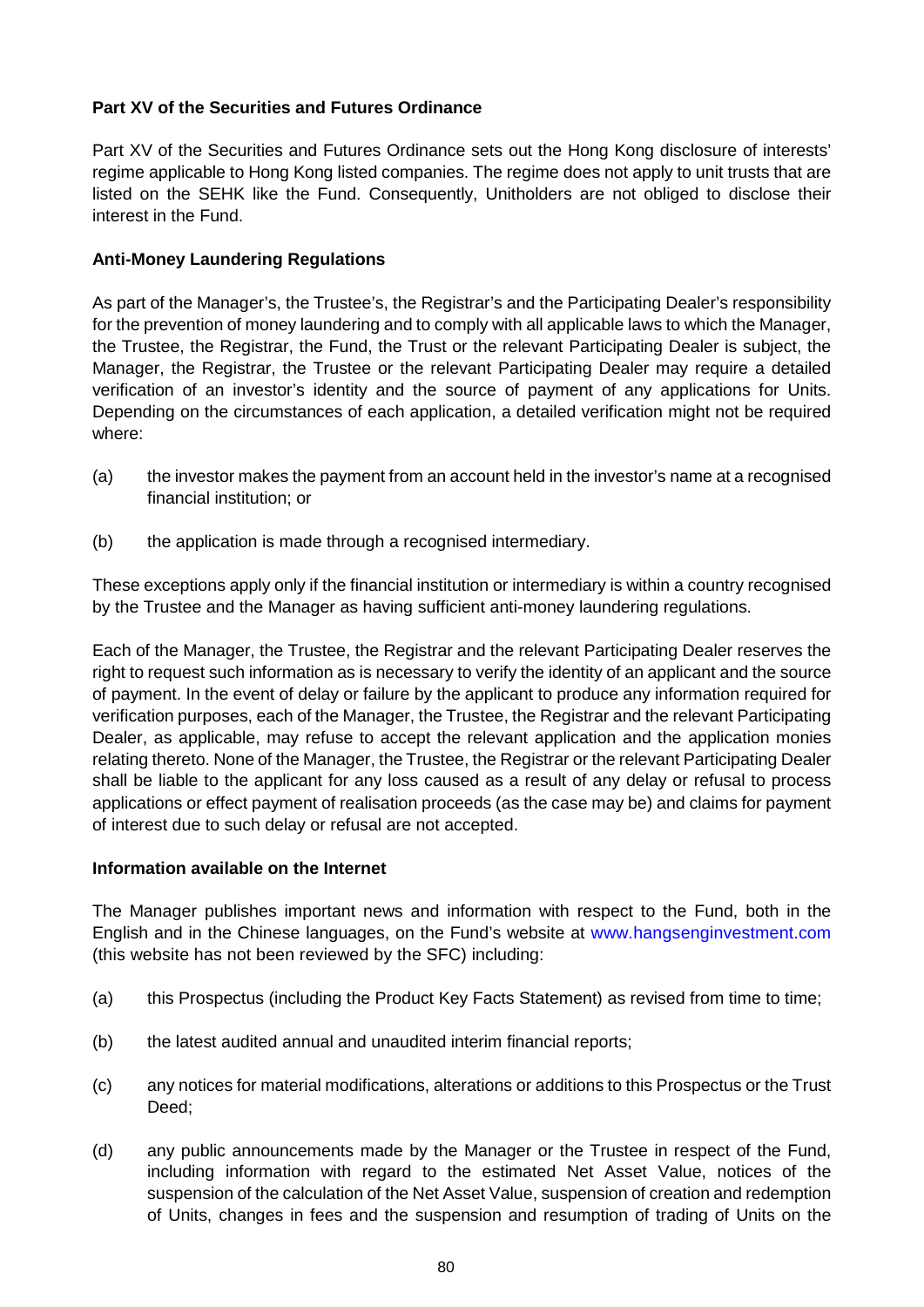SEHK; and

(e) the identity of the Swap Counterparty, the Participating Dealers, the Gold Dealers and the Market Makers.

Information on the near real time estimated Net Asset Value (based on the mid point of the bid/ask spread of gold prices), will be disclosed on the Fund's website www.hangsenginvestment.com (this website has not been reviewed by the SFC). The estimated Net Asset Value is calculated by a third party data vendor (which collates gold prices quoted by gold market makers from around the world throughout the day) and is not based on the LBMA Gold Price AM.

The Fund's website provides a hyperlink to SEHK's website www.hkex.com.hk (this website has not been reviewed by the SFC), where information on the bid/ask price, queuing display, the previous day's closing Net Asset Value and composition of a Basket will be available.

It is your responsibility to consider such information. Please refer to the section headed "Website Information" for the warning and the disclaimer regarding information contained in such website.

#### **Notices**

All notices and communications to the Manager and Trustee should be made in writing and sent to the following addresses:

*Trustee* 

#### *Manager*

Hang Seng Investment Management Limited 83, Des Voeux Road Central Hong Kong

HSBC Institutional Trust Services (Asia) Limited 1 Queen's Road Central Hong Kong

### **Taxation**

*The following summary is of a general nature, for information purposes only, and is not intended to be an exhaustive list of all of the tax considerations that may be relevant to a decision to purchase, own, redeem or otherwise dispose of Units. This summary does not constitute legal or tax advice and does not purport to deal with the tax consequences applicable to all categories of investors. Prospective investors should consult their own professional advisers as to the implications of their subscribing for, purchasing, holding, redeeming or disposing of Units under the laws and practice of Hong Kong and the laws and practice of other relevant jurisdictions. The information below is based on the law and practice in force in the relevant jurisdictions at the date of this Prospectus (save as otherwise specified). The relevant laws, rules and practice relating to tax are subject to change and amendment (and such changes and amendments may be made on a retrospective basis). As such, there can be no guarantee that the summary provided below will continue to be applicable after the date of this Prospectus/the date on which the advice regarding the law and practice in force in the relevant jurisdictions was received. Furthermore, tax laws can be subject to different interpretations and no assurance can be given that relevant tax authorities will not take a contrary position to the tax treatments described below.* 

### **Hong Kong Taxation**

The Fund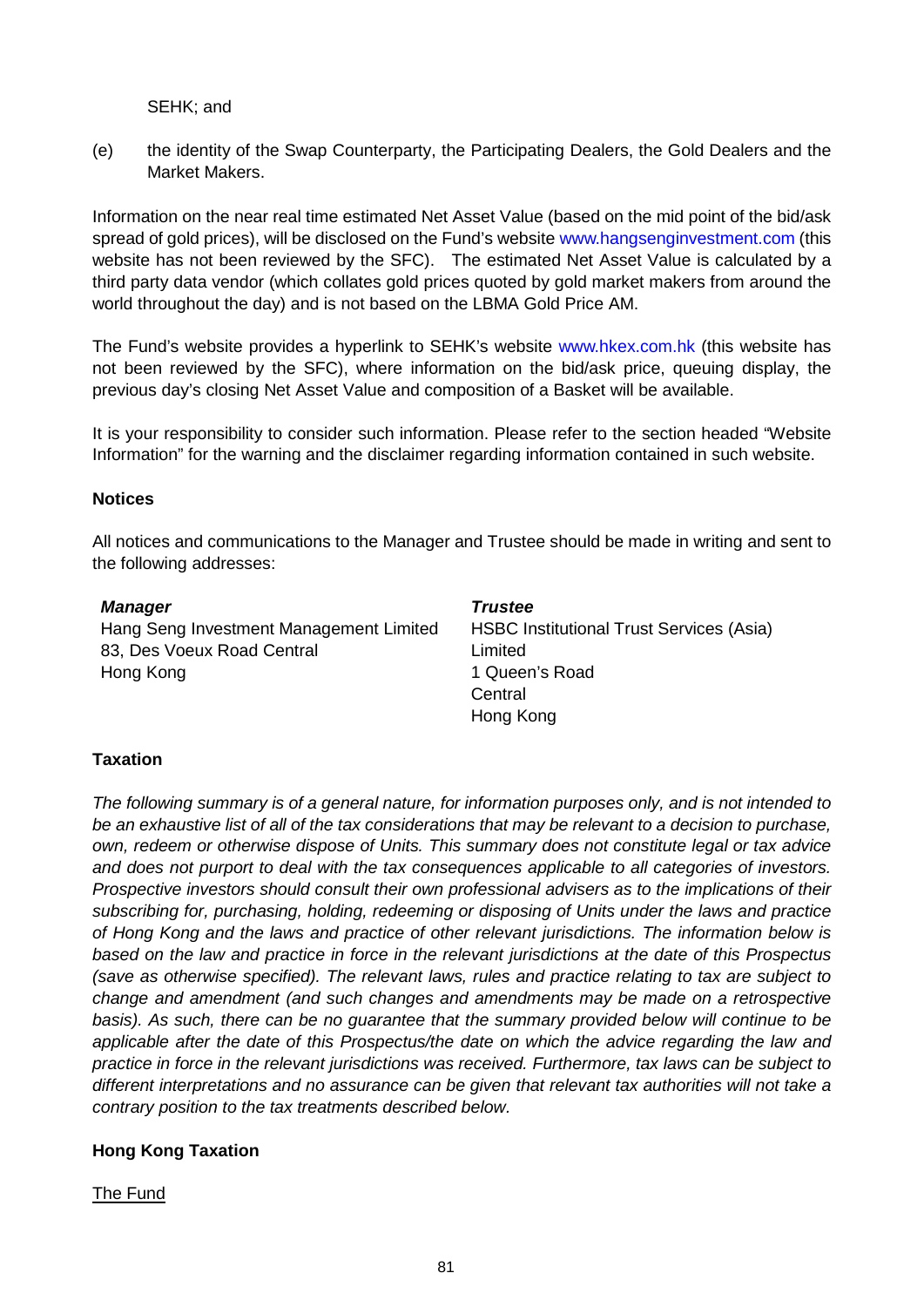*Profits Tax*: As the Fund has been authorised as a collective investment scheme by the SFC under Section 104 of the Securities and Futures Ordinance, profits of the Fund arising from the sale or disposal of bullion, net investment income received by or accruing to the Fund and other profits of the Fund are exempt from Hong Kong profits tax.

*Stamp Duty*: No Hong Kong stamp duty is payable by the Fund on a creation or redemption of Units. The payment of cash or the delivery of Bullion to and from the Fund by a Participating Dealer is not subject to any Hong Kong stamp duty payable by the Fund.

#### The Unitholders

*Profits Tax*: Hong Kong profits tax is not payable by a Unitholder (other than where the Unitholder is carrying on a trade, profession or business in Hong Kong) on any gains or profits made on the sale, redemption or other disposal of the Units.

*Stamp Duty*: No Hong Kong stamp duty is payable by an investor in relation to an issue of Units to him or her or the redemption of Units by him or her or on the sale and purchase of Units by him or her in the secondary market.

Participating Dealers pay no Hong Kong ad valorem stamp duty when the Fund issues or redeems Units.

### Automatic Exchange of Financial Account Information

The Inland Revenue (Amendment) (No.3) Ordinance 2016 (the "Amendment Ordinance"), which is the legislative framework for the implementation of Automatic Exchange of Financial Account Information (the "AEOI") in Hong Kong, came into force on 30 June 2016.

The AEOI is a new system that involves the transmission of financial account information from Hong Kong to an overseas tax jurisdiction with which Hong Kong has entered into an AEOI agreement<sup>11</sup>. Under the Amendment Ordinance, reporting financial institutions in Hong Kong are required to apply due diligence procedures to identify the tax residency of the account holders and controlling persons for the purpose of AEOI<sup>12</sup> and collect the specified information. The financial institution is required to report to the Inland Revenue Department ("IRD") the required information collected in respect of the reportable accounts on an annual basis. IRD will then transmit the information to the tax administration of the relevant jurisdiction of which the account holder is tax resident<sup>13</sup>. Under the Amendment Ordinance, information that may be reported to the IRD includes details of account holders, including but not limited to their name, date of birth, place of birth (if any), address, jurisdiction of tax residence, tax identification number (if any), account number, account balance/value, distribution income and sales/redemption proceeds.

The Fund, as a reporting financial institution, is required to, amongst other things:

(i) conduct due diligence on its financial accounts to identify whether any such accounts are considered as "Reportable Accounts" for AEOI purpose; and

<sup>&</sup>lt;sup>11</sup> FAQ1 of the Frequently Asked Questions regarding the Automatic Exchange of Financial Account Information available at the website of the Inland Revenue Department (Last revision date: 26 March 2019) http://www.ird.gov.hk/eng/faq/dta\_aeoi.htm

 $12$  FAQ6 of the Frequently Asked Questions regarding the Automatic Exchange of Financial Account Information available at the website of the Inland Revenue Department (Last revision date: 26 March 2019) http://www.ird.gov.hk/eng/faq/dta\_aeoi.htm

<sup>&</sup>lt;sup>13</sup> FAQ3 of the Frequently Asked Questions regarding the Automatic Exchange of Financial Account Information available at the website of the Inland Revenue Department (Last revision date:26 March 2019) http://www.ird.gov.hk/eng/faq/dta\_aeoi.htm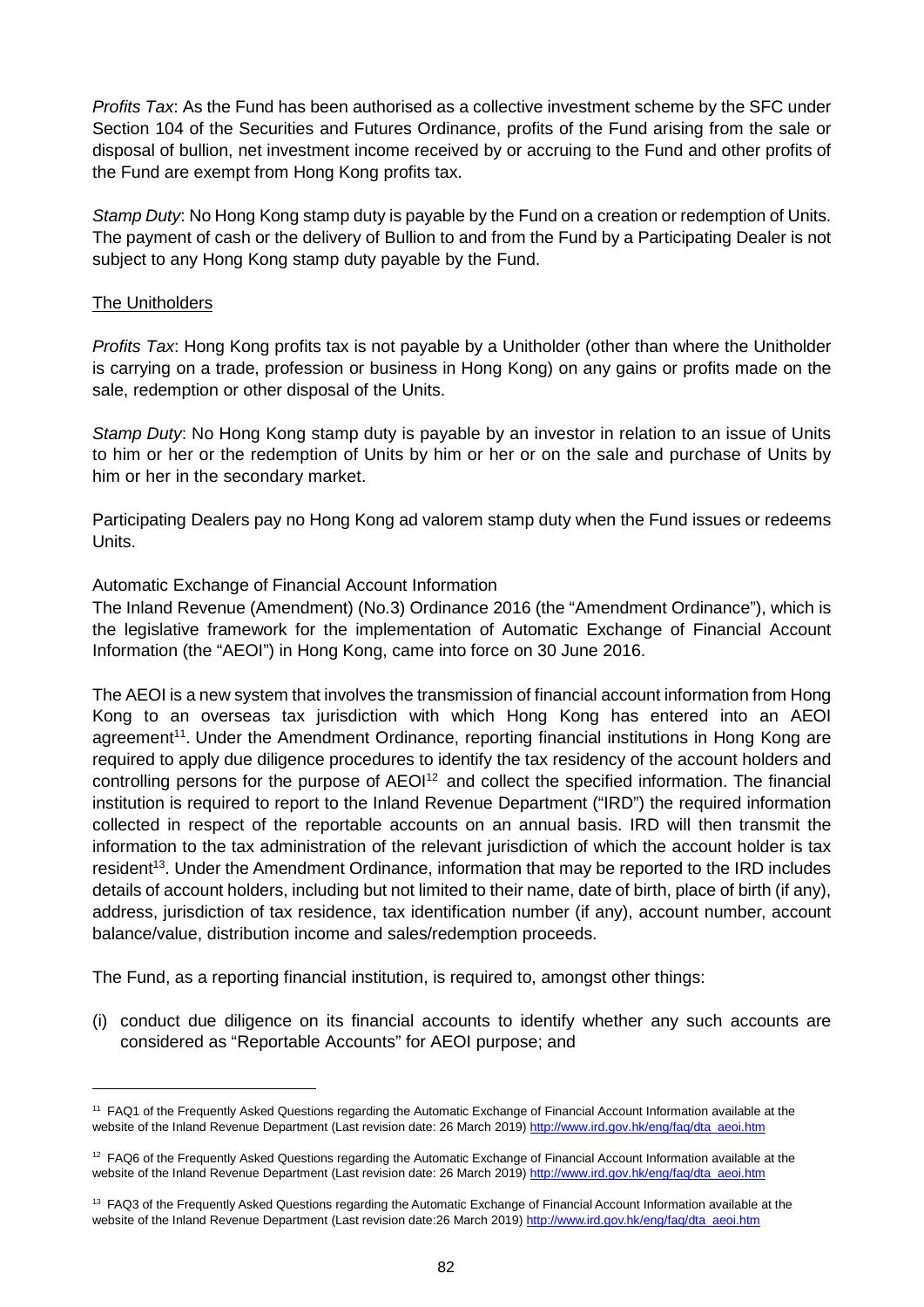(ii) report to the IRD the required information on such Reportable Accounts.

By investing and/or continuing to invest in the Fund, Unitholders acknowledge that:

- (i) the IRD may automatically exchange information of the Unitholders (and information on controlling persons including beneficial owners, beneficiaries, direct or indirect shareholders or other persons associated with such Unitholders that are passive non-financial entities) as outlined above with relevant tax authorities in other jurisdictions;
- (ii) Unitholders may be required to provide additional information and/or documentation for AEOI purpose; and
- (iii) in the event that an Unitholder fails to provide the requested information and/or documentation, irrespective of whether or not that actually leads to non-compliance on the part of the Fund and/or the Manager, the Manager reserves the right to take remedial actions including, without limitation, to require the Unitholder to transfer the Unitholder's Units or, failing such transfer, redeem such Units in accordance with the Trust Deed, and to the extent permitted by applicable laws and regulations.

Unitholders and prospective investors should consult their professional advisers and obtain independent professional advice on the implications of AEOI on their current and/or proposed investment in the Fund.

# **The United States of America - Foreign Account Tax Compliance Act (FATCA)**

Sections 1471 through 1474 of the U.S. Internal Revenue Code ("FATCA") impose a 30% withholding tax on certain payments to a foreign financial institution ("FFI") if that FFI is not compliant with FATCA. The Fund is a FFI and thus, subject to FATCA. The Fund intends to comply with FATCA by qualifying as a Deemed-Compliant FFI.

This withholding tax applies to payments to the Fund that constitute interest, dividends and other types of income from U.S. sources (such as dividends paid by a U.S. corporation).

These FATCA withholding taxes may be imposed on payments to the Fund unless (i) the Fund becomes FATCA compliant pursuant to the provisions of FATCA and the relevant regulations, notices and announcements issued thereunder, or (ii) the Fund is subject to an appropriate Intergovernmental Agreement to improve international tax compliance and to implement FATCA ("IGA"). The Fund intends to comply with FATCA so that no FATCA withholding is imposed on any payments to the Fund.

Hong Kong and the U.S. have entered into an IGA for the implementation of FATCA, adopting "Model 2" IGA arrangements. Under these "Model 2" IGA arrangements, FFIs in Hong Kong (such as the Fund) will be required to register with the U.S. Internal Revenue Service ("IRS") and comply with the terms of FFI Agreement. Otherwise, they will be subject to a 30% withholding tax on relevant US-sourced payments to them.

In order to comply with its FATCA obligations, the Fund is required to obtain certain information from its Unitholders so as to ascertain their U.S. tax status, including the appropriate U.S. IRS withholding statement on Form W-8 or W-9. If the Unitholder is a specified U.S. person, U.S. owned non-U.S. entity, non-participating FFI ("NPFFI") or does not provide the requisite documentation, the Fund may need to report information on these Unitholders to the appropriate tax authority, as far as legally permitted.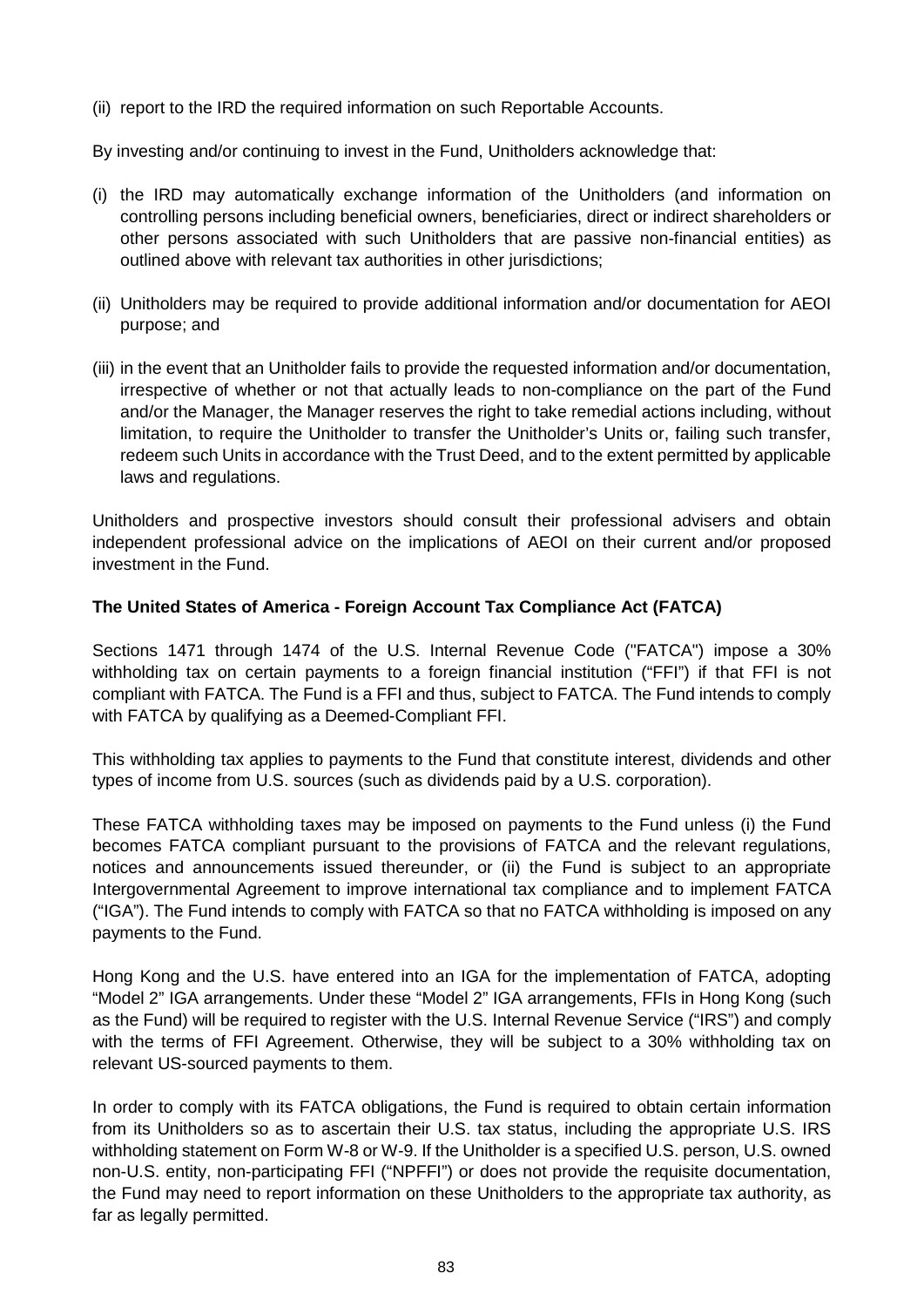If a Unitholder either fails to provide the Fund, its agents or authorised representatives with any correct, complete and accurate information that may be required for the Fund to comply with FATCA or is a NPFFI, to the extent that it is required to comply with the terms of the IGA, the Unitholder may be subject to withholding on amounts otherwise distributable to the Unitholder, may be compelled to sell its interest in the Fund or, in certain situations, the Unitholder's interest in the Fund may be sold involuntarily (provided that the Manager or the Trustee shall observe relevant legal requirements and shall act in good faith and on reasonable grounds). The Fund may at its discretion enter into any supplemental agreement without the consent of Unitholders to provide for any measures that the Fund deem appropriate or necessary to comply with FATCA.

Other countries have adopted or are in the process of adopting tax legislation concerning the reporting of information. The Fund also intends to comply with such other similar tax legislation that may apply to the Fund, although the exact parameters of such requirements are not yet fully known. As a result, the Fund may need to seek information about the tax status of Unitholders under such other country's laws and each Unitholder for disclosure to the relevant governmental authority.

**The disclosure in this sub-section is based on advice received by the Fund regarding the law and practice in force in the U.S. as at 8 November 2019. Unitholders/Investors should consult their own tax advisors regarding the FATCA requirements with respect to their own situation. In particular, investors who invest in the Fund through intermediaries should confirm the FATCA compliance status of those intermediaries to ensure that they do not suffer FATCA withholding tax on their investment returns.** 

**Although the Fund will attempt to satisfy any obligations imposed on it to avoid the imposition of the FATCA withholding tax, no assurance can be given that the Fund will be able to satisfy these obligations. If the Fund becomes subject to a withholding tax as a result of the FATCA regime, the value of the Units held by Unitholders may suffer material losses.** 

# **Website Information**

The offer of the Units is made solely on the basis of information contained in this Prospectus. All references in this Prospectus to other websites and sources where further information may be obtained are merely intended to assist you to access further information relating to the subject matter indicated and such information does not form part of this Prospectus. None of the Listing Agent, the Manager or the Trustee accepts any responsibility for ensuring that the information contained in such other websites and sources, if available, is accurate, complete and/or up-todate, and no liability is accepted by the Listing Agent, the Manager and the Trustee in relation to any person's use of or reliance on the information contained in these other websites and sources save, in respect of the Manager, the Fund's websites www.hangsenginvestment.com (which has not been reviewed by the SFC and may contain information of funds which are not authorised by the SFC). The information and materials included in these websites have not been reviewed by the SFC or any regulatory body. You should exercise an appropriate degree of caution when assessing the value of such information.